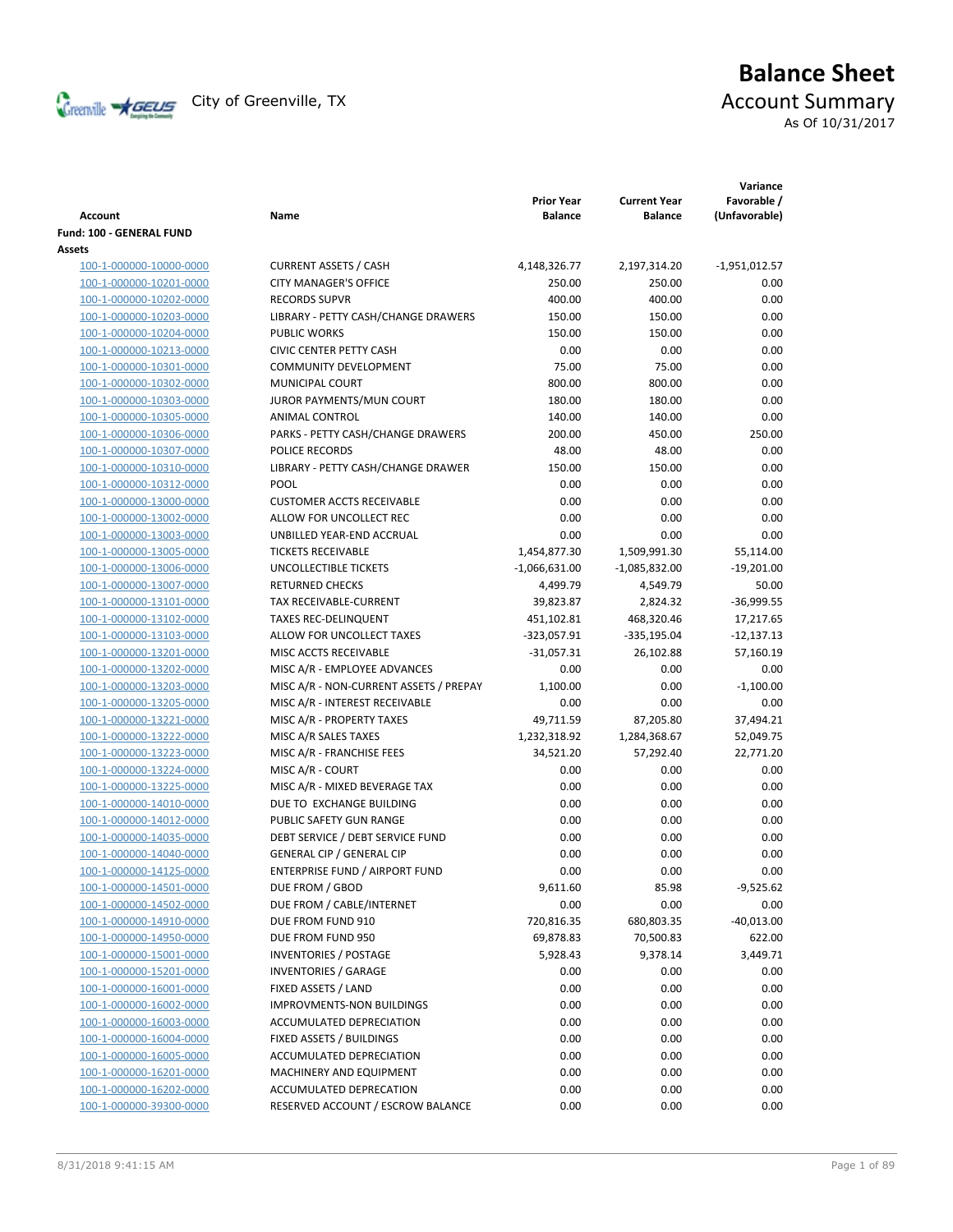**Variance**

|                                                    |                                             | <b>Prior Year</b> | <b>Current Year</b> | Favorable /     |
|----------------------------------------------------|---------------------------------------------|-------------------|---------------------|-----------------|
| <b>Account</b>                                     | Name                                        | <b>Balance</b>    | <b>Balance</b>      | (Unfavorable)   |
| 100-1-000000-91030-0000                            | 4A-EDC                                      | 0.00              | 0.00                | 0.00            |
| 100-1-000000-91410-0000                            | <b>INVENTORY / MATERIALS &amp; SUPPLIES</b> | 0.00              | 0.00                | 0.00            |
| 100-1-000000-91410-0700                            | <b>INVENTORY / PAPER STOCK</b>              | 0.00              | 0.00                | 0.00            |
| 100-1-000000-91430-0000                            | NON-CURRENT ASSETS / PREPAYMENTS            | 0.00              | 0.00                | 0.00            |
|                                                    | <b>Total Assets:</b>                        | 6,804,314.24      | 4,980,504.08        | $-1,823,810.16$ |
|                                                    |                                             |                   |                     |                 |
| Liability                                          |                                             |                   |                     |                 |
| 100-1-000000-20101-0000                            | <b>ACCOUNTS PAYABLE</b>                     | 17,202.83         | $-5,682.80$         | 22,885.63       |
| 100-1-000000-20102-0000                            | <b>CREDIT CARD PAYABLE</b>                  | 0.00              | 0.00                | 0.00            |
| 100-1-000000-20103-0000                            | ACCRUED ACCOUNTS PAYABLE                    | 29,682.60         | 29,682.60           | 0.00            |
| 100-1-000000-20114-0000                            | <b>INVESTMENT ADVISORY FEES</b>             | 0.00              | 0.00                | 0.00            |
| 100-1-000000-20115-0000                            | PD EMP COMMISSION                           | 810.70            | 87.27               | 723.43          |
| 100-1-000000-20116-0000                            | POLICE DONATIONS                            | 16,490.39         | 15,065.16           | 1,425.23        |
| 100-1-000000-20117-0000                            | <b>FIRE DONATIONS</b>                       | 10,566.16         | 11,650.92           | $-1,084.76$     |
| 100-1-000000-20118-0000                            | <b>COMBAT CHALLENGE</b>                     | 6,361.27          | 804.06              | 5,557.21        |
| 100-1-000000-20119-0000                            | <b>CEMETERIES DONATIONS</b>                 | 61.79             | 61.79               | 0.00            |
| 100-1-000000-20120-0000                            | <b>LIBRARY DONATIONS</b>                    | 13,846.21         | 14,192.33           | $-346.12$       |
| 100-1-000000-20121-0000                            | ANIMAL SHELTER DONATIONS                    | 640.85            | 890.85              | $-250.00$       |
| 100-1-000000-20122-0000                            | PARKS DONATIONS                             | 4,500.00          | 1,681.03            | 2,818.97        |
| 100-1-000000-20125-0000                            | SALES TAX PAYABLE / IN THE CITY             | 8.81              | 7.18                | 1.63            |
| 100-1-000000-20127-0000                            | STATE COURT COST/FEE PAYB                   | 24,295.62         | 30,531.05           | $-6,235.43$     |
| 100-1-000000-20128-0000                            | SEATBELT&CHILD RESTRAINT                    | 6,348.05          | 7,667.28            | $-1,319.23$     |
| 100-1-000000-20129-0000                            | MUNICIPAL COURT CLEARING                    | 467.00            | 316.10              | 150.90          |
| 100-1-000000-20130-0000                            | 3RD PARTY FTA FEE PAYABLE                   | 223.06            | 14.21               | 208.85          |
| 100-1-000000-20131-0000                            | <b>REFUNDS / OVERPAYMENTS</b>               | $-123.70$         | $-122.70$           | $-1.00$         |
| 100-1-000000-20132-0000                            | <b>COURT COLL AGENCY FEES</b>               | 579.87            | 500.06              | 79.81           |
| 100-1-000000-20136-0000                            | ATTORNEY COLLECTION FEES                    | 0.00              | 0.00                | 0.00            |
| 100-1-000000-20137-0000                            | PLAT FILING FEES PAYABLE                    | 19,750.74         | 24,490.74           | $-4,740.00$     |
| 100-1-000000-20138-0000                            | COMMUNITY DEV TRUST ACCT                    | 1,368.50          | 1,683.50            | $-315.00$       |
| 100-1-000000-20139-0000                            | RETAINAGES PAYABLE                          | 0.00              | 0.00                | 0.00            |
| 100-1-000000-20141-0000                            | <b>TELEPHONE CLEARING</b>                   | 10,515.13         | 5,568.39            | 4,946.74        |
| 100-1-000000-20143-0000                            | POLICE PROPERTY ROOM CLEARING               | 10,775.99         | 10,775.99           | 0.00            |
| 100-1-000000-20146-0000                            | MAIN ST / FARMERS MRKT RESALE               | 199.12            | 164.12              | 35.00           |
| 100-1-000000-20147-0000                            | YMCA REGISTRATIONS                          | 0.00              | 0.00                | 0.00            |
| 100-1-000000-20155-0000                            | MAIN STREET - DONATIONS                     | 5,137.16          | 1,248.02            | 3,889.14        |
| 100-1-000000-20160-0000                            | <b>UNAPPLIED CREDIT</b>                     | 0.00              | 0.00                | 0.00            |
| 100-1-000000-20201-0000                            | DEFERRED REVENUE                            | 0.00              | 0.00                | 0.00            |
| 100-1-000000-20203-0000                            | <b>DEFERRED TAX REVENUE</b>                 | 146,191.57        | 114,272.54          | 31,919.03       |
| 100-1-000000-20204-0000                            | <b>DEFERRED TICKET REVENUE</b>              | 323,539.30        | 353,466.30          | $-29,927.00$    |
| 100-1-000000-21040-0000                            | DUE TO / GENERAL CIP FUND                   | 0.00              | 0.00                | 0.00            |
| 100-1-000000-21201-0000                            | DUE TO / CENTRAL SERVICE FUND               | 0.00              | 0.00                | 0.00            |
| 100-1-000000-21401-0000                            | DUE TO / ELECTRIC OPERATING FUND            | 0.00              | 0.00                | 0.00            |
| 100-1-000000-21506-0000                            | DUE TO / 4A-EDC                             | 2,250.62          | 2,029.38            | 221.24          |
| 100-1-000000-21507-0000                            | DUE TO / BOARD OF DEVELOPMENT               | 0.00              | $-7,878.26$         | 7,878.26        |
| 100-1-000000-22001-0000                            | SALARIES PAYABLE                            | 490,669.47        | 562,350.41          | $-71,680.94$    |
| 100-1-000000-23001-0000                            | CAPITAL LEASE PAYABLE                       | 0.00              | 0.00                | 0.00            |
| 100-1-000000-23101-0000                            | CAPITAL LEASE PAYABLE                       | 0.00              | 0.00                | 0.00            |
| 100-1-000000-24001-0000                            | O/S CHECKS PAYABLE                          | 0.00              | 0.00                | 0.00            |
| 100-1-000000-24004-0000                            | <b>INTEREST PAYABLE ON DEP</b>              | 0.00              | 0.00                | 0.00            |
| 100-1-000000-24007-0000                            | <b>BILLED DEPOSITS SUSPENSE</b>             | 0.00              | 0.00                | 0.00            |
| 100-1-000000-24008-0000                            | <b>CUSTOMER DEPOSITS / ANIMAL SHELTER</b>   | 0.00              | 0.00                | 0.00            |
| 100-1-000000-24009-0000                            | <b>LIBRARY MEETING ROOM DEPOSITS</b>        | 501.20            | 616.20              | $-115.00$       |
| 100-1-000000-24010-0000                            | <b>CIVIC CENTER DEPOSITS</b>                | 0.00              | 0.00                | 0.00            |
| 100-1-000000-24011-0000                            | <b>AUDITORIUM DEPOSITS</b>                  | 0.00              | 0.00                | 0.00            |
| 100-1-000000-26001-0000                            | <b>COMPENSATED ABSENCES PAY</b>             | 0.00              | 0.00                | 0.00            |
|                                                    | MISC LIABILITY - GREENVILLE ENERGY LLC      | 0.00              | 0.00                | 0.00            |
| 100-1-000000-29000-0000<br>100-1-000000-29001-0000 | RESALE                                      | 0.00              | 0.00                | 0.00            |
|                                                    |                                             |                   |                     |                 |
| 100-1-000000-29300-0000                            | <b>ENCUMBRANCE SUMMARY</b>                  | 0.00              | 0.00                | 0.00            |
| 100-1-000000-29400-0000                            | RESERVED ACCOUNT / ENCUMBRANCES             | 0.00              | 0.00                | 0.00            |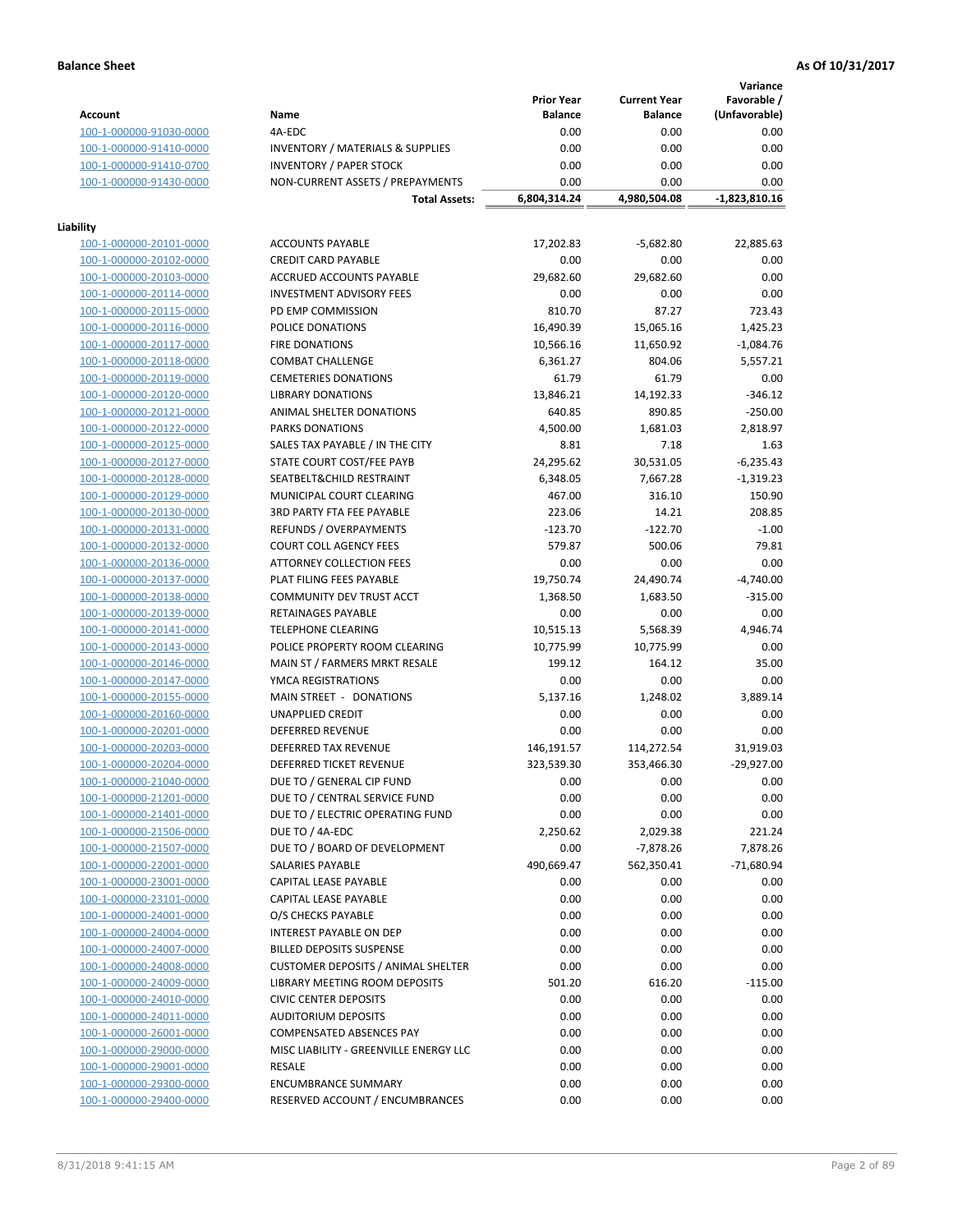| Account                               | <b>Name</b>                                              | <b>Prior Year</b><br><b>Balance</b> | <b>Current Year</b><br><b>Balance</b> | Variance<br>Favorable /<br>(Unfavorable) |
|---------------------------------------|----------------------------------------------------------|-------------------------------------|---------------------------------------|------------------------------------------|
| 100-1-000000-29400-0900               | RESERVED ACCOUNT / ENCUMBRANCES                          | 0.00                                | 0.00                                  | 0.00                                     |
| 100-1-000000-92190-1202               | <b>LABORATORY CLEARING</b>                               | 0.00                                | 0.00                                  | 0.00                                     |
| 100-1-000000-92191-0000               | <b>SPONSORS - PARKS</b>                                  | 0.00                                | 0.00                                  | 0.00                                     |
| 100-1-000000-92200-0000               | <b>MISCELLANEOUS LIABILITIES</b>                         | 0.00                                | 0.00                                  | 0.00                                     |
| 100-1-000000-92270-1600               | <b>CREDIT CARD FEES PAYABLE</b>                          | 0.00                                | 0.00                                  | 0.00                                     |
|                                       | <b>Total Liability:</b>                                  | 1,142,860.31                        | 1,176,133.72                          | $-33,273.41$                             |
| <b>Equity</b>                         |                                                          |                                     |                                       |                                          |
| 100-1-000000-39000-0000               | UNRESERVED-FUND BALANCE                                  | 6,221,851.32                        | 5,189,230.97                          | $-1,032,620.35$                          |
|                                       | <b>Total Beginning Equity:</b>                           | 6,221,851.32                        | 5,189,230.97                          | $-1,032,620.35$                          |
| <b>Total Revenue</b>                  |                                                          | 995,232.58                          | 1,085,213.51                          | 89,980.93                                |
| <b>Total Expense</b>                  |                                                          | 1,555,629.92                        | 2,470,073.99                          | $-914,444.07$                            |
| <b>Revenues Over/(Under) Expenses</b> |                                                          | -560,397.34                         | -1,384,860.48                         | $-824,463.14$                            |
|                                       | <b>Total Equity and Current Surplus (Deficit):</b>       | 5,661,453.98                        | 3,804,370.49                          | $-1,857,083.49$                          |
|                                       | Total Liabilities, Equity and Current Surplus (Deficit): | 6,804,314.29                        | 4,980,504.21                          | $-1,823,810.08$                          |
|                                       | *** FUND 100 OUT OF BALANCE ***                          | $-0.05$                             | $-0.13$                               | $-0.08$                                  |

**\*\*\*Warning: Account Authorization is turned on. Please run the Unauthorized Account Listing Report to see if you are out of balance due to missing accounts \*\*\***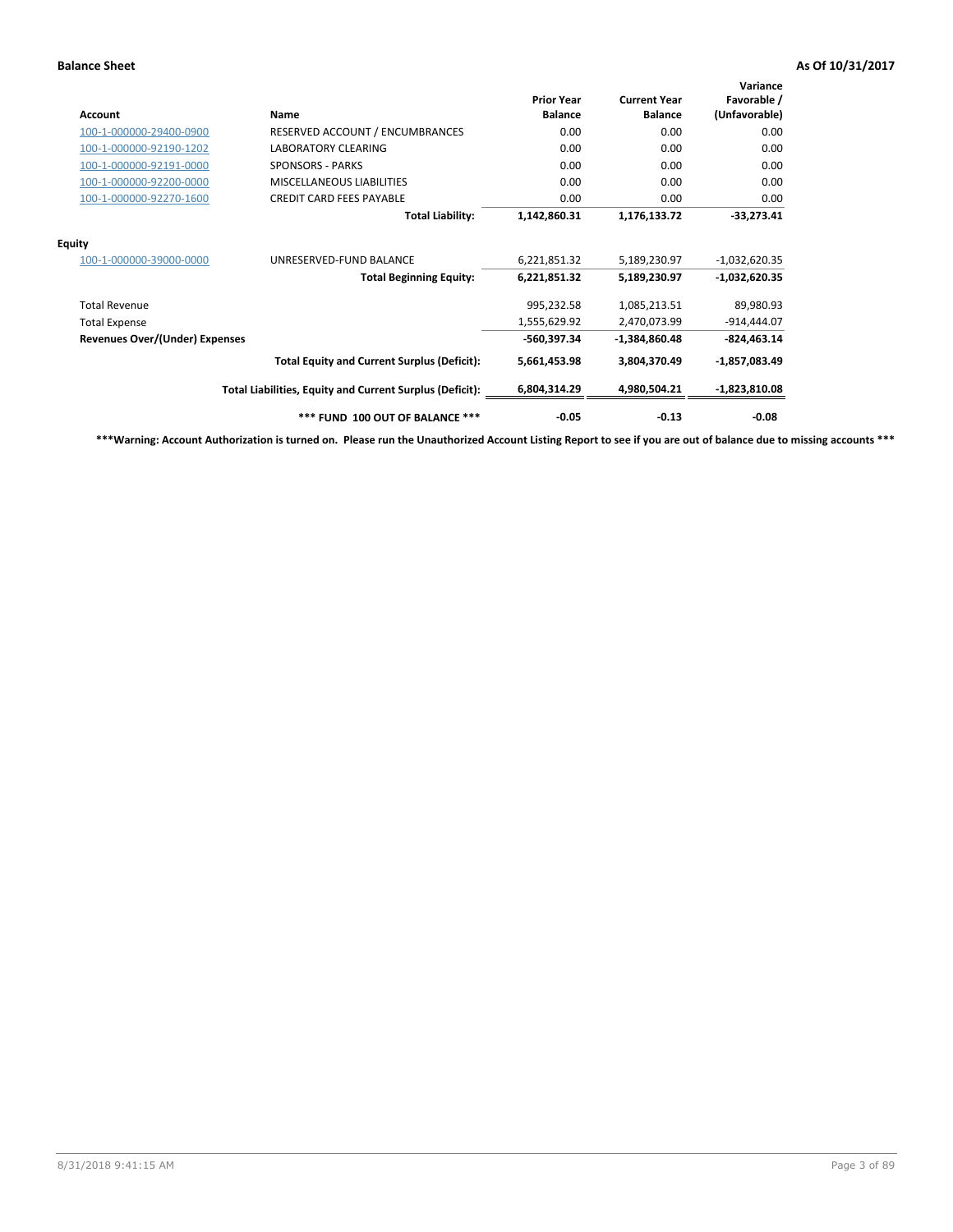| <b>Account</b>                                            | Name                                                     | <b>Prior Year</b><br><b>Balance</b> | <b>Current Year</b><br><b>Balance</b> | Variance<br>Favorable /<br>(Unfavorable) |
|-----------------------------------------------------------|----------------------------------------------------------|-------------------------------------|---------------------------------------|------------------------------------------|
| <b>Fund: 101 - MUNICIPAL COURT BUILDING SECURITY FEES</b> |                                                          |                                     |                                       |                                          |
| Assets                                                    |                                                          |                                     |                                       |                                          |
| 101-1-000000-10000-0000                                   | <b>CURRENT ASSETS / CASH</b>                             | 40,687.21                           | 49,324.94                             | 8,637.73                                 |
| 101-1-000000-13201-0000                                   | MISC ACCTS RECEIVABLE                                    | 0.00                                | 0.00                                  | 0.00                                     |
| 101-1-000000-13203-0000                                   | NON-CURRENT ASSETS / PREPAYMENTS                         | 0.00                                | 0.00                                  | 0.00                                     |
| 101-1-000000-13205-0000                                   | <b>INTEREST RECEIVABLE</b>                               | 0.00                                | 0.00                                  | 0.00                                     |
|                                                           | <b>Total Assets:</b>                                     | 40,687.21                           | 49,324.94                             | 8,637.73                                 |
| Liability                                                 |                                                          |                                     |                                       |                                          |
| 101-1-000000-20101-0000                                   | <b>ACCOUNTS PAYABLE</b>                                  | 0.00                                | 0.00                                  | 0.00                                     |
| 101-1-000000-20102-0000                                   | <b>CREDIT CARD PAYABLE</b>                               | 0.00                                | 0.00                                  | 0.00                                     |
| 101-1-000000-20103-0000                                   | <b>ACCRUED ACCOUNTS PAYABLE</b>                          | 0.00                                | 0.00                                  | 0.00                                     |
| 101-1-000000-29300-0000                                   | <b>ENCUMBRANCE SUMMARY</b>                               | 0.00                                | 0.00                                  | 0.00                                     |
| 101-1-000000-29400-0000                                   | RESERVED ACCOUNT / ENCUMBRANCES                          | 0.00                                | 0.00                                  | 0.00                                     |
|                                                           | <b>Total Liability:</b>                                  | 0.00                                | 0.00                                  | 0.00                                     |
| <b>Equity</b>                                             |                                                          |                                     |                                       |                                          |
| 101-1-000000-39000-0000                                   | UNRESERVED-FUND BALANCE                                  | 40,094.13                           | 48,740.74                             | 8,646.61                                 |
|                                                           | <b>Total Beginning Equity:</b>                           | 40.094.13                           | 48.740.74                             | 8,646.61                                 |
| <b>Total Revenue</b>                                      |                                                          | 595.33                              | 584.20                                | $-11.13$                                 |
| <b>Total Expense</b>                                      |                                                          | 2.25                                | 0.00                                  | 2.25                                     |
| <b>Revenues Over/(Under) Expenses</b>                     |                                                          | 593.08                              | 584.20                                | $-8.88$                                  |
|                                                           | <b>Total Equity and Current Surplus (Deficit):</b>       | 40,687.21                           | 49,324.94                             | 8,637.73                                 |
|                                                           | Total Liabilities, Equity and Current Surplus (Deficit): | 40,687.21                           | 49,324.94                             | 8,637.73                                 |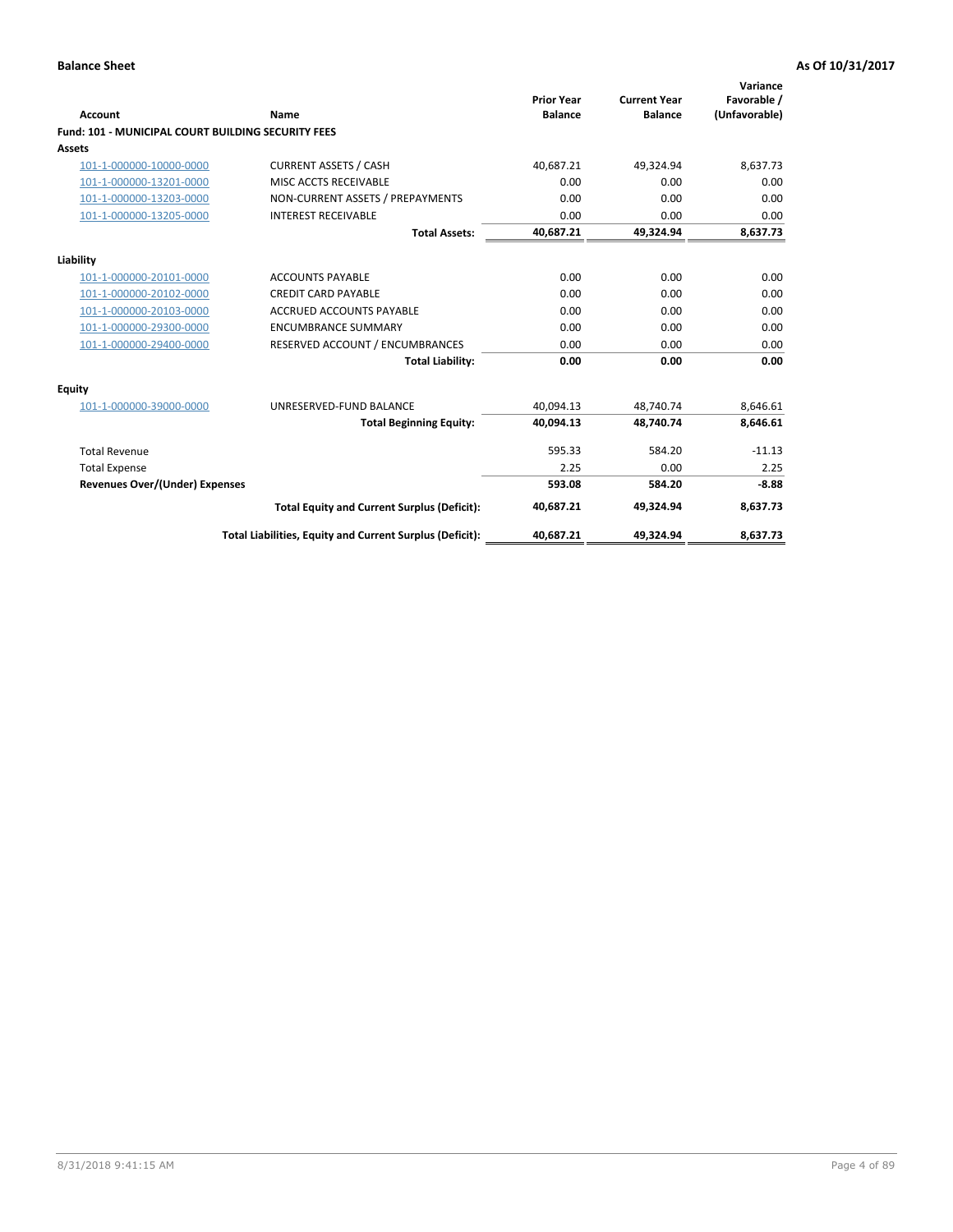| <b>Account</b>                               | Name                                                     | <b>Prior Year</b><br><b>Balance</b> | <b>Current Year</b><br><b>Balance</b> | Variance<br>Favorable /<br>(Unfavorable) |
|----------------------------------------------|----------------------------------------------------------|-------------------------------------|---------------------------------------|------------------------------------------|
| <b>Fund: 102 - MUNICIPAL COURT TECH FUND</b> |                                                          |                                     |                                       |                                          |
| Assets                                       |                                                          |                                     |                                       |                                          |
| 102-1-000000-10000-0000                      | <b>CURRENT ASSETS / CASH</b>                             | 11,276.93                           | 23,171.41                             | 11,894.48                                |
| 102-1-000000-13201-0000                      | MISC ACCTS RECEIVABLE                                    | 0.00                                | 0.00                                  | 0.00                                     |
|                                              | <b>Total Assets:</b>                                     | 11,276.93                           | 23,171.41                             | 11,894.48                                |
| Liability                                    |                                                          |                                     |                                       |                                          |
| 102-1-000000-20101-0000                      | <b>ACCOUNTS PAYABLE</b>                                  | 0.00                                | 0.00                                  | 0.00                                     |
| 102-1-000000-20102-0000                      | <b>CREDIT CARD PAYABLE</b>                               | 0.00                                | 0.00                                  | 0.00                                     |
| 102-1-000000-20103-0000                      | <b>ACCRUED ACCOUNTS PAYABLE</b>                          | 0.00                                | 0.00                                  | 0.00                                     |
| 102-1-000000-23001-0000                      | <b>CAPITAL LEASE PAYABLE</b>                             | 0.00                                | 0.00                                  | 0.00                                     |
| 102-1-000000-23101-0000                      | <b>CAPITAL LEASE PAYABLE</b>                             | 0.00                                | 0.00                                  | 0.00                                     |
| 102-1-000000-29300-0000                      | <b>ENCUMBRANCE SUMMARY</b>                               | 0.00                                | 0.00                                  | 0.00                                     |
| 102-1-000000-29400-0000                      | RESERVED ACCOUNT / ENCUMBRANCES                          | 0.00                                | 0.00                                  | 0.00                                     |
|                                              | <b>Total Liability:</b>                                  | 0.00                                | 0.00                                  | 0.00                                     |
| Equity                                       |                                                          |                                     |                                       |                                          |
| 102-1-000000-39000-0000                      | UNRESERVED-FUND BALANCE                                  | 10,478.37                           | 22,395.61                             | 11,917.24                                |
|                                              | <b>Total Beginning Equity:</b>                           | 10,478.37                           | 22,395.61                             | 11,917.24                                |
| <b>Total Revenue</b>                         |                                                          | 799.17                              | 775.80                                | $-23.37$                                 |
| <b>Total Expense</b>                         |                                                          | 0.61                                | 0.00                                  | 0.61                                     |
| <b>Revenues Over/(Under) Expenses</b>        |                                                          | 798.56                              | 775.80                                | $-22.76$                                 |
|                                              | <b>Total Equity and Current Surplus (Deficit):</b>       | 11,276.93                           | 23,171.41                             | 11,894.48                                |
|                                              | Total Liabilities, Equity and Current Surplus (Deficit): | 11,276.93                           | 23,171.41                             | 11,894.48                                |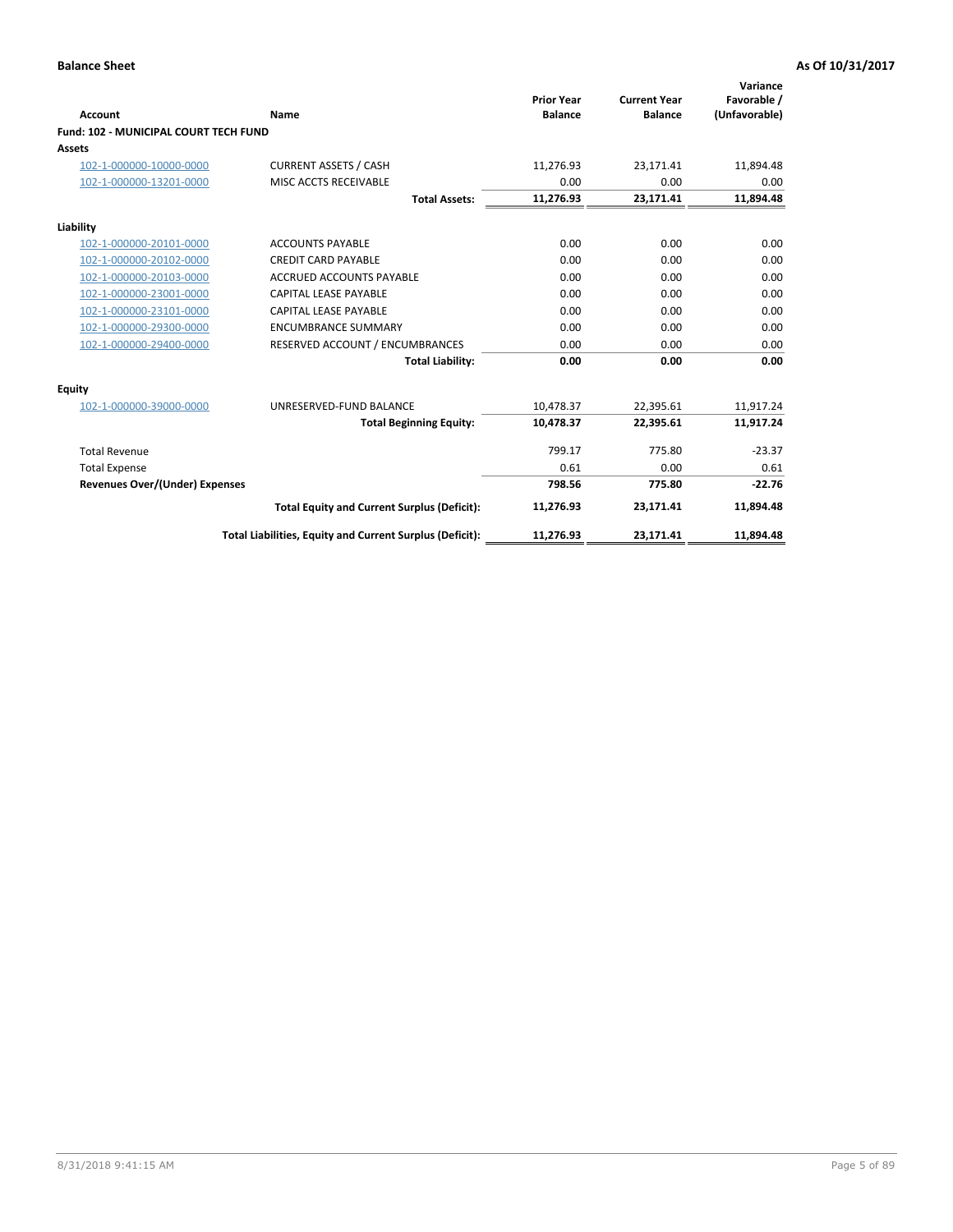| <b>Account</b>                                       | Name                                                     | <b>Prior Year</b><br><b>Balance</b> | <b>Current Year</b><br><b>Balance</b> | Variance<br>Favorable /<br>(Unfavorable) |
|------------------------------------------------------|----------------------------------------------------------|-------------------------------------|---------------------------------------|------------------------------------------|
| <b>Fund: 103 - MUNICIPAL COURT CHILD SAFETY FUND</b> |                                                          |                                     |                                       |                                          |
| <b>Assets</b>                                        |                                                          |                                     |                                       |                                          |
| 103-1-000000-10000-0000                              | <b>CURRENT ASSETS / CASH</b>                             | 10,139.78                           | 19,372.40                             | 9,232.62                                 |
| 103-1-000000-13201-0000                              | MISC ACCTS RECEIVABLE                                    | 0.00                                | 0.00                                  | 0.00                                     |
| 103-1-000000-13203-0000                              | NON-CURRENT ASSETS / PREPAYMENTS                         | 0.00                                | 0.00                                  | 0.00                                     |
| 103-1-000000-13205-0000                              | <b>INTEREST RECEIVABLE</b>                               | 0.00                                | 0.00                                  | 0.00                                     |
|                                                      | <b>Total Assets:</b>                                     | 10,139.78                           | 19,372.40                             | 9,232.62                                 |
| Liability                                            |                                                          |                                     |                                       |                                          |
| 103-1-000000-20101-0000                              | <b>ACCOUNTS PAYABLE</b>                                  | 0.00                                | 0.00                                  | 0.00                                     |
| 103-1-000000-20103-0000                              | <b>ACCRUED ACCOUNTS PAYABLE</b>                          | 0.00                                | 0.00                                  | 0.00                                     |
|                                                      | <b>Total Liability:</b>                                  | 0.00                                | 0.00                                  | 0.00                                     |
| <b>Equity</b>                                        |                                                          |                                     |                                       |                                          |
| 103-1-000000-39000-0000                              | UNRESERVED-FUND BALANCE                                  | 9,909.90                            | 19,143.89                             | 9,233.99                                 |
|                                                      | <b>Total Beginning Equity:</b>                           | 9,909.90                            | 19,143.89                             | 9,233.99                                 |
| <b>Total Revenue</b>                                 |                                                          | 230.52                              | 228.51                                | $-2.01$                                  |
| <b>Total Expense</b>                                 |                                                          | 0.64                                | 0.00                                  | 0.64                                     |
| <b>Revenues Over/(Under) Expenses</b>                |                                                          | 229.88                              | 228.51                                | $-1.37$                                  |
|                                                      | <b>Total Equity and Current Surplus (Deficit):</b>       | 10,139.78                           | 19,372.40                             | 9,232.62                                 |
|                                                      | Total Liabilities, Equity and Current Surplus (Deficit): | 10,139.78                           | 19,372.40                             | 9,232.62                                 |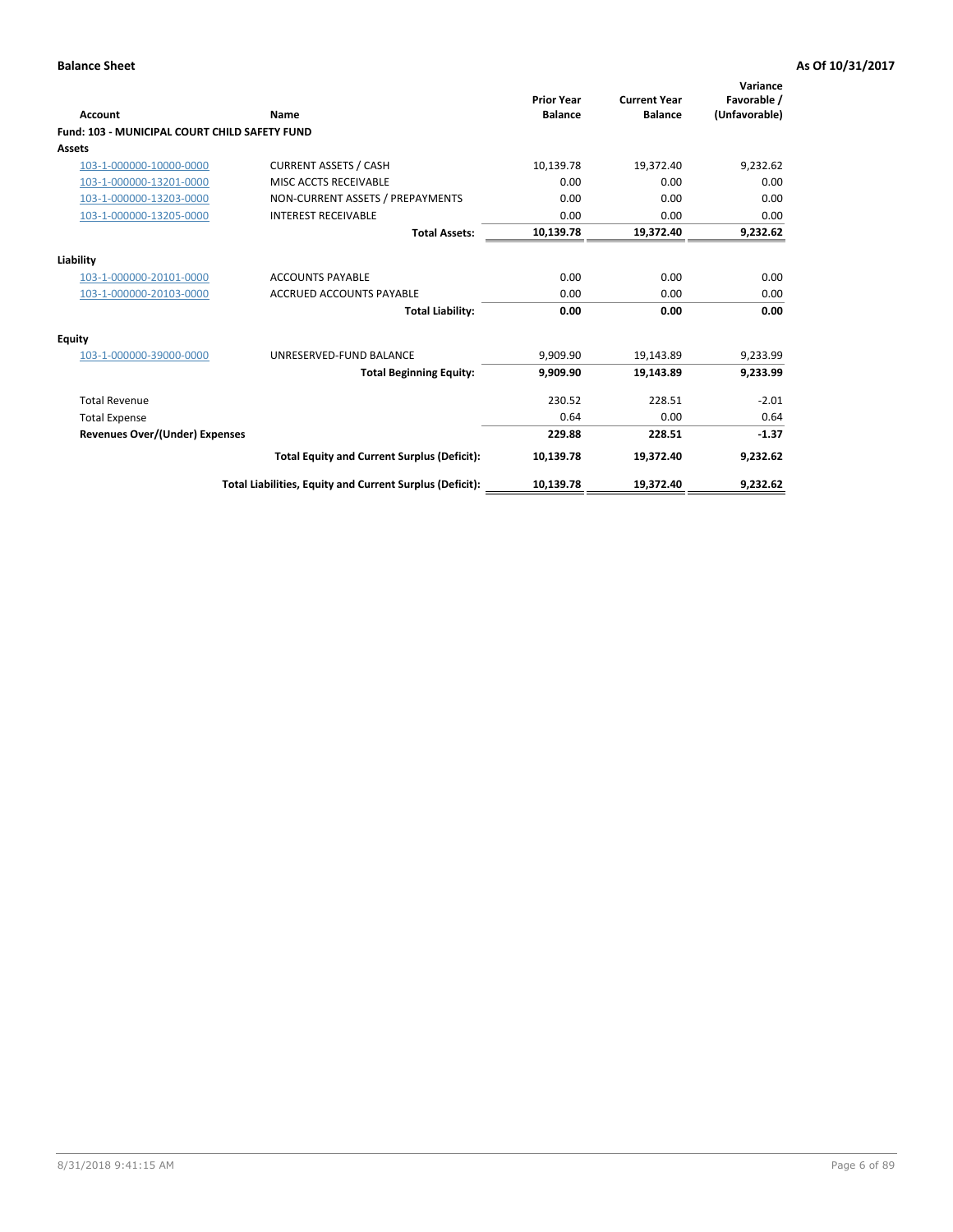|                                           |                                                          |                                     |                                       | Variance                     |
|-------------------------------------------|----------------------------------------------------------|-------------------------------------|---------------------------------------|------------------------------|
| <b>Account</b>                            | Name                                                     | <b>Prior Year</b><br><b>Balance</b> | <b>Current Year</b><br><b>Balance</b> | Favorable /<br>(Unfavorable) |
| <b>Fund: 110 - EXCHANGE BUILDING FUND</b> |                                                          |                                     |                                       |                              |
| Assets                                    |                                                          |                                     |                                       |                              |
| 110-1-000000-10000-0000                   | <b>CURRENT ASSETS / CASH</b>                             | -533,356.47                         | $-533,019.77$                         | 336.70                       |
| 110-1-000000-13201-0000                   | MISC ACCTS RECEIVABLE                                    | 0.00                                | 0.00                                  | 0.00                         |
| 110-1-000000-13203-0000                   | NON-CURRENT ASSETS / PREPAYMENTS                         | 0.00                                | 0.00                                  | 0.00                         |
| 110-1-000000-13205-0000                   | <b>INTEREST RECEIVABLE</b>                               | 0.00                                | 0.00                                  | 0.00                         |
| 110-1-000000-14100-0000                   | DUE FROM FUND 100                                        | 0.00                                | 0.00                                  | 0.00                         |
| 110-1-000000-16001-0000                   | FIXED ASSETS / LAND                                      | 0.00                                | 0.00                                  | 0.00                         |
| 110-1-000000-16002-0000                   | <b>IMPROVMENTS-NON BUILDINGS</b>                         | 0.00                                | 0.00                                  | 0.00                         |
| 110-1-000000-16003-0000                   | ACCUMULATED DEPRECIATION                                 | 0.00                                | 0.00                                  | 0.00                         |
| 110-1-000000-16004-0000                   | FIXED ASSETS / BUILDINGS                                 | 0.00                                | 0.00                                  | 0.00                         |
| 110-1-000000-16005-0000                   | ACCUMULATED DEPRECIATION                                 | 0.00                                | 0.00                                  | 0.00                         |
| 110-1-000000-16201-0000                   | <b>MACHINERY AND EQUIPMENT</b>                           | 0.00                                | 0.00                                  | 0.00                         |
| 110-1-000000-16202-0000                   | ACCUMULATED DEPRECATION                                  | 0.00                                | 0.00                                  | 0.00                         |
| 110-1-000000-16301-0000                   | FIXED ASSETS / C W I P                                   | 0.00                                | 0.00                                  | 0.00                         |
|                                           | <b>Total Assets:</b>                                     | -533.356.47                         | -533.019.77                           | 336.70                       |
| Liability                                 |                                                          |                                     |                                       |                              |
| 110-1-000000-20101-0000                   | <b>ACCOUNTS PAYABLE</b>                                  | 0.67                                | 0.00                                  | 0.67                         |
| 110-1-000000-20102-0000                   | <b>CREDIT CARD PAYABLE</b>                               | 0.00                                | 0.00                                  | 0.00                         |
| 110-1-000000-20103-0000                   | ACCRUED ACCOUNTS PAYABLE                                 | 0.00                                | 0.00                                  | 0.00                         |
| 110-1-000000-20109-0000                   | MISCELLANEOUS LIABILITIES                                | 0.00                                | 0.00                                  | 0.00                         |
| 110-1-000000-20110-0000                   | REVENUE BONDS PAYABLE                                    | 0.00                                | 0.00                                  | 0.00                         |
| 110-1-000000-20112-0000                   | <b>ACCRUED INTEREST PAYABLE</b>                          | 0.00                                | 0.00                                  | 0.00                         |
| 110-1-000000-20141-0000                   | <b>TELEPHONE CLEARING</b>                                | 0.00                                | 0.00                                  | 0.00                         |
| 110-1-000000-20160-0000                   | <b>UNAPPLIED CREDIT</b>                                  | 0.00                                | 0.00                                  | 0.00                         |
| 110-1-000000-20201-0000                   | <b>DEFERRED REVENUE</b>                                  | 0.00                                | 0.00                                  | 0.00                         |
| 110-1-000000-21001-0000                   | <b>GENERAL FUND / GENERAL FUND</b>                       | 0.00                                | 0.00                                  | 0.00                         |
| 110-1-000000-22001-0000                   | SALARIES PAYABLE                                         | 0.00                                | 0.00                                  | 0.00                         |
| 110-1-000000-22002-0000                   | <b>VACATION/SICK PAYABLE</b>                             | 0.00                                | 0.00                                  | 0.00                         |
| 110-1-000000-26001-0000                   | <b>OBLIG FOR COMP ABSENCES</b>                           | 0.00                                | 0.00                                  | 0.00                         |
| 110-1-000000-26102-0000                   | REVENUE BONDS PAYABLE                                    | 0.00                                | 0.00                                  | 0.00                         |
| 110-1-000000-27001-0000                   | <b>CONTRIBUTED CAPITAL</b>                               | 0.00                                | 0.00                                  | 0.00                         |
| 110-1-000000-29300-0000                   | <b>ENCUMBRANCE SUMMARY</b>                               | 0.00                                | 0.00                                  | 0.00                         |
| 110-1-000000-29400-0100                   | RESERVED ACCOUNT / ENCUMBRANCES                          | 0.00                                | 0.00                                  | 0.00                         |
|                                           | <b>Total Liability:</b>                                  | 0.67                                | 0.00                                  | 0.67                         |
|                                           |                                                          |                                     |                                       |                              |
| <b>Equity</b><br>110-1-000000-39000-0000  | UNRESERVED-FUND BALANCE                                  | 0.00                                | 0.00                                  | 0.00                         |
| 110-1-000000-39100-0000                   | UNRESERVED-RET. EARNINGS                                 | -533,357.14                         | -533,019.77                           | 337.37                       |
|                                           | <b>Total Beginning Equity:</b>                           | $-533,357.14$                       | -533,019.77                           | 337.37                       |
|                                           |                                                          |                                     |                                       |                              |
| <b>Total Revenue</b>                      |                                                          | 0.00                                | 0.00                                  | 0.00                         |
| <b>Total Expense</b>                      |                                                          | 0.00                                | 0.00                                  | 0.00                         |
| <b>Revenues Over/(Under) Expenses</b>     |                                                          | 0.00                                | 0.00                                  | 0.00                         |
|                                           | <b>Total Equity and Current Surplus (Deficit):</b>       | -533,357.14                         | -533,019.77                           | 337.37                       |
|                                           | Total Liabilities, Equity and Current Surplus (Deficit): | -533,356.47                         | -533,019.77                           | 336.70                       |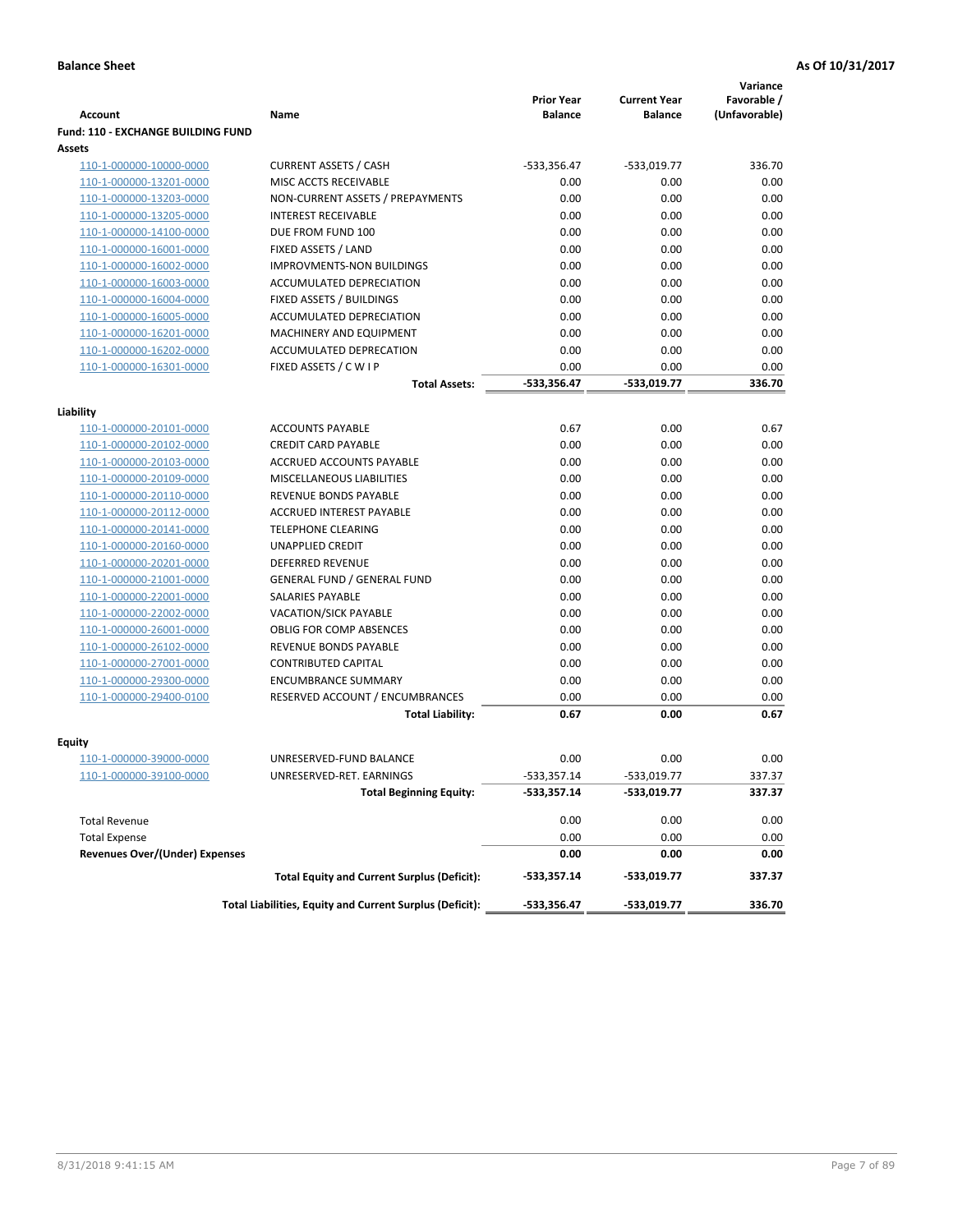|                                               |                                                          | <b>Prior Year</b> | <b>Current Year</b> | Variance<br>Favorable / |
|-----------------------------------------------|----------------------------------------------------------|-------------------|---------------------|-------------------------|
| <b>Account</b>                                | <b>Name</b>                                              | <b>Balance</b>    | <b>Balance</b>      | (Unfavorable)           |
| <b>Fund: 111 - RECREATION ACTIVITIES FUND</b> |                                                          |                   |                     |                         |
| Assets                                        |                                                          |                   |                     |                         |
| 111-1-000000-10000-0000                       | <b>CURRENT ASSETS / CASH</b>                             | $-25,555.46$      | $-15,505.61$        | 10,049.85               |
| 111-1-000000-10313-0000                       | <b>CHANGE DRAWER - PARK CONCESSIONS</b>                  | 250.00            | 0.00                | $-250.00$               |
| 111-1-000000-13201-0000                       | MISC ACCTS RECEIVABLE                                    | 0.00              | 0.00                | 0.00                    |
| 111-1-000000-13205-0000                       | <b>INTEREST RECEIVABLE</b>                               | 0.00              | 0.00                | 0.00                    |
|                                               | <b>Total Assets:</b>                                     | $-25,305.46$      | $-15,505.61$        | 9,799.85                |
| Liability                                     |                                                          |                   |                     |                         |
| 111-1-000000-20101-0000                       | <b>ACCOUNTS PAYABLE</b>                                  | 0.00              | 0.00                | 0.00                    |
| 111-1-000000-20102-0000                       | <b>CREDIT CARD PAYABLE</b>                               | 0.00              | 0.00                | 0.00                    |
| 111-1-000000-20103-0000                       | <b>ACCRUED ACCOUNTS PAYABLE</b>                          | 0.00              | 0.00                | 0.00                    |
| 111-1-000000-20125-0000                       | SALES TAX PAYABLE / IN THE CITY                          | 445.08            | 357.92              | 87.16                   |
| 111-1-000000-20160-0000                       | <b>UNAPPLIED CREDIT</b>                                  | 0.00              | 0.00                | 0.00                    |
| 111-1-000000-20201-0000                       | <b>DEFERRED REVENUE</b>                                  | 0.00              | 0.00                | 0.00                    |
| 111-1-000000-22001-0000                       | <b>SALARIES PAYABLE</b>                                  | 0.00              | 0.00                | 0.00                    |
| 111-1-000000-29300-0000                       | <b>ENCUMBRANCE SUMMARY</b>                               | 0.00              | 0.00                | 0.00                    |
| 111-1-000000-29400-0100                       | RESERVED ACCOUNT / ENCUMBRANCES                          | 0.00              | 0.00                | 0.00                    |
|                                               | <b>Total Liability:</b>                                  | 445.08            | 357.92              | 87.16                   |
| Equity                                        |                                                          |                   |                     |                         |
| 111-1-000000-39000-0000                       | UNRESERVED-FUND BALANCE                                  | $-21,137.22$      | $-13,054.13$        | 8,083.09                |
| 111-1-000000-39100-0000                       | UNRESERVED-RET. EARNINGS                                 | 0.00              | 0.00                | 0.00                    |
|                                               | <b>Total Beginning Equity:</b>                           | $-21,137.22$      | $-13,054.13$        | 8,083.09                |
| <b>Total Revenue</b>                          |                                                          | 6,411.45          | 6,242.61            | $-168.84$               |
| <b>Total Expense</b>                          |                                                          | 11,024.77         | 9,062.26            | 1,962.51                |
| <b>Revenues Over/(Under) Expenses</b>         |                                                          | $-4,613.32$       | $-2,819.65$         | 1,793.67                |
|                                               | <b>Total Equity and Current Surplus (Deficit):</b>       | $-25,750.54$      | $-15,873.78$        | 9,876.76                |
|                                               | Total Liabilities, Equity and Current Surplus (Deficit): | $-25,305.46$      | $-15,515.86$        | 9,789.60                |

**\*\*\*Warning: Account Authorization is turned on. Please run the Unauthorized Account Listing Report to see if you are out of balance due to missing accounts \*\*\***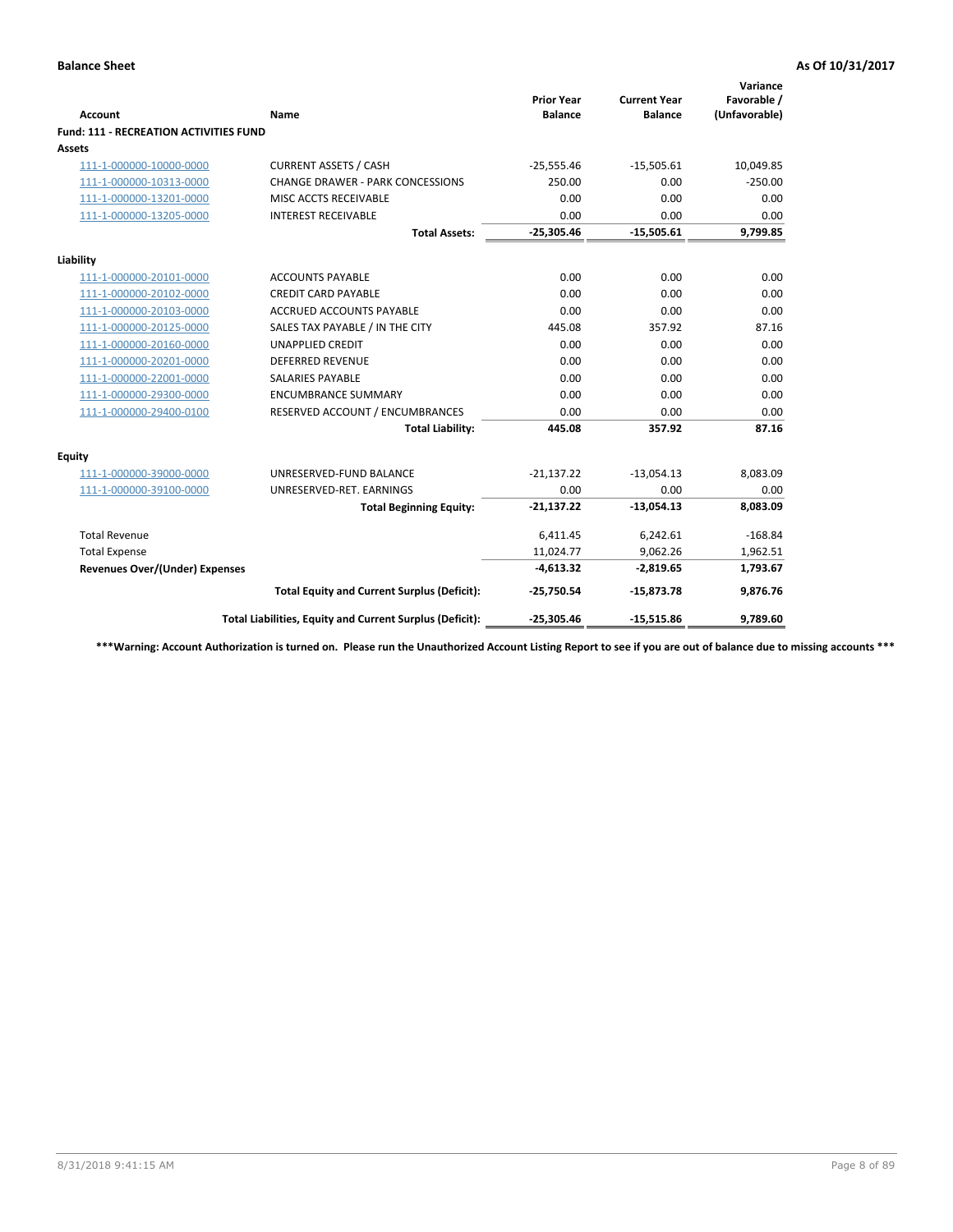|                                       |                                                          |                                     |                                       | Variance                     |
|---------------------------------------|----------------------------------------------------------|-------------------------------------|---------------------------------------|------------------------------|
| <b>Account</b>                        | Name                                                     | <b>Prior Year</b><br><b>Balance</b> | <b>Current Year</b><br><b>Balance</b> | Favorable /<br>(Unfavorable) |
| Fund: 112 - GUN RANGE FUND            |                                                          |                                     |                                       |                              |
| <b>Assets</b>                         |                                                          |                                     |                                       |                              |
| 112-1-000000-10000-0000               | <b>CURRENT ASSETS / CASH</b>                             | 26,261.84                           | 26,735.64                             | 473.80                       |
| 112-1-000000-13201-0000               | MISC ACCTS RECEIVABLE                                    | 0.00                                | 0.00                                  | 0.00                         |
|                                       | <b>Total Assets:</b>                                     | 26,261.84                           | 26,735.64                             | 473.80                       |
| Liability                             |                                                          |                                     |                                       |                              |
| 112-1-000000-20101-0000               | <b>ACCOUNTS PAYABLE</b>                                  | 0.00                                | 0.00                                  | 0.00                         |
| 112-1-000000-20103-0000               | <b>ACCRUED ACCOUNTS PAYABLE</b>                          | 0.00                                | 0.00                                  | 0.00                         |
| 112-1-000000-20160-0000               | <b>UNAPPLIED CREDIT</b>                                  | 0.00                                | 0.00                                  | 0.00                         |
| 112-1-000000-21001-0000               | <b>GENERAL FUND / GENERAL FUND</b>                       | 0.00                                | 0.00                                  | 0.00                         |
| 112-1-000000-29300-0000               | <b>ENCUMBRANCE SUMMARY</b>                               | 0.00                                | 0.00                                  | 0.00                         |
| 112-1-000000-29400-0100               | RESERVED ACCOUNT / ENCUMBRANCES                          | 0.00                                | 0.00                                  | 0.00                         |
|                                       | <b>Total Liability:</b>                                  | 0.00                                | 0.00                                  | 0.00                         |
| Equity                                |                                                          |                                     |                                       |                              |
| 112-1-000000-39000-0000               | UNRESERVED-FUND BALANCE                                  | 26,256.56                           | 29,489.10                             | 3,232.54                     |
| 112-1-000000-39100-0000               | UNRESERVED-RET. EARNINGS                                 | 0.00                                | 0.00                                  | 0.00                         |
|                                       | <b>Total Beginning Equity:</b>                           | 26,256.56                           | 29,489.10                             | 3.232.54                     |
| <b>Total Revenue</b>                  |                                                          | 76.75                               | 1.96                                  | $-74.79$                     |
| <b>Total Expense</b>                  |                                                          | 71.47                               | 2,755.42                              | $-2,683.95$                  |
| <b>Revenues Over/(Under) Expenses</b> |                                                          | 5.28                                | $-2,753.46$                           | $-2,758.74$                  |
|                                       | <b>Total Equity and Current Surplus (Deficit):</b>       | 26,261.84                           | 26,735.64                             | 473.80                       |
|                                       | Total Liabilities, Equity and Current Surplus (Deficit): | 26,261.84                           | 26,735.64                             | 473.80                       |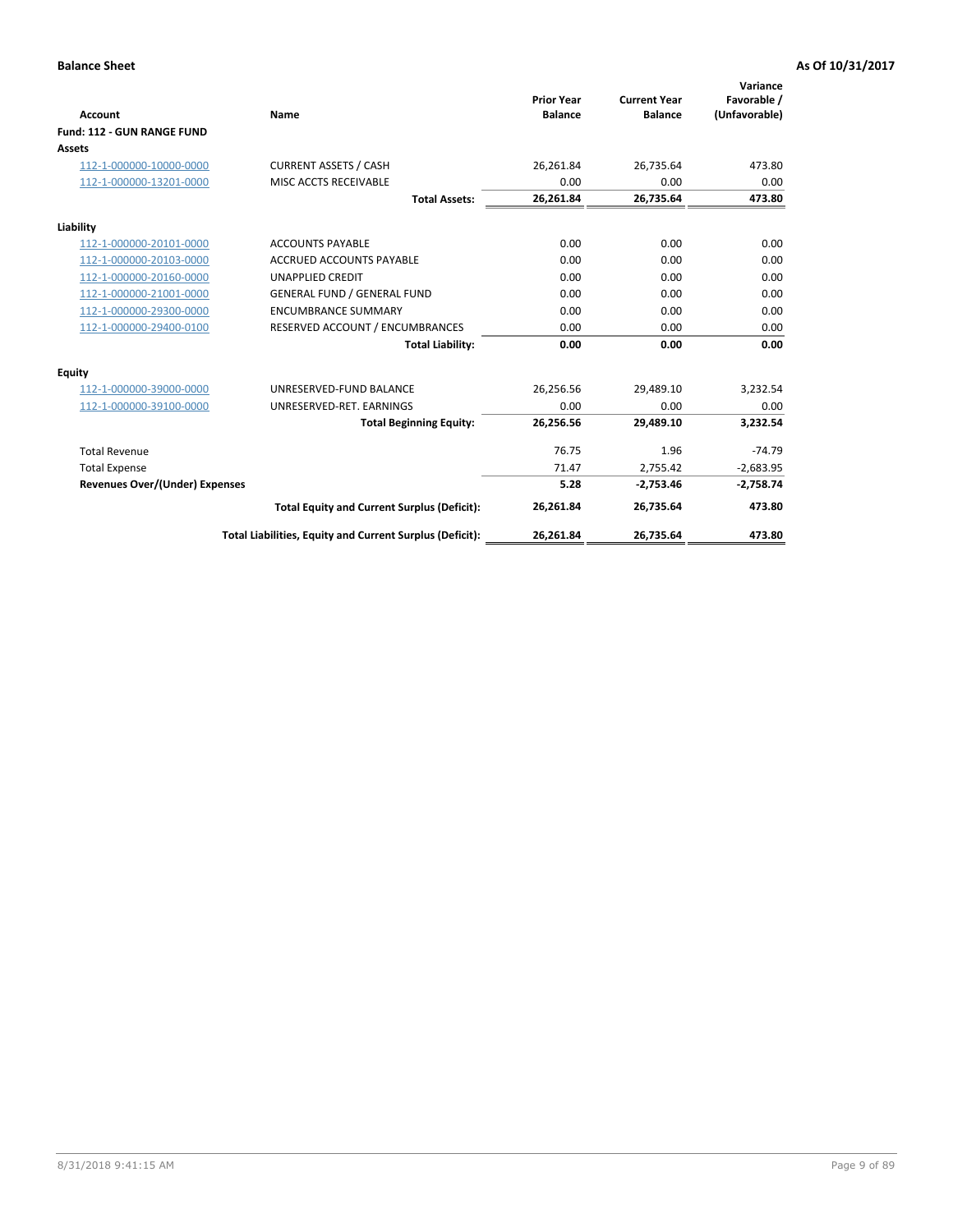| <b>Account</b>                                     | Name                                                     | <b>Prior Year</b><br><b>Balance</b> | <b>Current Year</b><br><b>Balance</b> | Variance<br>Favorable /<br>(Unfavorable) |
|----------------------------------------------------|----------------------------------------------------------|-------------------------------------|---------------------------------------|------------------------------------------|
| Fund: 113 - HOTEL / MOTEL OCCUPANCY TAX FUND       |                                                          |                                     |                                       |                                          |
| Assets                                             |                                                          |                                     |                                       |                                          |
| 113-1-000000-10000-0000                            | <b>CURRENT ASSETS / CASH</b>                             | 448,178.29                          | 606,789.70                            | 158,611.41                               |
| 113-1-000000-13101-0000                            | TAX RECEIVABLE-CURRENT                                   | 0.00                                | 0.00                                  | 0.00                                     |
| 113-1-000000-13201-0000                            | MISC ACCTS RECEIVABLE                                    | 0.00                                | 0.00                                  | 0.00                                     |
| 113-1-000000-13202-0000                            | <b>EMPLOYEE ADVANCES</b>                                 | 0.00                                | 0.00                                  | 0.00                                     |
| 113-1-000000-13203-0000                            | NON-CURRENT ASSETS / PREPAYMENTS                         | 0.00                                | 0.00                                  | 0.00                                     |
| 113-1-000000-13205-0000                            | <b>INTEREST RECEIVABLE</b>                               | 0.00                                | 0.00                                  | 0.00                                     |
|                                                    | <b>Total Assets:</b>                                     | 448,178.29                          | 606,789.70                            | 158,611.41                               |
|                                                    |                                                          |                                     |                                       |                                          |
| Liability                                          | <b>ACCOUNTS PAYABLE</b>                                  | 1,350.00                            | 0.00                                  | 1,350.00                                 |
| 113-1-000000-20101-0000<br>113-1-000000-20102-0000 | <b>CREDIT CARD PAYABLE</b>                               | 0.00                                | 0.00                                  | 0.00                                     |
| 113-1-000000-20103-0000                            | <b>ACCRUED ACCOUNTS PAYABLE</b>                          | 0.00                                | 0.00                                  | 0.00                                     |
| 113-1-000000-20144-0000                            | SPECIAL EVENT DONATIONS                                  | 0.00                                | $-1,046.65$                           | 1,046.65                                 |
| 113-1-000000-22001-0000                            | <b>SALARIES PAYABLE</b>                                  | 1,622.86                            | 1,673.24                              | $-50.38$                                 |
|                                                    |                                                          | 0.00                                |                                       |                                          |
| 113-1-000000-24001-0000                            | O/S CHECKS PAYABLE                                       |                                     | 0.00                                  | 0.00                                     |
| 113-1-000000-29300-0000                            | <b>ENCUMBRANCE SUMMARY</b>                               | 0.00                                | 0.00                                  | 0.00                                     |
| 113-1-000000-29400-0100                            | RESERVED ACCOUNT / ENCUMBRANCES                          | 0.00                                | 0.00                                  | 0.00                                     |
|                                                    | <b>Total Liability:</b>                                  | 2,972.86                            | 626.59                                | 2,346.27                                 |
| Equity                                             |                                                          |                                     |                                       |                                          |
| 113-1-000000-39000-0000                            | UNRESERVED-FUND BALANCE                                  | 417,432.34                          | 616,628.89                            | 199,196.55                               |
|                                                    | <b>Total Beginning Equity:</b>                           | 417,432.34                          | 616,628.89                            | 199,196.55                               |
| <b>Total Revenue</b>                               |                                                          | 57,614.20                           | 51,423.97                             | $-6,190.23$                              |
| <b>Total Expense</b>                               |                                                          | 29,841.11                           | 61,889.75                             | $-32,048.64$                             |
| Revenues Over/(Under) Expenses                     |                                                          | 27,773.09                           | $-10,465.78$                          | $-38,238.87$                             |
|                                                    | <b>Total Equity and Current Surplus (Deficit):</b>       | 445,205.43                          | 606,163.11                            | 160,957.68                               |
|                                                    | Total Liabilities, Equity and Current Surplus (Deficit): | 448,178.29                          | 606,789.70                            | 158,611.41                               |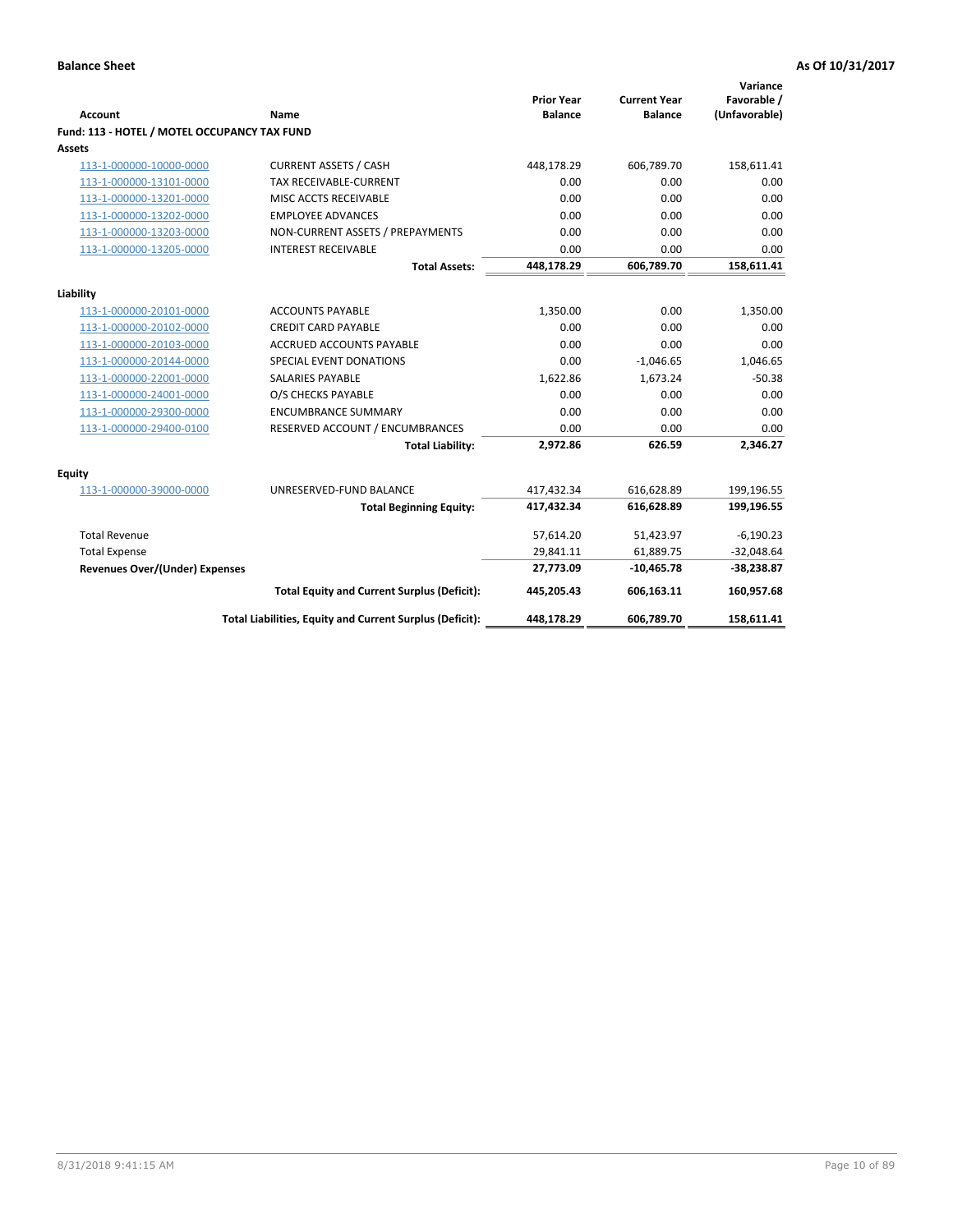| <b>Account</b><br>Fund: 114 - VENUE MANAGEMENT FUND | Name                                                     | <b>Prior Year</b><br><b>Balance</b> | <b>Current Year</b><br><b>Balance</b> | Variance<br>Favorable /<br>(Unfavorable) |
|-----------------------------------------------------|----------------------------------------------------------|-------------------------------------|---------------------------------------|------------------------------------------|
| Assets                                              |                                                          |                                     |                                       |                                          |
| 114-1-000000-10000-0000                             | <b>CURRENT ASSETS / CASH</b>                             | $-186,853.47$                       | $-243,138.88$                         | $-56,285.41$                             |
| 114-1-000000-10311-0000                             | CASH / PETTY CASH/CHANGE DRAWERS                         | 200.00                              | 200.00                                | 0.00                                     |
| 114-1-000000-13201-0000                             | MISC ACCTS RECEIVABLE                                    | 0.00                                | 0.00                                  | 0.00                                     |
| 114-1-000000-13203-0000                             | NON-CURRENT ASSETS / PREPAYMENTS                         | 0.00                                | 0.00                                  | 0.00                                     |
| 114-1-000000-13205-0000                             | <b>INTEREST RECEIVABLE</b>                               | 0.00                                | 0.00                                  | 0.00                                     |
|                                                     | <b>Total Assets:</b>                                     | $-186,653.47$                       | -242,938.88                           | $-56,285.41$                             |
| Liability                                           |                                                          |                                     |                                       |                                          |
| 114-1-000000-20101-0000                             | <b>ACCOUNTS PAYABLE</b>                                  | 0.00                                | 2,843.75                              | $-2,843.75$                              |
| 114-1-000000-20102-0000                             | <b>CREDIT CARD PAYABLE</b>                               | 0.00                                | 0.00                                  | 0.00                                     |
| 114-1-000000-20103-0000                             | <b>ACCRUED ACCOUNTS PAYABLE</b>                          | 0.00                                | 0.00                                  | 0.00                                     |
| 114-1-000000-20125-0000                             | SALES TAX PAYABLE / IN THE CITY                          | 0.00                                | 13.86                                 | $-13.86$                                 |
| 114-1-000000-20144-0000                             | SPECIAL EVENT DONATIONS                                  | 0.00                                | $-17,444.03$                          | 17,444.03                                |
| 114-1-000000-20150-0000                             | <b>TICKET SALE SHARING</b>                               | 4,365.00                            | 46,367.25                             | $-42,002.25$                             |
| 114-1-000000-20151-0000                             | <b>SOUND &amp; LIGHTING</b>                              | 0.00                                | 0.00                                  | 0.00                                     |
| 114-1-000000-20160-0000                             | <b>UNAPPLIED CREDIT</b>                                  | 0.00                                | 0.00                                  | 0.00                                     |
| 114-1-000000-20201-0000                             | <b>DEFERRED REVENUE</b>                                  | 0.00                                | 0.00                                  | 0.00                                     |
| 114-1-000000-22001-0000                             | SALARIES PAYABLE                                         | 1,082.08                            | 1,129.52                              | $-47.44$                                 |
| 114-1-000000-24010-0000                             | <b>CIVIC CENTER DEPOSITS</b>                             | 4,970.00                            | 5,750.00                              | $-780.00$                                |
| 114-1-000000-24012-0000                             | <b>AUDITORIUM DEPOSITS</b>                               | 5,000.00                            | 6,500.00                              | $-1,500.00$                              |
| 114-1-000000-29300-0000                             | <b>ENCUMBRANCE SUMMARY</b>                               | 0.00                                | 0.00                                  | 0.00                                     |
| 114-1-000000-29400-0000                             | RESERVED ACCOUNT / ENCUMBRANCES                          | 0.00                                | 0.00                                  | 0.00                                     |
|                                                     | <b>Total Liability:</b>                                  | 15,417.08                           | 45,160.35                             | $-29,743.27$                             |
| Equity                                              |                                                          |                                     |                                       |                                          |
| 114-1-000000-39000-0000                             | UNRESERVED-FUND BALANCE                                  | $-196,531.63$                       | $-275,832.77$                         | $-79,301.14$                             |
|                                                     | <b>Total Beginning Equity:</b>                           | $-196,531.63$                       | -275,832.77                           | $-79,301.14$                             |
| <b>Total Revenue</b>                                |                                                          | 52,770.81                           | 28,446.72                             | $-24,324.09$                             |
| <b>Total Expense</b>                                |                                                          | 58,309.73                           | 40,713.18                             | 17,596.55                                |
| <b>Revenues Over/(Under) Expenses</b>               |                                                          | $-5,538.92$                         | $-12,266.46$                          | $-6,727.54$                              |
|                                                     | <b>Total Equity and Current Surplus (Deficit):</b>       | $-202,070.55$                       | -288,099.23                           | $-86,028.68$                             |
|                                                     | Total Liabilities, Equity and Current Surplus (Deficit): | $-186,653.47$                       | -242,938.88                           | $-56,285.41$                             |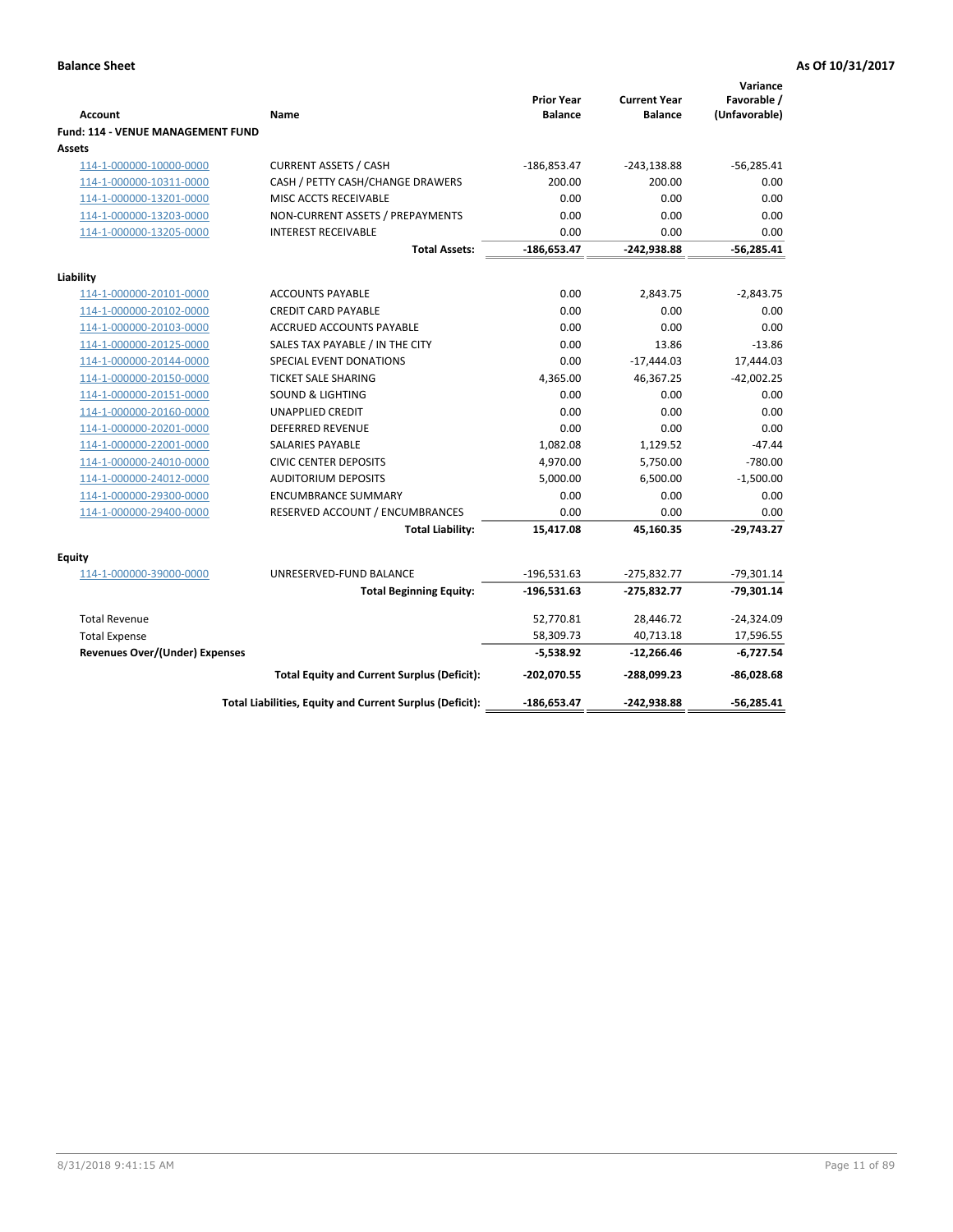|                                       |                                                          |                                     |                                       | Variance                     |
|---------------------------------------|----------------------------------------------------------|-------------------------------------|---------------------------------------|------------------------------|
| <b>Account</b>                        | Name                                                     | <b>Prior Year</b><br><b>Balance</b> | <b>Current Year</b><br><b>Balance</b> | Favorable /<br>(Unfavorable) |
| Fund: 115 - TIRZ FUND                 |                                                          |                                     |                                       |                              |
| Assets                                |                                                          |                                     |                                       |                              |
| 115-1-000000-10000-0000               | <b>CURRENT ASSETS / CASH</b>                             | 0.00                                | 0.00                                  | 0.00                         |
| 115-1-000000-13101-0000               | TAX RECEIVABLE-CURRENT                                   | 0.00                                | 0.00                                  | 0.00                         |
| 115-1-000000-13102-0000               | <b>TAXES REC-DELINQUENT</b>                              | 0.00                                | 0.00                                  | 0.00                         |
| 115-1-000000-13103-0000               | ALLOW FOR UNCOLLECT TAXES                                | 0.00                                | 0.00                                  | 0.00                         |
| 115-1-000000-13201-0000               | MISC ACCTS RECEIVABLE                                    | 0.00                                | 0.00                                  | 0.00                         |
| 115-1-000000-13205-0000               | <b>INTEREST RECEIVABLE</b>                               | 0.00                                | 0.00                                  | 0.00                         |
|                                       | <b>Total Assets:</b>                                     | 0.00                                | 0.00                                  | 0.00                         |
| Liability                             |                                                          |                                     |                                       |                              |
| 115-1-000000-20101-0000               | <b>ACCOUNTS PAYABLE</b>                                  | 0.00                                | 0.00                                  | 0.00                         |
| 115-1-000000-20103-0000               | <b>ACCRUED ACCOUNTS PAYABLE</b>                          | 0.00                                | 0.00                                  | 0.00                         |
| 115-1-000000-20203-0000               | <b>DEFERRED TAX REVENUE</b>                              | 0.00                                | 0.00                                  | 0.00                         |
| 115-1-000000-29300-0000               | <b>ENCUMBRANCE SUMMARY</b>                               | 0.00                                | 0.00                                  | 0.00                         |
| 115-1-000000-29400-0100               | RESERVED ACCOUNT / ENCUMBRANCES                          | 0.00                                | 0.00                                  | 0.00                         |
|                                       | <b>Total Liability:</b>                                  | 0.00                                | 0.00                                  | 0.00                         |
|                                       |                                                          |                                     |                                       |                              |
| <b>Equity</b>                         |                                                          |                                     |                                       |                              |
| 115-1-000000-39000-0000               | UNRESERVED-FUND BALANCE                                  | 0.00                                | 0.00                                  | 0.00                         |
| 115-1-000000-39100-0000               | UNRESERVED-RET. EARNINGS                                 | 0.00                                | 0.00                                  | 0.00                         |
|                                       | <b>Total Beginning Equity:</b>                           | 0.00                                | 0.00                                  | 0.00                         |
| <b>Total Revenue</b>                  |                                                          | 0.00                                | 0.00                                  | 0.00                         |
| <b>Total Expense</b>                  |                                                          | 0.00                                | 0.00                                  | 0.00                         |
| <b>Revenues Over/(Under) Expenses</b> |                                                          | 0.00                                | 0.00                                  | 0.00                         |
|                                       | <b>Total Equity and Current Surplus (Deficit):</b>       | 0.00                                | 0.00                                  | 0.00                         |
|                                       | Total Liabilities, Equity and Current Surplus (Deficit): | 0.00                                | 0.00                                  | 0.00                         |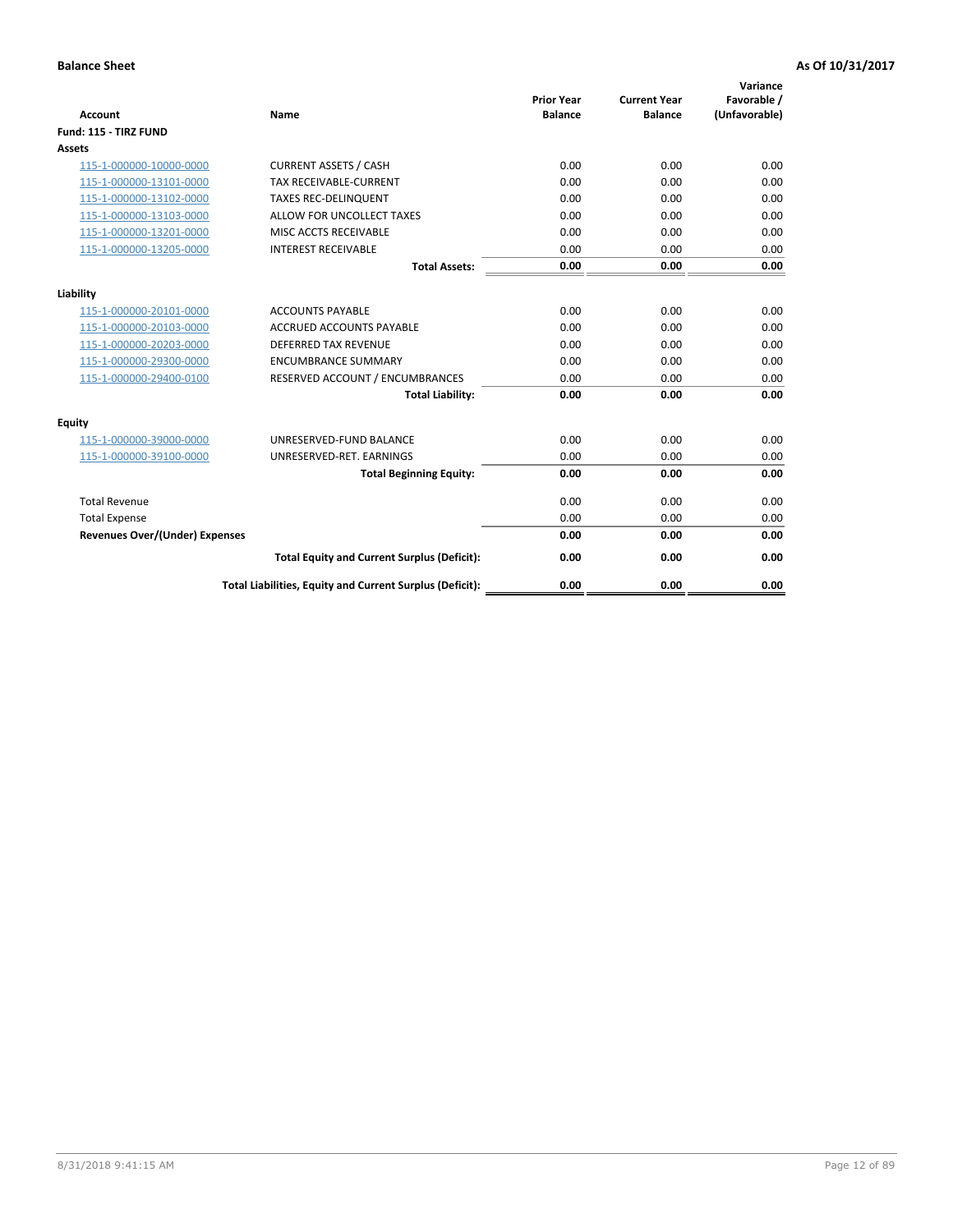| <b>Account</b>                        | Name                                                     | <b>Prior Year</b><br><b>Balance</b> | <b>Current Year</b><br><b>Balance</b> | Variance<br>Favorable /<br>(Unfavorable) |
|---------------------------------------|----------------------------------------------------------|-------------------------------------|---------------------------------------|------------------------------------------|
| Fund: 116 - ROADWAY IMPACT FEE 1      |                                                          |                                     |                                       |                                          |
| Assets                                |                                                          |                                     |                                       |                                          |
| 116-1-000000-10000-0000               | <b>CURRENT ASSETS / CASH</b>                             | 13,118.91                           | 13,137.22                             | 18.31                                    |
| 116-1-000000-13201-0000               | MISC ACCTS RECEIVABLE                                    | 0.00                                | 0.00                                  | 0.00                                     |
| 116-1-000000-13205-0000               | <b>INTEREST RECEIVABLE</b>                               | 0.00                                | 0.00                                  | 0.00                                     |
|                                       | <b>Total Assets:</b>                                     | 13,118.91                           | 13,137.22                             | 18.31                                    |
| Liability                             |                                                          |                                     |                                       |                                          |
| 116-1-000000-20101-0000               | <b>ACCOUNTS PAYABLE</b>                                  | 0.00                                | 0.00                                  | 0.00                                     |
| 116-1-000000-20103-0000               | <b>ACCRUED ACCOUNTS PAYABLE</b>                          | 0.00                                | 0.00                                  | 0.00                                     |
|                                       | <b>Total Liability:</b>                                  | 0.00                                | 0.00                                  | 0.00                                     |
| Equity                                |                                                          |                                     |                                       |                                          |
| 116-1-000000-39000-0000               | UNRESERVED-FUND BALANCE                                  | 0.00                                | 0.00                                  | 0.00                                     |
| 116-1-000000-39100-0000               | UNRESERVED-RET. EARNINGS                                 | 13,121.26                           | 13,136.26                             | 15.00                                    |
|                                       | <b>Total Beginning Equity:</b>                           | 13,121.26                           | 13,136.26                             | 15.00                                    |
| <b>Total Revenue</b>                  |                                                          | $-1.62$                             | 0.96                                  | 2.58                                     |
| <b>Total Expense</b>                  |                                                          | 0.73                                | 0.00                                  | 0.73                                     |
| <b>Revenues Over/(Under) Expenses</b> |                                                          | $-2.35$                             | 0.96                                  | 3.31                                     |
|                                       | <b>Total Equity and Current Surplus (Deficit):</b>       | 13,118.91                           | 13,137.22                             | 18.31                                    |
|                                       | Total Liabilities, Equity and Current Surplus (Deficit): | 13,118.91                           | 13,137.22                             | 18.31                                    |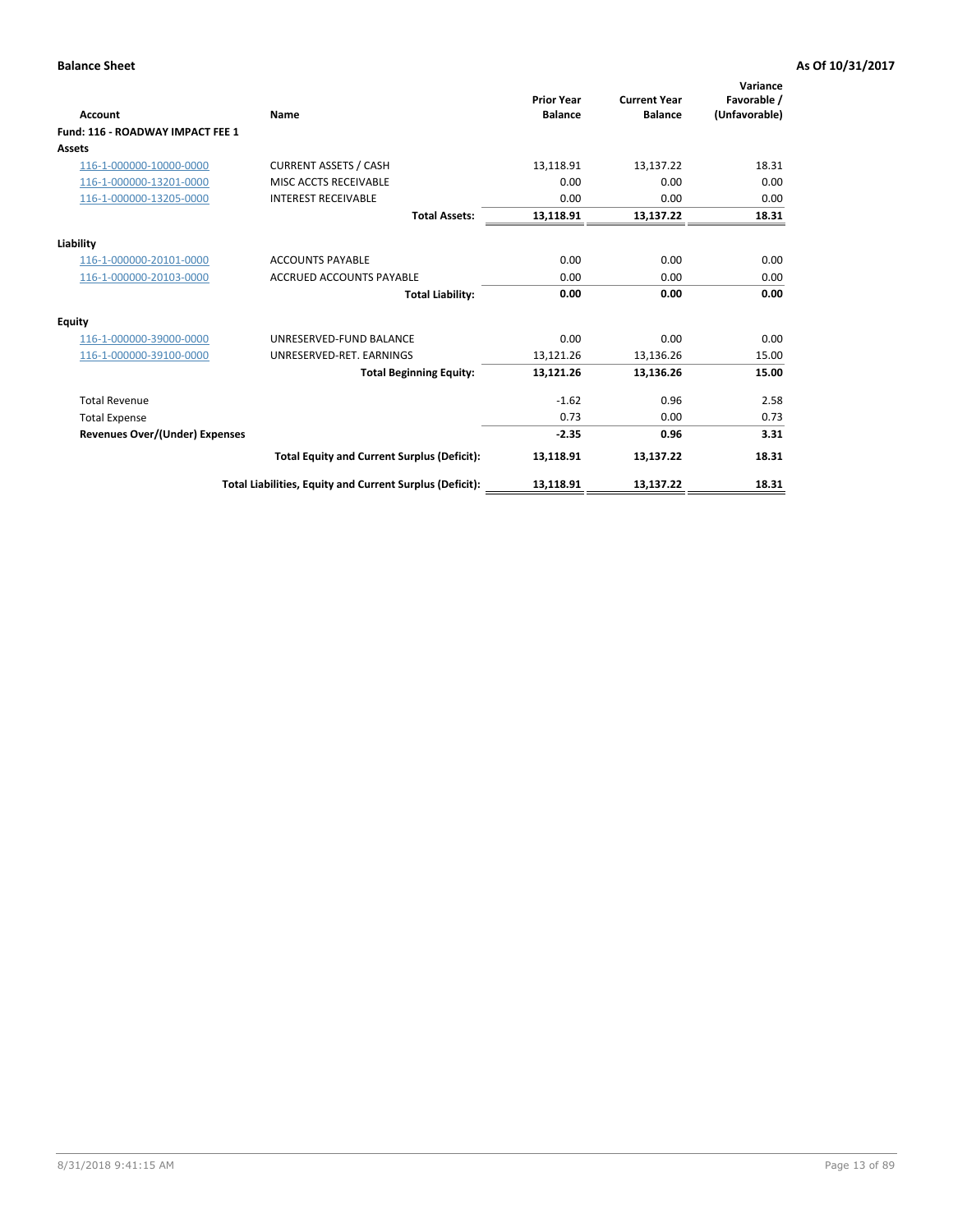| <b>Account</b>                        | Name                                                     | <b>Prior Year</b><br><b>Balance</b> | <b>Current Year</b><br><b>Balance</b> | Variance<br>Favorable /<br>(Unfavorable) |
|---------------------------------------|----------------------------------------------------------|-------------------------------------|---------------------------------------|------------------------------------------|
| Fund: 117 - ROADWAY IMPACT FEE 2      |                                                          |                                     |                                       |                                          |
| Assets                                |                                                          |                                     |                                       |                                          |
| 117-1-000000-10000-0000               | <b>CURRENT ASSETS / CASH</b>                             | 64.76                               | 64.88                                 | 0.12                                     |
| 117-1-000000-13201-0000               | MISC ACCTS RECEIVABLE                                    | 0.00                                | 0.00                                  | 0.00                                     |
| 117-1-000000-13205-0000               | <b>INTEREST RECEIVABLE</b>                               | 0.00                                | 0.00                                  | 0.00                                     |
|                                       | <b>Total Assets:</b>                                     | 64.76                               | 64.88                                 | 0.12                                     |
| Liability                             |                                                          |                                     |                                       |                                          |
| 117-1-000000-20101-0000               | <b>ACCOUNTS PAYABLE</b>                                  | 0.00                                | 0.00                                  | 0.00                                     |
| 117-1-000000-20103-0000               | <b>ACCRUED ACCOUNTS PAYABLE</b>                          | 0.00                                | 0.00                                  | 0.00                                     |
|                                       | <b>Total Liability:</b>                                  | 0.00                                | 0.00                                  | 0.00                                     |
| <b>Equity</b>                         |                                                          |                                     |                                       |                                          |
| 117-1-000000-39000-0000               | UNRESERVED-FUND BALANCE                                  | 0.00                                | 0.00                                  | 0.00                                     |
| 117-1-000000-39100-0000               | UNRESERVED-RET, EARNINGS                                 | 64.77                               | 64.88                                 | 0.11                                     |
|                                       | <b>Total Beginning Equity:</b>                           | 64.77                               | 64.88                                 | 0.11                                     |
| <b>Total Revenue</b>                  |                                                          | $-0.01$                             | 0.00                                  | 0.01                                     |
| <b>Total Expense</b>                  |                                                          | 0.00                                | 0.00                                  | 0.00                                     |
| <b>Revenues Over/(Under) Expenses</b> |                                                          | $-0.01$                             | 0.00                                  | 0.01                                     |
|                                       | <b>Total Equity and Current Surplus (Deficit):</b>       | 64.76                               | 64.88                                 | 0.12                                     |
|                                       | Total Liabilities, Equity and Current Surplus (Deficit): | 64.76                               | 64.88                                 | 0.12                                     |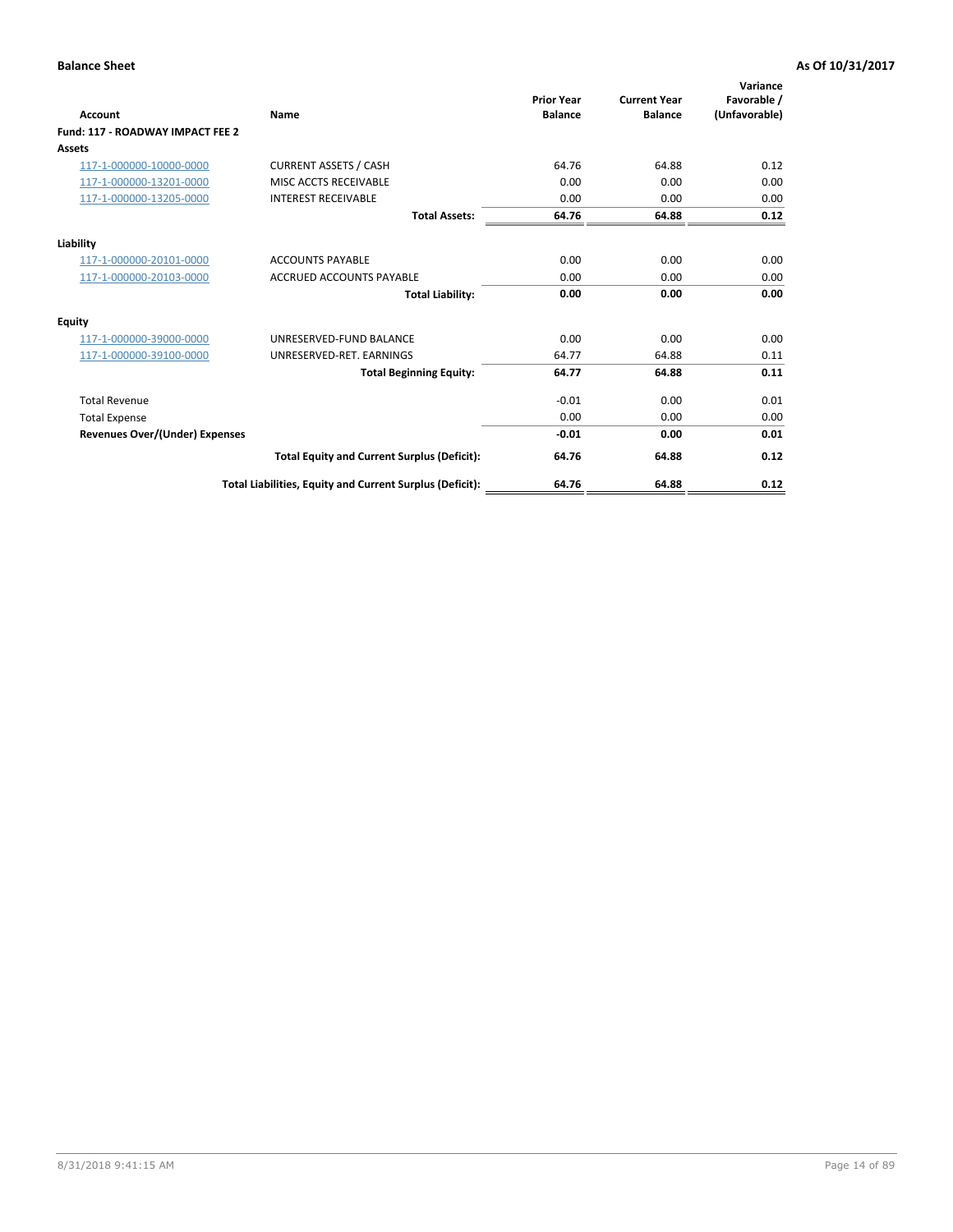| <b>Account</b>                          | Name                                                     | <b>Prior Year</b><br><b>Balance</b> | <b>Current Year</b><br><b>Balance</b> | Variance<br>Favorable /<br>(Unfavorable) |
|-----------------------------------------|----------------------------------------------------------|-------------------------------------|---------------------------------------|------------------------------------------|
| <b>Fund: 118 - ROADWAY IMPACT FEE 3</b> |                                                          |                                     |                                       |                                          |
| Assets                                  |                                                          |                                     |                                       |                                          |
| 118-1-000000-10000-0000                 | <b>CURRENT ASSETS / CASH</b>                             | 109.90                              | 110.11                                | 0.21                                     |
| 118-1-000000-13201-0000                 | MISC ACCTS RECEIVABLE                                    | 0.00                                | 0.00                                  | 0.00                                     |
| 118-1-000000-13205-0000                 | <b>INTEREST RECEIVABLE</b>                               | 0.00                                | 0.00                                  | 0.00                                     |
|                                         | <b>Total Assets:</b>                                     | 109.90                              | 110.11                                | 0.21                                     |
| Liability                               |                                                          |                                     |                                       |                                          |
| 118-1-000000-20101-0000                 | <b>ACCOUNTS PAYABLE</b>                                  | 0.00                                | 0.00                                  | 0.00                                     |
| 118-1-000000-20103-0000                 | <b>ACCRUED ACCOUNTS PAYABLE</b>                          | 0.00                                | 0.00                                  | 0.00                                     |
|                                         | <b>Total Liability:</b>                                  | 0.00                                | 0.00                                  | 0.00                                     |
| <b>Equity</b>                           |                                                          |                                     |                                       |                                          |
| 118-1-000000-39000-0000                 | UNRESERVED-FUND BALANCE                                  | 0.00                                | 0.00                                  | 0.00                                     |
| 118-1-000000-39100-0000                 | UNRESERVED-RET, EARNINGS                                 | 109.92                              | 110.10                                | 0.18                                     |
|                                         | <b>Total Beginning Equity:</b>                           | 109.92                              | 110.10                                | 0.18                                     |
| <b>Total Revenue</b>                    |                                                          | $-0.01$                             | 0.01                                  | 0.02                                     |
| <b>Total Expense</b>                    |                                                          | 0.01                                | 0.00                                  | 0.01                                     |
| <b>Revenues Over/(Under) Expenses</b>   |                                                          | $-0.02$                             | 0.01                                  | 0.03                                     |
|                                         | <b>Total Equity and Current Surplus (Deficit):</b>       | 109.90                              | 110.11                                | 0.21                                     |
|                                         | Total Liabilities, Equity and Current Surplus (Deficit): | 109.90                              | 110.11                                | 0.21                                     |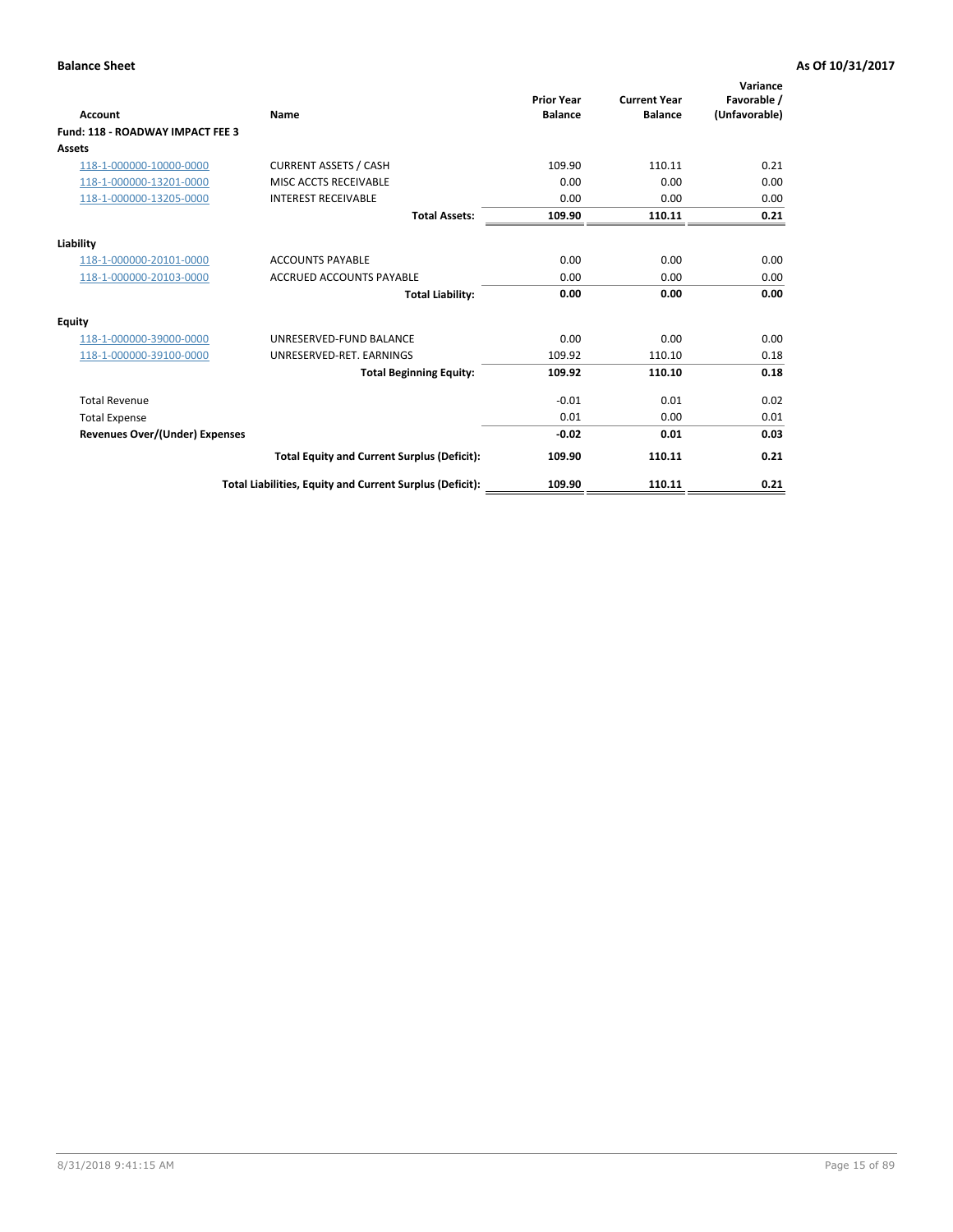| <b>Account</b>                        | <b>Name</b>                                              | <b>Prior Year</b><br><b>Balance</b> | <b>Current Year</b><br><b>Balance</b> | Variance<br>Favorable /<br>(Unfavorable) |
|---------------------------------------|----------------------------------------------------------|-------------------------------------|---------------------------------------|------------------------------------------|
| Fund: 119 - ROADWAY IMPACT FEE 4      |                                                          |                                     |                                       |                                          |
| Assets                                |                                                          |                                     |                                       |                                          |
| 119-1-000000-10000-0000               | <b>CURRENT ASSETS / CASH</b>                             | 4.63                                | 4.63                                  | 0.00                                     |
| 119-1-000000-13201-0000               | MISC ACCTS RECEIVABLE                                    | 0.00                                | 0.00                                  | 0.00                                     |
| 119-1-000000-13205-0000               | <b>INTEREST RECEIVABLE</b>                               | 0.00                                | 0.00                                  | 0.00                                     |
|                                       | <b>Total Assets:</b>                                     | 4.63                                | 4.63                                  | 0.00                                     |
| Liability                             |                                                          |                                     |                                       |                                          |
| 119-1-000000-20101-0000               | <b>ACCOUNTS PAYABLE</b>                                  | 0.00                                | 0.00                                  | 0.00                                     |
| 119-1-000000-20103-0000               | <b>ACCRUED ACCOUNTS PAYABLE</b>                          | 0.00                                | 0.00                                  | 0.00                                     |
|                                       | <b>Total Liability:</b>                                  | 0.00                                | 0.00                                  | 0.00                                     |
| Equity                                |                                                          |                                     |                                       |                                          |
| 119-1-000000-39000-0000               | UNRESERVED-FUND BALANCE                                  | 0.00                                | 0.00                                  | 0.00                                     |
| 119-1-000000-39100-0000               | UNRESERVED-RET. EARNINGS                                 | 4.63                                | 4.63                                  | 0.00                                     |
|                                       | <b>Total Beginning Equity:</b>                           | 4.63                                | 4.63                                  | 0.00                                     |
| <b>Total Revenue</b>                  |                                                          | 0.00                                | 0.00                                  | 0.00                                     |
| <b>Total Expense</b>                  |                                                          | 0.00                                | 0.00                                  | 0.00                                     |
| <b>Revenues Over/(Under) Expenses</b> |                                                          | 0.00                                | 0.00                                  | 0.00                                     |
|                                       | <b>Total Equity and Current Surplus (Deficit):</b>       | 4.63                                | 4.63                                  | 0.00                                     |
|                                       | Total Liabilities, Equity and Current Surplus (Deficit): | 4.63                                | 4.63                                  | 0.00                                     |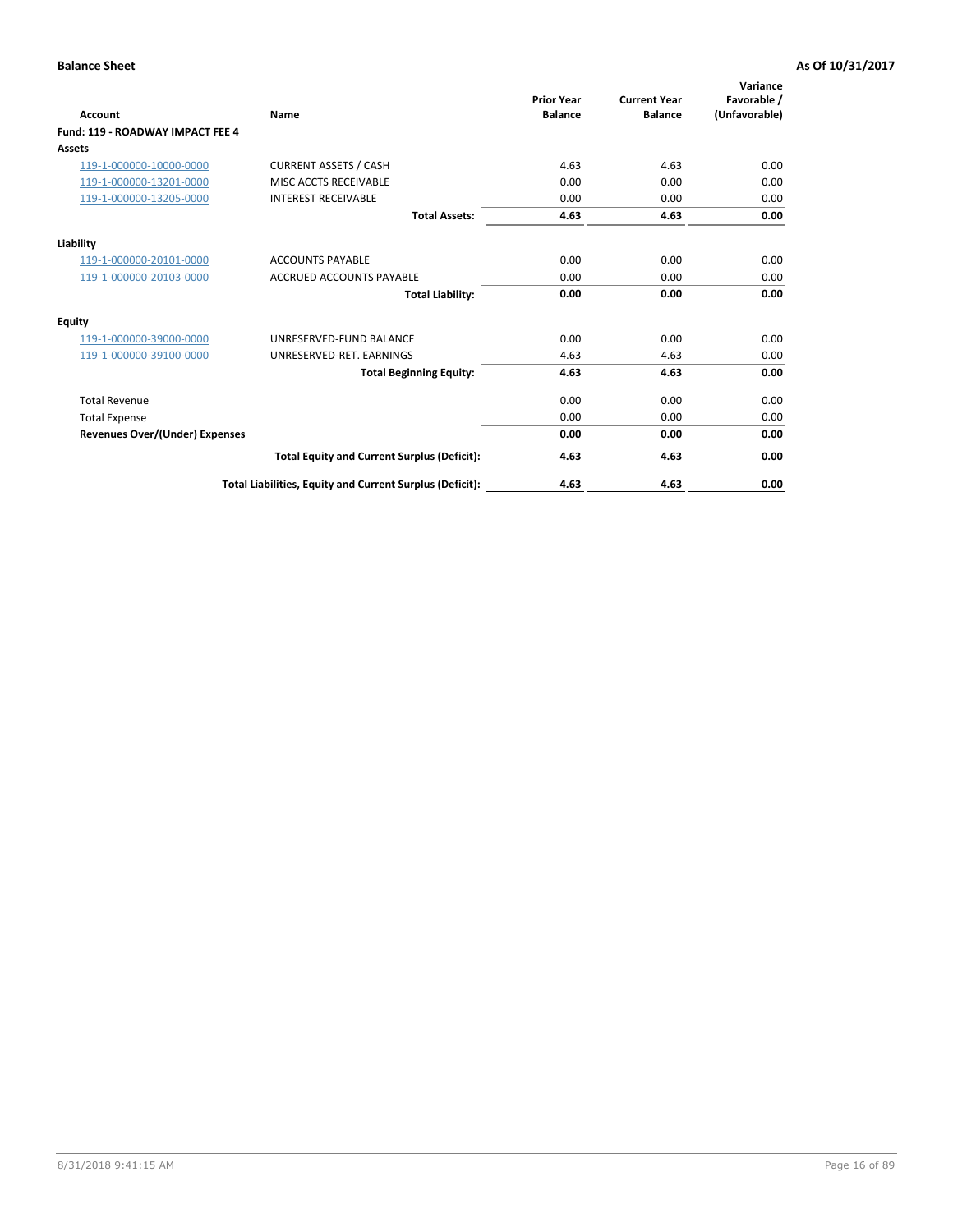| <b>Account</b>                                           | Name                                                     | <b>Prior Year</b><br><b>Balance</b> | <b>Current Year</b><br><b>Balance</b> | Variance<br>Favorable /<br>(Unfavorable) |
|----------------------------------------------------------|----------------------------------------------------------|-------------------------------------|---------------------------------------|------------------------------------------|
| <b>Fund: 120 - BROWNSFIELD HAZARDOUS WASTE EPA GRANT</b> |                                                          |                                     |                                       |                                          |
| <b>Assets</b>                                            |                                                          |                                     |                                       |                                          |
| 120-1-000000-10000-0000                                  | <b>CURRENT ASSETS / CASH</b>                             | 0.00                                | 0.00                                  | 0.00                                     |
| 120-1-000000-13201-0000                                  | MISC ACCTS RECEIVABLE                                    | 0.00                                | 0.00                                  | 0.00                                     |
|                                                          | <b>Total Assets:</b>                                     | 0.00                                | 0.00                                  | 0.00                                     |
| Liability                                                |                                                          |                                     |                                       |                                          |
| 120-1-000000-20101-0000                                  | <b>ACCOUNTS PAYABLE</b>                                  | 0.00                                | 0.00                                  | 0.00                                     |
| 120-1-000000-20102-0000                                  | <b>CREDIT CARD PAYABLE</b>                               | 0.00                                | 0.00                                  | 0.00                                     |
| 120-1-000000-20902-0000                                  | DEFERRED GRANT REVENUE                                   | 0.00                                | 0.00                                  | 0.00                                     |
| 120-1-000000-29300-0000                                  | <b>ENCUMBRANCE SUMMARY</b>                               | 0.00                                | 0.00                                  | 0.00                                     |
| 120-1-000000-29400-0000                                  | RESERVED ACCOUNT / ENCUMBRANCES                          | 0.00                                | 0.00                                  | 0.00                                     |
|                                                          | <b>Total Liability:</b>                                  | 0.00                                | 0.00                                  | 0.00                                     |
| <b>Equity</b>                                            |                                                          |                                     |                                       |                                          |
| 120-1-000000-39000-0000                                  | UNRESERVED-FUND BALANCE                                  | 0.00                                | 0.00                                  | 0.00                                     |
|                                                          | <b>Total Beginning Equity:</b>                           | 0.00                                | 0.00                                  | 0.00                                     |
| <b>Total Revenue</b>                                     |                                                          | 0.00                                | 0.00                                  | 0.00                                     |
| <b>Total Expense</b>                                     |                                                          | 0.00                                | 0.00                                  | 0.00                                     |
| <b>Revenues Over/(Under) Expenses</b>                    |                                                          | 0.00                                | 0.00                                  | 0.00                                     |
|                                                          | <b>Total Equity and Current Surplus (Deficit):</b>       | 0.00                                | 0.00                                  | 0.00                                     |
|                                                          | Total Liabilities, Equity and Current Surplus (Deficit): | 0.00                                | 0.00                                  | 0.00                                     |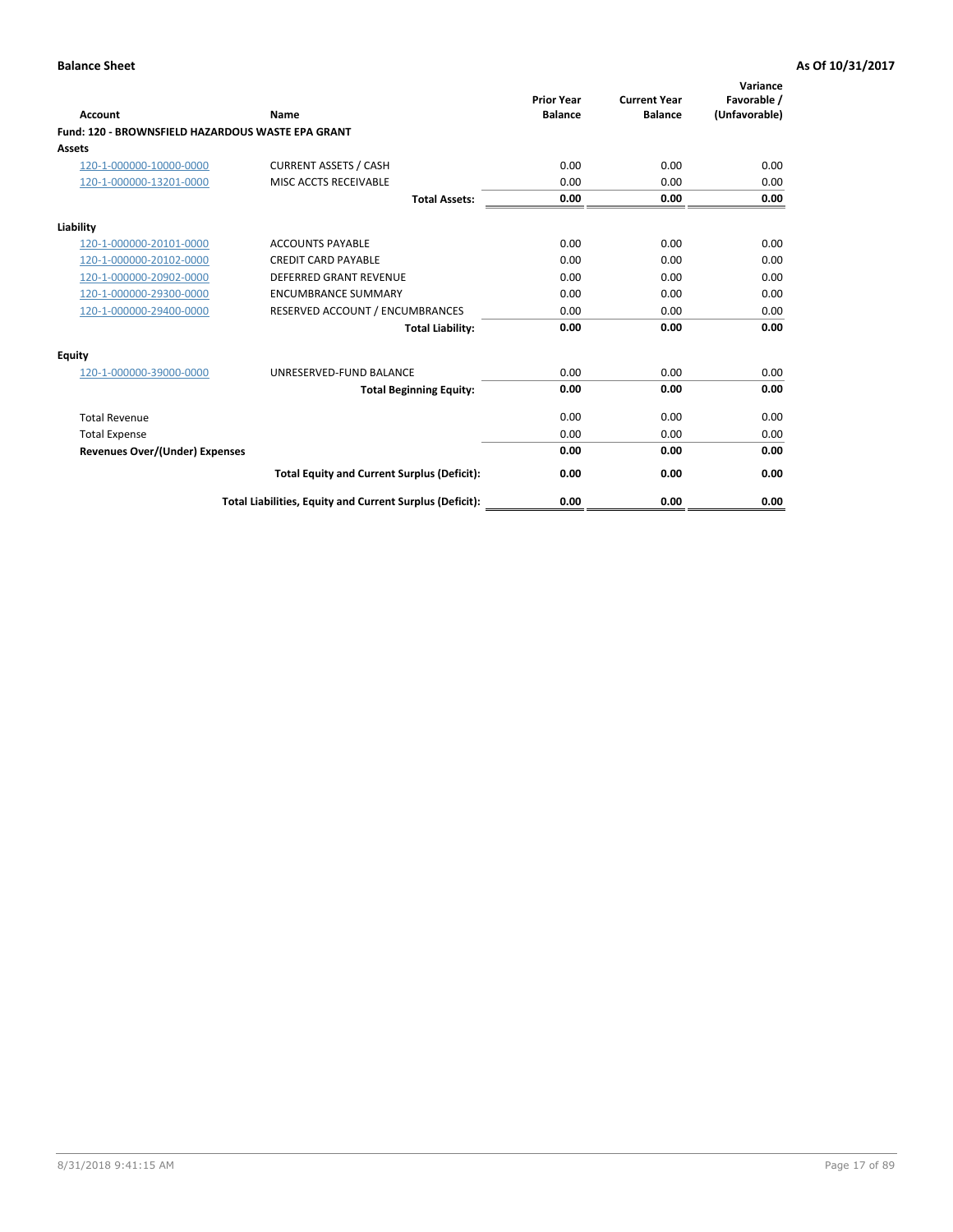| Account                                     | Name                                                     | <b>Prior Year</b><br><b>Balance</b> | <b>Current Year</b><br><b>Balance</b> | Variance<br>Favorable /<br>(Unfavorable) |
|---------------------------------------------|----------------------------------------------------------|-------------------------------------|---------------------------------------|------------------------------------------|
| Fund: 121 - BROWNSFIELD PETROLEUM EPA GRANT |                                                          |                                     |                                       |                                          |
| <b>Assets</b>                               |                                                          |                                     |                                       |                                          |
| 121-1-000000-10000-0000                     | <b>CURRENT ASSETS / CASH</b>                             | 0.00                                | 0.00                                  | 0.00                                     |
| 121-1-000000-13201-0000                     | MISC ACCTS RECEIVABLE                                    | 0.00                                | 0.00                                  | 0.00                                     |
|                                             | <b>Total Assets:</b>                                     | 0.00                                | 0.00                                  | 0.00                                     |
| Liability                                   |                                                          |                                     |                                       |                                          |
| 121-1-000000-20101-0000                     | <b>ACCOUNTS PAYABLE</b>                                  | 0.00                                | 0.00                                  | 0.00                                     |
| 121-1-000000-20102-0000                     | <b>CREDIT CARD PAYABLE</b>                               | 0.00                                | 0.00                                  | 0.00                                     |
| 121-1-000000-20103-0000                     | <b>ACCRUED ACCOUNTS PAYABLE</b>                          | 0.00                                | 0.00                                  | 0.00                                     |
| 121-1-000000-20902-0000                     | <b>DEFERRED GRANT REVENUE</b>                            | 0.00                                | 0.00                                  | 0.00                                     |
| 121-1-000000-29300-0000                     | <b>ENCUMBRANCE SUMMARY</b>                               | 0.00                                | 0.00                                  | 0.00                                     |
| 121-1-000000-29400-0000                     | RESERVED ACCOUNT / ENCUMBRANCES                          | 0.00                                | 0.00                                  | 0.00                                     |
|                                             | <b>Total Liability:</b>                                  | 0.00                                | 0.00                                  | 0.00                                     |
| <b>Equity</b>                               |                                                          |                                     |                                       |                                          |
| 121-1-000000-39000-0000                     | UNRESERVED-FUND BALANCE                                  | 0.00                                | 0.00                                  | 0.00                                     |
|                                             | <b>Total Beginning Equity:</b>                           | 0.00                                | 0.00                                  | 0.00                                     |
| <b>Total Revenue</b>                        |                                                          | 0.00                                | 0.00                                  | 0.00                                     |
| <b>Total Expense</b>                        |                                                          | 0.00                                | 0.00                                  | 0.00                                     |
| <b>Revenues Over/(Under) Expenses</b>       |                                                          | 0.00                                | 0.00                                  | 0.00                                     |
|                                             | <b>Total Equity and Current Surplus (Deficit):</b>       | 0.00                                | 0.00                                  | 0.00                                     |
|                                             | Total Liabilities, Equity and Current Surplus (Deficit): | 0.00                                | 0.00                                  | 0.00                                     |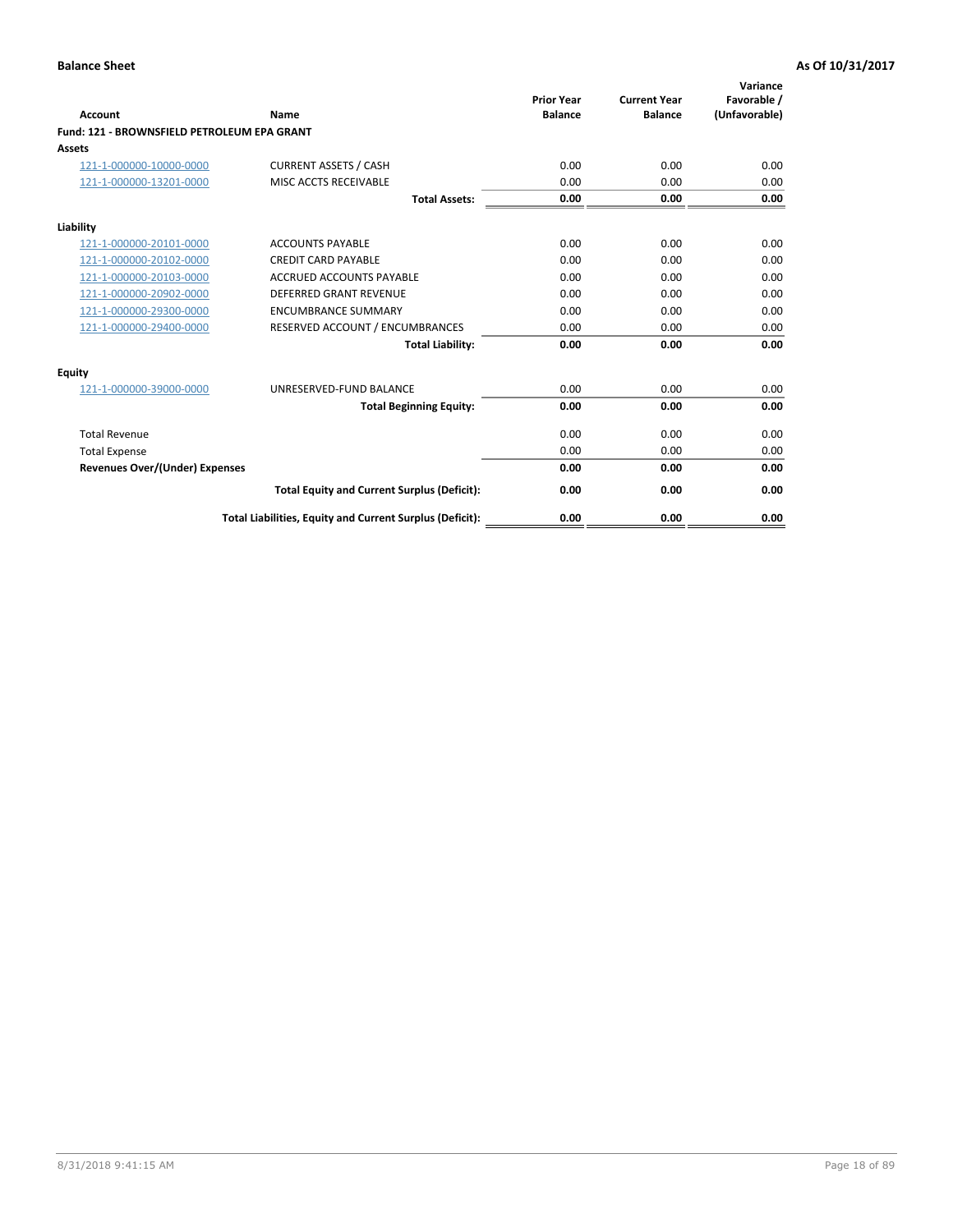| <b>Account</b>                                     | Name                                                     | <b>Prior Year</b><br><b>Balance</b> | <b>Current Year</b><br><b>Balance</b> | Variance<br>Favorable /<br>(Unfavorable) |
|----------------------------------------------------|----------------------------------------------------------|-------------------------------------|---------------------------------------|------------------------------------------|
| Fund: 122 - COPS HIRING PROGRAM GRANT 2010UMWX0308 |                                                          |                                     |                                       |                                          |
| Assets                                             |                                                          |                                     |                                       |                                          |
| 122-1-000000-10000-0000                            | <b>CURRENT ASSETS / CASH</b>                             | 0.00                                | 0.00                                  | 0.00                                     |
| 122-1-000000-13201-0000                            | MISC ACCTS RECEIVABLE                                    | 0.00                                | 0.00                                  | 0.00                                     |
|                                                    | <b>Total Assets:</b>                                     | 0.00                                | 0.00                                  | 0.00                                     |
| Liability                                          |                                                          |                                     |                                       |                                          |
| 122-1-000000-20101-0000                            | <b>ACCOUNTS PAYABLE</b>                                  | 0.00                                | 0.00                                  | 0.00                                     |
| 122-1-000000-20102-0000                            | <b>CREDIT CARD PAYABLE</b>                               | 0.00                                | 0.00                                  | 0.00                                     |
| 122-1-000000-20103-0000                            | <b>ACCRUED ACCOUNTS PAYABLE</b>                          | 0.00                                | 0.00                                  | 0.00                                     |
| 122-1-000000-20902-0000                            | <b>DEFERRED GRANT REVENUE</b>                            | 0.00                                | 0.00                                  | 0.00                                     |
|                                                    | <b>Total Liability:</b>                                  | 0.00                                | 0.00                                  | 0.00                                     |
| Equity                                             |                                                          |                                     |                                       |                                          |
| 122-1-000000-39000-0000                            | UNRESERVED-FUND BALANCE                                  | 0.00                                | 0.00                                  | 0.00                                     |
|                                                    | <b>Total Beginning Equity:</b>                           | 0.00                                | 0.00                                  | 0.00                                     |
| <b>Total Revenue</b>                               |                                                          | 0.00                                | 0.00                                  | 0.00                                     |
| <b>Total Expense</b>                               |                                                          | 0.00                                | 0.00                                  | 0.00                                     |
| <b>Revenues Over/(Under) Expenses</b>              |                                                          | 0.00                                | 0.00                                  | 0.00                                     |
|                                                    | <b>Total Equity and Current Surplus (Deficit):</b>       | 0.00                                | 0.00                                  | 0.00                                     |
|                                                    | Total Liabilities, Equity and Current Surplus (Deficit): | 0.00                                | 0.00                                  | 0.00                                     |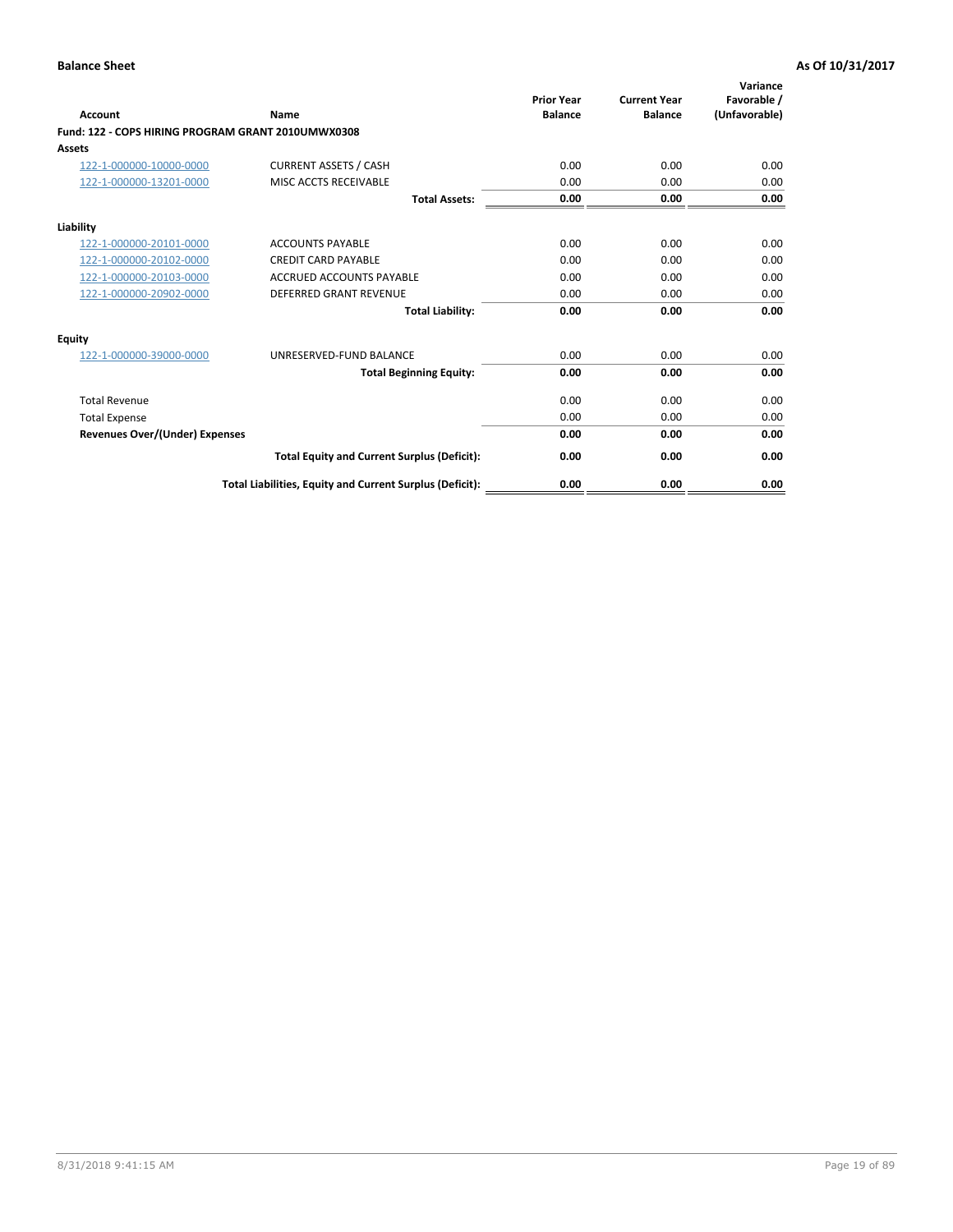| Account                        | Name                                                           | <b>Prior Year</b><br><b>Balance</b> | <b>Current Year</b><br><b>Balance</b> | Variance<br>Favorable /<br>(Unfavorable) |
|--------------------------------|----------------------------------------------------------------|-------------------------------------|---------------------------------------|------------------------------------------|
|                                | Fund: 123 - PTRAIN - POLICE REIMBURSEMENT GRANTS & CONT EDUCAT |                                     |                                       |                                          |
| Assets                         |                                                                |                                     |                                       |                                          |
| 123-1-000000-10000-0000        | <b>CURRENT ASSETS / CASH</b>                                   | 6,549.41                            | 9,791.39                              | 3,241.98                                 |
| 123-1-000000-13201-0000        | MISC ACCTS RECEIVABLE                                          | 0.00                                | 0.00                                  | 0.00                                     |
|                                | <b>Total Assets:</b>                                           | 6,549.41                            | 9,791.39                              | 3,241.98                                 |
| Liability                      |                                                                |                                     |                                       |                                          |
| 123-1-000000-20101-0000        | <b>ACCOUNTS PAYABLE</b>                                        | 0.00                                | 0.00                                  | 0.00                                     |
| 123-1-000000-20102-0000        | <b>CREDIT CARD PAYABLE</b>                                     | 0.00                                | 0.00                                  | 0.00                                     |
| 123-1-000000-20103-0000        | <b>ACCRUED ACCOUNTS PAYABLE</b>                                | 0.00                                | 0.00                                  | 0.00                                     |
|                                | <b>Total Liability:</b>                                        | 0.00                                | 0.00                                  | 0.00                                     |
| Equity                         |                                                                |                                     |                                       |                                          |
| 123-1-000000-39000-0000        | UNRESERVED-FUND BALANCE                                        | 6,800.59                            | 9,790.68                              | 2,990.09                                 |
|                                | <b>Total Beginning Equity:</b>                                 | 6,800.59                            | 9,790.68                              | 2,990.09                                 |
| <b>Total Revenue</b>           |                                                                | $-0.81$                             | 0.71                                  | 1.52                                     |
| <b>Total Expense</b>           |                                                                | 250.37                              | 0.00                                  | 250.37                                   |
| Revenues Over/(Under) Expenses |                                                                | $-251.18$                           | 0.71                                  | 251.89                                   |
|                                | <b>Total Equity and Current Surplus (Deficit):</b>             | 6,549.41                            | 9,791.39                              | 3,241.98                                 |
|                                | Total Liabilities, Equity and Current Surplus (Deficit):       | 6,549.41                            | 9,791.39                              | 3,241.98                                 |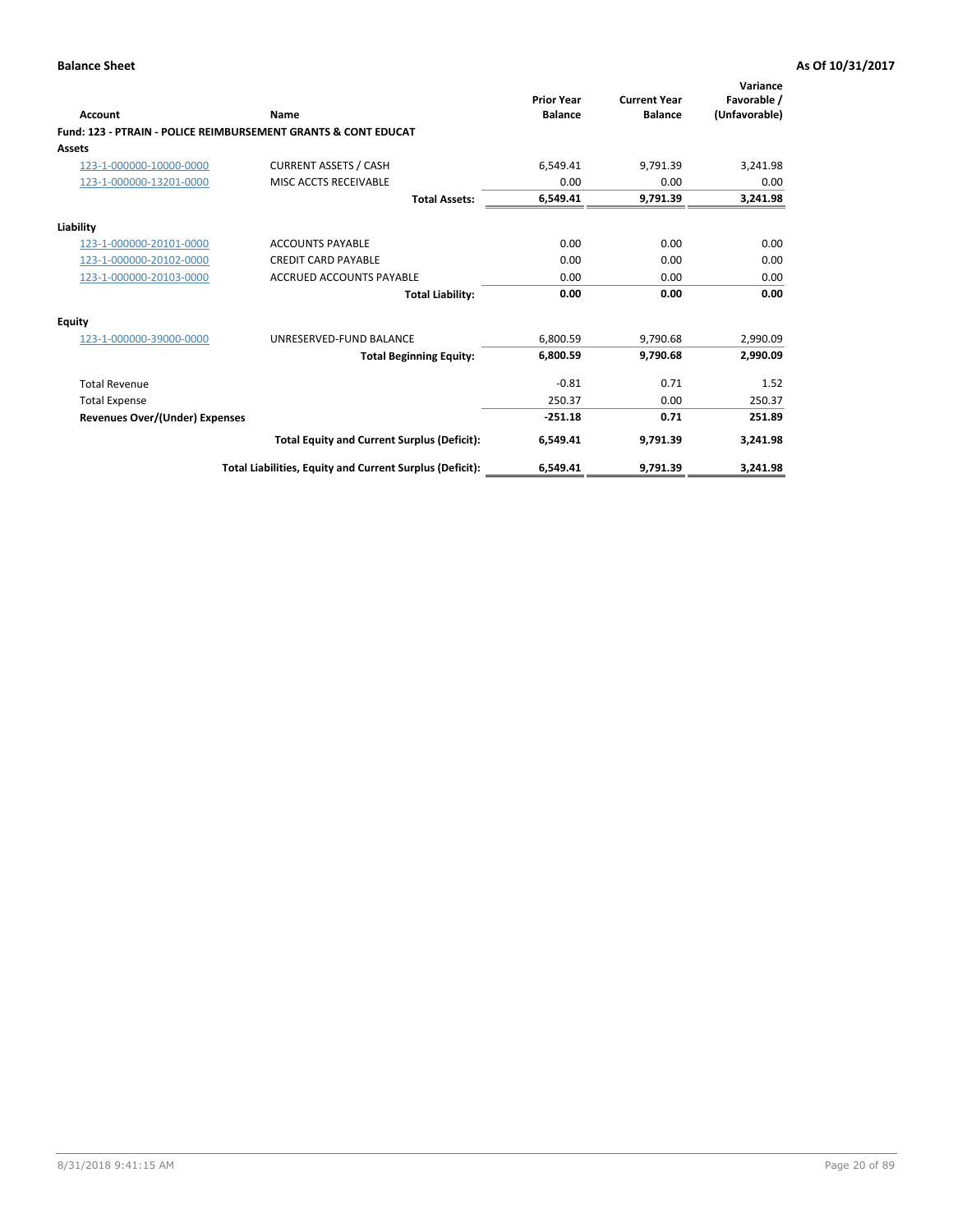|                                       |                                                          | <b>Prior Year</b> | <b>Current Year</b> | Variance<br>Favorable / |
|---------------------------------------|----------------------------------------------------------|-------------------|---------------------|-------------------------|
| <b>Account</b>                        | <b>Name</b>                                              | <b>Balance</b>    | <b>Balance</b>      | (Unfavorable)           |
| <b>Fund: 124 - FIRE HAZMAT GRANT</b>  |                                                          |                   |                     |                         |
| <b>Assets</b>                         |                                                          |                   |                     |                         |
| 124-1-000000-10000-0000               | <b>CURRENT ASSETS / CASH</b>                             | 0.00              | 0.00                | 0.00                    |
| 124-1-000000-13201-0000               | MISC ACCTS RECEIVABLE                                    | 0.00              | 0.00                | 0.00                    |
| 124-1-000000-13205-0000               | <b>INTEREST RECEIVABLE</b>                               | 0.00              | 0.00                | 0.00                    |
|                                       | <b>Total Assets:</b>                                     | 0.00              | 0.00                | 0.00                    |
| Liability                             |                                                          |                   |                     |                         |
| 124-1-000000-20101-0000               | <b>ACCOUNTS PAYABLE</b>                                  | 0.00              | 0.00                | 0.00                    |
| 124-1-000000-20102-0000               | <b>CREDIT CARD PAYABLE</b>                               | 0.00              | 0.00                | 0.00                    |
| 124-1-000000-20902-0000               | <b>DEFERRED GRANT REVENUE</b>                            | 0.00              | 0.00                | 0.00                    |
| 124-1-000000-21001-0000               | <b>GENERAL FUND / GENERAL FUND</b>                       | 0.00              | 0.00                | 0.00                    |
| 124-1-000000-29300-0000               | <b>ENCUMBRANCE SUMMARY</b>                               | 0.00              | 0.00                | 0.00                    |
| 124-1-000000-29400-0000               | RESERVED ACCOUNT / ENCUMBRANCES                          | 0.00              | 0.00                | 0.00                    |
|                                       | <b>Total Liability:</b>                                  | 0.00              | 0.00                | 0.00                    |
| <b>Equity</b>                         |                                                          |                   |                     |                         |
| 124-1-000000-39000-0000               | UNRESERVED-FUND BALANCE                                  | 0.00              | 0.00                | 0.00                    |
|                                       | <b>Total Beginning Equity:</b>                           | 0.00              | 0.00                | 0.00                    |
| <b>Total Revenue</b>                  |                                                          | 0.00              | 0.00                | 0.00                    |
| <b>Total Expense</b>                  |                                                          | 0.00              | 0.00                | 0.00                    |
| <b>Revenues Over/(Under) Expenses</b> |                                                          | 0.00              | 0.00                | 0.00                    |
|                                       | <b>Total Equity and Current Surplus (Deficit):</b>       | 0.00              | 0.00                | 0.00                    |
|                                       | Total Liabilities, Equity and Current Surplus (Deficit): | 0.00              | 0.00                | 0.00                    |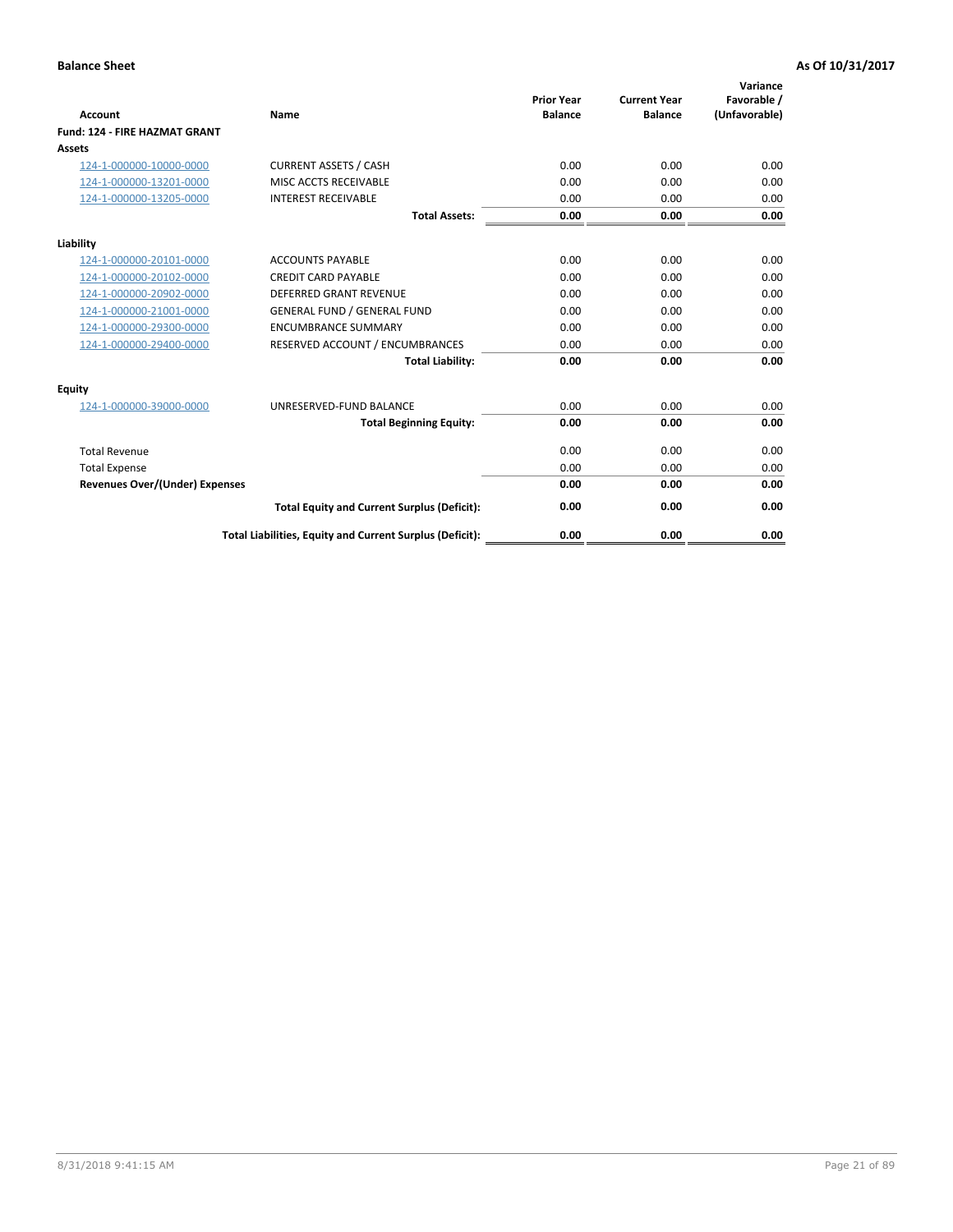| Account                                                   | Name                                                     | <b>Prior Year</b><br><b>Balance</b> | <b>Current Year</b><br><b>Balance</b> | Variance<br>Favorable /<br>(Unfavorable) |
|-----------------------------------------------------------|----------------------------------------------------------|-------------------------------------|---------------------------------------|------------------------------------------|
| <b>Fund: 125 - TRAINING &amp; HUMANITIES TEXAS GRANTS</b> |                                                          |                                     |                                       |                                          |
| <b>Assets</b>                                             |                                                          |                                     |                                       |                                          |
| 125-1-000000-10000-0000                                   | <b>CURRENT ASSETS / CASH</b>                             | 0.00                                | 0.00                                  | 0.00                                     |
| 125-1-000000-13205-0000                                   | <b>INTEREST RECEIVABLE</b>                               | 0.00                                | 0.00                                  | 0.00                                     |
|                                                           | <b>Total Assets:</b>                                     | 0.00                                | 0.00                                  | 0.00                                     |
| Liability                                                 |                                                          |                                     |                                       |                                          |
| 125-1-000000-20101-0000                                   | <b>ACCOUNTS PAYABLE</b>                                  | 0.00                                | 0.00                                  | 0.00                                     |
| 125-1-000000-20102-0000                                   | <b>CREDIT CARD PAYABLE</b>                               | 0.00                                | 0.00                                  | 0.00                                     |
| 125-1-000000-20103-0000                                   | <b>ACCRUED ACCOUNTS PAYABLE</b>                          | 0.00                                | 0.00                                  | 0.00                                     |
| 125-1-000000-20902-0000                                   | DEFERRED GRANT REVENUE                                   | 0.00                                | 0.00                                  | 0.00                                     |
| 125-1-000000-29300-0000                                   | <b>ENCUMBRANCE SUMMARY</b>                               | 0.00                                | 0.00                                  | 0.00                                     |
| 125-1-000000-29400-0000                                   | RESERVED ACCOUNT / ENCUMBRANCES                          | 0.00                                | 0.00                                  | 0.00                                     |
|                                                           | <b>Total Liability:</b>                                  | 0.00                                | 0.00                                  | 0.00                                     |
| <b>Equity</b>                                             |                                                          |                                     |                                       |                                          |
| 125-1-000000-39000-0000                                   | UNRESERVED-FUND BALANCE                                  | 0.00                                | 0.00                                  | 0.00                                     |
|                                                           | <b>Total Beginning Equity:</b>                           | 0.00                                | 0.00                                  | 0.00                                     |
| <b>Total Revenue</b>                                      |                                                          | 0.00                                | 0.00                                  | 0.00                                     |
| <b>Total Expense</b>                                      |                                                          | 0.00                                | 0.00                                  | 0.00                                     |
| <b>Revenues Over/(Under) Expenses</b>                     |                                                          | 0.00                                | 0.00                                  | 0.00                                     |
|                                                           | <b>Total Equity and Current Surplus (Deficit):</b>       | 0.00                                | 0.00                                  | 0.00                                     |
|                                                           | Total Liabilities, Equity and Current Surplus (Deficit): | 0.00                                | 0.00                                  | 0.00                                     |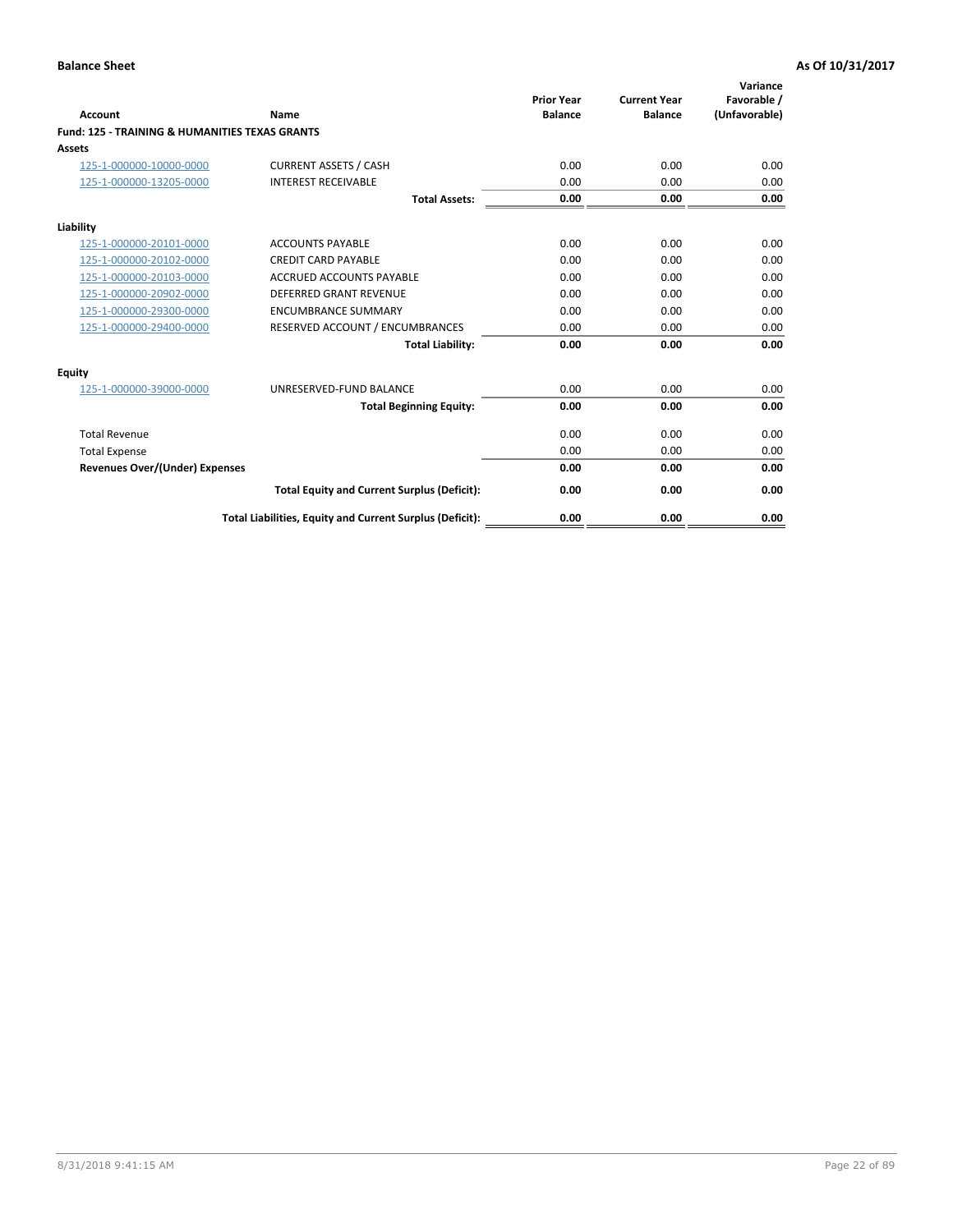| Account                                | Name                                                     | <b>Prior Year</b><br><b>Balance</b> | <b>Current Year</b><br><b>Balance</b> | Variance<br>Favorable /<br>(Unfavorable) |
|----------------------------------------|----------------------------------------------------------|-------------------------------------|---------------------------------------|------------------------------------------|
| <b>Fund: 126 - TIFMAS MOBILIZATION</b> |                                                          |                                     |                                       |                                          |
| Assets                                 |                                                          |                                     |                                       |                                          |
| 126-1-000000-10000-0000                | <b>CURRENT ASSETS / CASH</b>                             | $-421.74$                           | $-521.73$                             | $-99.99$                                 |
| 126-1-000000-13201-0000                | MISC ACCTS RECEIVABLE                                    | 0.00                                | 0.00                                  | 0.00                                     |
|                                        | <b>Total Assets:</b>                                     | $-421.74$                           | $-521.73$                             | $-99.99$                                 |
| Liability                              |                                                          |                                     |                                       |                                          |
| 126-1-000000-20101-0000                | <b>ACCOUNTS PAYABLE</b>                                  | 0.00                                | 0.00                                  | 0.00                                     |
| 126-1-000000-20102-0000                | <b>CREDIT CARD PAYABLE</b>                               | 0.00                                | 0.00                                  | 0.00                                     |
| 126-1-000000-39100-0000                | UNRESERVED-RET. EARNINGS                                 | 0.00                                | 0.00                                  | 0.00                                     |
|                                        | <b>Total Liability:</b>                                  | 0.00                                | 0.00                                  | 0.00                                     |
| Equity                                 |                                                          |                                     |                                       |                                          |
| 126-1-000000-39000-0000                | UNRESERVED-FUND BALANCE                                  | $-421.74$                           | $-521.73$                             | $-99.99$                                 |
|                                        | <b>Total Beginning Equity:</b>                           | $-421.74$                           | $-521.73$                             | $-99.99$                                 |
| <b>Total Revenue</b>                   |                                                          | 0.00                                | 0.00                                  | 0.00                                     |
| <b>Total Expense</b>                   |                                                          | 0.00                                | 0.00                                  | 0.00                                     |
| <b>Revenues Over/(Under) Expenses</b>  |                                                          | 0.00                                | 0.00                                  | 0.00                                     |
|                                        | <b>Total Equity and Current Surplus (Deficit):</b>       | $-421.74$                           | $-521.73$                             | $-99.99$                                 |
|                                        | Total Liabilities, Equity and Current Surplus (Deficit): | $-421.74$                           | $-521.73$                             | $-99.99$                                 |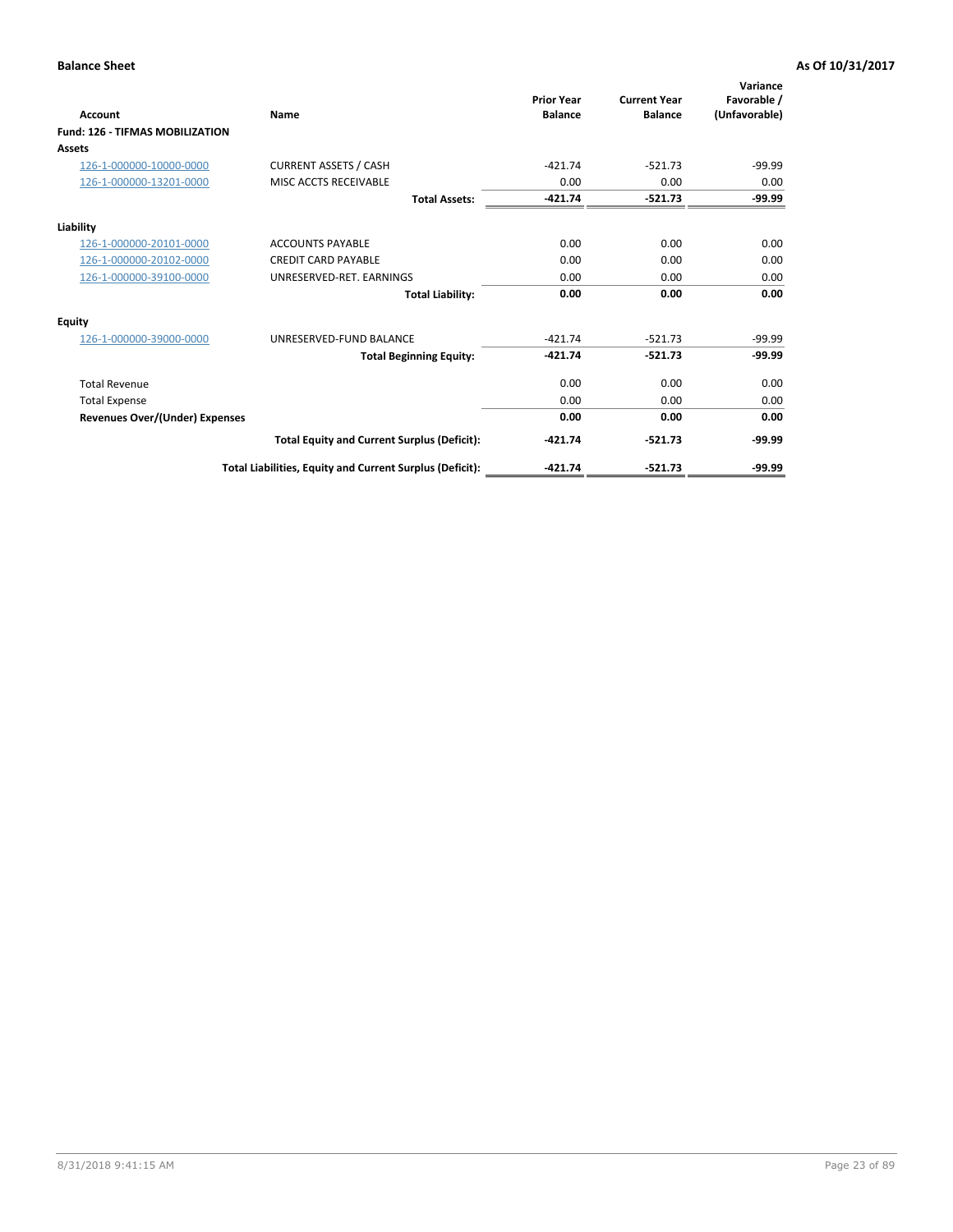| <b>Account</b>                        | Name                                                     | <b>Prior Year</b><br><b>Balance</b> | <b>Current Year</b><br><b>Balance</b> | Variance<br>Favorable /<br>(Unfavorable) |
|---------------------------------------|----------------------------------------------------------|-------------------------------------|---------------------------------------|------------------------------------------|
| Fund: 127 - FIRE GRANT                |                                                          |                                     |                                       |                                          |
| <b>Assets</b>                         |                                                          |                                     |                                       |                                          |
| 127-1-000000-10000-0000               | <b>CURRENT ASSETS / CASH</b>                             | 0.00                                | 0.00                                  | 0.00                                     |
| 127-1-000000-13201-0000               | MISC ACCTS RECEIVABLE                                    | 0.00                                | 0.00                                  | 0.00                                     |
|                                       | <b>Total Assets:</b>                                     | 0.00                                | 0.00                                  | 0.00                                     |
| Liability                             |                                                          |                                     |                                       |                                          |
| 127-1-000000-20101-0000               | <b>ACCOUNTS PAYABLE</b>                                  | 0.00                                | 0.00                                  | 0.00                                     |
|                                       | <b>Total Liability:</b>                                  | 0.00                                | 0.00                                  | 0.00                                     |
| <b>Equity</b>                         |                                                          |                                     |                                       |                                          |
| 127-1-000000-39000-0000               | UNRESERVED-FUND BALANCE                                  | 0.00                                | 0.00                                  | 0.00                                     |
|                                       | <b>Total Beginning Equity:</b>                           | 0.00                                | 0.00                                  | 0.00                                     |
| <b>Total Revenue</b>                  |                                                          | 0.00                                | 0.00                                  | 0.00                                     |
| <b>Total Expense</b>                  |                                                          | 0.00                                | 0.00                                  | 0.00                                     |
| <b>Revenues Over/(Under) Expenses</b> |                                                          | 0.00                                | 0.00                                  | 0.00                                     |
|                                       | <b>Total Equity and Current Surplus (Deficit):</b>       | 0.00                                | 0.00                                  | 0.00                                     |
|                                       | Total Liabilities, Equity and Current Surplus (Deficit): | 0.00                                | 0.00                                  | 0.00                                     |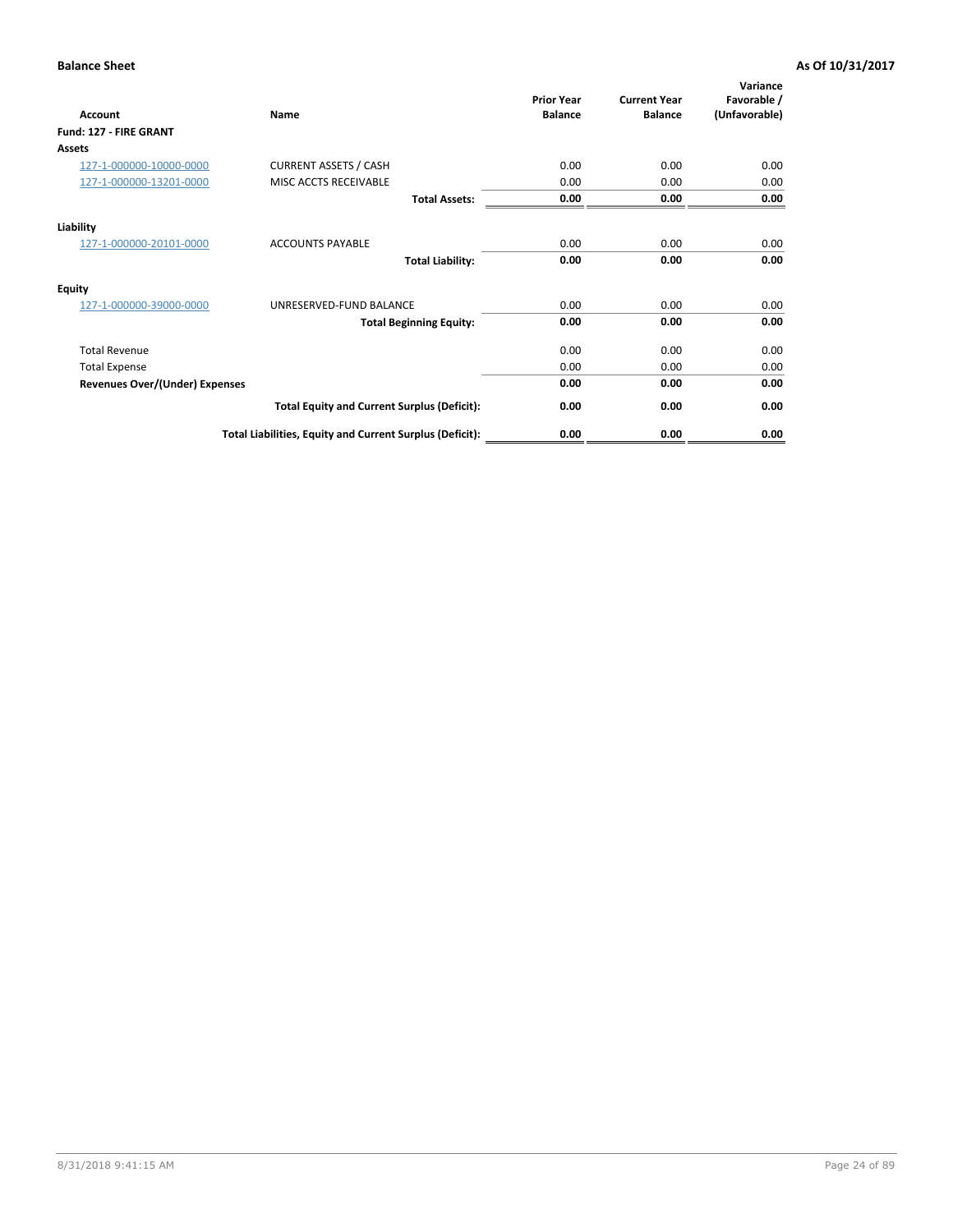| <b>Account</b>                        | Name                                                     | <b>Prior Year</b><br><b>Balance</b> | <b>Current Year</b><br><b>Balance</b> | Variance<br>Favorable /<br>(Unfavorable) |
|---------------------------------------|----------------------------------------------------------|-------------------------------------|---------------------------------------|------------------------------------------|
| Fund: 140 - DEBT SERVICE FUND         |                                                          |                                     |                                       |                                          |
| Assets                                |                                                          |                                     |                                       |                                          |
| 140-1-000000-10000-0000               | <b>CURRENT ASSETS / CASH</b>                             | 768,159.63                          | 824,967.42                            | 56,807.79                                |
| 140-1-000000-12101-0000               | <b>BOND ISSUANCE COSTS</b>                               | 0.00                                | 0.00                                  | 0.00                                     |
| 140-1-000000-13101-0000               | TAX RECEIVABLE-CURRENT                                   | 16,924.47                           | 10,073.76                             | $-6,850.71$                              |
| 140-1-000000-13102-0000               | <b>TAXES REC-DELINQUENT</b>                              | 179,399.20                          | 194,331.50                            | 14,932.30                                |
| 140-1-000000-13103-0000               | ALLOW FOR UNCOLLECT TAXES                                | $-128,974.29$                       | $-137,812.38$                         | $-8,838.09$                              |
| 140-1-000000-13203-0000               | NON-CURRENT ASSETS / PREPAYMENTS                         | 0.00                                | 0.00                                  | 0.00                                     |
| 140-1-000000-13205-0000               | <b>INTEREST RECEIVABLE</b>                               | 0.00                                | 0.00                                  | 0.00                                     |
| 140-1-000000-13221-0000               | MISC A/R - PROPERTY TAXES                                | 29,593.92                           | 49,640.71                             | 20,046.79                                |
|                                       | <b>Total Assets:</b>                                     | 865,102.93                          | 941,201.01                            | 76,098.08                                |
| Liability                             |                                                          |                                     |                                       |                                          |
| 140-1-000000-20101-0000               | <b>ACCOUNTS PAYABLE</b>                                  | 0.00                                | $-5,100.00$                           | 5,100.00                                 |
| 140-1-000000-20102-0000               | <b>CREDIT CARD PAYABLE</b>                               | 0.00                                | 0.00                                  | 0.00                                     |
| 140-1-000000-20103-0000               | ACCRUED ACCOUNTS PAYABLE                                 | 0.00                                | 0.00                                  | 0.00                                     |
| 140-1-000000-20108-0000               | <b>MATURED BONDS PAYABLE</b>                             | 0.00                                | 0.00                                  | 0.00                                     |
| 140-1-000000-20111-0000               | MATURED INTEREST PAYABLE                                 | 0.00                                | 0.00                                  | 0.00                                     |
| 140-1-000000-20112-0000               | <b>ACCRUED INTEREST PAYABLE</b>                          | 0.00                                | 0.00                                  | 0.00                                     |
| 140-1-000000-20203-0000               | <b>DEFERRED TAX REVENUE</b>                              | 57,140.84                           | 56,384.34                             | 756.50                                   |
| 140-1-000000-21001-0000               | <b>GENERAL FUND / GENERAL FUND</b>                       | 0.00                                | 0.00                                  | 0.00                                     |
| 140-1-000000-21040-0000               | DUE TO / GENERAL CIP FUND                                | 0.00                                | 0.00                                  | 0.00                                     |
| 140-1-000000-29300-0000               | <b>ENCUMBRANCE SUMMARY</b>                               | 0.00                                | 0.00                                  | 0.00                                     |
| 140-1-000000-29400-0000               | RESERVED ACCOUNT / ENCUMBRANCES                          | 0.00                                | 0.00                                  | 0.00                                     |
|                                       | <b>Total Liability:</b>                                  | 57,140.84                           | 51,284.34                             | 5,856.50                                 |
| Equity                                |                                                          |                                     |                                       |                                          |
| 140-1-000000-39000-0000               | UNRESERVED-FUND BALANCE                                  | 608,660.37                          | 680,422.24                            | 71,761.87                                |
|                                       | <b>Total Beginning Equity:</b>                           | 608,660.37                          | 680,422.24                            | 71,761.87                                |
|                                       |                                                          |                                     |                                       |                                          |
| <b>Total Revenue</b>                  |                                                          | 199,343.14                          | 209,494.43                            | 10,151.29                                |
| <b>Total Expense</b>                  |                                                          | 41.42                               | 0.00                                  | 41.42                                    |
| <b>Revenues Over/(Under) Expenses</b> |                                                          | 199,301.72                          | 209,494.43                            | 10,192.71                                |
|                                       | <b>Total Equity and Current Surplus (Deficit):</b>       | 807.962.09                          | 889.916.67                            | 81.954.58                                |
|                                       | Total Liabilities, Equity and Current Surplus (Deficit): | 865,102.93                          | 941,201.01                            | 76,098.08                                |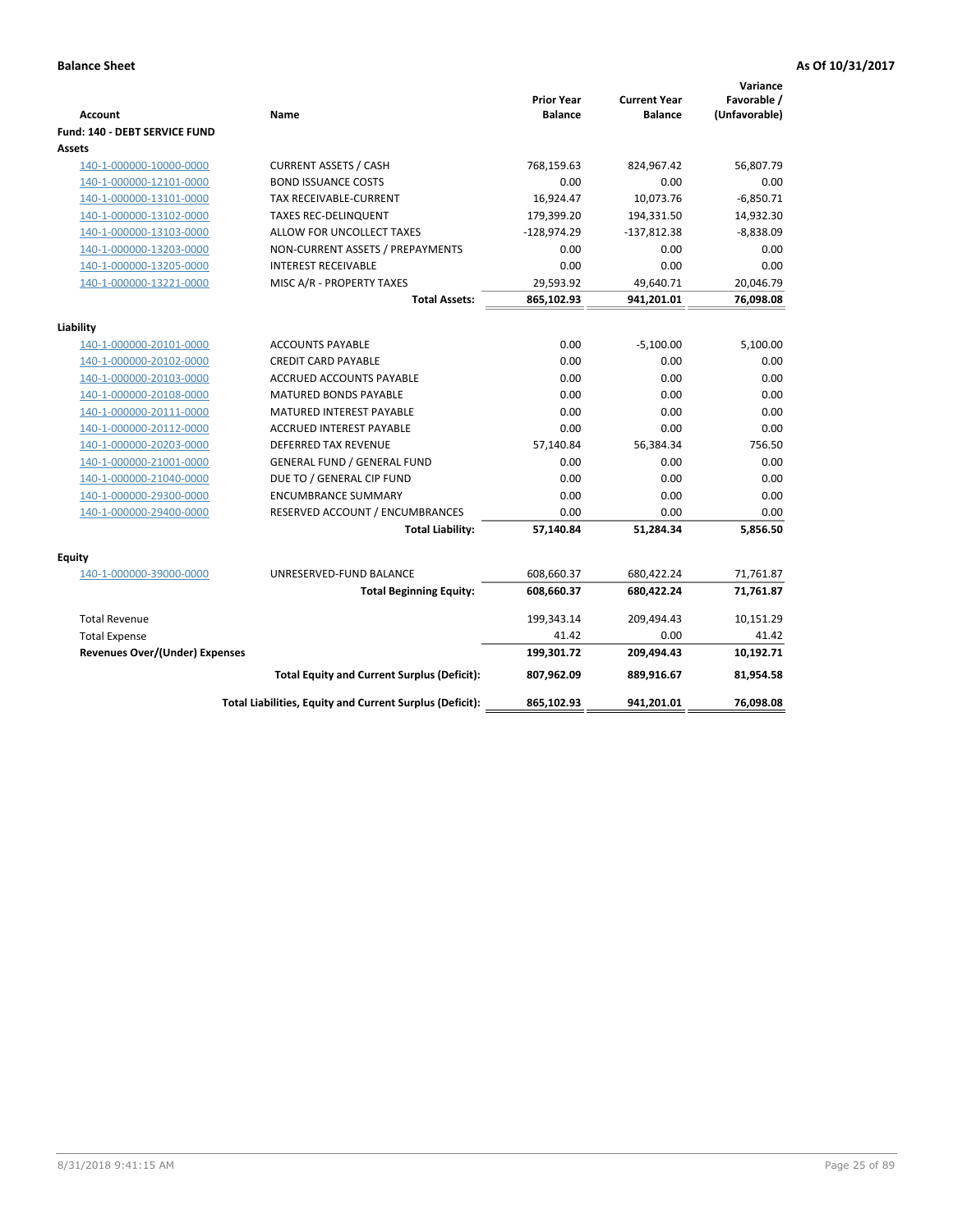|                                              |                                                          |                   |                     | Variance        |
|----------------------------------------------|----------------------------------------------------------|-------------------|---------------------|-----------------|
|                                              |                                                          | <b>Prior Year</b> | <b>Current Year</b> | Favorable /     |
| <b>Account</b>                               | Name                                                     | <b>Balance</b>    | <b>Balance</b>      | (Unfavorable)   |
| Fund: 160 - GENERAL CAPITAL IMPROVEMENT FUND |                                                          |                   |                     |                 |
| Assets                                       |                                                          |                   |                     |                 |
| 160-1-000000-10000-0000                      | <b>CURRENT ASSETS / CASH</b>                             | 2,247,581.50      | 273,071.76          | $-1,974,509.74$ |
| 160-1-000000-11402-0000                      | 2002 CO'S                                                | 283,665.66        | 244,888.12          | $-38,777.54$    |
| 160-1-000000-11514-0000                      | EXCHANGE BLDG - TX DAILY ACCOUNT 1157                    | 2,260,893.86      | 218,686.71          | $-2,042,207.15$ |
| 160-1-000000-11517-0000                      | <b>EXCHANGE BLDG - TX TERM</b>                           | 0.00              | 0.00                | 0.00            |
| 160-1-000000-11520-0000                      | <b>CERTIFICATES OF DEPOSIT</b>                           | 300,000.00        | 0.00                | $-300,000.00$   |
| 160-1-000000-11602-0000                      | 2001 CO                                                  | 87,990.35         | 0.00                | $-87,990.35$    |
| 160-1-000000-11603-0000                      | 2001-A CO'S                                              | 73,451.75         | 74,002.81           | 551.06          |
| 160-1-000000-13201-0000                      | MISC ACCTS RECEIVABLE                                    | 0.00              | 6,310.76            | 6,310.76        |
| 160-1-000000-13205-0000                      | <b>INTEREST RECEIVABLE</b>                               | 0.00              | 0.00                | 0.00            |
| 160-1-000000-14035-0000                      | DEBT SERVICE / DEBT SERVICE FUND                         | 0.00              | 0.00                | 0.00            |
|                                              | <b>Total Assets:</b>                                     | 5,253,583.12      | 816,960.16          | -4,436,622.96   |
| Liability                                    |                                                          |                   |                     |                 |
| 160-1-000000-20101-0000                      | <b>ACCOUNTS PAYABLE</b>                                  | 0.00              | 786.04              | $-786.04$       |
| 160-1-000000-20102-0000                      | <b>CREDIT CARD PAYABLE</b>                               | 0.00              | 0.00                | 0.00            |
| 160-1-000000-20103-0000                      | <b>ACCRUED ACCOUNTS PAYABLE</b>                          | 0.00              | 0.00                | 0.00            |
| 160-1-000000-20113-0000                      | <b>DEVELOPERS ESCROW</b>                                 | 0.00              | 0.00                | 0.00            |
| 160-1-000000-20139-0000                      | <b>RETAINAGES PAYABLE</b>                                | 51,289.24         | 190,834.35          | $-139,545.11$   |
| 160-1-000000-20902-0000                      | <b>DEFERRED GRANT REVENUE</b>                            | 0.00              | 0.00                | 0.00            |
| 160-1-000000-21001-0000                      | <b>GENERAL FUND / GENERAL FUND</b>                       | 0.00              | 0.00                | 0.00            |
| 160-1-000000-21035-0000                      | DEBT SERVICE / DUE TO DEBT SERVICE                       | 0.00              | 0.00                | 0.00            |
| 160-1-000000-21101-0000                      | ENTERPRISE / WTR/WWTR UTILITY FUND                       | 0.00              | 0.00                | 0.00            |
| 160-1-000000-29300-0000                      | <b>ENCUMBRANCE SUMMARY</b>                               | 0.00              | 0.00                | 0.00            |
| 160-1-000000-29400-0100                      | RESERVED ACCOUNT / ENCUMBRANCES                          | 0.00              | 0.00                | 0.00            |
|                                              | <b>Total Liability:</b>                                  | 51,289.24         | 191,620.39          | $-140,331.15$   |
|                                              |                                                          |                   |                     |                 |
| <b>Equity</b>                                |                                                          |                   |                     |                 |
| 160-1-000000-39000-0000                      | UNRESERVED-FUND BALANCE                                  | 5,383,540.33      | 365,973.09          | $-5,017,567.24$ |
|                                              | <b>Total Beginning Equity:</b>                           | 5,383,540.33      | 365,973.09          | -5,017,567.24   |
| <b>Total Revenue</b>                         |                                                          | 175,866.76        | 259,425.72          | 83,558.96       |
| <b>Total Expense</b>                         |                                                          | 357,113.21        | 59.04               | 357,054.17      |
| <b>Revenues Over/(Under) Expenses</b>        |                                                          | $-181,246.45$     | 259,366.68          | 440,613.13      |
|                                              | <b>Total Equity and Current Surplus (Deficit):</b>       | 5,202,293.88      | 625,339.77          | $-4,576,954.11$ |
|                                              | Total Liabilities, Equity and Current Surplus (Deficit): | 5,253,583.12      | 816,960.16          | -4,436,622.96   |
|                                              |                                                          |                   |                     |                 |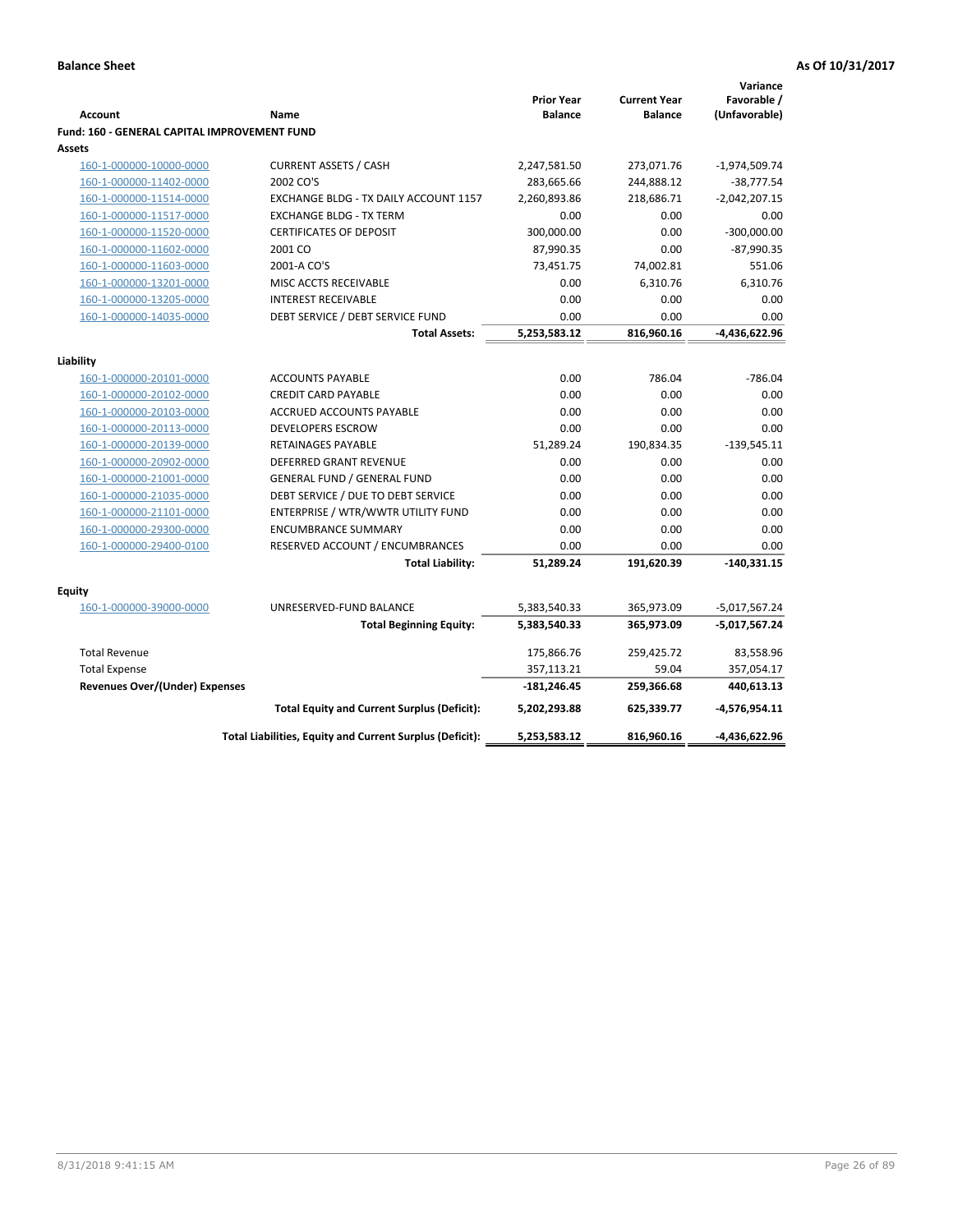| <b>Account</b>                              | Name                                                     | <b>Prior Year</b><br><b>Balance</b> | <b>Current Year</b><br><b>Balance</b> | Variance<br>Favorable /<br>(Unfavorable) |
|---------------------------------------------|----------------------------------------------------------|-------------------------------------|---------------------------------------|------------------------------------------|
| <b>Fund: 161 - STREET CONSTRUCTION FUND</b> |                                                          |                                     |                                       |                                          |
| <b>Assets</b>                               |                                                          |                                     |                                       |                                          |
| 161-1-000000-10000-0000                     | <b>CURRENT ASSETS / CASH</b>                             | 844,879.44                          | 846,160.79                            | 1.281.35                                 |
| 161-1-000000-11003-0000                     | 2010 CO'S                                                | 0.00                                | 0.00                                  | 0.00                                     |
| 161-1-000000-13205-0000                     | <b>INTEREST RECEIVABLE</b>                               | 0.00                                | 0.00                                  | 0.00                                     |
| 161-1-000000-14035-0000                     | DEBT SERVICE / DEBT SERVICE FUND                         | 0.00                                | 0.00                                  | 0.00                                     |
|                                             | <b>Total Assets:</b>                                     | 844,879.44                          | 846,160.79                            | 1,281.35                                 |
| Liability                                   |                                                          |                                     |                                       |                                          |
| 161-1-000000-20101-0000                     | <b>ACCOUNTS PAYABLE</b>                                  | 0.00                                | 0.00                                  | 0.00                                     |
| 161-1-000000-20102-0000                     | <b>CREDIT CARD PAYABLE</b>                               | 0.00                                | 0.00                                  | 0.00                                     |
| 161-1-000000-20103-0000                     | <b>ACCRUED ACCOUNTS PAYABLE</b>                          | 0.00                                | 0.00                                  | 0.00                                     |
| 161-1-000000-20139-0000                     | <b>RETAINAGES PAYABLE</b>                                | 0.00                                | 0.00                                  | 0.00                                     |
| 161-1-000000-21001-0000                     | <b>GENERAL FUND / GENERAL FUND</b>                       | 0.00                                | 0.00                                  | 0.00                                     |
| 161-1-000000-21035-0000                     | DEBT SERVICE / DUE TO DEBT SERVICE                       | 0.00                                | 0.00                                  | 0.00                                     |
| 161-1-000000-29300-0000                     | <b>ENCUMBRANCE SUMMARY</b>                               | 0.00                                | 0.00                                  | 0.00                                     |
| 161-1-000000-29400-0100                     | RESERVED ACCOUNT / ENCUMBRANCES                          | 0.00                                | 0.00                                  | 0.00                                     |
|                                             | <b>Total Liability:</b>                                  | 0.00                                | 0.00                                  | 0.00                                     |
| <b>Equity</b>                               |                                                          |                                     |                                       |                                          |
| 161-1-000000-39000-0000                     | UNRESERVED-FUND BALANCE                                  | 844,983.85                          | 846,099.12                            | 1,115.27                                 |
|                                             | <b>Total Beginning Equity:</b>                           | 844,983.85                          | 846,099.12                            | 1,115.27                                 |
| <b>Total Revenue</b>                        |                                                          | $-104.41$                           | 61.67                                 | 166.08                                   |
| <b>Total Expense</b>                        |                                                          | 0.00                                | 0.00                                  | 0.00                                     |
| <b>Revenues Over/(Under) Expenses</b>       |                                                          | $-104.41$                           | 61.67                                 | 166.08                                   |
|                                             | <b>Total Equity and Current Surplus (Deficit):</b>       | 844,879.44                          | 846,160.79                            | 1,281.35                                 |
|                                             | Total Liabilities, Equity and Current Surplus (Deficit): | 844,879.44                          | 846,160.79                            | 1.281.35                                 |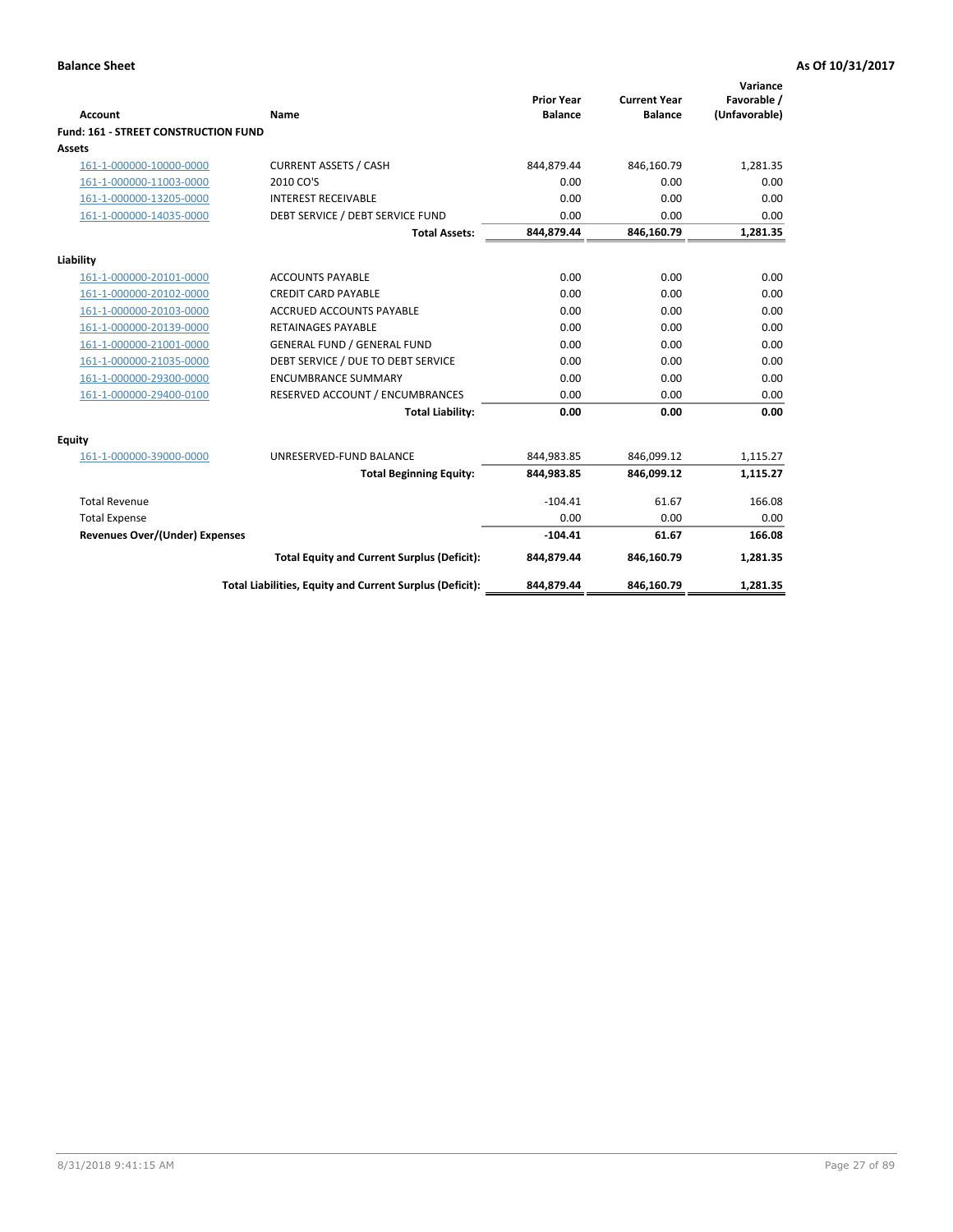|                                                 |                                                          | <b>Prior Year</b><br><b>Balance</b> | <b>Current Year</b> | Variance<br>Favorable / |
|-------------------------------------------------|----------------------------------------------------------|-------------------------------------|---------------------|-------------------------|
| <b>Account</b>                                  | Name                                                     |                                     | <b>Balance</b>      | (Unfavorable)           |
| <b>Fund: 162 - GRAHAM PARK RENOVATIONS FUND</b> |                                                          |                                     |                     |                         |
| <b>Assets</b>                                   |                                                          |                                     |                     |                         |
| 162-1-000000-10000-0000                         | <b>CURRENT ASSETS / CASH</b>                             | 0.00                                | 0.00                | 0.00                    |
| 162-1-000000-13201-0000                         | MISC ACCTS RECEIVABLE                                    | 0.00                                | 0.00                | 0.00                    |
|                                                 | <b>Total Assets:</b>                                     | 0.00                                | 0.00                | 0.00                    |
| Liability                                       |                                                          |                                     |                     |                         |
| 162-1-000000-20101-0000                         | <b>ACCOUNTS PAYABLE</b>                                  | 0.00                                | 0.00                | 0.00                    |
| 162-1-000000-20139-0000                         | <b>RETAINAGES PAYABLE</b>                                | 0.00                                | 0.00                | 0.00                    |
| 162-1-000000-20202-0000                         | <b>DEFERRED REVENUE</b>                                  | 0.00                                | 0.00                | 0.00                    |
| 162-1-000000-29300-0000                         | <b>ENCUMBRANCE SUMMARY</b>                               | 0.00                                | 0.00                | 0.00                    |
| 162-1-000000-29400-0000                         | RESERVED ACCOUNT / ENCUMBRANCES                          | 0.00                                | 0.00                | 0.00                    |
|                                                 | <b>Total Liability:</b>                                  | 0.00                                | 0.00                | 0.00                    |
| Equity                                          |                                                          |                                     |                     |                         |
| 162-1-000000-39000-0000                         | UNRESERVED-FUND BALANCE                                  | 0.00                                | 0.00                | 0.00                    |
|                                                 | <b>Total Beginning Equity:</b>                           | 0.00                                | 0.00                | 0.00                    |
| <b>Total Revenue</b>                            |                                                          | 0.00                                | 0.00                | 0.00                    |
| <b>Total Expense</b>                            |                                                          | 0.00                                | 0.00                | 0.00                    |
| Revenues Over/(Under) Expenses                  |                                                          | 0.00                                | 0.00                | 0.00                    |
|                                                 | <b>Total Equity and Current Surplus (Deficit):</b>       | 0.00                                | 0.00                | 0.00                    |
|                                                 | Total Liabilities, Equity and Current Surplus (Deficit): | 0.00                                | 0.00                | 0.00                    |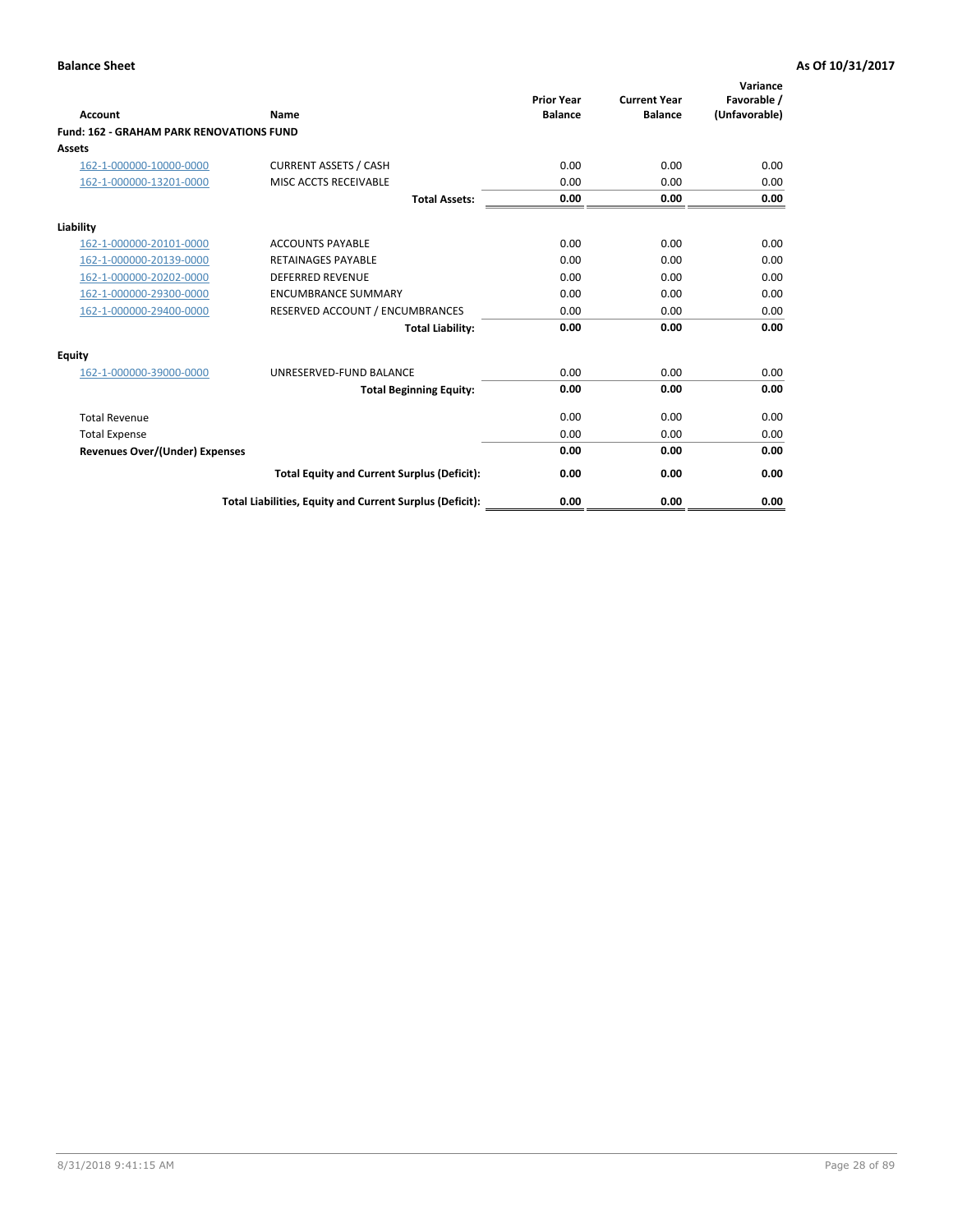|                                              |                                                          | <b>Prior Year</b> | <b>Current Year</b> | Variance<br>Favorable / |
|----------------------------------------------|----------------------------------------------------------|-------------------|---------------------|-------------------------|
| <b>Account</b>                               | Name                                                     | <b>Balance</b>    | <b>Balance</b>      | (Unfavorable)           |
| <b>Fund: 163 - SECO STIMULAS BLOCK GRANT</b> |                                                          |                   |                     |                         |
| Assets                                       |                                                          |                   |                     |                         |
| 163-1-000000-10000-0000                      | <b>CURRENT ASSETS / CASH</b>                             | 0.00              | 0.00                | 0.00                    |
| 163-1-000000-13201-0000                      | MISC ACCTS RECEIVABLE                                    | 0.00              | 0.00                | 0.00                    |
| 163-1-000000-13205-0000                      | <b>INTEREST RECEIVABLE</b>                               | 0.00              | 0.00                | 0.00                    |
|                                              | <b>Total Assets:</b>                                     | 0.00              | 0.00                | 0.00                    |
| Liability                                    |                                                          |                   |                     |                         |
| 163-1-000000-20101-0000                      | <b>ACCOUNTS PAYABLE</b>                                  | 0.00              | 0.00                | 0.00                    |
| 163-1-000000-20102-0000                      | <b>CREDIT CARD PAYABLE</b>                               | 0.00              | 0.00                | 0.00                    |
| 163-1-000000-20103-0000                      | <b>ACCRUED ACCOUNTS PAYABLE</b>                          | 0.00              | 0.00                | 0.00                    |
| 163-1-000000-20139-0000                      | <b>RETAINAGES PAYABLE</b>                                | 0.00              | 0.00                | 0.00                    |
| 163-1-000000-20902-0000                      | <b>DEFERRED GRANT REVENUE</b>                            | 0.00              | 0.00                | 0.00                    |
| 163-1-000000-29300-0000                      | <b>ENCUMBRANCE SUMMARY</b>                               | 0.00              | 0.00                | 0.00                    |
| 163-1-000000-29400-0100                      | RESERVED ACCOUNT / ENCUMBRANCES                          | 0.00              | 0.00                | 0.00                    |
|                                              | <b>Total Liability:</b>                                  | 0.00              | 0.00                | 0.00                    |
| <b>Equity</b>                                |                                                          |                   |                     |                         |
| 163-1-000000-39000-0000                      | UNRESERVED-FUND BALANCE                                  | 0.00              | 0.00                | 0.00                    |
|                                              | <b>Total Beginning Equity:</b>                           | 0.00              | 0.00                | 0.00                    |
| <b>Total Revenue</b>                         |                                                          | 0.00              | 0.00                | 0.00                    |
| <b>Total Expense</b>                         |                                                          | 0.00              | 0.00                | 0.00                    |
| Revenues Over/(Under) Expenses               |                                                          | 0.00              | 0.00                | 0.00                    |
|                                              | <b>Total Equity and Current Surplus (Deficit):</b>       | 0.00              | 0.00                | 0.00                    |
|                                              | Total Liabilities, Equity and Current Surplus (Deficit): | 0.00              | 0.00                | 0.00                    |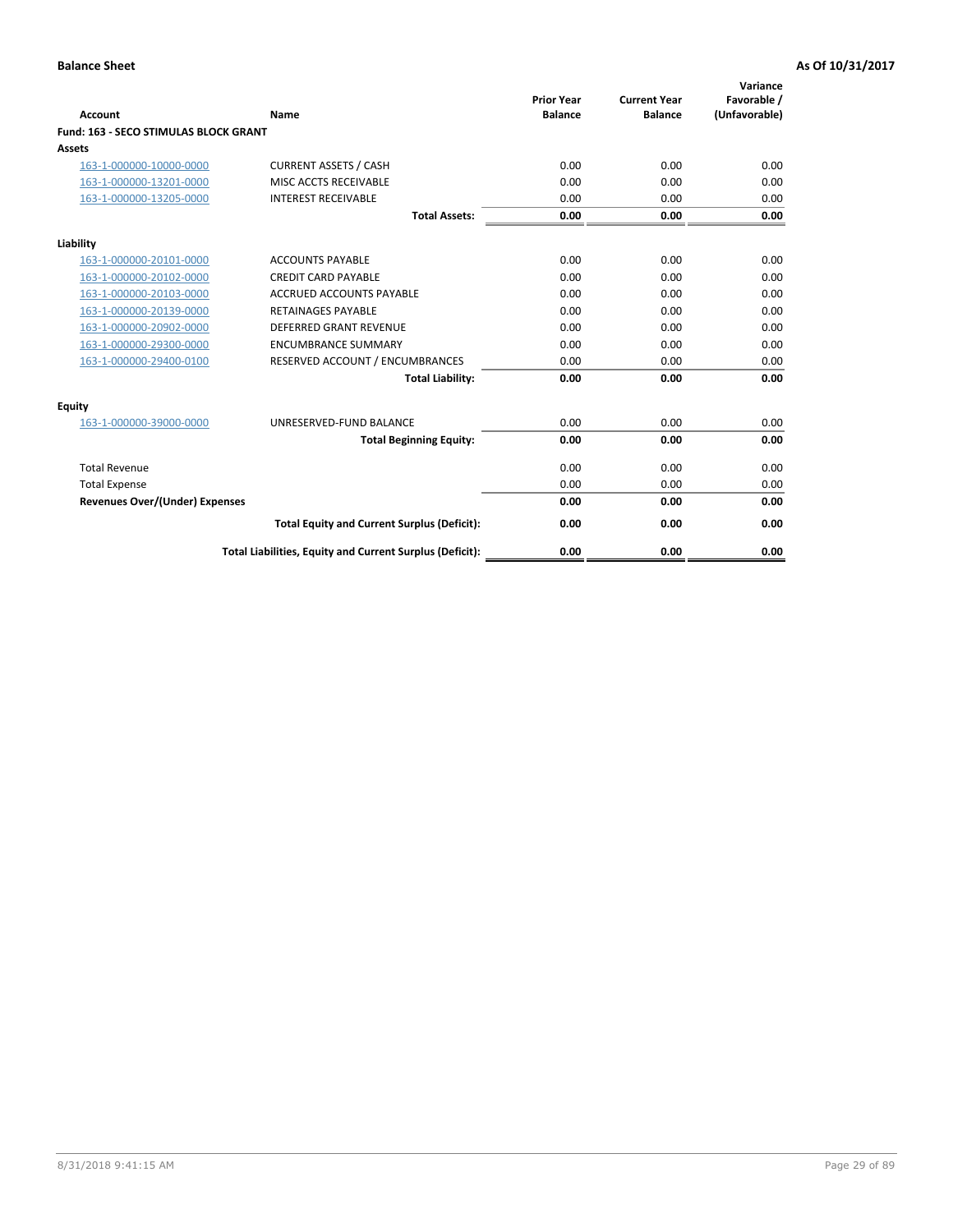| <b>Account</b>                        | <b>Name</b>                                              | <b>Prior Year</b><br><b>Balance</b> | <b>Current Year</b><br><b>Balance</b> | Variance<br>Favorable /<br>(Unfavorable) |
|---------------------------------------|----------------------------------------------------------|-------------------------------------|---------------------------------------|------------------------------------------|
| Fund: 164 - 2013 CO CAPITAL FUND      |                                                          |                                     |                                       |                                          |
| Assets                                |                                                          |                                     |                                       |                                          |
| 164-1-000000-10000-0000               | <b>CURRENT ASSETS / CASH</b>                             | 0.00                                | 31,659.41                             | 31,659.41                                |
| 164-1-000000-11508-0000               | 2013 CO'S PROJ CONST                                     | 28,787.98                           | 1,987.43                              | $-26,800.55$                             |
| 164-1-000000-11509-0000               | 2013 CO'S DEBT SERVICE                                   | 4,726.69                            | 0.00                                  | $-4,726.69$                              |
| 164-1-000000-13205-0000               | <b>INTEREST RECEIVABLE</b>                               | 0.00                                | 0.00                                  | 0.00                                     |
| 164-1-000000-14035-0000               | DEBT SERVICE / DEBT SERVICE FUND                         | 0.00                                | 0.00                                  | 0.00                                     |
|                                       | <b>Total Assets:</b>                                     | 33,514.67                           | 33,646.84                             | 132.17                                   |
| Liability                             |                                                          |                                     |                                       |                                          |
| 164-1-000000-20101-0000               | <b>ACCOUNTS PAYABLE</b>                                  | 0.00                                | 0.00                                  | 0.00                                     |
| 164-1-000000-20102-0000               | <b>CREDIT CARD PAYABLE</b>                               | 0.00                                | 0.00                                  | 0.00                                     |
| 164-1-000000-20103-0000               | <b>ACCRUED ACCOUNTS PAYABLE</b>                          | 0.00                                | 0.00                                  | 0.00                                     |
| 164-1-000000-20139-0000               | <b>RETAINAGES PAYABLE</b>                                | 0.00                                | 0.00                                  | 0.00                                     |
| 164-1-000000-21001-0000               | <b>GENERAL FUND / GENERAL FUND</b>                       | 0.00                                | 0.00                                  | 0.00                                     |
| 164-1-000000-21035-0000               | DEBT SERVICE / DUE TO DEBT SERVICE                       | 0.00                                | 0.00                                  | 0.00                                     |
| 164-1-000000-29300-0000               | <b>ENCUMBRANCE SUMMARY</b>                               | 0.00                                | 0.00                                  | 0.00                                     |
| 164-1-000000-29400-0100               | RESERVED ACCOUNT / ENCUMBRANCES                          | 0.00                                | 0.00                                  | 0.00                                     |
|                                       | <b>Total Liability:</b>                                  | 0.00                                | 0.00                                  | 0.00                                     |
| Equity                                |                                                          |                                     |                                       |                                          |
| 164-1-000000-39000-0000               | UNRESERVED-FUND BALANCE                                  | 33,501.36                           | 33,642.76                             | 141.40                                   |
|                                       | <b>Total Beginning Equity:</b>                           | 33,501.36                           | 33,642.76                             | 141.40                                   |
| <b>Total Revenue</b>                  |                                                          | 13.31                               | 4.08                                  | $-9.23$                                  |
| <b>Total Expense</b>                  |                                                          | 0.00                                | 0.00                                  | 0.00                                     |
| <b>Revenues Over/(Under) Expenses</b> |                                                          | 13.31                               | 4.08                                  | $-9.23$                                  |
|                                       | <b>Total Equity and Current Surplus (Deficit):</b>       | 33,514.67                           | 33,646.84                             | 132.17                                   |
|                                       | Total Liabilities, Equity and Current Surplus (Deficit): | 33,514.67                           | 33,646.84                             | 132.17                                   |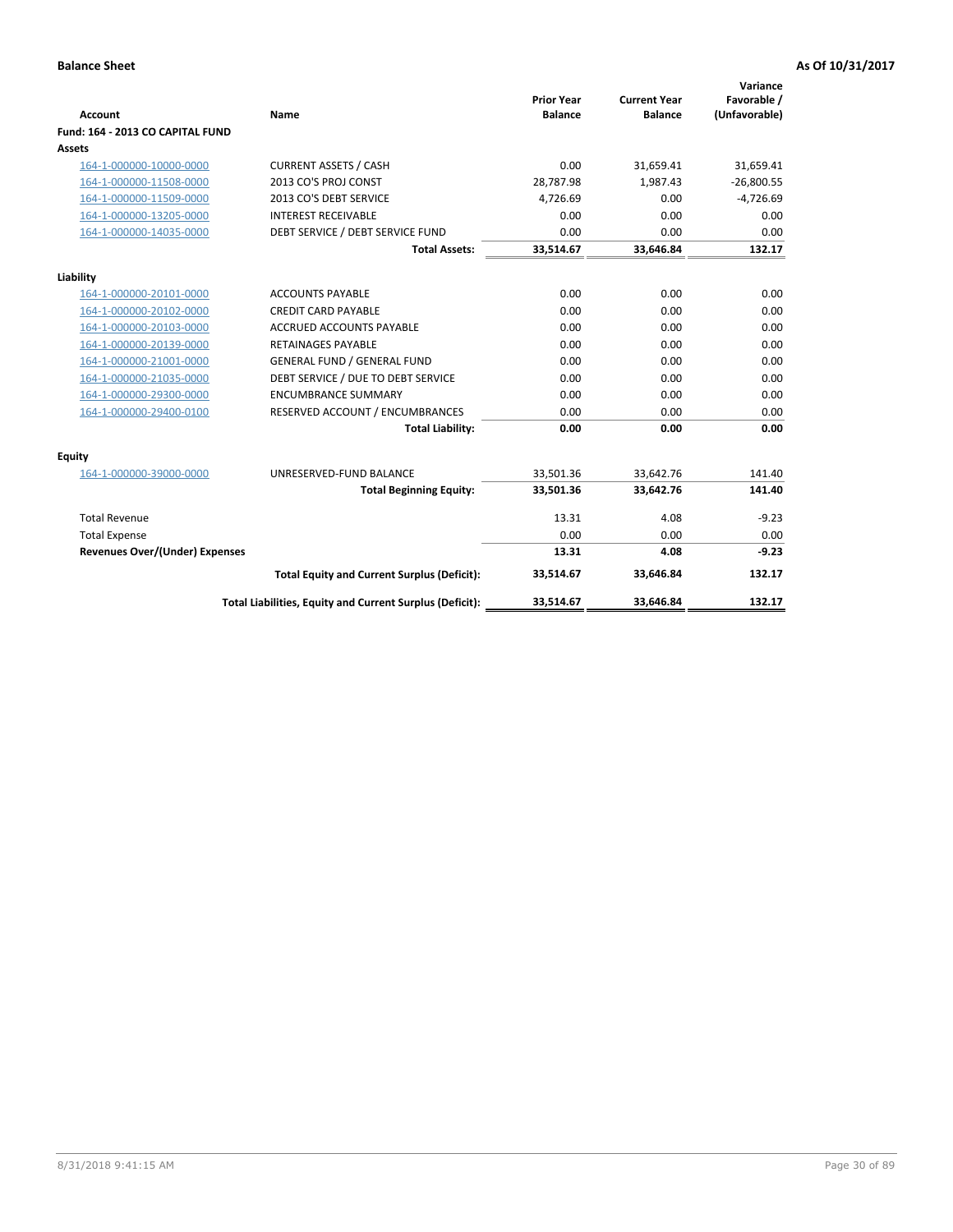| <b>Account</b>                        | Name                                                     | <b>Prior Year</b><br><b>Balance</b> | <b>Current Year</b><br><b>Balance</b> | Variance<br>Favorable /<br>(Unfavorable) |
|---------------------------------------|----------------------------------------------------------|-------------------------------------|---------------------------------------|------------------------------------------|
| Fund: 165 - 2014 GO FUND              |                                                          |                                     |                                       |                                          |
| Assets                                |                                                          |                                     |                                       |                                          |
| 165-1-000000-10000-0000               | <b>CURRENT ASSETS / CASH</b>                             | $-959,223.63$                       | $-8,613.63$                           | 950,610.00                               |
| 165-1-000000-11003-0000               | 2010 CO'S                                                | 0.00                                | 0.00                                  | 0.00                                     |
| 165-1-000000-11202-0000               | 2014 GO STREET BONDS                                     | 0.00                                | 0.00                                  | 0.00                                     |
| 165-1-000000-11511-0000               | <b>2015 GO PROJECT CONSTRUCTION</b>                      | 1,004,250.89                        | 764,901.49                            | $-239,349.40$                            |
| 165-1-000000-11520-0000               | <b>CERTIFICATES OF DEPOSIT</b>                           | 0.00                                | 0.00                                  | 0.00                                     |
| 165-1-000000-11530-0000               | <b>TexasTERM CP</b>                                      | 4,000,000.00                        | 0.00                                  | $-4,000,000.00$                          |
| 165-1-000000-13201-0000               | MISC ACCTS RECEIVABLE                                    | 0.00                                | 0.00                                  | 0.00                                     |
| 165-1-000000-13205-0000               | <b>INTEREST RECEIVABLE</b>                               | 0.00                                | 0.00                                  | 0.00                                     |
| 165-1-000000-14035-0000               | DEBT SERVICE / DEBT SERVICE FUND                         | 0.00                                | 0.00                                  | 0.00                                     |
|                                       | <b>Total Assets:</b>                                     | 4,045,027.26                        | 756,287.86                            | $-3,288,739.40$                          |
| Liability                             |                                                          |                                     |                                       |                                          |
| 165-1-000000-20101-0000               | <b>ACCOUNTS PAYABLE</b>                                  | 0.00                                | 0.00                                  | 0.00                                     |
| 165-1-000000-20102-0000               | <b>CREDIT CARD PAYABLE</b>                               | 0.00                                | 0.00                                  | 0.00                                     |
| 165-1-000000-20103-0000               | <b>ACCRUED ACCOUNTS PAYABLE</b>                          | 0.00                                | 0.00                                  | 0.00                                     |
| 165-1-000000-20139-0000               | RETAINAGES PAYABLE                                       | 195,998.50                          | 0.00                                  | 195,998.50                               |
| 165-1-000000-21001-0000               | <b>GENERAL FUND / GENERAL FUND</b>                       | 0.00                                | 0.00                                  | 0.00                                     |
| 165-1-000000-21035-0000               | DEBT SERVICE / DUE TO DEBT SERVICE                       | 0.00                                | 0.00                                  | 0.00                                     |
| 165-1-000000-29300-0000               | <b>ENCUMBRANCE SUMMARY</b>                               | 0.00                                | 0.00                                  | 0.00                                     |
| 165-1-000000-29400-0100               | RESERVED ACCOUNT / ENCUMBRANCES                          | 0.00                                | 0.00                                  | 0.00                                     |
|                                       | <b>Total Liability:</b>                                  | 195,998.50                          | 0.00                                  | 195,998.50                               |
| <b>Equity</b>                         |                                                          |                                     |                                       |                                          |
| 165-1-000000-39000-0000               | UNRESERVED-FUND BALANCE                                  | 3,846,902.24                        | 755,496.40                            | $-3,091,405.84$                          |
|                                       | <b>Total Beginning Equity:</b>                           | 3,846,902.24                        | 755,496.40                            | $-3,091,405.84$                          |
| <b>Total Revenue</b>                  |                                                          | 2,173.63                            | 791.46                                | $-1,382.17$                              |
| <b>Total Expense</b>                  |                                                          | 47.11                               | 0.00                                  | 47.11                                    |
| <b>Revenues Over/(Under) Expenses</b> |                                                          | 2,126.52                            | 791.46                                | $-1,335.06$                              |
|                                       | <b>Total Equity and Current Surplus (Deficit):</b>       | 3,849,028.76                        | 756,287.86                            | -3,092,740.90                            |
|                                       | Total Liabilities, Equity and Current Surplus (Deficit): | 4,045,027.26                        | 756,287.86                            | -3,288,739.40                            |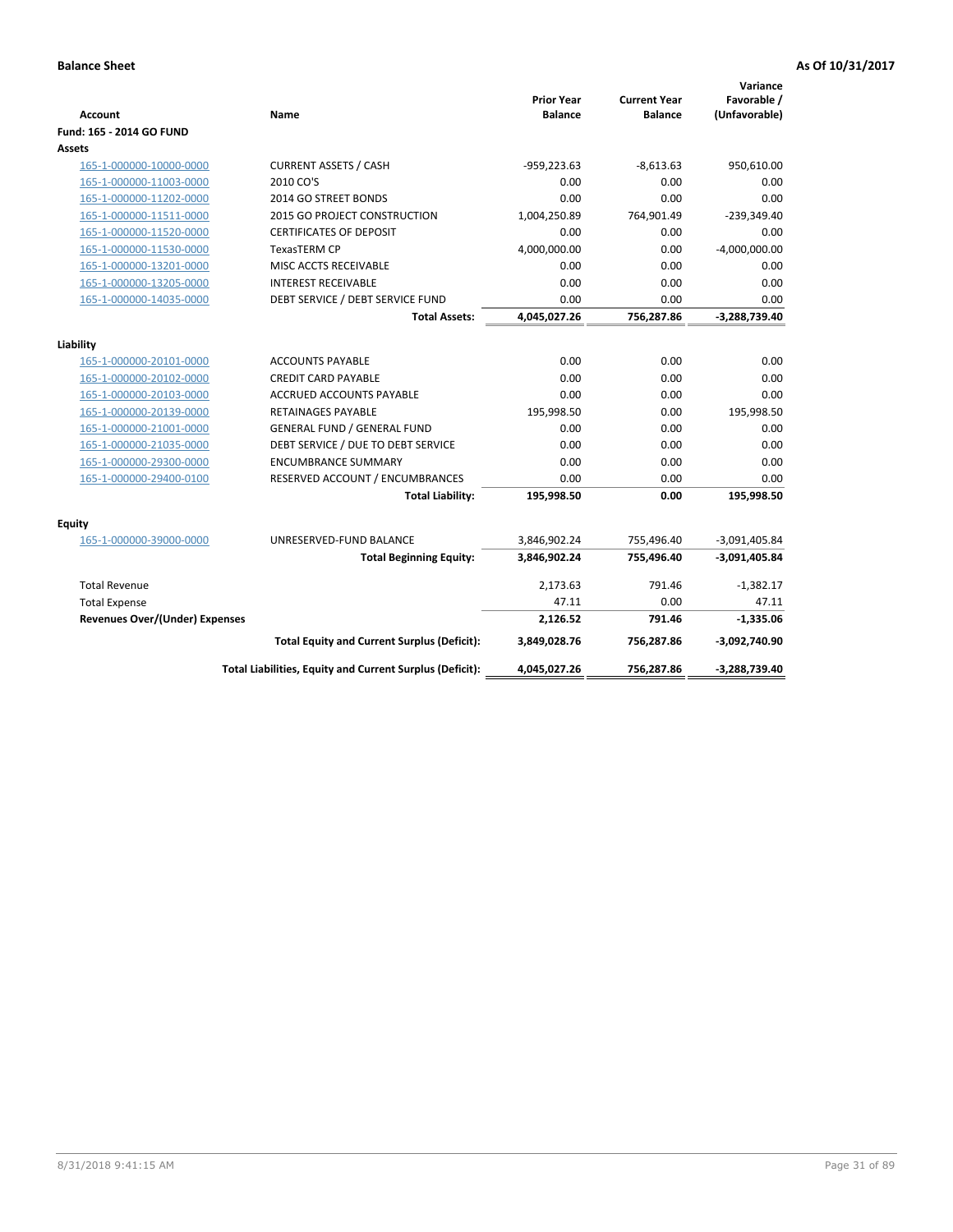|                                                       |                                                          |                                     |                                       | Variance                     |
|-------------------------------------------------------|----------------------------------------------------------|-------------------------------------|---------------------------------------|------------------------------|
| <b>Account</b>                                        | Name                                                     | <b>Prior Year</b><br><b>Balance</b> | <b>Current Year</b><br><b>Balance</b> | Favorable /<br>(Unfavorable) |
| Fund: 170 - LAW ENFORCEMENT GRANT - CAPITAL PURCHASES |                                                          |                                     |                                       |                              |
| Assets                                                |                                                          |                                     |                                       |                              |
| 170-1-000000-10000-0000                               | <b>CURRENT ASSETS / CASH</b>                             | 194.66                              | 194.66                                | 0.00                         |
| 170-1-000000-13201-0000                               | MISC ACCTS RECEIVABLE                                    | 0.00                                | 0.00                                  | 0.00                         |
|                                                       | <b>Total Assets:</b>                                     | 194.66                              | 194.66                                | 0.00                         |
| Liability                                             |                                                          |                                     |                                       |                              |
| 170-1-000000-20101-0000                               | <b>ACCOUNTS PAYABLE</b>                                  | 0.00                                | 0.00                                  | 0.00                         |
| 170-1-000000-20102-0000                               | <b>CREDIT CARD PAYABLE</b>                               | 0.00                                | 0.00                                  | 0.00                         |
| 170-1-000000-20103-0000                               | <b>ACCRUED ACCOUNTS PAYABLE</b>                          | 0.00                                | 0.00                                  | 0.00                         |
| 170-1-000000-20902-0000                               | DEFERRED GRANT REVENUE                                   | 0.00                                | 0.00                                  | 0.00                         |
| 170-1-000000-21001-0000                               | <b>GENERAL FUND / GENERAL FUND</b>                       | 0.00                                | 0.00                                  | 0.00                         |
| 170-1-000000-24004-0000                               | <b>INTEREST PAYABLE ON DEP</b>                           | 0.00                                | 0.00                                  | 0.00                         |
| 170-1-000000-29300-0000                               | <b>ENCUMBRANCE SUMMARY</b>                               | 0.00                                | 0.00                                  | 0.00                         |
| 170-1-000000-29400-0000                               | RESERVED ACCOUNT / ENCUMBRANCES                          | 0.00                                | 0.00                                  | 0.00                         |
|                                                       | <b>Total Liability:</b>                                  | 0.00                                | 0.00                                  | 0.00                         |
| <b>Equity</b>                                         |                                                          |                                     |                                       |                              |
| 170-1-000000-39000-0000                               | UNRESERVED-FUND BALANCE                                  | 194.66                              | 194.66                                | 0.00                         |
|                                                       | <b>Total Beginning Equity:</b>                           | 194.66                              | 194.66                                | 0.00                         |
| <b>Total Revenue</b>                                  |                                                          | 0.00                                | 0.00                                  | 0.00                         |
| <b>Total Expense</b>                                  |                                                          | 0.00                                | 0.00                                  | 0.00                         |
| Revenues Over/(Under) Expenses                        |                                                          | 0.00                                | 0.00                                  | 0.00                         |
|                                                       | <b>Total Equity and Current Surplus (Deficit):</b>       | 194.66                              | 194.66                                | 0.00                         |
|                                                       | Total Liabilities, Equity and Current Surplus (Deficit): | 194.66                              | 194.66                                | 0.00                         |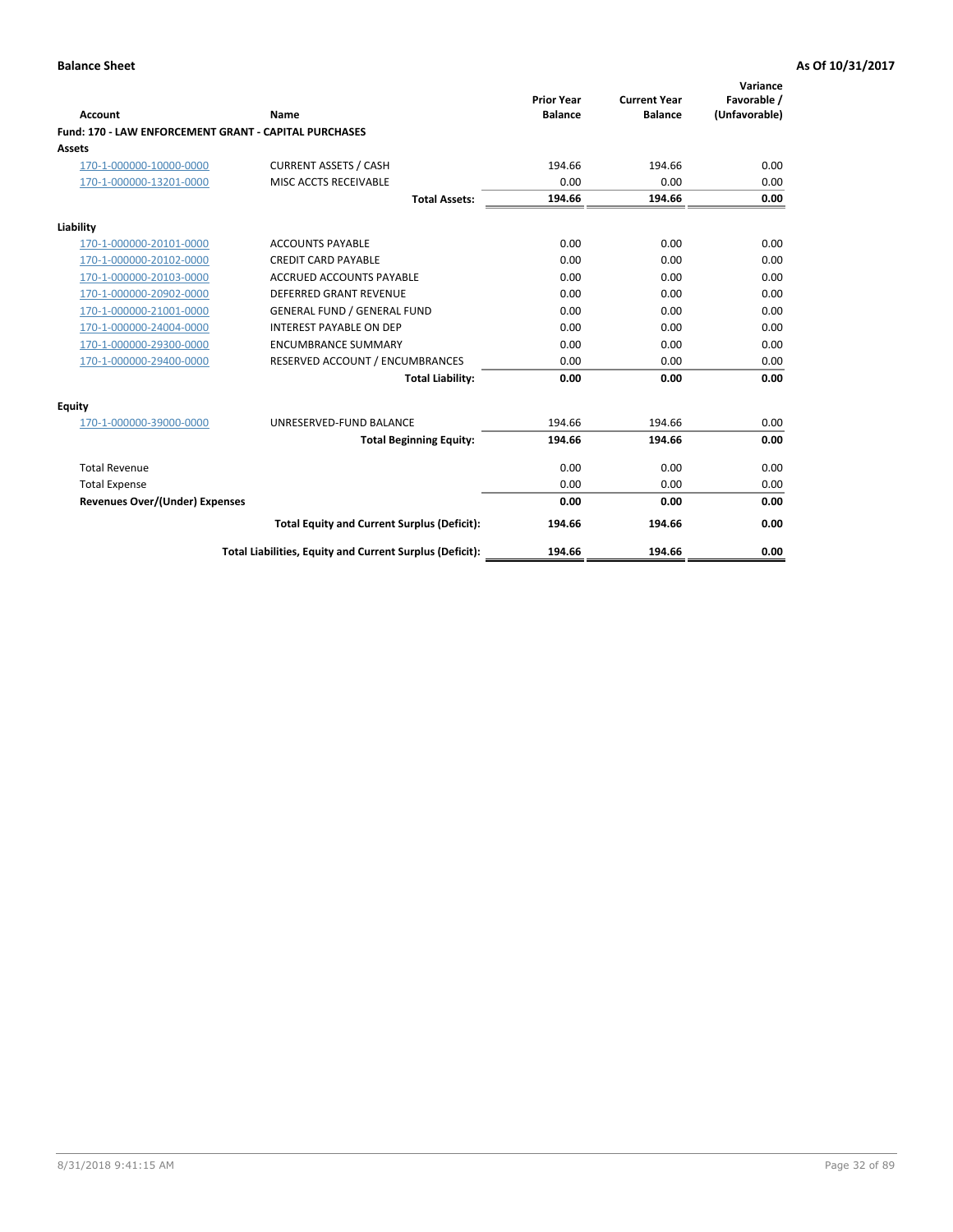|                                                |                                                          | <b>Prior Year</b> | <b>Current Year</b> | Variance<br>Favorable / |
|------------------------------------------------|----------------------------------------------------------|-------------------|---------------------|-------------------------|
| <b>Account</b>                                 | Name                                                     | <b>Balance</b>    | <b>Balance</b>      | (Unfavorable)           |
| <b>Fund: 171 - MAIN STREET SPECIAL REVENUE</b> |                                                          |                   |                     |                         |
| <b>Assets</b>                                  |                                                          |                   |                     |                         |
| 171-1-000000-10000-0000                        | <b>CURRENT ASSETS / CASH</b>                             | 32,308.28         | 32,500.28           | 192.00                  |
| 171-1-000000-13201-0000                        | MISC ACCTS RECEIVABLE                                    | 0.00              | 0.00                | 0.00                    |
| 171-1-000000-13205-0000                        | <b>INTEREST RECEIVABLE</b>                               | 0.00              | 0.00                | 0.00                    |
|                                                | <b>Total Assets:</b>                                     | 32.308.28         | 32.500.28           | 192.00                  |
| Liability                                      |                                                          |                   |                     |                         |
| 171-1-000000-20101-0000                        | <b>ACCOUNTS PAYABLE</b>                                  | 0.00              | 0.00                | 0.00                    |
| 171-1-000000-20102-0000                        | <b>CREDIT CARD PAYABLE</b>                               | 0.00              | 0.00                | 0.00                    |
| 171-1-000000-20103-0000                        | <b>ACCRUED ACCOUNTS PAYABLE</b>                          | 0.00              | 0.00                | 0.00                    |
| 171-1-000000-20139-0000                        | <b>RETAINAGES PAYABLE</b>                                | 0.00              | 0.00                | 0.00                    |
| 171-1-000000-20902-0000                        | DEFERRED GRANT REVENUE                                   | 0.00              | 0.00                | 0.00                    |
| 171-1-000000-29300-0000                        | <b>ENCUMBRANCE SUMMARY</b>                               | 0.00              | 0.00                | 0.00                    |
| 171-1-000000-29400-0100                        | RESERVED ACCOUNT / ENCUMBRANCES                          | 0.00              | 0.00                | 0.00                    |
|                                                | <b>Total Liability:</b>                                  | 0.00              | 0.00                | 0.00                    |
| <b>Equity</b>                                  |                                                          |                   |                     |                         |
| 171-1-000000-39000-0000                        | UNRESERVED-FUND BALANCE                                  | 37,308.28         | 35,933.28           | $-1,375.00$             |
|                                                | <b>Total Beginning Equity:</b>                           | 37,308.28         | 35,933.28           | $-1,375.00$             |
| <b>Total Revenue</b>                           |                                                          | 0.00              | 0.00                | 0.00                    |
| <b>Total Expense</b>                           |                                                          | 5,000.00          | 3,433.00            | 1,567.00                |
| <b>Revenues Over/(Under) Expenses</b>          |                                                          | $-5,000.00$       | $-3,433.00$         | 1,567.00                |
|                                                | <b>Total Equity and Current Surplus (Deficit):</b>       | 32,308.28         | 32,500.28           | 192.00                  |
|                                                | Total Liabilities, Equity and Current Surplus (Deficit): | 32,308.28         | 32,500.28           | 192.00                  |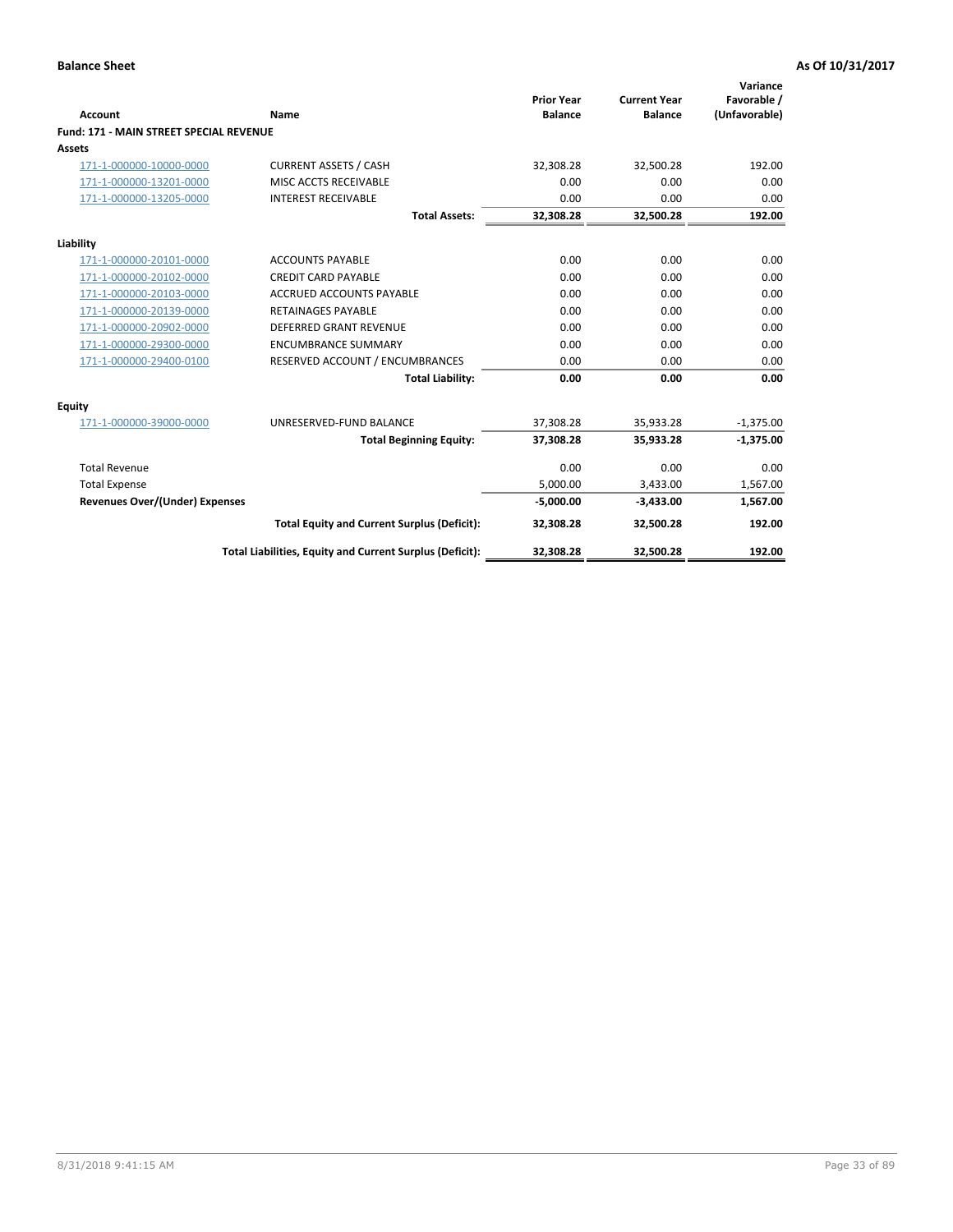|                                      |                                                          | <b>Prior Year</b> | <b>Current Year</b> | Variance<br>Favorable / |
|--------------------------------------|----------------------------------------------------------|-------------------|---------------------|-------------------------|
| <b>Account</b>                       | <b>Name</b>                                              | <b>Balance</b>    | <b>Balance</b>      | (Unfavorable)           |
| <b>Fund: 172 - MINOR GRANTS FUND</b> |                                                          |                   |                     |                         |
| Assets                               |                                                          |                   |                     |                         |
| 172-1-000000-10000-0000              | <b>CURRENT ASSETS / CASH</b>                             | 2,621.36          | 493.86              | $-2,127.50$             |
| 172-1-000000-13201-0000              | MISC ACCTS RECEIVABLE                                    | 0.00              | 0.00                | 0.00                    |
| 172-1-000000-13205-0000              | <b>INTEREST RECEIVABLE</b>                               | 0.00              | 0.00                | 0.00                    |
|                                      | <b>Total Assets:</b>                                     | 2,621.36          | 493.86              | $-2,127.50$             |
| Liability                            |                                                          |                   |                     |                         |
| 172-1-000000-20101-0000              | <b>ACCOUNTS PAYABLE</b>                                  | 10.23             | 0.00                | 10.23                   |
| 172-1-000000-20102-0000              | <b>CREDIT CARD PAYABLE</b>                               | 0.00              | 0.00                | 0.00                    |
| 172-1-000000-20103-0000              | <b>ACCRUED ACCOUNTS PAYABLE</b>                          | 0.00              | 0.00                | 0.00                    |
| 172-1-000000-20902-0000              | <b>DEFERRED GRANT REVENUE</b>                            | 0.00              | 0.00                | 0.00                    |
| 172-1-000000-29300-0000              | <b>ENCUMBRANCE SUMMARY</b>                               | 0.00              | 0.00                | 0.00                    |
| 172-1-000000-29400-0000              | RESERVED ACCOUNT / ENCUMBRANCES                          | 0.00              | 0.00                | 0.00                    |
|                                      | <b>Total Liability:</b>                                  | 10.23             | 0.00                | 10.23                   |
| Equity                               |                                                          |                   |                     |                         |
| 172-1-000000-39000-0000              | UNRESERVED-FUND BALANCE                                  | 2,962.31          | 493.86              | $-2,468.45$             |
|                                      | <b>Total Beginning Equity:</b>                           | 2,962.31          | 493.86              | $-2,468.45$             |
| <b>Total Revenue</b>                 |                                                          | 0.00              | 0.00                | 0.00                    |
| <b>Total Expense</b>                 |                                                          | 351.18            | 0.00                | 351.18                  |
| Revenues Over/(Under) Expenses       |                                                          | $-351.18$         | 0.00                | 351.18                  |
|                                      | <b>Total Equity and Current Surplus (Deficit):</b>       | 2,611.13          | 493.86              | $-2,117.27$             |
|                                      | Total Liabilities, Equity and Current Surplus (Deficit): | 2,621.36          | 493.86              | $-2,127.50$             |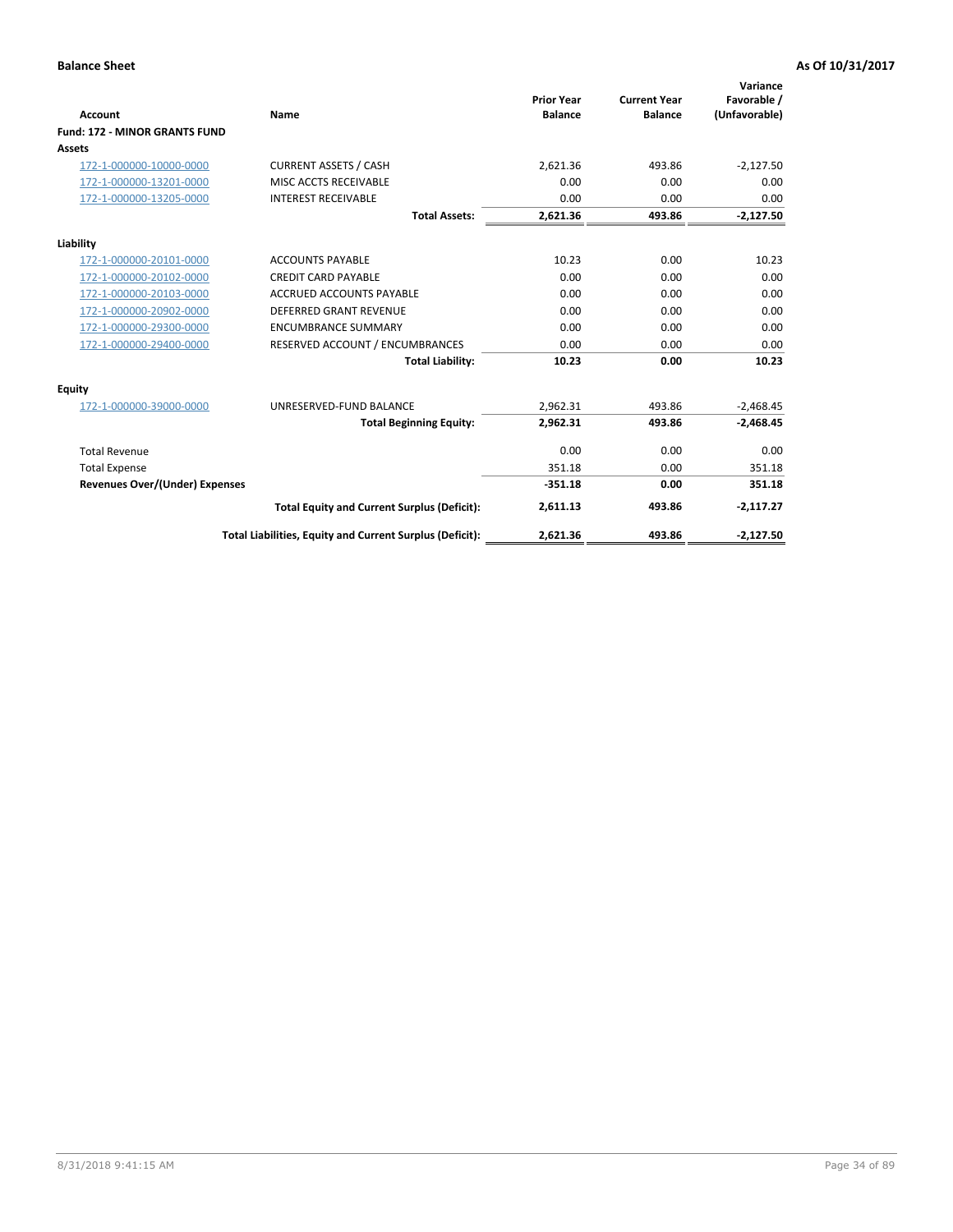| <b>Account</b>                         | <b>Name</b>                                              | <b>Prior Year</b><br><b>Balance</b> | <b>Current Year</b><br><b>Balance</b> | Variance<br>Favorable /<br>(Unfavorable) |
|----------------------------------------|----------------------------------------------------------|-------------------------------------|---------------------------------------|------------------------------------------|
| <b>Fund: 173 - FL YOUNG FOUNDATION</b> |                                                          |                                     |                                       |                                          |
| Assets                                 |                                                          |                                     |                                       |                                          |
| 173-1-000000-10000-0000                | <b>CURRENT ASSETS / CASH</b>                             | 0.00                                | 0.00                                  | 0.00                                     |
| 173-1-000000-13201-0000                | MISC ACCTS RECEIVABLE                                    | 0.00                                | 0.00                                  | 0.00                                     |
|                                        | <b>Total Assets:</b>                                     | 0.00                                | 0.00                                  | 0.00                                     |
| Liability                              |                                                          |                                     |                                       |                                          |
| 173-1-000000-20101-0000                | <b>ACCOUNTS PAYABLE</b>                                  | 0.00                                | 0.00                                  | 0.00                                     |
| 173-1-000000-20102-0000                | <b>CREDIT CARD PAYABLE</b>                               | 0.00                                | 0.00                                  | 0.00                                     |
| 173-1-000000-20902-0000                | <b>DEFERRED GRANT REVENUE</b>                            | 0.00                                | 0.00                                  | 0.00                                     |
| 173-1-000000-29300-0000                | <b>ENCUMBRANCE SUMMARY</b>                               | 0.00                                | 0.00                                  | 0.00                                     |
| 173-1-000000-29400-0000                | RESERVED ACCOUNT / ENCUMBRANCES                          | 0.00                                | 0.00                                  | 0.00                                     |
|                                        | <b>Total Liability:</b>                                  | 0.00                                | 0.00                                  | 0.00                                     |
| Equity                                 |                                                          |                                     |                                       |                                          |
| 173-1-000000-39000-0000                | UNRESERVED-FUND BALANCE                                  | 0.00                                | 0.00                                  | 0.00                                     |
|                                        | <b>Total Beginning Equity:</b>                           | 0.00                                | 0.00                                  | 0.00                                     |
| <b>Total Revenue</b>                   |                                                          | 0.00                                | 0.00                                  | 0.00                                     |
| <b>Total Expense</b>                   |                                                          | 0.00                                | 0.00                                  | 0.00                                     |
| <b>Revenues Over/(Under) Expenses</b>  |                                                          | 0.00                                | 0.00                                  | 0.00                                     |
|                                        | <b>Total Equity and Current Surplus (Deficit):</b>       | 0.00                                | 0.00                                  | 0.00                                     |
|                                        | Total Liabilities, Equity and Current Surplus (Deficit): | 0.00                                | 0.00                                  | 0.00                                     |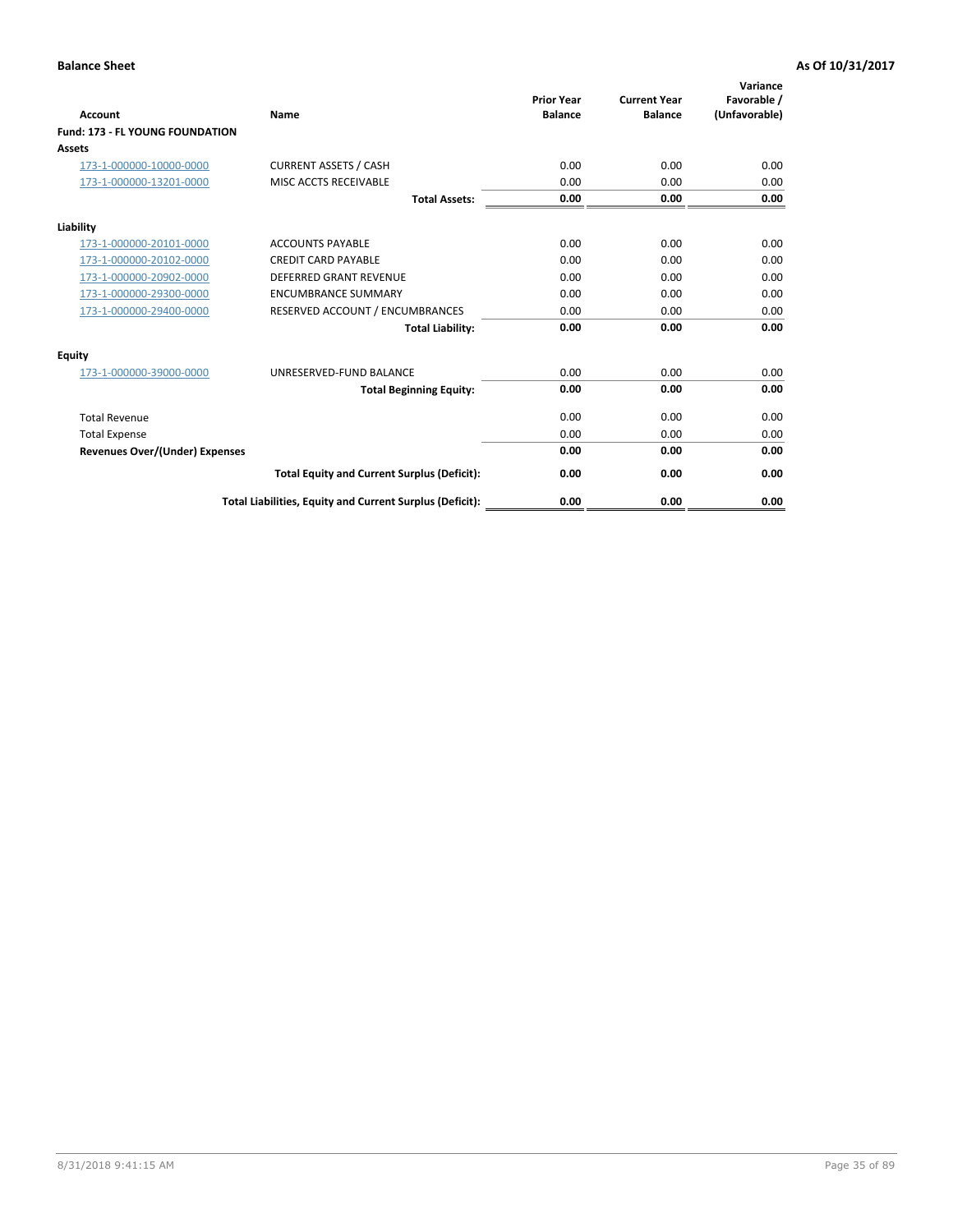| <b>Account</b>                        | Name                                                     | <b>Prior Year</b><br><b>Balance</b> | <b>Current Year</b><br><b>Balance</b> | Variance<br>Favorable /<br>(Unfavorable) |
|---------------------------------------|----------------------------------------------------------|-------------------------------------|---------------------------------------|------------------------------------------|
| Fund: 174 - FEMA GRANT                |                                                          |                                     |                                       |                                          |
| Assets                                |                                                          |                                     |                                       |                                          |
| 174-1-000000-10000-0000               | <b>CURRENT ASSETS / CASH</b>                             | 1.08                                | 1.08                                  | 0.00                                     |
| 174-1-000000-13201-0000               | MISC ACCTS RECEIVABLE                                    | 0.00                                | 0.00                                  | 0.00                                     |
| 174-1-000000-13205-0000               | <b>INTEREST RECEIVABLE</b>                               | 0.00                                | 0.00                                  | 0.00                                     |
|                                       | <b>Total Assets:</b>                                     | 1.08                                | 1.08                                  | 0.00                                     |
| Liability                             |                                                          |                                     |                                       |                                          |
| 174-1-000000-20101-0000               | <b>ACCOUNTS PAYABLE</b>                                  | 0.00                                | 0.00                                  | 0.00                                     |
| 174-1-000000-20102-0000               | <b>CREDIT CARD PAYABLE</b>                               | 0.00                                | 0.00                                  | 0.00                                     |
| 174-1-000000-20103-0000               | <b>ACCRUED ACCOUNTS PAYABLE</b>                          | 0.00                                | 0.00                                  | 0.00                                     |
| 174-1-000000-20902-0000               | <b>DEFERRED GRANT REVENUE</b>                            | 0.00                                | 0.00                                  | 0.00                                     |
| 174-1-000000-29300-0000               | <b>ENCUMBRANCE SUMMARY</b>                               | 0.00                                | 0.00                                  | 0.00                                     |
| 174-1-000000-29400-0000               | RESERVED ACCOUNT / ENCUMBRANCES                          | 0.00                                | 0.00                                  | 0.00                                     |
|                                       | <b>Total Liability:</b>                                  | 0.00                                | 0.00                                  | 0.00                                     |
| <b>Equity</b>                         |                                                          |                                     |                                       |                                          |
| 174-1-000000-39000-0000               | UNRESERVED-FUND BALANCE                                  | 1.08                                | 1.08                                  | 0.00                                     |
|                                       | <b>Total Beginning Equity:</b>                           | 1.08                                | 1.08                                  | 0.00                                     |
| <b>Total Revenue</b>                  |                                                          | 0.00                                | 0.00                                  | 0.00                                     |
| <b>Total Expense</b>                  |                                                          | 0.00                                | 0.00                                  | 0.00                                     |
| <b>Revenues Over/(Under) Expenses</b> |                                                          | 0.00                                | 0.00                                  | 0.00                                     |
|                                       | <b>Total Equity and Current Surplus (Deficit):</b>       | 1.08                                | 1.08                                  | 0.00                                     |
|                                       | Total Liabilities, Equity and Current Surplus (Deficit): | 1.08                                | 1.08                                  | 0.00                                     |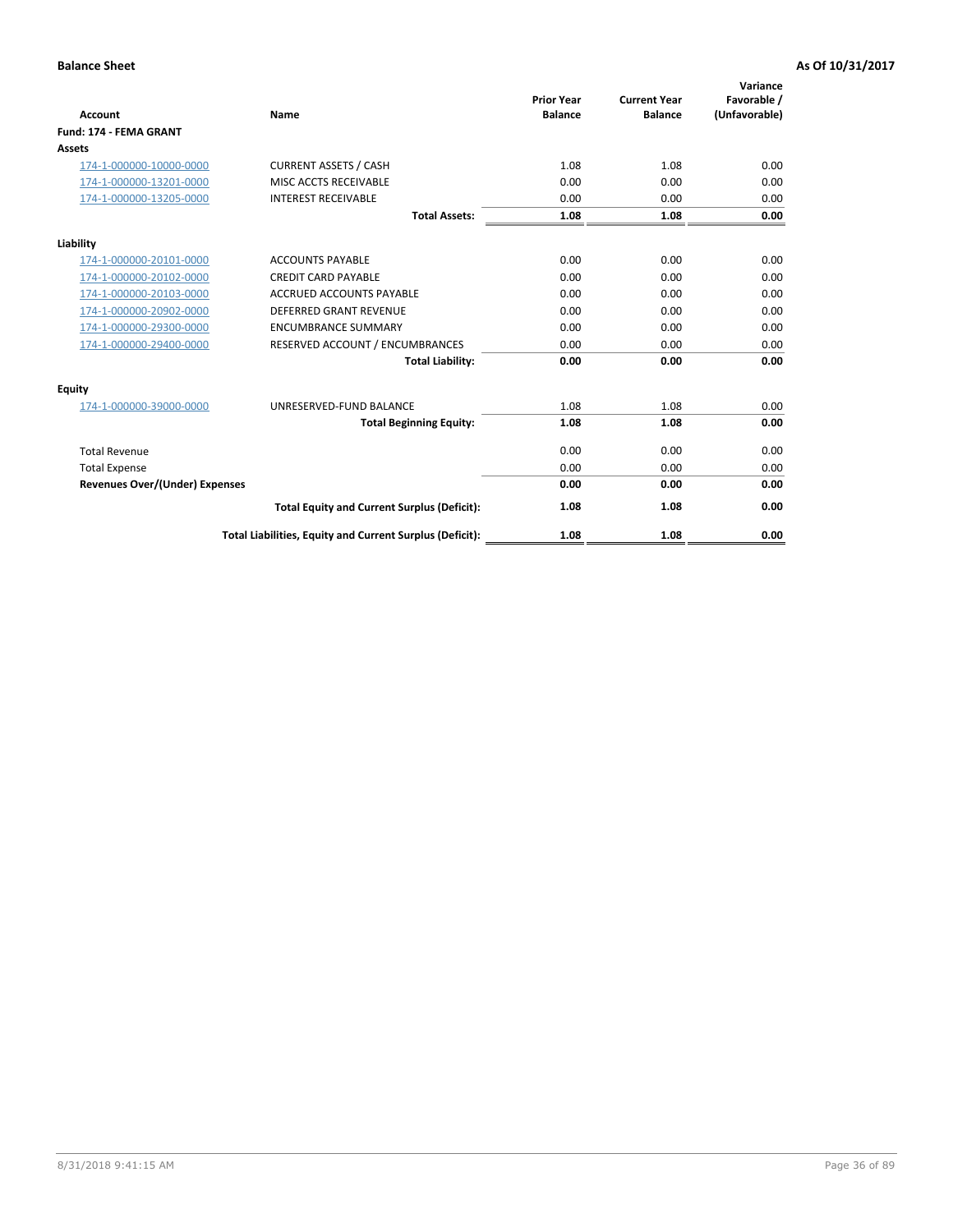| <b>Account</b>                             | Name                                                     | <b>Prior Year</b><br><b>Balance</b> | <b>Current Year</b><br><b>Balance</b> | Variance<br>Favorable /<br>(Unfavorable) |
|--------------------------------------------|----------------------------------------------------------|-------------------------------------|---------------------------------------|------------------------------------------|
| Fund: 175 - JUSTICE ASSISTANCE GRANT - JAG |                                                          |                                     |                                       |                                          |
| <b>Assets</b>                              |                                                          |                                     |                                       |                                          |
| 175-1-000000-10000-0000                    | <b>CURRENT ASSETS / CASH</b>                             | 6,195.65                            | 30.65                                 | $-6,165.00$                              |
| 175-1-000000-13201-0000                    | MISC ACCTS RECEIVABLE                                    | 0.00                                | 0.00                                  | 0.00                                     |
|                                            | <b>Total Assets:</b>                                     | 6,195.65                            | 30.65                                 | $-6,165.00$                              |
| Liability                                  |                                                          |                                     |                                       |                                          |
| 175-1-000000-20101-0000                    | <b>ACCOUNTS PAYABLE</b>                                  | 0.00                                | 0.00                                  | 0.00                                     |
| 175-1-000000-20102-0000                    | <b>CREDIT CARD PAYABLE</b>                               | 0.00                                | 0.00                                  | 0.00                                     |
| 175-1-000000-20902-0000                    | <b>DEFERRED GRANT REVENUE</b>                            | 0.00                                | 0.00                                  | 0.00                                     |
| 175-1-000000-29300-0000                    | <b>ENCUMBRANCE SUMMARY</b>                               | 0.00                                | 0.00                                  | 0.00                                     |
| 175-1-000000-29400-0000                    | RESERVED ACCOUNT / ENCUMBRANCES                          | 0.00                                | 0.00                                  | 0.00                                     |
|                                            | <b>Total Liability:</b>                                  | 0.00                                | 0.00                                  | 0.00                                     |
| Equity                                     |                                                          |                                     |                                       |                                          |
| 175-1-000000-39000-0000                    | UNRESERVED-FUND BALANCE                                  | 30.65                               | 30.65                                 | 0.00                                     |
|                                            | <b>Total Beginning Equity:</b>                           | 30.65                               | 30.65                                 | 0.00                                     |
| <b>Total Revenue</b>                       |                                                          | 6,165.00                            | 0.00                                  | $-6,165.00$                              |
| <b>Total Expense</b>                       |                                                          | 0.00                                | 0.00                                  | 0.00                                     |
| Revenues Over/(Under) Expenses             |                                                          | 6,165.00                            | 0.00                                  | $-6,165.00$                              |
|                                            | <b>Total Equity and Current Surplus (Deficit):</b>       | 6,195.65                            | 30.65                                 | $-6,165.00$                              |
|                                            | Total Liabilities, Equity and Current Surplus (Deficit): | 6,195.65                            | 30.65                                 | $-6,165.00$                              |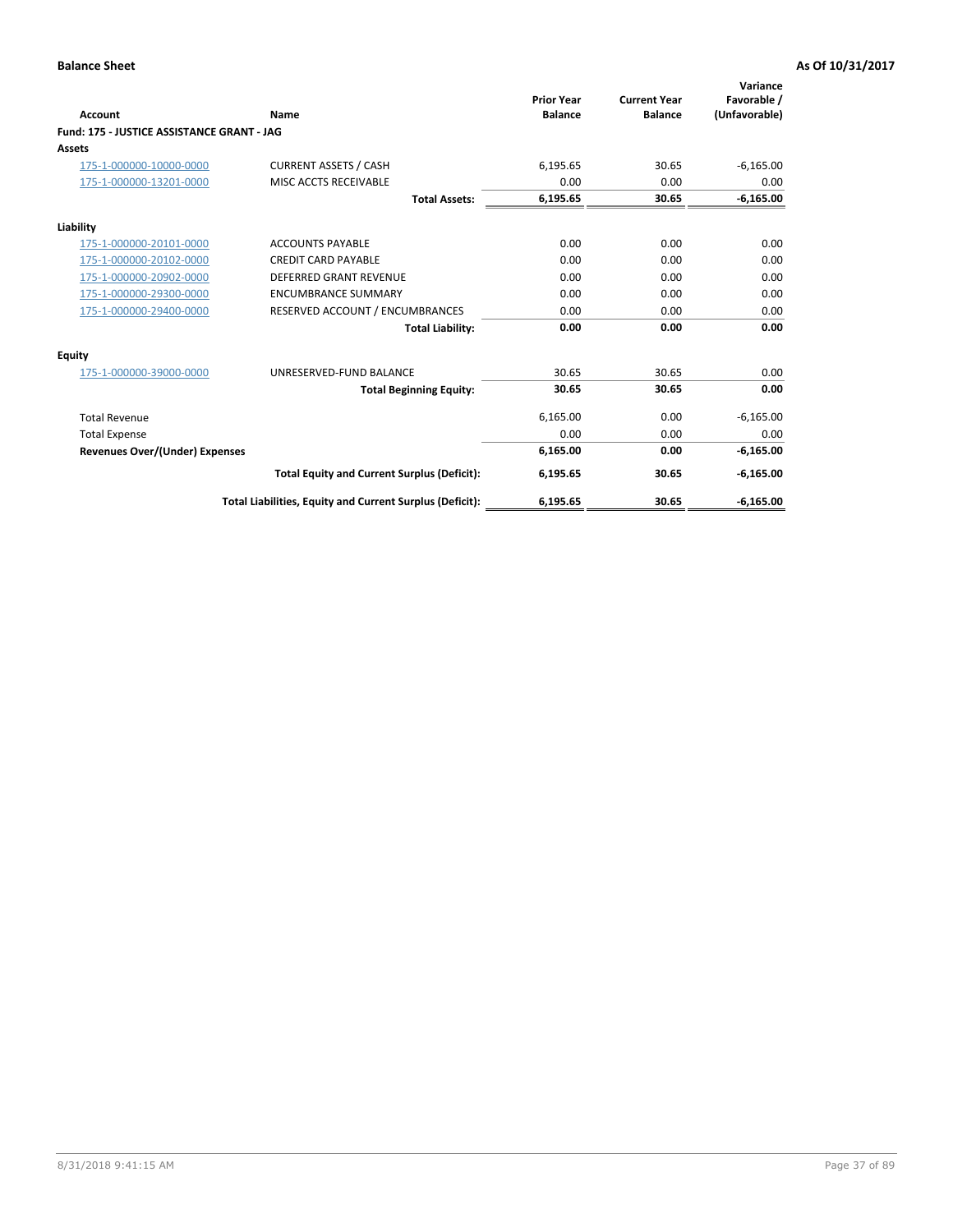|                                       |                                                          | <b>Prior Year</b> | <b>Current Year</b> | Variance<br>Favorable / |
|---------------------------------------|----------------------------------------------------------|-------------------|---------------------|-------------------------|
| <b>Account</b>                        | <b>Name</b>                                              | <b>Balance</b>    | <b>Balance</b>      | (Unfavorable)           |
| Fund: 176 - HOME GRANT FUND           |                                                          |                   |                     |                         |
| <b>Assets</b>                         |                                                          |                   |                     |                         |
| 176-1-000000-10000-0000               | <b>CURRENT ASSETS / CASH</b>                             | 0.00              | 0.00                | 0.00                    |
| 176-1-000000-13201-0000               | MISC ACCTS RECEIVABLE                                    | 0.00              | 0.00                | 0.00                    |
| 176-1-000000-13205-0000               | <b>INTEREST RECEIVABLE</b>                               | 0.00              | 0.00                | 0.00                    |
|                                       | <b>Total Assets:</b>                                     | 0.00              | 0.00                | 0.00                    |
| Liability                             |                                                          |                   |                     |                         |
| 176-1-000000-20101-0000               | <b>ACCOUNTS PAYABLE</b>                                  | 0.00              | 0.00                | 0.00                    |
| 176-1-000000-20102-0000               | <b>CREDIT CARD PAYABLE</b>                               | 0.00              | 0.00                | 0.00                    |
| 176-1-000000-20103-0000               | <b>ACCRUED ACCOUNTS PAYABLE</b>                          | 0.00              | 0.00                | 0.00                    |
| 176-1-000000-20902-0000               | <b>DEFERRED GRANT REVENUE</b>                            | 0.00              | 0.00                | 0.00                    |
| 176-1-000000-29300-0000               | <b>ENCUMBRANCE SUMMARY</b>                               | 0.00              | 0.00                | 0.00                    |
| 176-1-000000-29400-0000               | RESERVED ACCOUNT / ENCUMBRANCES                          | 0.00              | 0.00                | 0.00                    |
|                                       | <b>Total Liability:</b>                                  | 0.00              | 0.00                | 0.00                    |
| Equity                                |                                                          |                   |                     |                         |
| 176-1-000000-39000-0000               | UNRESERVED-FUND BALANCE                                  | 0.00              | 0.00                | 0.00                    |
|                                       | <b>Total Beginning Equity:</b>                           | 0.00              | 0.00                | 0.00                    |
| <b>Total Revenue</b>                  |                                                          | 0.00              | 0.00                | 0.00                    |
| <b>Total Expense</b>                  |                                                          | 0.00              | 0.00                | 0.00                    |
| <b>Revenues Over/(Under) Expenses</b> |                                                          | 0.00              | 0.00                | 0.00                    |
|                                       | <b>Total Equity and Current Surplus (Deficit):</b>       | 0.00              | 0.00                | 0.00                    |
|                                       | Total Liabilities, Equity and Current Surplus (Deficit): | 0.00              | 0.00                | 0.00                    |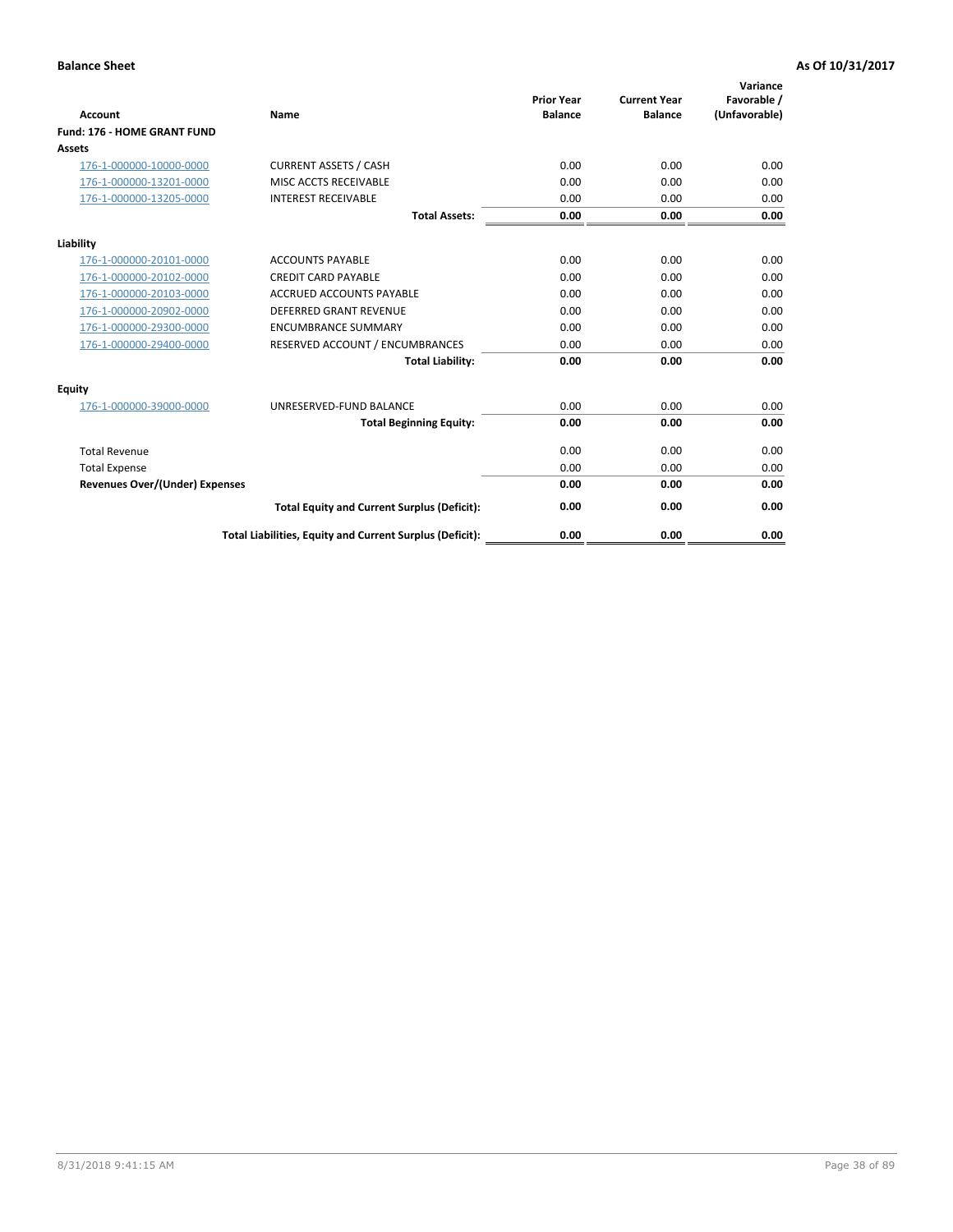| Account                                        | Name                                                     | <b>Prior Year</b><br><b>Balance</b> | <b>Current Year</b><br><b>Balance</b> | Variance<br>Favorable /<br>(Unfavorable) |
|------------------------------------------------|----------------------------------------------------------|-------------------------------------|---------------------------------------|------------------------------------------|
| <b>Fund: 177 - SAFE ROUTES TO SCHOOL GRANT</b> |                                                          |                                     |                                       |                                          |
| <b>Assets</b>                                  |                                                          |                                     |                                       |                                          |
| 177-1-000000-10000-0000                        | <b>CURRENT ASSETS / CASH</b>                             | 0.02                                | 0.02                                  | 0.00                                     |
| 177-1-000000-13201-0000                        | MISC ACCTS RECEIVABLE                                    | 0.00                                | 0.00                                  | 0.00                                     |
| 177-1-000000-13205-0000                        | <b>INTEREST RECEIVABLE</b>                               | 0.00                                | 0.00                                  | 0.00                                     |
|                                                | <b>Total Assets:</b>                                     | 0.02                                | 0.02                                  | 0.00                                     |
| Liability                                      |                                                          |                                     |                                       |                                          |
| 177-1-000000-20101-0000                        | <b>ACCOUNTS PAYABLE</b>                                  | 0.00                                | 0.00                                  | 0.00                                     |
| 177-1-000000-20102-0000                        | <b>CREDIT CARD PAYABLE</b>                               | 0.00                                | 0.00                                  | 0.00                                     |
| 177-1-000000-20139-0000                        | <b>RETAINAGES PAYABLE</b>                                | 0.00                                | 0.00                                  | 0.00                                     |
| 177-1-000000-20902-0000                        | <b>DEFERRED GRANT REVENUE</b>                            | 0.00                                | 0.00                                  | 0.00                                     |
|                                                | <b>Total Liability:</b>                                  | 0.00                                | 0.00                                  | 0.00                                     |
| Equity                                         |                                                          |                                     |                                       |                                          |
| 177-1-000000-39000-0000                        | UNRESERVED-FUND BALANCE                                  | 0.02                                | 0.02                                  | 0.00                                     |
|                                                | <b>Total Beginning Equity:</b>                           | 0.02                                | 0.02                                  | 0.00                                     |
| <b>Total Revenue</b>                           |                                                          | 0.00                                | 0.00                                  | 0.00                                     |
| <b>Total Expense</b>                           |                                                          | 0.00                                | 0.00                                  | 0.00                                     |
| Revenues Over/(Under) Expenses                 |                                                          | 0.00                                | 0.00                                  | 0.00                                     |
|                                                | <b>Total Equity and Current Surplus (Deficit):</b>       | 0.02                                | 0.02                                  | 0.00                                     |
|                                                | Total Liabilities, Equity and Current Surplus (Deficit): | 0.02                                | 0.02                                  | 0.00                                     |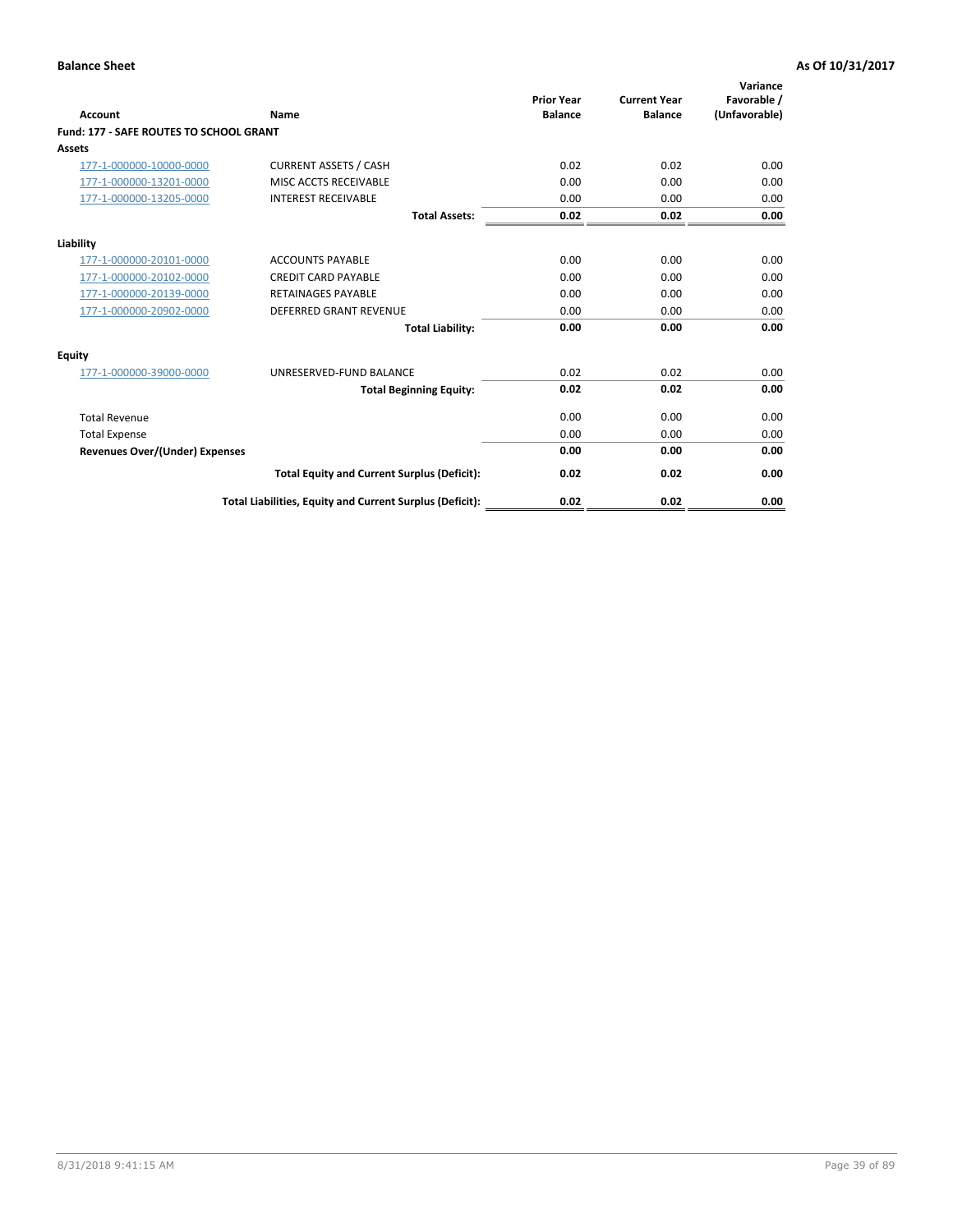| Account                               | Name                                                     | <b>Prior Year</b><br><b>Balance</b> | <b>Current Year</b><br><b>Balance</b> | Variance<br>Favorable /<br>(Unfavorable) |
|---------------------------------------|----------------------------------------------------------|-------------------------------------|---------------------------------------|------------------------------------------|
| Fund: 190 - FIXED ASSETS              |                                                          |                                     |                                       |                                          |
| Assets                                |                                                          |                                     |                                       |                                          |
| 190-1-000000-10000-0000               | <b>CURRENT ASSETS / CASH</b>                             | 0.00                                | 4,781,218.73                          | 4,781,218.73                             |
| 190-1-000000-16001-0000               | FIXED ASSETS / LAND                                      | 4,307,194.43                        | 4,301,719.07                          | $-5,475.36$                              |
| 190-1-000000-16002-0000               | FIXED ASSETS / IMPROVMENTS-NON BUILDI                    | 8,469,732.94                        | 9,547,720.27                          | 1,077,987.33                             |
| 190-1-000000-16003-0000               | ACCUM DEPR / IMPROVEMENTS- NON BUIL                      | $-3,726,578.80$                     | -4,009,937.54                         | -283,358.74                              |
| 190-1-000000-16004-0000               | FIXED ASSETS / BUILDINGS                                 | 23,546,304.14                       | 17,535,682.21                         | $-6,010,621.93$                          |
| 190-1-000000-16005-0000               | <b>ACCUM DEPR / BUILDINGS</b>                            | -8,088,355.86                       | $-6,682,343.79$                       | 1,406,012.07                             |
| 190-1-000000-16109-0000               | FIXED ASSETS / INFRASTRUCTURE                            | 36,030,072.95                       | 39,600,292.98                         | 3,570,220.03                             |
| 190-1-000000-16110-0000               | ACCUM DEPR / INFRASTRUCTURE                              | $-16,666,333.14$                    | -17,212,975.22                        | $-546,642.08$                            |
| 190-1-000000-16201-0000               | FIXED ASSETS / MACHINERY AND EQUIPMEN                    | 6,025,139.41                        | 6,435,884.14                          | 410,744.73                               |
| 190-1-000000-16202-0000               | ACCUM DEPR / MACHINERY AND EQUIPMEI                      | -4,273,806.33                       | -4,533,779.36                         | $-259,973.03$                            |
| 190-1-000000-16205-0000               | FIXED ASSETS / SEIZURE FUNDED VEHICLES                   | 109,736.85                          | 109,736.85                            | 0.00                                     |
| 190-1-000000-16206-0000               | ACCUM DEPR / SEIZURE FUNDED VEHICLES                     | $-76,797.54$                        | $-86,047.91$                          | $-9,250.37$                              |
| 190-1-000000-16301-0000               | FIXED ASSETS / C W I P                                   | 5,434,233.92                        | 7,494,769.94                          | 2,060,536.02                             |
|                                       | <b>Total Assets:</b>                                     | 51,090,542.97                       | 57,281,940.37                         | 6,191,397.40                             |
| Liability                             |                                                          |                                     |                                       |                                          |
| 190-1-000000-20101-0000               | <b>ACCOUNTS PAYABLE</b>                                  | 0.00                                | 0.00                                  | 0.00                                     |
| 190-1-000000-20102-0000               | <b>CREDIT CARD PAYABLE</b>                               | 0.00                                | 0.00                                  | 0.00                                     |
| 190-1-000000-27001-0000               | CONTRIBUTED CAPITAL / DEVELOPERS                         | 7,196,125.29                        | 7,196,125.29                          | 0.00                                     |
| 190-1-000000-27101-0000               | INVESTMENT IN GFA / GENERAL FUND                         | 2,194,657.07                        | 2,194,657.07                          | 0.00                                     |
| 190-1-000000-27102-0000               | SPECIAL REVENUE FUNDS                                    | 4,861,998.29                        | 4,861,998.29                          | 0.00                                     |
| 190-1-000000-27103-0000               | <b>GENERAL CIP FUND</b>                                  | 55,066,479.06                       | 62,287,009.22                         | $-7,220,530.16$                          |
| 190-1-000000-27104-0000               | PROPRIETARY FUNDS                                        | 13,885,324.34                       | 13,885,324.34                         | 0.00                                     |
| 190-1-000000-27105-0000               | <b>INTERNAL SERVICE FUNDS</b>                            | 0.00                                | 0.00                                  | 0.00                                     |
| 190-1-000000-27106-0000               | <b>EXPENDABLE TRUST FUNDS</b>                            | 0.00                                | 0.00                                  | 0.00                                     |
| 190-1-000000-27107-0000               | INVESTMENT IN GFA / SEIZURE FUNDS                        | 127,680.68                          | 127,680.68                            | 0.00                                     |
| 190-1-000000-27108-0000               | INVESTMENT IN GFA / FIRE DEPARTMEN                       | 0.00                                | 0.00                                  | 0.00                                     |
| 190-1-000000-27109-0000               | PARKS & RECREATION DEPT                                  | 0.00                                | 0.00                                  | 0.00                                     |
| 190-1-000000-27110-0000               | INVESTMENT IN GFA / 4A EDC                               | 524,560.49                          | 524,560.49                            | 0.00                                     |
| 190-1-000000-27201-0000               | CAFR USE / MUNICIPAL BUILDINGS                           | 1,862,037.81                        | 1,862,037.81                          | 0.00                                     |
| 190-1-000000-27202-0000               | CAFR USE / OTHER GENERAL GOVERNMEN                       | 363,987.04                          | 363,987.04                            | 0.00                                     |
| 190-1-000000-27203-0000               | CAFR USE / POLICE PROTECTION                             | 1,742,383.46                        | 1,742,383.46                          | 0.00                                     |
| 190-1-000000-27204-0000               | CAFR USE / FIRE PROTECTION                               |                                     | 2,609,936.84                          | 0.00                                     |
| 190-1-000000-27205-0000               | CAFR USE / PUBLIC WORKS                                  | 2,609,936.84<br>2,509,263.59        |                                       | 0.00                                     |
| 190-1-000000-27206-0000               | CAFR USE / LIBRARIES                                     | 2,147,054.00                        | 2,509,263.59<br>2,147,054.00          | 0.00                                     |
| 190-1-000000-27207-0000               | CAFR USE / RECREATION                                    | 4,153,623.63                        | 4,153,623.63                          | 0.00                                     |
| 190-1-000000-27208-0000               | CAFR USE / CEMETERY                                      | 246,894.00                          | 246,894.00                            | 0.00                                     |
| 190-1-000000-27209-0000               | CAFR USE / EXCHANGE BUILDING                             | 6,053,703.29                        | 6,053,703.29                          | 0.00                                     |
|                                       | CAFR USE / INVESTMENT IN GFA                             |                                     |                                       | 0.00                                     |
| 190-1-000000-27210-0000               | DONATIONS/GRANTS                                         | -21,688,883.66                      | -21,688,883.66                        | $-385,435.00$                            |
| 190-1-000000-27301-0000               | <b>Total Liability:</b>                                  | 2,092,706.06<br>85,949,531.28       | 2,478,141.06<br>93,555,496.44         | -7,605,965.16                            |
|                                       |                                                          |                                     |                                       |                                          |
| <b>Equity</b>                         |                                                          |                                     |                                       |                                          |
| 190-1-000000-39000-0000               | UNRESERVED-FUND BALANCE                                  | -34,858,988.31                      | -36,273,556.07                        | $-1,414,567.76$                          |
|                                       | <b>Total Beginning Equity:</b>                           | -34,858,988.31                      | -36,273,556.07                        | $-1,414,567.76$                          |
| <b>Total Expense</b>                  |                                                          | 0.00                                | 0.00                                  | 0.00                                     |
| <b>Revenues Over/(Under) Expenses</b> |                                                          | 0.00                                | 0.00                                  | 0.00                                     |
|                                       | <b>Total Equity and Current Surplus (Deficit):</b>       | -34,858,988.31                      | -36,273,556.07                        | $-1,414,567.76$                          |
|                                       | Total Liabilities, Equity and Current Surplus (Deficit): | 51,090,542.97                       | 57,281,940.37                         | 6,191,397.40                             |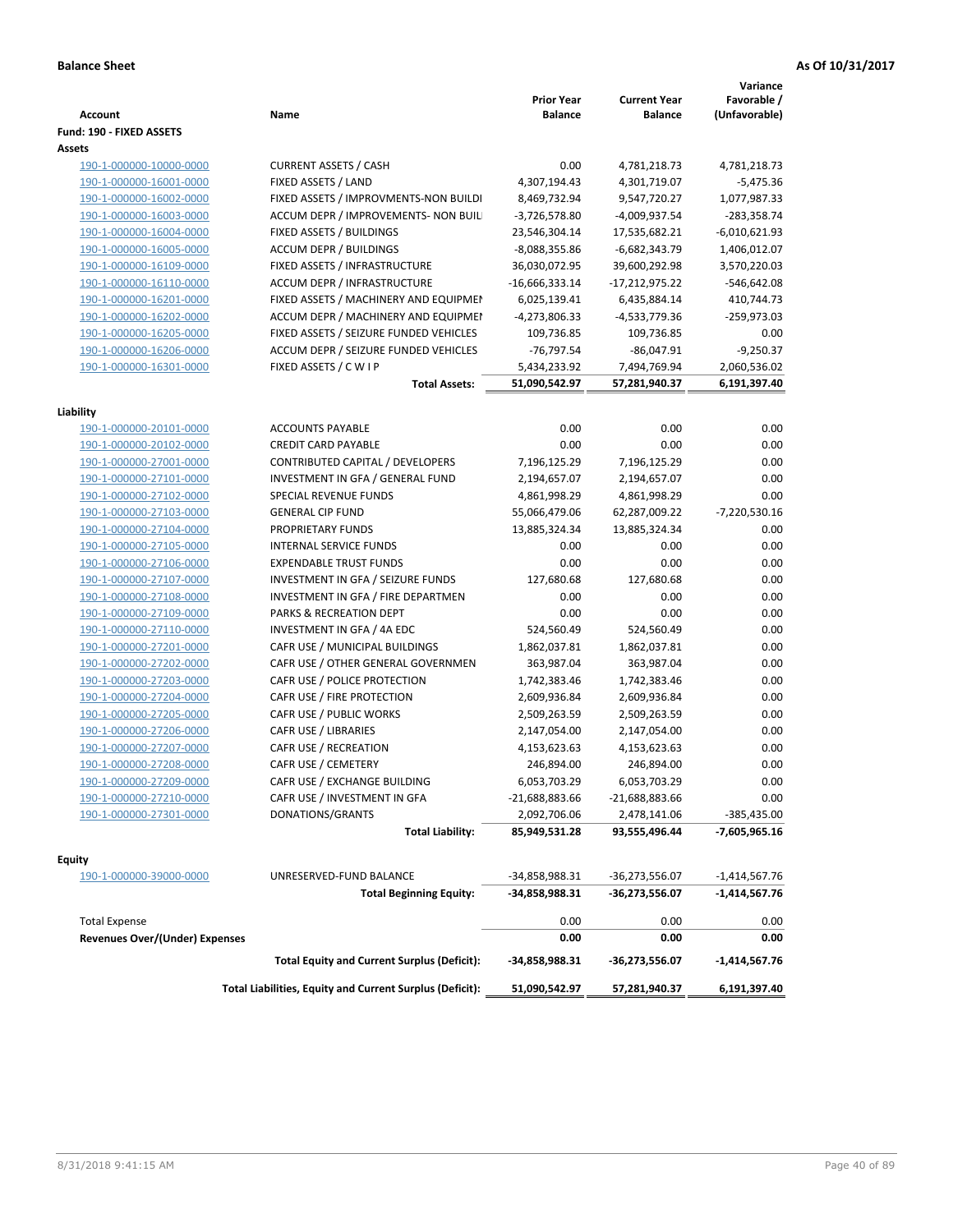| <b>Account</b>                 | Name                                                     | <b>Prior Year</b><br><b>Balance</b> | <b>Current Year</b><br><b>Balance</b> | Variance<br>Favorable /<br>(Unfavorable) |
|--------------------------------|----------------------------------------------------------|-------------------------------------|---------------------------------------|------------------------------------------|
| <b>Fund: 191 - DEBT</b>        |                                                          |                                     |                                       |                                          |
| <b>Assets</b>                  |                                                          |                                     |                                       |                                          |
| 191-1-000000-12101-0000        | <b>BOND ISSUANCE COSTS</b>                               | 0.00                                | 0.00                                  | 0.00                                     |
| 191-1-000000-12201-0000        | DEFERRED CHARGES / BOND DISCOUNT                         | $-1,044,044.26$                     | $-1,016,547.95$                       | 27,496.31                                |
| 191-1-000000-14101-0000        | WTR/WWTR UTILITY FUND                                    | 0.00                                | 0.00                                  | 0.00                                     |
| 191-1-000000-17101-0000        | LONG-TERM DEBT / AMT TO BE PROVIDE                       | 4,610,016.37                        | 453,446.27                            | $-4,156,570.10$                          |
|                                | <b>Total Assets:</b>                                     | 3,565,972.11                        | $-563, 101.68$                        | -4,129,073.79                            |
| Liability                      |                                                          |                                     |                                       |                                          |
| 191-1-000000-20102-0000        | <b>CREDIT CARD PAYABLE</b>                               | 0.00                                | 0.00                                  | 0.00                                     |
| 191-1-000000-22002-0000        | VACATION/SICK PAYABLE                                    | 1,631,580.90                        | 1,548,415.51                          | 83,165.39                                |
| 191-1-000000-26001-0000        | <b>COMPENSATED ABSENCES PAY</b>                          | 1,574,930.61                        | 1,574,354.03                          | 576.58                                   |
| 191-1-000000-26003-0000        | EXCESS SALES TAX DUE TO STATE OF TEXAS                   | 3,223,783.60                        | 3,045,688.20                          | 178,095.40                               |
| 191-1-000000-26101-0000        | <b>GENERAL OBLIG BONDS PAY</b>                           | 37,819,000.00                       | 33,926,000.00                         | 3,893,000.00                             |
| 191-1-000000-26103-0000        | DEFERRED LOSS/DEFEASEMENT                                | $-843,796.95$                       | 71,619.09                             | $-915,416.04$                            |
| 191-1-000000-26104-0000        | <b>ACCRETED INTEREST</b>                                 | 165,929.14                          | 164,196.41                            | 1,732.73                                 |
| 191-1-000000-26105-0000        | INV NET OF RELATED DEBT                                  | -34,384,329.59                      | -34,384,329.59                        | 0.00                                     |
| 191-1-000000-26106-0000        | <b>RESTRICTED DEBT SERVICE</b>                           | 621,308.00                          | 621,308.00                            | 0.00                                     |
|                                | <b>Total Liability:</b>                                  | 9,808,405.71                        | 6,567,251.65                          | 3,241,154.06                             |
| Equity                         |                                                          |                                     |                                       |                                          |
| 191-1-000000-39000-0000        | UNRESERVED-FUND BALANCE                                  | $-6,242,433.60$                     | $-7,130,353.33$                       | -887,919.73                              |
|                                | <b>Total Beginning Equity:</b>                           | $-6,242,433.60$                     | $-7,130,353.33$                       | $-887,919.73$                            |
| <b>Total Expense</b>           |                                                          | 0.00                                | 0.00                                  | 0.00                                     |
| Revenues Over/(Under) Expenses |                                                          | 0.00                                | 0.00                                  | 0.00                                     |
|                                | <b>Total Equity and Current Surplus (Deficit):</b>       | $-6,242,433.60$                     | $-7,130,353.33$                       | -887,919.73                              |
|                                | Total Liabilities, Equity and Current Surplus (Deficit): | 3,565,972.11                        | $-563,101.68$                         | $-4,129,073.79$                          |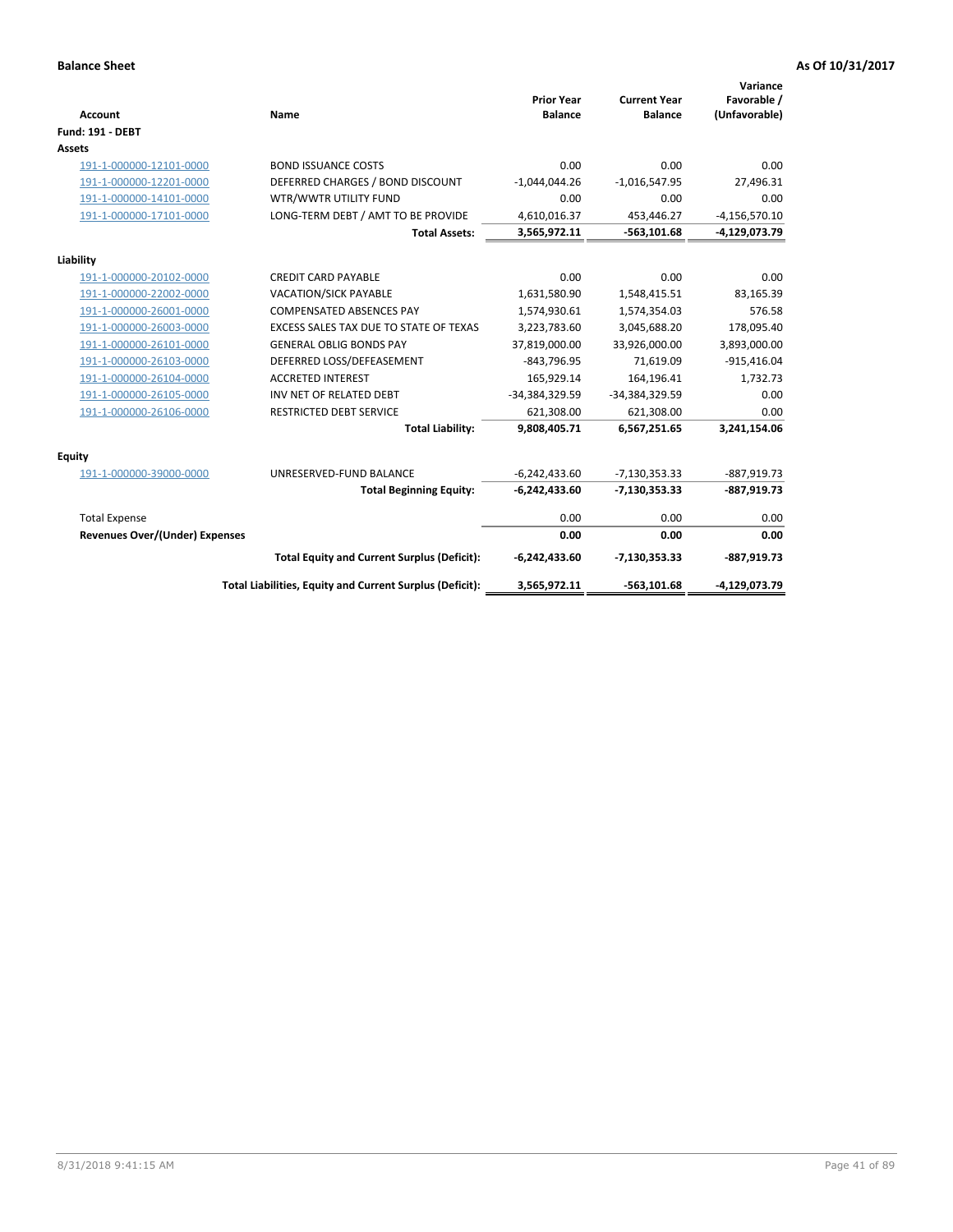|                                                    |                                                            | <b>Prior Year</b> | <b>Current Year</b> | Variance<br>Favorable / |
|----------------------------------------------------|------------------------------------------------------------|-------------------|---------------------|-------------------------|
| <b>Account</b>                                     | Name                                                       | <b>Balance</b>    | <b>Balance</b>      | (Unfavorable)           |
| Fund: 192 - PAYROLL CLEARING                       |                                                            |                   |                     |                         |
| Assets                                             |                                                            |                   |                     | 448,199.37              |
| 192-1-000000-10000-0000<br>192-1-000000-13201-0000 | <b>CURRENT ASSETS / CASH</b><br>MISC ACCTS RECEIVABLE      | 219,961.57        | 668,160.94<br>0.00  | $-1,482.18$             |
| 192-1-000000-13203-0000                            | NON-CURRENT ASSETS / PREPAYMENTS                           | 1,482.18<br>0.00  | 0.00                | 0.00                    |
| 192-1-000000-13205-0000                            | <b>INTEREST RECEIVABLE</b>                                 | 0.00              | 0.00                | 0.00                    |
|                                                    | <b>Total Assets:</b>                                       | 221,443.75        | 668,160.94          | 446,717.19              |
|                                                    |                                                            |                   |                     |                         |
| Liability                                          |                                                            |                   |                     |                         |
| 192-1-000000-20101-0000                            | <b>ACCOUNTS PAYABLE</b>                                    | 0.00              | 102,577.20          | $-102,577.20$           |
| 192-1-000000-20102-0000                            | <b>CREDIT CARD PAYABLE</b>                                 | 0.00              | 0.00                | 0.00                    |
| 192-1-000000-20103-0000                            | ACCRUED ACCOUNTS PAYABLE                                   | 0.00              | 0.00                | 0.00                    |
| 192-1-000000-22001-0000                            | SALARIES PAYABLE                                           | 0.00              | 0.00                | 0.00                    |
| 192-1-000000-22002-0000                            | <b>VACATION/SICK PAYABLE</b>                               | 0.00              | 0.00                | 0.00                    |
| 192-1-000000-22101-0000                            | TAXES - FEDERAL WITHHOLDING                                | 0.00              | 91,163.78           | $-91,163.78$            |
| 192-1-000000-22102-0000                            | <b>TAXES - FICA</b>                                        | 0.00              | 82,388.43           | $-82,388.43$            |
| 192-1-000000-22103-0000                            | <b>TAXES - MEDICARE</b>                                    | 0.00              | 24,334.97           | $-24,334.97$            |
| 192-1-000000-22201-0000                            | <b>INS - AFLAC</b>                                         | 6,530.69          | 3,020.39            | 3,510.30                |
| 192-1-000000-22202-0000                            | <b>INS - LIFE INSURANCE</b>                                | 0.00              | 0.00                | 0.00                    |
| 192-1-000000-22203-0000                            | INS - CITY EMPLOYEE PORTION<br>INS - GEUS EMPLOYEE PORTION | 0.00<br>0.00      | 0.00<br>0.00        | 0.00<br>0.00            |
| 192-1-000000-22204-0000<br>192-1-000000-22205-0000 | INS - CITY EMPL-FLEXCARD                                   | 5,070.53          | $-236.50$           | 5,307.03                |
| 192-1-000000-22206-0000                            | INS - CITY EMPL-DEPENDENT CARE                             | 0.00              | 0.00                | 0.00                    |
| 192-1-000000-22207-0000                            | INS - GEUS EMPL-HEALTH CARE                                | 0.00              | 0.00                | 0.00                    |
| 192-1-000000-22208-0000                            | INS - AMERICAN FIDELITY                                    | 0.00              | 0.00                | 0.00                    |
| 192-1-000000-22209-0000                            | INS - GEUS EMPL-DEPENDENT CARE                             | 0.00              | 0.00                | 0.00                    |
| 192-1-000000-22210-0000                            | INS - CITY EMPLOYEE - OPT OU                               | 0.00              | 0.00                | 0.00                    |
| 192-1-000000-22211-0000                            | INS - GEUS EMP - OPT OU                                    | 0.00              | 0.00                | 0.00                    |
| 192-1-000000-22212-0000                            | <b>INS - VISION PLAN</b>                                   | $-4,623.35$       | 1,412.83            | $-6,036.18$             |
| 192-1-000000-22213-0000                            | INS - AIG CRITICAL CARE                                    | 0.00              | 0.00                | 0.00                    |
| 192-1-000000-22214-0000                            | INS - AIG ACCIDENT                                         | 0.00              | 0.00                | 0.00                    |
| 192-1-000000-22215-0000                            | INS - ALLSTATE CANCER                                      | 0.00              | 0.00                | 0.00                    |
| 192-1-000000-22216-0000                            | INS - CRITICAL ILLNESS/CHARTIS                             | 0.00              | 0.00                | 0.00                    |
| 192-1-000000-22217-0000                            | INS - MUTUAL OF OMAHA                                      | $-6,464.25$       | 3,165.49            | $-9,629.74$             |
| 192-1-000000-22218-0000                            | INS - TX LIFE                                              | $-1,499.99$       | 701.18              | $-2,201.17$             |
| 192-1-000000-22219-0000                            | <b>INS - NEW YORK LIFE</b>                                 | 0.00              | 0.00                | 0.00                    |
| 192-1-000000-22220-0000                            | INS - AFLAC CRITICAL INSURANCE                             | 1,599.94          | 315.47              | 1,284.47                |
| 192-1-000000-22223-0000                            | <b>INS - DENTAL PLAN</b>                                   | $-3,805.67$       | $-4,398.70$         | 593.03                  |
| 192-1-000000-22301-0000                            | <b>RETIREMENT - TMRS</b>                                   | 226,652.00        | 372,186.11          | $-145,534.11$           |
| 192-1-000000-22302-0000                            | RETIREMENT - F R & R                                       | $-2,145.70$       | $-15,075.51$        | 12,929.81               |
| 192-1-000000-22303-0000                            | RETIREMENT - NATIONWIDE / PEBSCO                           | 0.00              | $-1,220.71$         | 1,220.71                |
| 192-1-000000-22304-0000                            | RETIREMENT - 401 ICMA RETIREMENT                           | 0.00              | 0.00                | 0.00                    |
| 192-1-000000-22305-0000                            | RETIREMENT - VANTAGE CARE PRE-TAX RSP                      | 0.00              | 0.00                | 0.00                    |
| 192-1-000000-22401-0000                            | <b>GARNISHMENT - TAX LEVY</b>                              | 0.00              | 0.00                | 0.00                    |
| 192-1-000000-22402-0000                            | <b>GARNISHMENT - CHILD SUPPORT</b>                         | 0.00              | 7,690.72            | $-7,690.72$             |
| 192-1-000000-22403-0000                            | <b>GARNISHMENT - CHAPTER 13</b>                            | 0.00              | 0.00                | 0.00                    |
| 192-1-000000-22404-0000                            | <b>GARNISHMENT - STUDENT LOAN</b>                          | 0.00              | 106.89              | $-106.89$               |
| 192-1-000000-22501-0000                            | <b>CHARITY PAYABLE</b>                                     | 0.00              | $-4.00$             | 4.00                    |
| 192-1-000000-22502-0000                            | UNITED WAY                                                 | 0.00              | $-1.00$             | 1.00                    |
| 192-1-000000-22503-0000                            | AMERICAN CANCER SOCIETY                                    | 0.00              | 0.00                | 0.00                    |
| 192-1-000000-22601-0000                            | PR DEDUCT - SAVINGS BOND                                   | 0.00              | 0.00                | 0.00                    |
| 192-1-000000-22602-0000                            | PR DEDUCT - CREDIT UNION                                   | 0.00              | 0.00                | 0.00                    |
| 192-1-000000-22603-0000                            | PR DEDUCT - PRE PAID LEGAL FEE                             | 129.55            | 33.90               | 95.65                   |
| 192-1-000000-22604-0000                            | PR DEDUCT - AUTO LEASE AGREEMENT                           | 0.00              | 0.00                | 0.00                    |
| 192-1-000000-22605-0000                            | PR DEDUCT - YMCA                                           | 0.00              | 0.00                | 0.00                    |
| 192-1-000000-22606-0000<br>192-1-000000-22607-0000 | PR DEDUCT - GAC<br>PR DEDUCT - WEIGHT WATCHERS             | 0.00<br>0.00      | 0.00<br>0.00        | 0.00<br>0.00            |
| 192-1-000000-22608-0000                            | PR DEDUCT - HUNT REG-FITNESS CTR                           | 0.00              | 0.00                | 0.00                    |
| 192-1-000000-22609-0000                            | PR DEDUCT - MISCELLANEOUS                                  | 0.00              | 0.00                | 0.00                    |
|                                                    |                                                            |                   |                     |                         |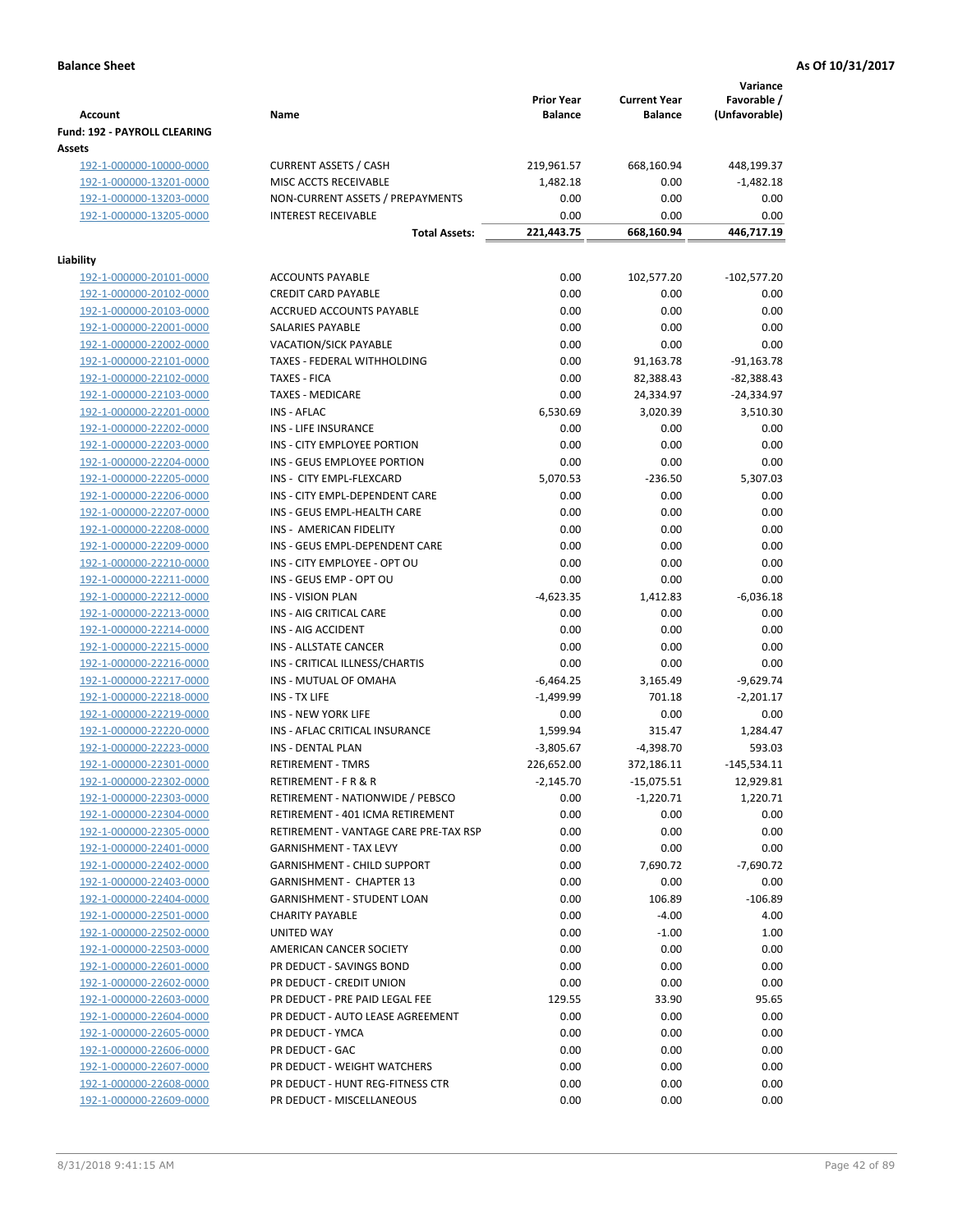| <b>Account</b>          | Name                                                     | <b>Prior Year</b><br><b>Balance</b> | <b>Current Year</b><br><b>Balance</b> | Variance<br>Favorable /<br>(Unfavorable) |
|-------------------------|----------------------------------------------------------|-------------------------------------|---------------------------------------|------------------------------------------|
| 192-1-000000-22610-0000 | PR DEDUCT - MISC REIMB                                   | 0.00                                | 0.00                                  | 0.00                                     |
| 192-1-000000-22611-0000 | PR DEDUCT - GOLF COURSE FEES                             | 0.00                                | 0.00                                  | 0.00                                     |
| 192-1-000000-22612-0000 | PR DEDUCT - WEARING APPAREL                              | 0.00                                | 0.00                                  | 0.00                                     |
| 192-1-000000-22613-0000 | PR DEDUCT - SNAP FITNESS                                 | 0.00                                | 0.00                                  | 0.00                                     |
|                         | <b>Total Liability:</b>                                  | 221,443.75                          | 668,160.94                            | $-446.717.19$                            |
| <b>Equity</b>           |                                                          |                                     |                                       |                                          |
| 192-1-000000-39000-0000 | UNRESERVED-FUND BALANCE                                  | 0.00                                | 0.00                                  | 0.00                                     |
|                         | <b>Total Beginning Equity:</b>                           | 0.00                                | 0.00                                  | 0.00                                     |
|                         | <b>Total Equity and Current Surplus (Deficit):</b>       | 0.00                                | 0.00                                  | 0.00                                     |
|                         | Total Liabilities, Equity and Current Surplus (Deficit): | 221,443.75                          | 668,160.94                            | 446.717.19                               |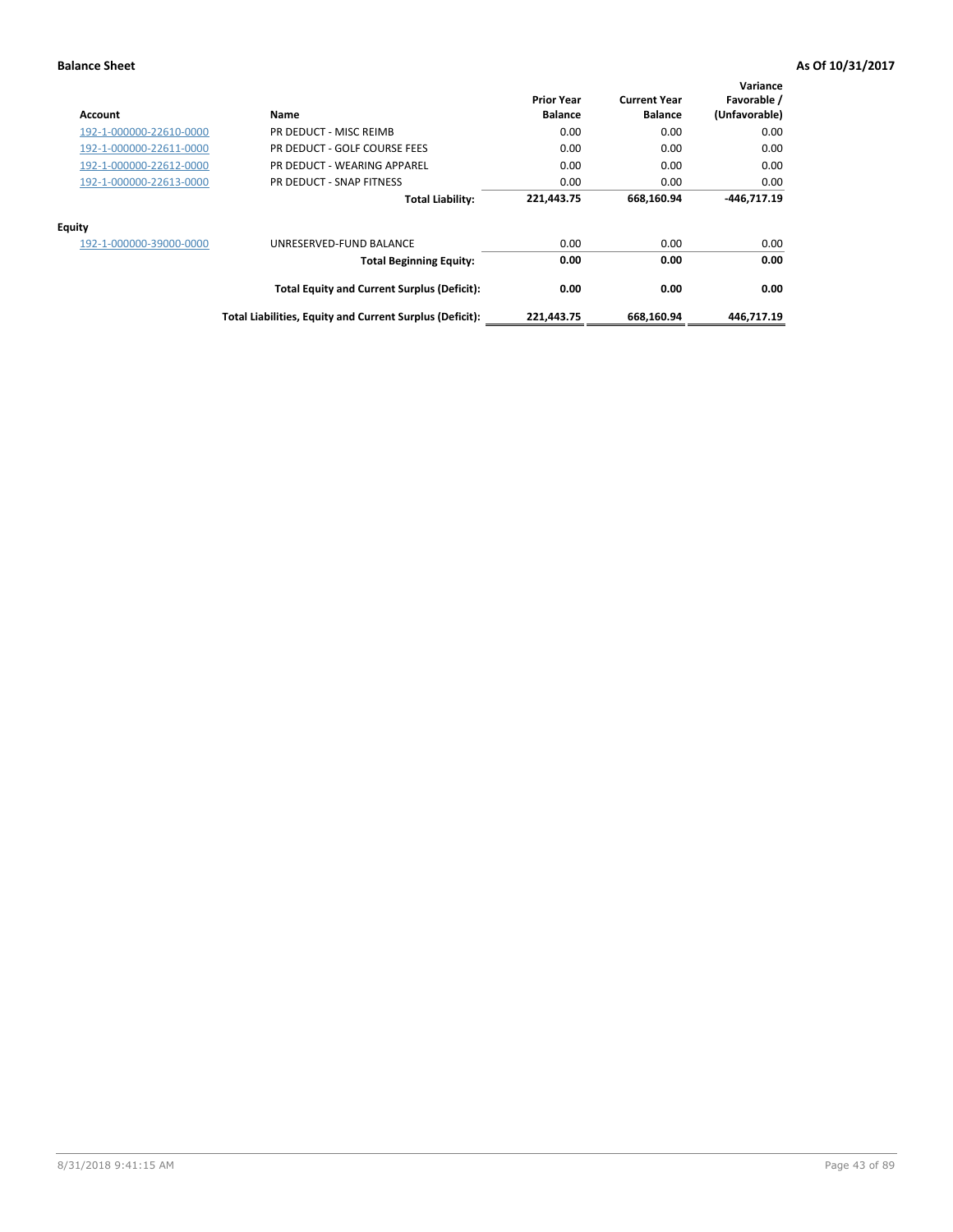|                                                    |                                                                              |                                     |                                       | Variance                     |
|----------------------------------------------------|------------------------------------------------------------------------------|-------------------------------------|---------------------------------------|------------------------------|
| Account                                            | Name                                                                         | <b>Prior Year</b><br><b>Balance</b> | <b>Current Year</b><br><b>Balance</b> | Favorable /<br>(Unfavorable) |
| Fund: 200 - WATER / WASTEWATER FUND                |                                                                              |                                     |                                       |                              |
| Assets                                             |                                                                              |                                     |                                       |                              |
| 200-2-000000-10000-0000                            | <b>CURRENT ASSETS / CASH</b>                                                 | 5,875,438.12                        | 3,980,973.23                          | $-1,894,464.89$              |
| 200-2-000000-12101-0000                            | <b>BOND ISSUANCE COSTS</b>                                                   | 0.00                                | 0.00                                  | 0.00                         |
| 200-2-000000-12201-0000                            | DEFERRED CHARGES / BOND DISCOUNT                                             | $-40,463.35$                        | $-35,109.18$                          | 5,354.17                     |
| 200-2-000000-13000-0000                            | <b>CUSTOMER ACCTS RECEIVABLE</b>                                             | 412,609.08                          | 422,785.59                            | 10,176.51                    |
| 200-2-000000-13001-0000                            | NON CURRENT CUSTOMER ACCTS RECEIVAE                                          | 159,438.85                          | 178,811.11                            | 19,372.26                    |
| 200-2-000000-13002-0000                            | ALLOW FOR UNCOLLECT REC                                                      | $-180,628.30$                       | $-173,530.63$                         | 7,097.67                     |
| 200-2-000000-13003-0000                            | UNBILLED YEAR-END ACCRUAL                                                    | 993,472.42                          | 1,046,691.01                          | 53,218.59                    |
| 200-2-000000-13004-0000                            | <b>WASTE HAULER RECEIVABLE</b>                                               | 30,590.60                           | 50,521.35                             | 19,930.75                    |
| 200-2-000000-13007-0000                            | <b>RETURNED CHECKS</b>                                                       | 0.00                                | 0.00                                  | 0.00                         |
| 200-2-000000-13010-0000                            | <b>CADDO MILLS</b>                                                           | 0.00                                | 0.00                                  | 0.00                         |
| 200-2-000000-13201-0000                            | MISC ACCTS RECEIVABLE                                                        | 3,883.18                            | 2,555.55                              | $-1,327.63$                  |
| 200-2-000000-13202-0000                            | <b>EMPLOYEE ADVANCES</b>                                                     | 0.00                                | 0.00                                  | 0.00                         |
| 200-2-000000-13203-0000                            | NON-CURRENT ASSETS / PREPAYMENTS                                             | 0.00                                | 0.00                                  | 0.00                         |
| 200-2-000000-13205-0000                            | <b>INTEREST RECEIVABLE</b>                                                   | 0.00                                | 0.00                                  | 0.00                         |
| 200-2-000000-14001-0000                            | DUE FROM / GENERAL FUND                                                      | 0.00                                | 0.00                                  | 0.00                         |
| 200-2-000000-14040-0000                            | <b>GENERAL CIP / GENERAL CIP</b>                                             | 0.00                                | 0.00                                  | 0.00                         |
| 200-2-000000-14120-0000                            | DUE FROM UTILITY CIP                                                         | 38,336,026.85                       | 38,336,026.85                         | 0.00                         |
| 200-2-000000-15401-0000                            | <b>INVENTORIES / WATER STOCK</b>                                             | 239,969.19                          | 255,981.59                            | 16,012.40                    |
| 200-2-000000-15501-0000                            | <b>INVENTORIES / WASTEWATER STOCK</b>                                        | 35,479.62                           | 37,338.12                             | 1,858.50                     |
| 200-2-000000-16001-0000                            | FIXED ASSETS / LAND                                                          | 685,983.11                          | 685,983.11                            | 0.00<br>0.00                 |
| 200-2-000000-16002-0000<br>200-2-000000-16003-0000 | FIXED ASSETS / IMPROVMENTS-NON BUILDI<br>ACCUM DEPR / IMPROVEMENTS-NON BUILI | 5,396,182.49<br>$-1,804,747.08$     | 5,396,182.49                          |                              |
| 200-2-000000-16004-0000                            | FIXED ASSETS / BUILDINGS                                                     | 23,420,073.36                       | $-1,997,080.68$<br>23,420,750.92      | -192,333.60<br>677.56        |
| 200-2-000000-16005-0000                            | <b>ACCUM DEPR / BUILDINGS</b>                                                | $-1,845,303.04$                     | $-2,311,101.08$                       | $-465,798.04$                |
| 200-2-000000-16006-0000                            | FIXED ASSETS / FILTRATION PLANT                                              | 10,529,295.00                       | 10,529,295.00                         | 0.00                         |
| 200-2-000000-16007-0000                            | ACCUM DEPR / FILTRATION PLANT                                                | -6,841,360.24                       | $-7,053,202.00$                       | $-211,841.76$                |
| 200-2-000000-16008-0000                            | FIXED ASSETS / WATER RECLAMATION PLAN                                        | 7,272,907.47                        | 7,272,907.47                          | 0.00                         |
| 200-2-000000-16009-0000                            | ACCUM DEPR / WATER RECLAMATION PLAN                                          | -5,958,539.29                       | $-6,134,209.96$                       | -175,670.67                  |
| 200-2-000000-16101-0000                            | FIXED ASSETS / WATER MAINS                                                   | 19,560,838.81                       | 19,766,398.81                         | 205,560.00                   |
| 200-2-000000-16102-0000                            | <b>ACCUM DEPR / WATER MAINS</b>                                              | -9,312,839.49                       | -9,722,167.22                         | -409,327.73                  |
| 200-2-000000-16103-0000                            | FIXED ASSETS / SANITARY SEWERS                                               | 25,544,578.76                       | 25,724,453.76                         | 179,875.00                   |
| 200-2-000000-16104-0000                            | <b>ACCUM DEPR / SANITARY SEWERS</b>                                          | -10,208,802.70                      | $-10,787,201.06$                      | -578,398.36                  |
| 200-2-000000-16105-0000                            | FIXED ASSETS / RESERVOIRS & TANKS                                            | 1,023,525.00                        | 1,023,525.00                          | 0.00                         |
| 200-2-000000-16106-0000                            | <b>ACCUM DEPR / RESERVOIRS &amp; TANKS</b>                                   | $-805,299.50$                       | $-814,273.58$                         | $-8,974.08$                  |
| 200-2-000000-16107-0000                            | FIXED ASSETS / PUMP STATIONS                                                 | 366,796.61                          | 366,796.61                            | 0.00                         |
| 200-2-000000-16108-0000                            | <b>ACCUM DEPR / PUMP STATIONS</b>                                            | $-279,980.46$                       | -293,979.25                           | $-13,998.79$                 |
| 200-2-000000-16201-0000                            | FIXED ASSETS / MACHINERY AND EQUIPMEN                                        | 2,909,732.82                        | 3,008,111.91                          | 98,379.09                    |
| 200-2-000000-16202-0000                            | ACCUM DEPR / MACHINERY AND EQUIPMEI                                          | $-1,389,601.03$                     | $-1,524,807.11$                       | $-135,206.08$                |
| 200-2-000000-16301-0000                            | FIXED ASSETS / C W I P                                                       | 0.00                                | 0.00                                  | 0.00                         |
| 200-2-000000-17501-0000                            | <b>EMPLOYEE CONTRIBUTIONS</b>                                                | 143,748.00                          | 157,273.00                            | 13,525.00                    |
| 200-2-000000-17504-0000                            | <b>INVESTMENT RETURN</b>                                                     | 670,725.00                          | 495,876.00                            | $-174,849.00$                |
| 200-2-000000-17508-0000                            | EXPERIENCE DIFFERENCE- OUTFLOW                                               | 13,590.00                           | 8,729.00                              | $-4,861.00$                  |
| 200-2-000000-17509-0000                            | <b>EXPERIENCE DIFFERENCE - INFLOW</b>                                        | 0.00                                | $-57,790.00$                          | $-57,790.00$                 |
| 200-2-000000-17520-0000                            | <b>ASSUMPTION CHANGES</b>                                                    | 178,221.00                          | 116,123.00                            | $-62,098.00$                 |
|                                                    | <b>Total Assets:</b>                                                         | 105,135,540.86                      | 101,379,638.73                        | $-3,755,902.13$              |
|                                                    |                                                                              |                                     |                                       |                              |
| Liability                                          |                                                                              |                                     |                                       |                              |
| 200-2-000000-20101-0000                            | <b>ACCOUNTS PAYABLE</b>                                                      | 5,907.74                            | $-1,538.73$                           | 7,446.47                     |
| 200-2-000000-20102-0000                            | <b>CREDIT CARD PAYABLE</b>                                                   | 0.00                                | 0.00                                  | 0.00                         |
| 200-2-000000-20103-0000                            | ACCRUED ACCOUNTS PAYABLE                                                     | 10,000.00                           | 10,000.00                             | 0.00                         |
| 200-2-000000-20104-0000<br>200-2-000000-20109-0000 | <b>ESCHEATED LIABILITY</b><br><b>GENERAL OBLIG BONDS PAY</b>                 | 0.00<br>1,361,000.00                | 0.00<br>1,393,000.00                  | 0.00<br>$-32,000.00$         |
| 200-2-000000-20110-0000                            | REVENUE BONDS PAYABLE                                                        | 925,000.00                          | 945,000.00                            | $-20,000.00$                 |
| 200-2-000000-20112-0000                            | ACCRUED INTEREST PAYABLE                                                     | 77,667.06                           | 77,667.38                             | $-0.32$                      |
| 200-2-000000-20125-0000                            | SALES TAX PAYABLE / IN THE CITY                                              | 0.00                                | 0.00                                  | 0.00                         |
| 200-2-000000-20139-0000                            | RETAINAGES PAYABLE                                                           | 0.00                                | 0.00                                  | 0.00                         |
| 200-2-000000-20141-0000                            | <b>TELEPHONE CLEARING</b>                                                    | 0.01                                | 0.01                                  | 0.00                         |
|                                                    |                                                                              |                                     |                                       |                              |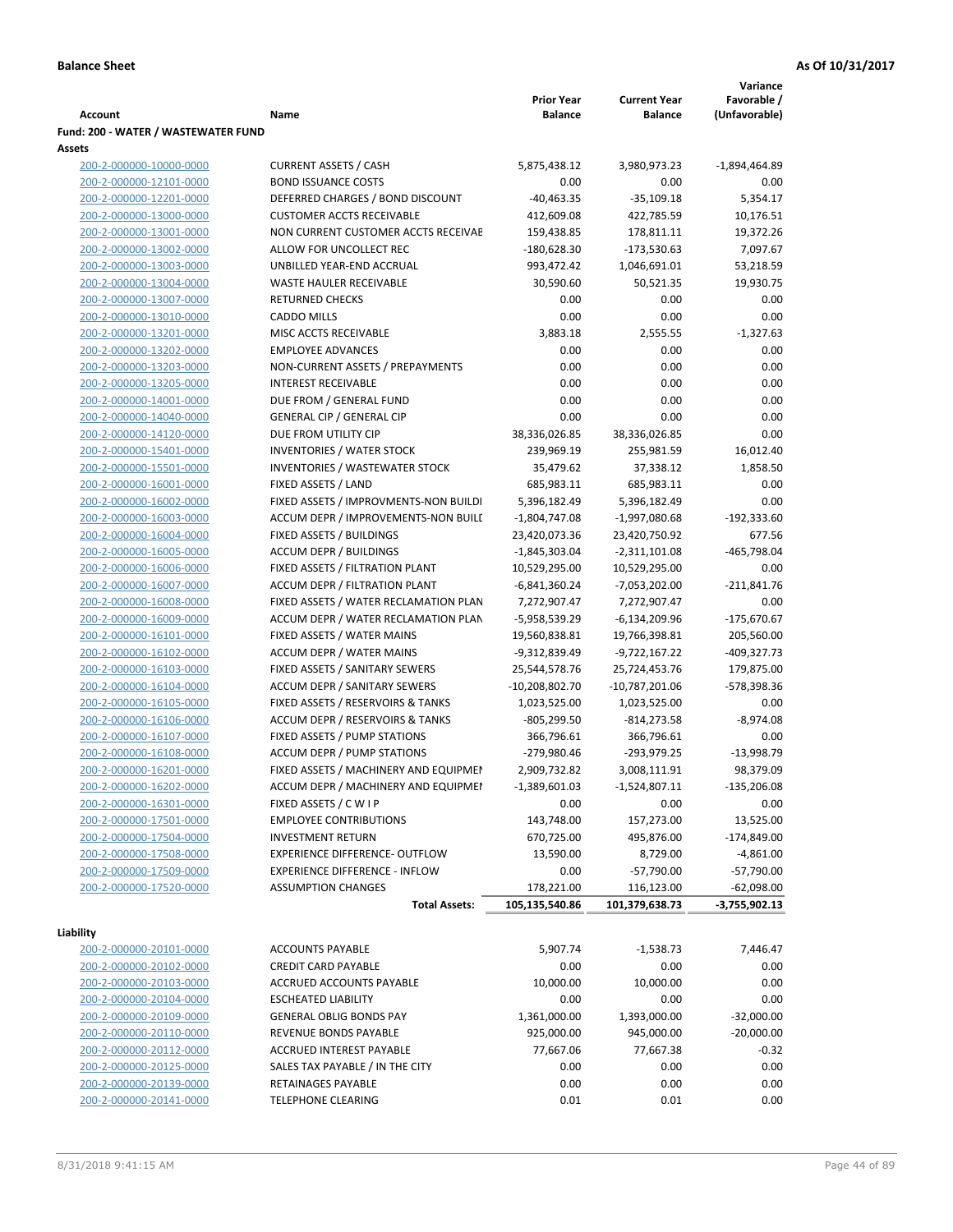|                                       |                                                          |                                     |                                       | Variance                     |
|---------------------------------------|----------------------------------------------------------|-------------------------------------|---------------------------------------|------------------------------|
| <b>Account</b>                        | Name                                                     | <b>Prior Year</b><br><b>Balance</b> | <b>Current Year</b><br><b>Balance</b> | Favorable /<br>(Unfavorable) |
| 200-2-000000-20160-0000               | <b>UNAPPLIED CREDIT</b>                                  | 0.00                                | 0.00                                  | 0.00                         |
| 200-2-000000-21001-0000               | <b>GENERAL FUND / GENERAL FUND</b>                       | 0.00                                | 0.00                                  | 0.00                         |
| 200-2-000000-21101-0000               | ENTERPRISE / WTR/WWTR UTILITY FUND                       | 0.00                                | 0.00                                  | 0.00                         |
| 200-2-000000-22001-0000               | <b>SALARIES PAYABLE</b>                                  | 72,876.25                           | 79,792.91                             | $-6,916.66$                  |
| 200-2-000000-22002-0000               | <b>VACATION/SICK PAYABLE</b>                             | 184,856.65                          | 164,567.04                            | 20,289.61                    |
| 200-2-000000-23001-0000               | <b>CAPITAL LEASE PAYABLE</b>                             | 0.00                                | 0.00                                  | 0.00                         |
| 200-2-000000-24001-0000               | O/S CHECKS PAYABLE                                       | 0.00                                | 0.00                                  | 0.00                         |
| 200-2-000000-24002-0000               | <b>CUSTOMER DEPOSITS</b>                                 | 621,826.04                          | 738,267.28                            | $-116,441.24$                |
| 200-2-000000-24003-0000               | <b>CUSTOMER OVERPMT SUSPENSE</b>                         | 66,243.19                           | 53,943.74                             | 12,299.45                    |
| 200-2-000000-24004-0000               | <b>INTEREST PAYABLE ON DEP</b>                           | 0.00                                | 0.00                                  | 0.00                         |
| 200-2-000000-24005-0000               | ACCRUED INT PAY ON DEP                                   | 0.00                                | 0.00                                  | 0.00                         |
| 200-2-000000-24006-0000               | <b>AWAITING CUSTOMER SETUP</b>                           | 1,955.61                            | 1,955.61                              | 0.00                         |
| 200-2-000000-24007-0000               | <b>BILLED DEPOSITS SUSPENSE</b>                          | 0.00                                | 0.00                                  | 0.00                         |
| 200-2-000000-26001-0000               | <b>COMPENSATED ABSENCES PAY</b>                          | 238,102.66                          | 253,640.85                            | $-15,538.19$                 |
| 200-2-000000-26101-0000               | <b>GENERAL OBLIG BONDS PAY</b>                           | 8,846,000.00                        | 7,453,000.00                          | 1,393,000.00                 |
| 200-2-000000-26102-0000               | REVENUE BONDS PAYABLE                                    | 14,145,000.00                       | 13,200,000.00                         | 945,000.00                   |
| 200-2-000000-26103-0000               | DEFERRED LOSS/DEFEASEMENT                                | $-317,889.28$                       | $-272,476.43$                         | $-45,412.85$                 |
| 200-2-000000-27001-0000               | <b>CONTRIBUTED CAPITAL</b>                               | 0.00                                | 0.00                                  | 0.00                         |
| 200-2-000000-27002-0000               | CONTRIBUTED CAPITAL / DEVELOPERS                         | 0.00                                | 0.00                                  | 0.00                         |
| 200-2-000000-29300-0000               | <b>ENCUMBRANCE SUMMARY</b>                               | 0.00                                | 0.00                                  | 0.00                         |
| 200-2-000000-29400-0100               | RESERVED ACCOUNT / ENCUMBRANCES                          | 0.00                                | 0.00                                  | 0.00                         |
| 200-2-000000-29999-0000               | NET PENSION LIABILITY                                    | 1,133,409.00                        | 1,077,764.00                          | 55,645.00                    |
| 200-2-000000-92080-0000               | <b>GLTDAG</b>                                            | 0.00                                | 0.00                                  | 0.00                         |
|                                       | <b>Total Liability:</b>                                  | 27,371,954.93                       | 25,174,583.66                         | 2,197,371.27                 |
| <b>Equity</b>                         |                                                          |                                     |                                       |                              |
| 200-2-000000-39000-0000               | UNRESERVED-FUND BALANCE                                  | 0.00                                | 0.00                                  | 0.00                         |
| 200-2-000000-39100-0000               | UNRESERVED-RET. EARNINGS                                 | 77,527,044.89                       | 75,815,422.17                         | $-1,711,622.72$              |
| 200-2-000000-39150-0000               | RESERVED-RET. EARNINGS                                   | 0.00                                | 0.00                                  | 0.00                         |
| 200-2-000000-39500-0000               | <b>NET POSITION - PENSION</b>                            | $-965.00$                           | $-965.00$                             | 0.00                         |
|                                       | <b>Total Beginning Equity:</b>                           | 77,526,079.89                       | 75,814,457.17                         | $-1,711,622.72$              |
| <b>Total Revenue</b>                  |                                                          | 1,137,547.97                        | 1,204,257.39                          | 66,709.42                    |
| <b>Total Expense</b>                  |                                                          | 900,041.93                          | 813,659.49                            | 86,382.44                    |
| <b>Revenues Over/(Under) Expenses</b> |                                                          | 237,506.04                          | 390,597.90                            | 153,091.86                   |
|                                       | <b>Total Equity and Current Surplus (Deficit):</b>       | 77,763,585.93                       | 76,205,055.07                         | $-1,558,530.86$              |
|                                       | Total Liabilities, Equity and Current Surplus (Deficit): | 105,135,540.86                      | 101,379,638.73                        | $-3,755,902.13$              |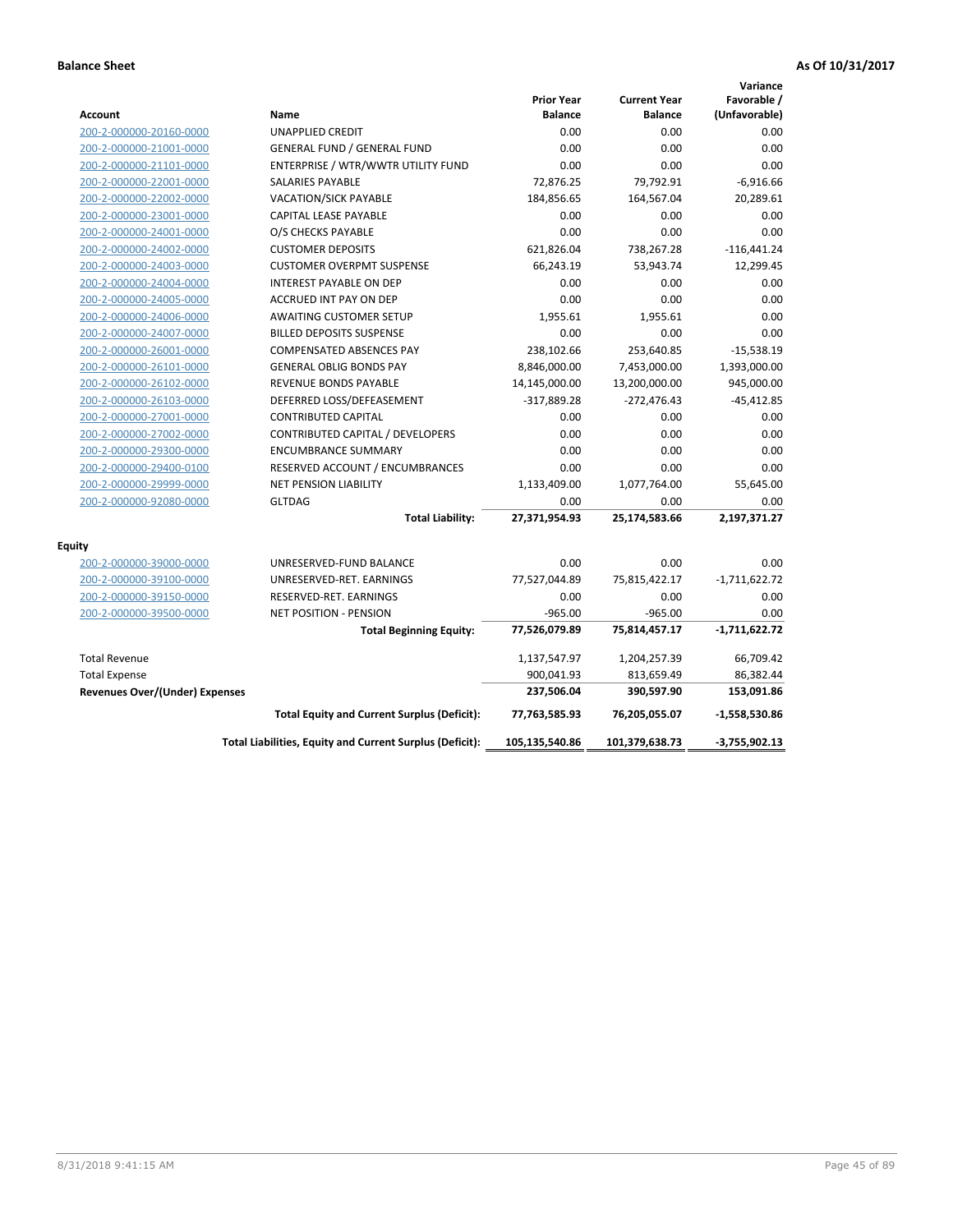| <b>Account</b>                        | Name                                                     | <b>Prior Year</b><br><b>Balance</b> | <b>Current Year</b><br><b>Balance</b> | Variance<br>Favorable /<br>(Unfavorable) |
|---------------------------------------|----------------------------------------------------------|-------------------------------------|---------------------------------------|------------------------------------------|
| <b>Fund: 210 - WATER IMPACT FEES</b>  |                                                          |                                     |                                       |                                          |
| <b>Assets</b>                         |                                                          |                                     |                                       |                                          |
| 210-2-000000-10000-0000               | <b>CURRENT ASSETS / CASH</b>                             | 36.78                               | 36.86                                 | 0.08                                     |
| 210-2-000000-13201-0000               | MISC ACCTS RECEIVABLE                                    | 0.00                                | 0.00                                  | 0.00                                     |
| 210-2-000000-13205-0000               | <b>INTEREST RECEIVABLE</b>                               | 0.00                                | 0.00                                  | 0.00                                     |
|                                       | <b>Total Assets:</b>                                     | 36.78                               | 36.86                                 | 0.08                                     |
| Liability                             |                                                          |                                     |                                       |                                          |
| 210-2-000000-20101-0000               | <b>ACCOUNTS PAYABLE</b>                                  | 0.00                                | 0.00                                  | 0.00                                     |
| 210-2-000000-20103-0000               | <b>ACCRUED ACCOUNTS PAYABLE</b>                          | 0.00                                | 0.00                                  | 0.00                                     |
| 210-2-000000-29300-0000               | <b>ENCUMBRANCE SUMMARY</b>                               | 0.00                                | 0.00                                  | 0.00                                     |
| 210-2-000000-29400-0000               | RESERVED ACCOUNT / ENCUMBRANCES                          | 0.00                                | 0.00                                  | 0.00                                     |
|                                       | <b>Total Liability:</b>                                  | 0.00                                | 0.00                                  | 0.00                                     |
| <b>Equity</b>                         |                                                          |                                     |                                       |                                          |
| 210-2-000000-39000-0000               | UNRESERVED-FUND BALANCE                                  | 0.00                                | 0.00                                  | 0.00                                     |
| 210-2-000000-39100-0000               | UNRESERVED-RET. EARNINGS                                 | 36.78                               | 36.86                                 | 0.08                                     |
|                                       | <b>Total Beginning Equity:</b>                           | 36.78                               | 36.86                                 | 0.08                                     |
| <b>Total Revenue</b>                  |                                                          | 0.00                                | 0.00                                  | 0.00                                     |
| <b>Total Expense</b>                  |                                                          | 0.00                                | 0.00                                  | 0.00                                     |
| <b>Revenues Over/(Under) Expenses</b> |                                                          | 0.00                                | 0.00                                  | 0.00                                     |
|                                       | <b>Total Equity and Current Surplus (Deficit):</b>       | 36.78                               | 36.86                                 | 0.08                                     |
|                                       | Total Liabilities, Equity and Current Surplus (Deficit): | 36.78                               | 36.86                                 | 0.08                                     |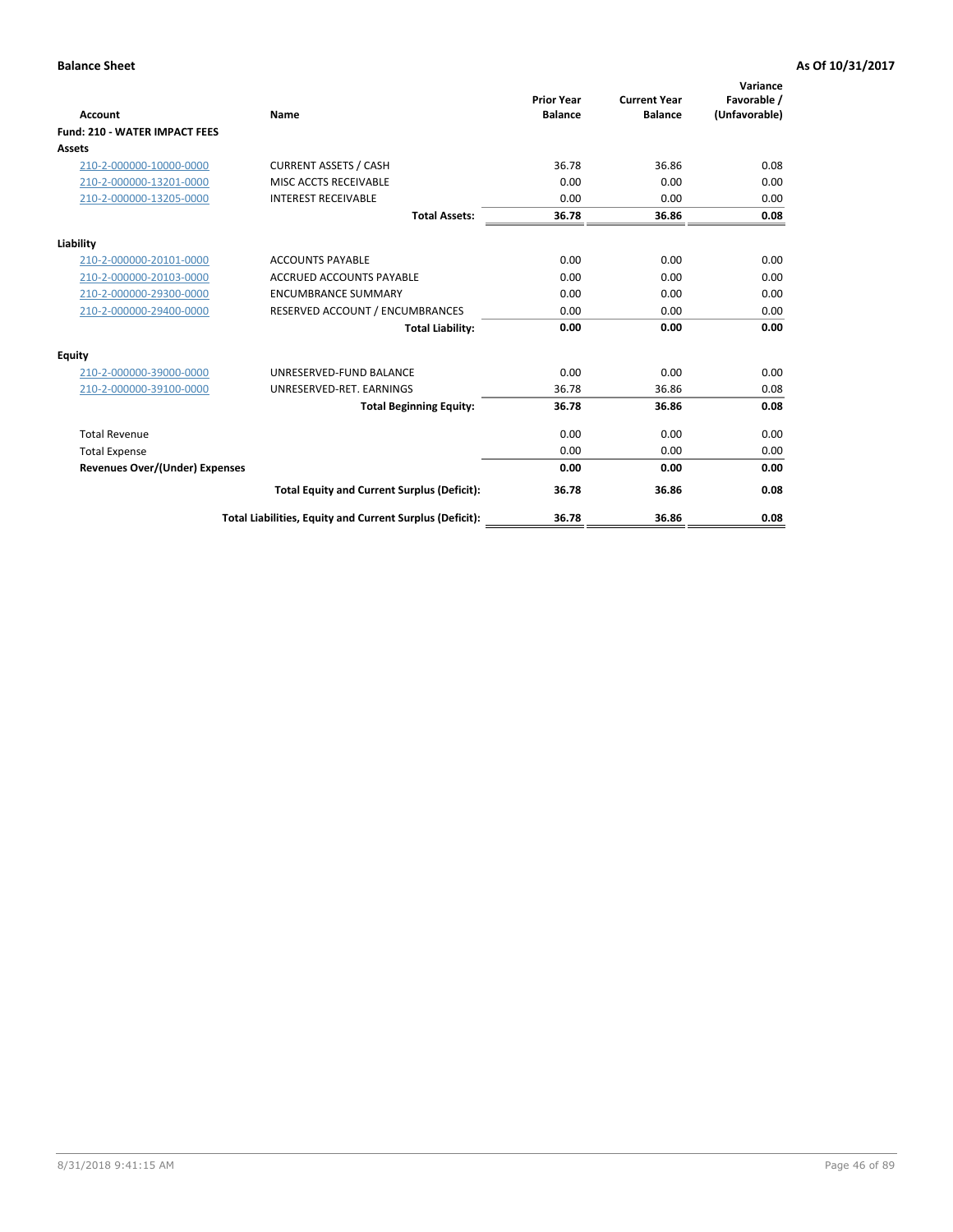| <b>Account</b>                            | Name                                                     | <b>Prior Year</b><br><b>Balance</b> | <b>Current Year</b><br><b>Balance</b> | Variance<br>Favorable /<br>(Unfavorable) |
|-------------------------------------------|----------------------------------------------------------|-------------------------------------|---------------------------------------|------------------------------------------|
| <b>Fund: 211 - WASTEWATER IMPACT FEES</b> |                                                          |                                     |                                       |                                          |
| <b>Assets</b>                             |                                                          |                                     |                                       |                                          |
| 211-2-000000-10000-0000                   | <b>CURRENT ASSETS / CASH</b>                             | 1,996.39                            | 1,863.60                              | $-132.79$                                |
| 211-2-000000-13201-0000                   | MISC ACCTS RECEIVABLE                                    | 0.00                                | 0.00                                  | 0.00                                     |
| 211-2-000000-13205-0000                   | <b>INTEREST RECEIVABLE</b>                               | 0.00                                | 0.00                                  | 0.00                                     |
|                                           | <b>Total Assets:</b>                                     | 1,996.39                            | 1,863.60                              | $-132.79$                                |
| Liability                                 |                                                          |                                     |                                       |                                          |
| 211-2-000000-20101-0000                   | <b>ACCOUNTS PAYABLE</b>                                  | 0.00                                | 0.00                                  | 0.00                                     |
| 211-2-000000-20103-0000                   | <b>ACCRUED ACCOUNTS PAYABLE</b>                          | 0.00                                | 0.00                                  | 0.00                                     |
|                                           | <b>Total Liability:</b>                                  | 0.00                                | 0.00                                  | 0.00                                     |
| <b>Equity</b>                             |                                                          |                                     |                                       |                                          |
| 211-2-000000-39000-0000                   | UNRESERVED-FUND BALANCE                                  | 0.00                                | 0.00                                  | 0.00                                     |
| 211-2-000000-39100-0000                   | UNRESERVED-RET. EARNINGS                                 | 1,996.75                            | 1,863.46                              | $-133.29$                                |
|                                           | <b>Total Beginning Equity:</b>                           | 1,996.75                            | 1.863.46                              | $-133.29$                                |
| <b>Total Revenue</b>                      |                                                          | $-0.25$                             | 0.14                                  | 0.39                                     |
| <b>Total Expense</b>                      |                                                          | 0.11                                | 0.00                                  | 0.11                                     |
| <b>Revenues Over/(Under) Expenses</b>     |                                                          | $-0.36$                             | 0.14                                  | 0.50                                     |
|                                           | <b>Total Equity and Current Surplus (Deficit):</b>       | 1,996.39                            | 1,863.60                              | $-132.79$                                |
|                                           | Total Liabilities, Equity and Current Surplus (Deficit): | 1,996.39                            | 1,863.60                              | $-132.79$                                |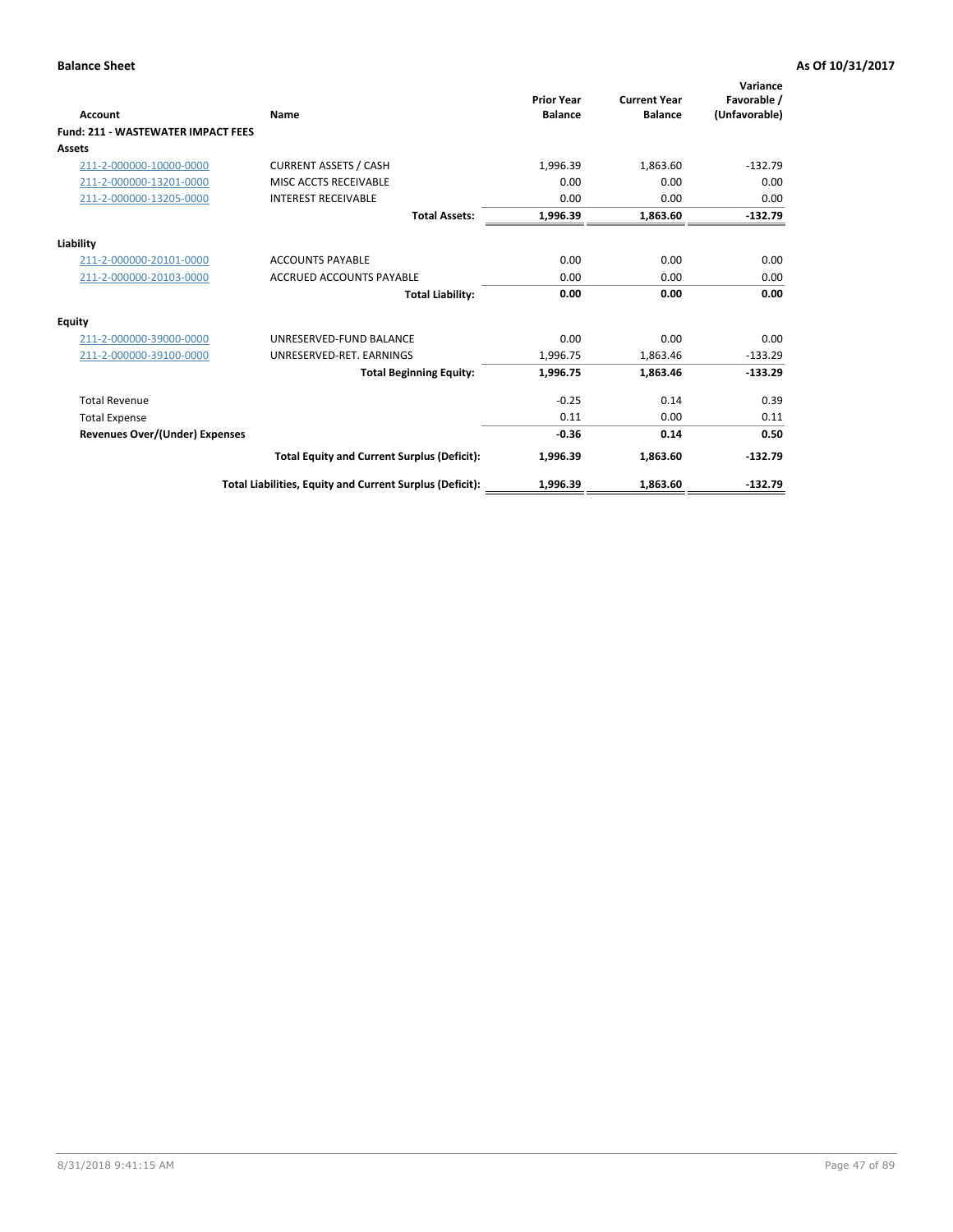| <b>Account</b>                        | Name                                                             | <b>Prior Year</b><br><b>Balance</b> | <b>Current Year</b><br><b>Balance</b> | Variance<br>Favorable /<br>(Unfavorable) |
|---------------------------------------|------------------------------------------------------------------|-------------------------------------|---------------------------------------|------------------------------------------|
|                                       | <b>Fund: 212 - TX COMMUNITY DEV SWR SYSTEM IMPROV PROG GRANT</b> |                                     |                                       |                                          |
| <b>Assets</b>                         |                                                                  |                                     |                                       |                                          |
| 212-2-000000-10000-0000               | <b>CURRENT ASSETS / CASH</b>                                     | 0.00                                | 0.00                                  | 0.00                                     |
| 212-2-000000-13201-0000               | MISC ACCTS RECEIVABLE                                            | 0.00                                | 0.00                                  | 0.00                                     |
| 212-2-000000-13205-0000               | <b>INTEREST RECEIVABLE</b>                                       | 0.00                                | 0.00                                  | 0.00                                     |
| 212-2-000000-16301-0000               | FIXED ASSETS / C W I P                                           | 0.00                                | 0.00                                  | 0.00                                     |
|                                       | <b>Total Assets:</b>                                             | 0.00                                | 0.00                                  | 0.00                                     |
| Liability                             |                                                                  |                                     |                                       |                                          |
| 212-2-000000-20101-0000               | <b>ACCOUNTS PAYABLE</b>                                          | 0.00                                | 0.00                                  | 0.00                                     |
| 212-2-000000-20102-0000               | <b>CREDIT CARD PAYABLE</b>                                       | 0.00                                | 0.00                                  | 0.00                                     |
| 212-2-000000-20103-0000               | <b>ACCRUED ACCOUNTS PAYABLE</b>                                  | 0.00                                | 0.00                                  | 0.00                                     |
| 212-2-000000-20139-0000               | <b>RETAINAGES PAYABLE</b>                                        | 0.00                                | 0.00                                  | 0.00                                     |
| 212-2-000000-20902-0000               | <b>DEFERRED GRANT REVENUE</b>                                    | 0.00                                | 0.00                                  | 0.00                                     |
| 212-2-000000-21001-0000               | <b>GENERAL FUND / GENERAL FUND</b>                               | 0.00                                | 0.00                                  | 0.00                                     |
| 212-2-000000-29300-0000               | <b>ENCUMBRANCE SUMMARY</b>                                       | 0.00                                | 0.00                                  | 0.00                                     |
| 212-2-000000-29400-0100               | RESERVED ACCOUNT / ENCUMBRANCES                                  | 0.00                                | 0.00                                  | 0.00                                     |
|                                       | <b>Total Liability:</b>                                          | 0.00                                | 0.00                                  | 0.00                                     |
| <b>Equity</b>                         |                                                                  |                                     |                                       |                                          |
| 212-2-000000-39100-0000               | UNRESERVED-RET. EARNINGS                                         | 0.00                                | 0.00                                  | 0.00                                     |
|                                       | <b>Total Beginning Equity:</b>                                   | 0.00                                | 0.00                                  | 0.00                                     |
| <b>Total Revenue</b>                  |                                                                  | 0.00                                | 0.00                                  | 0.00                                     |
| <b>Total Expense</b>                  |                                                                  | 0.00                                | 0.00                                  | 0.00                                     |
| <b>Revenues Over/(Under) Expenses</b> |                                                                  | 0.00                                | 0.00                                  | 0.00                                     |
|                                       | <b>Total Equity and Current Surplus (Deficit):</b>               | 0.00                                | 0.00                                  | 0.00                                     |
|                                       | Total Liabilities, Equity and Current Surplus (Deficit):         | 0.00                                | 0.00                                  | 0.00                                     |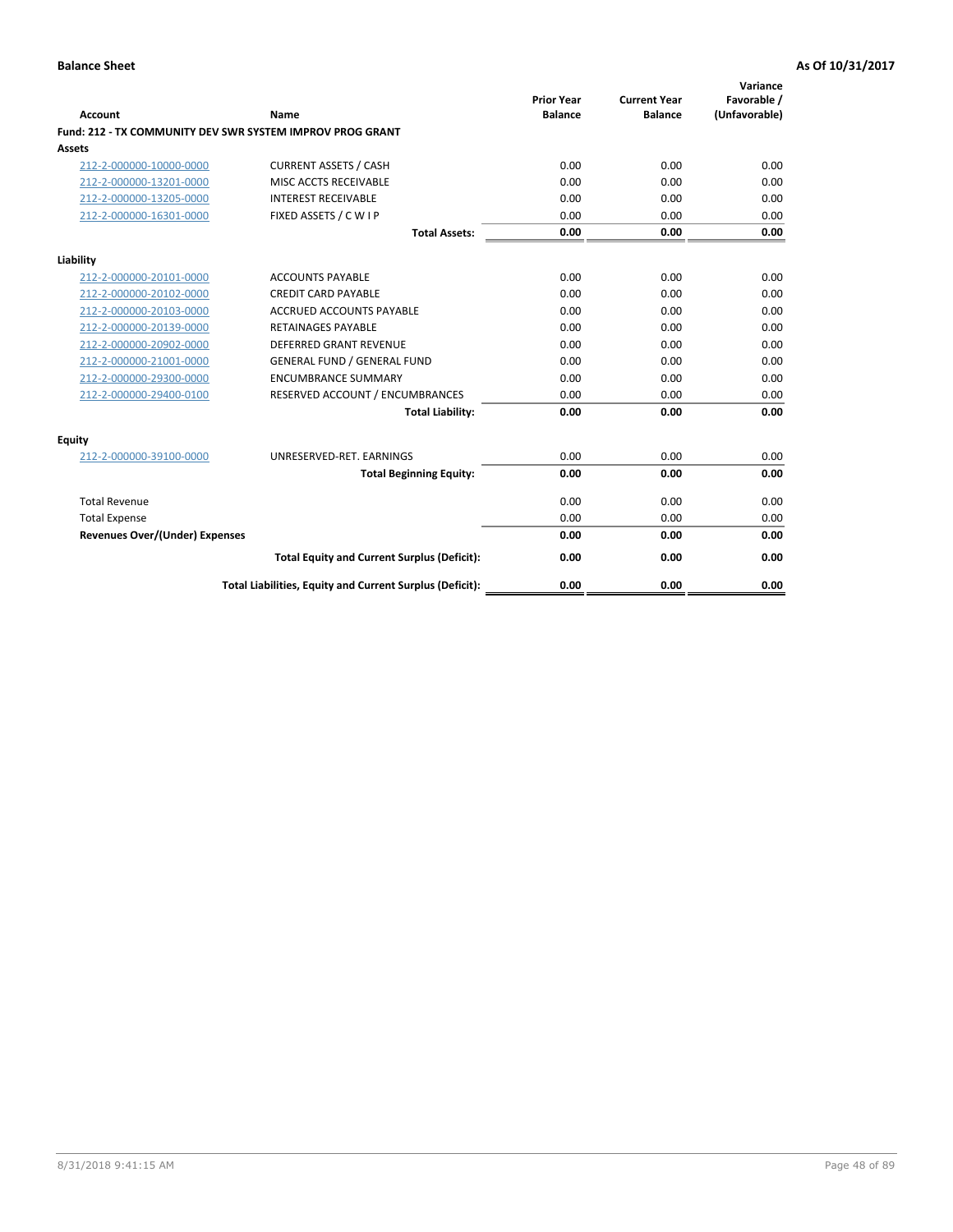| Favorable /<br><b>Prior Year</b><br><b>Current Year</b><br>(Unfavorable)<br>Name<br><b>Balance</b><br><b>Balance</b><br><b>Account</b><br><b>Fund: 216 - UTILIITY CIP FUND</b><br><b>Assets</b><br><b>CURRENT ASSETS / CASH</b><br>3,766,939.54<br>5,906,363.80<br>2,139,424.26<br>216-2-000000-10000-0000<br>MBIA ACCOUNTS / 2002 WSSR<br>0.00<br>0.00<br>0.00<br>216-2-000000-11101-0000<br>216-2-000000-11103-0000<br><b>2005 WSSR</b><br>0.00<br>0.00<br>0.00<br>RESERVE FUND / 2003 WSSR<br>0.01<br>0.00<br>$-0.01$<br>216-2-000000-11403-0000<br>2008WSSR CONST 486000273<br>0.00<br>0.00<br>0.00<br>216-2-000000-11503-0000<br>0.00<br>0.00<br>216-2-000000-13000-0000<br><b>CUSTOMER ACCTS RECEIVABLE</b><br>0.00<br>0.00<br>216-2-000000-13002-0000<br>ALLOW FOR UNCOLLECT REC<br>0.00<br>0.00<br>0.00<br>0.00<br>0.00<br>216-2-000000-13003-0000<br>UNBILLED YEAR-END ACCRUAL<br>216-2-000000-13201-0000<br>0.00<br>0.00<br>0.00<br>MISC ACCTS RECEIVABLE<br>0.00<br>0.00<br>216-2-000000-13205-0000<br><b>INTEREST RECEIVABLE</b><br>0.00<br>FIXED ASSETS / C W I P<br>695,008.09<br>352,352.18<br>216-2-000000-16301-0000<br>342,655.91<br><b>Total Assets:</b><br>4,109,595.46<br>6,601,371.89<br>2,491,776.43<br>Liability<br><b>ACCOUNTS PAYABLE</b><br>77,412.18<br>0.00<br>77,412.18<br>216-2-000000-20101-0000<br>216-2-000000-20102-0000<br><b>CREDIT CARD PAYABLE</b><br>0.00<br>0.00<br>0.00<br>0.00<br>0.00<br>0.00<br>216-2-000000-20103-0000<br><b>ACCRUED ACCOUNTS PAYABLE</b><br>0.00<br>0.00<br>216-2-000000-20113-0000<br><b>DEVELOPERS ESCROW</b><br>0.00<br>0.00<br>6,705.12<br>$-6,705.12$<br>216-2-000000-20139-0000<br><b>RETAINAGES PAYABLE</b><br>18,939,652.64<br>18,939,652.64<br>0.00<br>216-2-000000-21101-0000<br>ENTERPRISE / WTR/WWTR UTILITY FUND<br>216-2-000000-29300-0000<br>0.00<br>0.00<br>0.00<br><b>ENCUMBRANCE SUMMARY</b><br>0.00<br>216-2-000000-29400-0100<br>RESERVED ACCOUNT / ENCUMBRANCES<br>0.00<br>0.00<br>70,707.06<br><b>Total Liability:</b><br>19,017,064.82<br>18,946,357.76<br><b>Equity</b><br>216-2-000000-39000-0000<br>0.00<br>0.00<br>0.00<br>UNRESERVED-FUND BALANCE<br>216-2-000000-39100-0000<br>UNRESERVED-RET. EARNINGS<br>$-15,153,579.94$<br>$-12,308,627.81$<br>2,844,952.13<br><b>Total Beginning Equity:</b><br>-15,153,579.94<br>$-12,308,627.81$<br>2,844,952.13<br><b>Total Revenue</b><br>246,320.98<br>30,693.14<br>$-215,627.84$<br>210.40<br>67,051.20<br>$-66,840.80$<br><b>Total Expense</b><br>$-282,468.64$<br>246,110.58<br><b>Revenues Over/(Under) Expenses</b><br>$-36,358.06$<br>2,562,483.49<br><b>Total Equity and Current Surplus (Deficit):</b><br>-14,907,469.36<br>$-12,344,985.87$<br>Total Liabilities, Equity and Current Surplus (Deficit):<br>4,109,595.46<br>6,601,371.89<br>2,491,776.43 |  |  | Variance |
|--------------------------------------------------------------------------------------------------------------------------------------------------------------------------------------------------------------------------------------------------------------------------------------------------------------------------------------------------------------------------------------------------------------------------------------------------------------------------------------------------------------------------------------------------------------------------------------------------------------------------------------------------------------------------------------------------------------------------------------------------------------------------------------------------------------------------------------------------------------------------------------------------------------------------------------------------------------------------------------------------------------------------------------------------------------------------------------------------------------------------------------------------------------------------------------------------------------------------------------------------------------------------------------------------------------------------------------------------------------------------------------------------------------------------------------------------------------------------------------------------------------------------------------------------------------------------------------------------------------------------------------------------------------------------------------------------------------------------------------------------------------------------------------------------------------------------------------------------------------------------------------------------------------------------------------------------------------------------------------------------------------------------------------------------------------------------------------------------------------------------------------------------------------------------------------------------------------------------------------------------------------------------------------------------------------------------------------------------------------------------------------------------------------------------------------------------------------------------------------------------------------------------------------------------------------------------------------------------------------------------------------------------------------------------------------------------------------------------------------------------------------------------------------------------------|--|--|----------|
|                                                                                                                                                                                                                                                                                                                                                                                                                                                                                                                                                                                                                                                                                                                                                                                                                                                                                                                                                                                                                                                                                                                                                                                                                                                                                                                                                                                                                                                                                                                                                                                                                                                                                                                                                                                                                                                                                                                                                                                                                                                                                                                                                                                                                                                                                                                                                                                                                                                                                                                                                                                                                                                                                                                                                                                                        |  |  |          |
|                                                                                                                                                                                                                                                                                                                                                                                                                                                                                                                                                                                                                                                                                                                                                                                                                                                                                                                                                                                                                                                                                                                                                                                                                                                                                                                                                                                                                                                                                                                                                                                                                                                                                                                                                                                                                                                                                                                                                                                                                                                                                                                                                                                                                                                                                                                                                                                                                                                                                                                                                                                                                                                                                                                                                                                                        |  |  |          |
|                                                                                                                                                                                                                                                                                                                                                                                                                                                                                                                                                                                                                                                                                                                                                                                                                                                                                                                                                                                                                                                                                                                                                                                                                                                                                                                                                                                                                                                                                                                                                                                                                                                                                                                                                                                                                                                                                                                                                                                                                                                                                                                                                                                                                                                                                                                                                                                                                                                                                                                                                                                                                                                                                                                                                                                                        |  |  |          |
|                                                                                                                                                                                                                                                                                                                                                                                                                                                                                                                                                                                                                                                                                                                                                                                                                                                                                                                                                                                                                                                                                                                                                                                                                                                                                                                                                                                                                                                                                                                                                                                                                                                                                                                                                                                                                                                                                                                                                                                                                                                                                                                                                                                                                                                                                                                                                                                                                                                                                                                                                                                                                                                                                                                                                                                                        |  |  |          |
|                                                                                                                                                                                                                                                                                                                                                                                                                                                                                                                                                                                                                                                                                                                                                                                                                                                                                                                                                                                                                                                                                                                                                                                                                                                                                                                                                                                                                                                                                                                                                                                                                                                                                                                                                                                                                                                                                                                                                                                                                                                                                                                                                                                                                                                                                                                                                                                                                                                                                                                                                                                                                                                                                                                                                                                                        |  |  |          |
|                                                                                                                                                                                                                                                                                                                                                                                                                                                                                                                                                                                                                                                                                                                                                                                                                                                                                                                                                                                                                                                                                                                                                                                                                                                                                                                                                                                                                                                                                                                                                                                                                                                                                                                                                                                                                                                                                                                                                                                                                                                                                                                                                                                                                                                                                                                                                                                                                                                                                                                                                                                                                                                                                                                                                                                                        |  |  |          |
|                                                                                                                                                                                                                                                                                                                                                                                                                                                                                                                                                                                                                                                                                                                                                                                                                                                                                                                                                                                                                                                                                                                                                                                                                                                                                                                                                                                                                                                                                                                                                                                                                                                                                                                                                                                                                                                                                                                                                                                                                                                                                                                                                                                                                                                                                                                                                                                                                                                                                                                                                                                                                                                                                                                                                                                                        |  |  |          |
|                                                                                                                                                                                                                                                                                                                                                                                                                                                                                                                                                                                                                                                                                                                                                                                                                                                                                                                                                                                                                                                                                                                                                                                                                                                                                                                                                                                                                                                                                                                                                                                                                                                                                                                                                                                                                                                                                                                                                                                                                                                                                                                                                                                                                                                                                                                                                                                                                                                                                                                                                                                                                                                                                                                                                                                                        |  |  |          |
|                                                                                                                                                                                                                                                                                                                                                                                                                                                                                                                                                                                                                                                                                                                                                                                                                                                                                                                                                                                                                                                                                                                                                                                                                                                                                                                                                                                                                                                                                                                                                                                                                                                                                                                                                                                                                                                                                                                                                                                                                                                                                                                                                                                                                                                                                                                                                                                                                                                                                                                                                                                                                                                                                                                                                                                                        |  |  |          |
|                                                                                                                                                                                                                                                                                                                                                                                                                                                                                                                                                                                                                                                                                                                                                                                                                                                                                                                                                                                                                                                                                                                                                                                                                                                                                                                                                                                                                                                                                                                                                                                                                                                                                                                                                                                                                                                                                                                                                                                                                                                                                                                                                                                                                                                                                                                                                                                                                                                                                                                                                                                                                                                                                                                                                                                                        |  |  |          |
|                                                                                                                                                                                                                                                                                                                                                                                                                                                                                                                                                                                                                                                                                                                                                                                                                                                                                                                                                                                                                                                                                                                                                                                                                                                                                                                                                                                                                                                                                                                                                                                                                                                                                                                                                                                                                                                                                                                                                                                                                                                                                                                                                                                                                                                                                                                                                                                                                                                                                                                                                                                                                                                                                                                                                                                                        |  |  |          |
|                                                                                                                                                                                                                                                                                                                                                                                                                                                                                                                                                                                                                                                                                                                                                                                                                                                                                                                                                                                                                                                                                                                                                                                                                                                                                                                                                                                                                                                                                                                                                                                                                                                                                                                                                                                                                                                                                                                                                                                                                                                                                                                                                                                                                                                                                                                                                                                                                                                                                                                                                                                                                                                                                                                                                                                                        |  |  |          |
|                                                                                                                                                                                                                                                                                                                                                                                                                                                                                                                                                                                                                                                                                                                                                                                                                                                                                                                                                                                                                                                                                                                                                                                                                                                                                                                                                                                                                                                                                                                                                                                                                                                                                                                                                                                                                                                                                                                                                                                                                                                                                                                                                                                                                                                                                                                                                                                                                                                                                                                                                                                                                                                                                                                                                                                                        |  |  |          |
|                                                                                                                                                                                                                                                                                                                                                                                                                                                                                                                                                                                                                                                                                                                                                                                                                                                                                                                                                                                                                                                                                                                                                                                                                                                                                                                                                                                                                                                                                                                                                                                                                                                                                                                                                                                                                                                                                                                                                                                                                                                                                                                                                                                                                                                                                                                                                                                                                                                                                                                                                                                                                                                                                                                                                                                                        |  |  |          |
|                                                                                                                                                                                                                                                                                                                                                                                                                                                                                                                                                                                                                                                                                                                                                                                                                                                                                                                                                                                                                                                                                                                                                                                                                                                                                                                                                                                                                                                                                                                                                                                                                                                                                                                                                                                                                                                                                                                                                                                                                                                                                                                                                                                                                                                                                                                                                                                                                                                                                                                                                                                                                                                                                                                                                                                                        |  |  |          |
|                                                                                                                                                                                                                                                                                                                                                                                                                                                                                                                                                                                                                                                                                                                                                                                                                                                                                                                                                                                                                                                                                                                                                                                                                                                                                                                                                                                                                                                                                                                                                                                                                                                                                                                                                                                                                                                                                                                                                                                                                                                                                                                                                                                                                                                                                                                                                                                                                                                                                                                                                                                                                                                                                                                                                                                                        |  |  |          |
|                                                                                                                                                                                                                                                                                                                                                                                                                                                                                                                                                                                                                                                                                                                                                                                                                                                                                                                                                                                                                                                                                                                                                                                                                                                                                                                                                                                                                                                                                                                                                                                                                                                                                                                                                                                                                                                                                                                                                                                                                                                                                                                                                                                                                                                                                                                                                                                                                                                                                                                                                                                                                                                                                                                                                                                                        |  |  |          |
|                                                                                                                                                                                                                                                                                                                                                                                                                                                                                                                                                                                                                                                                                                                                                                                                                                                                                                                                                                                                                                                                                                                                                                                                                                                                                                                                                                                                                                                                                                                                                                                                                                                                                                                                                                                                                                                                                                                                                                                                                                                                                                                                                                                                                                                                                                                                                                                                                                                                                                                                                                                                                                                                                                                                                                                                        |  |  |          |
|                                                                                                                                                                                                                                                                                                                                                                                                                                                                                                                                                                                                                                                                                                                                                                                                                                                                                                                                                                                                                                                                                                                                                                                                                                                                                                                                                                                                                                                                                                                                                                                                                                                                                                                                                                                                                                                                                                                                                                                                                                                                                                                                                                                                                                                                                                                                                                                                                                                                                                                                                                                                                                                                                                                                                                                                        |  |  |          |
|                                                                                                                                                                                                                                                                                                                                                                                                                                                                                                                                                                                                                                                                                                                                                                                                                                                                                                                                                                                                                                                                                                                                                                                                                                                                                                                                                                                                                                                                                                                                                                                                                                                                                                                                                                                                                                                                                                                                                                                                                                                                                                                                                                                                                                                                                                                                                                                                                                                                                                                                                                                                                                                                                                                                                                                                        |  |  |          |
|                                                                                                                                                                                                                                                                                                                                                                                                                                                                                                                                                                                                                                                                                                                                                                                                                                                                                                                                                                                                                                                                                                                                                                                                                                                                                                                                                                                                                                                                                                                                                                                                                                                                                                                                                                                                                                                                                                                                                                                                                                                                                                                                                                                                                                                                                                                                                                                                                                                                                                                                                                                                                                                                                                                                                                                                        |  |  |          |
|                                                                                                                                                                                                                                                                                                                                                                                                                                                                                                                                                                                                                                                                                                                                                                                                                                                                                                                                                                                                                                                                                                                                                                                                                                                                                                                                                                                                                                                                                                                                                                                                                                                                                                                                                                                                                                                                                                                                                                                                                                                                                                                                                                                                                                                                                                                                                                                                                                                                                                                                                                                                                                                                                                                                                                                                        |  |  |          |
|                                                                                                                                                                                                                                                                                                                                                                                                                                                                                                                                                                                                                                                                                                                                                                                                                                                                                                                                                                                                                                                                                                                                                                                                                                                                                                                                                                                                                                                                                                                                                                                                                                                                                                                                                                                                                                                                                                                                                                                                                                                                                                                                                                                                                                                                                                                                                                                                                                                                                                                                                                                                                                                                                                                                                                                                        |  |  |          |
|                                                                                                                                                                                                                                                                                                                                                                                                                                                                                                                                                                                                                                                                                                                                                                                                                                                                                                                                                                                                                                                                                                                                                                                                                                                                                                                                                                                                                                                                                                                                                                                                                                                                                                                                                                                                                                                                                                                                                                                                                                                                                                                                                                                                                                                                                                                                                                                                                                                                                                                                                                                                                                                                                                                                                                                                        |  |  |          |
|                                                                                                                                                                                                                                                                                                                                                                                                                                                                                                                                                                                                                                                                                                                                                                                                                                                                                                                                                                                                                                                                                                                                                                                                                                                                                                                                                                                                                                                                                                                                                                                                                                                                                                                                                                                                                                                                                                                                                                                                                                                                                                                                                                                                                                                                                                                                                                                                                                                                                                                                                                                                                                                                                                                                                                                                        |  |  |          |
|                                                                                                                                                                                                                                                                                                                                                                                                                                                                                                                                                                                                                                                                                                                                                                                                                                                                                                                                                                                                                                                                                                                                                                                                                                                                                                                                                                                                                                                                                                                                                                                                                                                                                                                                                                                                                                                                                                                                                                                                                                                                                                                                                                                                                                                                                                                                                                                                                                                                                                                                                                                                                                                                                                                                                                                                        |  |  |          |
|                                                                                                                                                                                                                                                                                                                                                                                                                                                                                                                                                                                                                                                                                                                                                                                                                                                                                                                                                                                                                                                                                                                                                                                                                                                                                                                                                                                                                                                                                                                                                                                                                                                                                                                                                                                                                                                                                                                                                                                                                                                                                                                                                                                                                                                                                                                                                                                                                                                                                                                                                                                                                                                                                                                                                                                                        |  |  |          |
|                                                                                                                                                                                                                                                                                                                                                                                                                                                                                                                                                                                                                                                                                                                                                                                                                                                                                                                                                                                                                                                                                                                                                                                                                                                                                                                                                                                                                                                                                                                                                                                                                                                                                                                                                                                                                                                                                                                                                                                                                                                                                                                                                                                                                                                                                                                                                                                                                                                                                                                                                                                                                                                                                                                                                                                                        |  |  |          |
|                                                                                                                                                                                                                                                                                                                                                                                                                                                                                                                                                                                                                                                                                                                                                                                                                                                                                                                                                                                                                                                                                                                                                                                                                                                                                                                                                                                                                                                                                                                                                                                                                                                                                                                                                                                                                                                                                                                                                                                                                                                                                                                                                                                                                                                                                                                                                                                                                                                                                                                                                                                                                                                                                                                                                                                                        |  |  |          |
|                                                                                                                                                                                                                                                                                                                                                                                                                                                                                                                                                                                                                                                                                                                                                                                                                                                                                                                                                                                                                                                                                                                                                                                                                                                                                                                                                                                                                                                                                                                                                                                                                                                                                                                                                                                                                                                                                                                                                                                                                                                                                                                                                                                                                                                                                                                                                                                                                                                                                                                                                                                                                                                                                                                                                                                                        |  |  |          |
|                                                                                                                                                                                                                                                                                                                                                                                                                                                                                                                                                                                                                                                                                                                                                                                                                                                                                                                                                                                                                                                                                                                                                                                                                                                                                                                                                                                                                                                                                                                                                                                                                                                                                                                                                                                                                                                                                                                                                                                                                                                                                                                                                                                                                                                                                                                                                                                                                                                                                                                                                                                                                                                                                                                                                                                                        |  |  |          |
|                                                                                                                                                                                                                                                                                                                                                                                                                                                                                                                                                                                                                                                                                                                                                                                                                                                                                                                                                                                                                                                                                                                                                                                                                                                                                                                                                                                                                                                                                                                                                                                                                                                                                                                                                                                                                                                                                                                                                                                                                                                                                                                                                                                                                                                                                                                                                                                                                                                                                                                                                                                                                                                                                                                                                                                                        |  |  |          |
|                                                                                                                                                                                                                                                                                                                                                                                                                                                                                                                                                                                                                                                                                                                                                                                                                                                                                                                                                                                                                                                                                                                                                                                                                                                                                                                                                                                                                                                                                                                                                                                                                                                                                                                                                                                                                                                                                                                                                                                                                                                                                                                                                                                                                                                                                                                                                                                                                                                                                                                                                                                                                                                                                                                                                                                                        |  |  |          |
|                                                                                                                                                                                                                                                                                                                                                                                                                                                                                                                                                                                                                                                                                                                                                                                                                                                                                                                                                                                                                                                                                                                                                                                                                                                                                                                                                                                                                                                                                                                                                                                                                                                                                                                                                                                                                                                                                                                                                                                                                                                                                                                                                                                                                                                                                                                                                                                                                                                                                                                                                                                                                                                                                                                                                                                                        |  |  |          |
|                                                                                                                                                                                                                                                                                                                                                                                                                                                                                                                                                                                                                                                                                                                                                                                                                                                                                                                                                                                                                                                                                                                                                                                                                                                                                                                                                                                                                                                                                                                                                                                                                                                                                                                                                                                                                                                                                                                                                                                                                                                                                                                                                                                                                                                                                                                                                                                                                                                                                                                                                                                                                                                                                                                                                                                                        |  |  |          |
|                                                                                                                                                                                                                                                                                                                                                                                                                                                                                                                                                                                                                                                                                                                                                                                                                                                                                                                                                                                                                                                                                                                                                                                                                                                                                                                                                                                                                                                                                                                                                                                                                                                                                                                                                                                                                                                                                                                                                                                                                                                                                                                                                                                                                                                                                                                                                                                                                                                                                                                                                                                                                                                                                                                                                                                                        |  |  |          |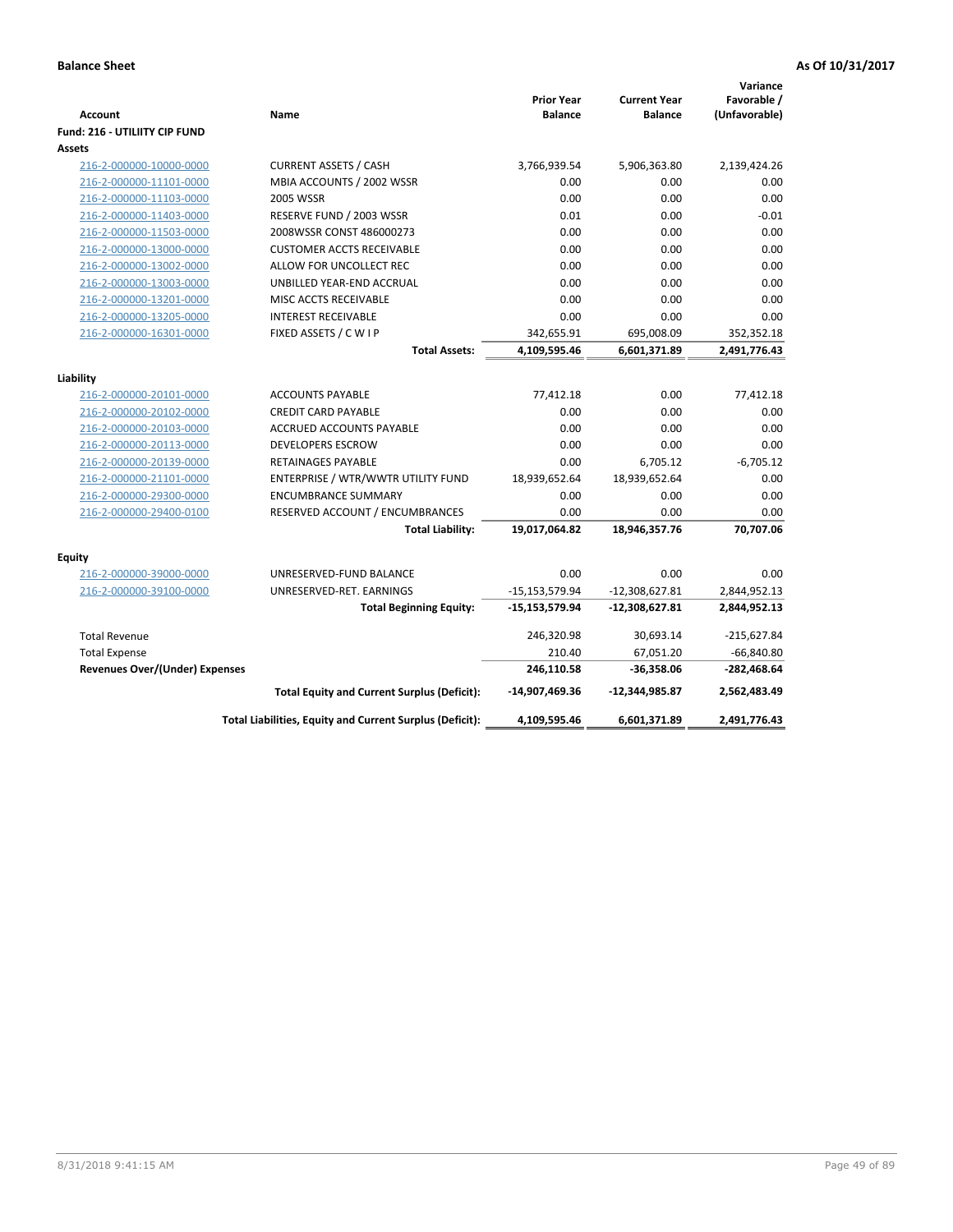| <b>Account</b>                                 | Name                                                     | <b>Prior Year</b><br><b>Balance</b> | <b>Current Year</b><br><b>Balance</b> | Variance<br>Favorable /<br>(Unfavorable) |
|------------------------------------------------|----------------------------------------------------------|-------------------------------------|---------------------------------------|------------------------------------------|
| <b>Fund: 217 - WASTEWATER RECLAMATION FUND</b> |                                                          |                                     |                                       |                                          |
| <b>Assets</b>                                  |                                                          |                                     |                                       |                                          |
| 217-2-000000-10000-0000                        | <b>CURRENT ASSETS / CASH</b>                             | 0.00                                | 0.00                                  | 0.00                                     |
| 217-2-000000-11301-0000                        | TEXASTERM / 2008 WSSR REVENUE BOND                       | 0.00                                | 0.00                                  | 0.00                                     |
| 217-2-000000-11302-0000                        | 2008 WSSR REVENUE BOND                                   | 0.00                                | 0.00                                  | 0.00                                     |
| 217-2-000000-11503-0000                        | 2008WSSR CONST 486000273                                 | 736,387.12                          | 742,039.66                            | 5,652.54                                 |
| 217-2-000000-13000-0000                        | <b>CUSTOMER ACCTS RECEIVABLE</b>                         | 0.00                                | 0.00                                  | 0.00                                     |
| 217-2-000000-13002-0000                        | ALLOW FOR UNCOLLECT REC                                  | 0.00                                | 0.00                                  | 0.00                                     |
| 217-2-000000-13201-0000                        | MISC ACCTS RECEIVABLE                                    | 0.00                                | 0.00                                  | 0.00                                     |
| 217-2-000000-13205-0000                        | <b>INTEREST RECEIVABLE</b>                               | 0.00                                | 0.00                                  | 0.00                                     |
| 217-2-000000-16301-0000                        | FIXED ASSETS / C W I P                                   | 0.00                                | 0.00                                  | 0.00                                     |
|                                                | <b>Total Assets:</b>                                     | 736,387.12                          | 742,039.66                            | 5,652.54                                 |
|                                                |                                                          |                                     |                                       |                                          |
| Liability                                      |                                                          |                                     |                                       |                                          |
| 217-2-000000-20101-0000                        | <b>ACCOUNTS PAYABLE</b>                                  | 0.00                                | 0.00                                  | 0.00                                     |
| 217-2-000000-20102-0000                        | <b>CREDIT CARD PAYABLE</b>                               | 0.00                                | 0.00                                  | 0.00                                     |
| 217-2-000000-20103-0000                        | <b>ACCRUED ACCOUNTS PAYABLE</b>                          | 0.00                                | 0.00                                  | 0.00                                     |
| 217-2-000000-20139-0000                        | <b>RETAINAGES PAYABLE</b>                                | 0.00                                | 0.00                                  | 0.00                                     |
| 217-2-000000-21101-0000                        | ENTERPRISE / WTR/WWTR UTILITY FUND                       | 19,396,374.21                       | 19,396,374.21                         | 0.00                                     |
| 217-2-000000-29300-0000                        | <b>ENCUMBRANCE SUMMARY</b>                               | 0.00                                | 0.00                                  | 0.00                                     |
| 217-2-000000-29400-0100                        | RESERVED ACCOUNT / ENCUMBRANCES                          | 0.00                                | 0.00                                  | 0.00                                     |
|                                                | <b>Total Liability:</b>                                  | 19,396,374.21                       | 19,396,374.21                         | 0.00                                     |
| <b>Equity</b>                                  |                                                          |                                     |                                       |                                          |
| 217-2-000000-39100-0000                        | UNRESERVED-RET. EARNINGS                                 | -18,660,279.37                      | $-18,654,993.80$                      | 5,285.57                                 |
|                                                | <b>Total Beginning Equity:</b>                           | $-18,660,279.37$                    | $-18,654,993.80$                      | 5,285.57                                 |
|                                                |                                                          |                                     |                                       |                                          |
| <b>Total Revenue</b>                           |                                                          | 292.28                              | 659.25                                | 366.97                                   |
| <b>Total Expense</b>                           |                                                          | 0.00                                | 0.00                                  | 0.00                                     |
| <b>Revenues Over/(Under) Expenses</b>          |                                                          | 292.28                              | 659.25                                | 366.97                                   |
|                                                | <b>Total Equity and Current Surplus (Deficit):</b>       | -18,659,987.09                      | $-18,654,334.55$                      | 5,652.54                                 |
|                                                | Total Liabilities, Equity and Current Surplus (Deficit): | 736,387.12                          | 742,039.66                            | 5,652.54                                 |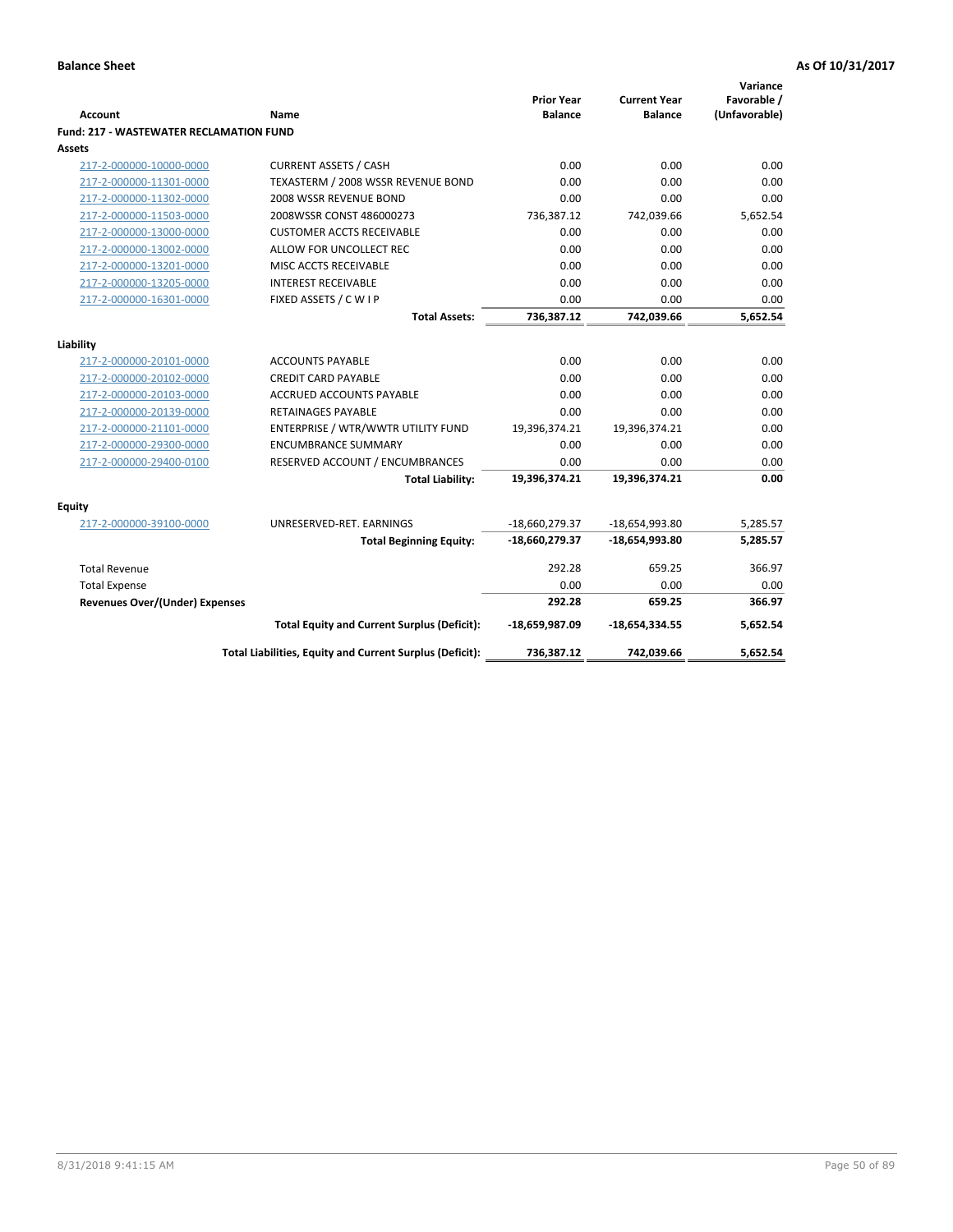|                                                    |                                                       | <b>Prior Year</b>  | <b>Current Year</b> | Variance<br>Favorable / |
|----------------------------------------------------|-------------------------------------------------------|--------------------|---------------------|-------------------------|
| <b>Account</b>                                     | Name                                                  | <b>Balance</b>     | <b>Balance</b>      | (Unfavorable)           |
| Fund: 300 - AIRPORT FUND                           |                                                       |                    |                     |                         |
| Assets                                             |                                                       |                    |                     |                         |
| 300-2-000000-10000-0000                            | <b>CURRENT ASSETS / CASH</b><br>MISC ACCTS RECEIVABLE | 594,546.43<br>0.00 | 1,235,518.09        | 640,971.66              |
| 300-2-000000-13201-0000<br>300-2-000000-13202-0000 | <b>EMPLOYEE ADVANCES</b>                              | 0.00               | 50,566.01<br>0.00   | 50,566.01<br>0.00       |
| 300-2-000000-13203-0000                            | NON-CURRENT ASSETS / PREPAYMENTS                      | 0.00               | 0.00                | 0.00                    |
| 300-2-000000-13205-0000                            | <b>INTEREST RECEIVABLE</b>                            | 0.00               | 0.00                | 0.00                    |
| 300-2-000000-14126-0000                            | <b>GRANT FUND / AIRPORT GRANT FUND</b>                | 0.00               | 0.00                | 0.00                    |
| 300-2-000000-16001-0000                            | FIXED ASSETS / LAND                                   | 813,937.00         | 813,937.00          | 0.00                    |
| 300-2-000000-16002-0000                            | FIXED ASSETS / IMPROVMENTS-NON BUILDI                 | 71,096,300.51      | 71,096,300.51       | 0.00                    |
| 300-2-000000-16003-0000                            | ACCUM DEPR / IMPROVEMENTS-NON BUILI                   | -34,642,939.56     | -36,570,663.72      | $-1,927,724.16$         |
| 300-2-000000-16004-0000                            | FIXED ASSETS / BUILDINGS                              | 60,824,408.10      | 60,824,408.10       | 0.00                    |
| 300-2-000000-16005-0000                            | <b>ACCUM DEPR / BUILDINGS</b>                         | -23,390,672.25     | -24,613,803.17      | $-1,223,130.92$         |
| 300-2-000000-16201-0000                            | FIXED ASSETS / MACHINERY AND EQUIPMEN                 | 12,340.00          | 12,340.00           | 0.00                    |
| 300-2-000000-16202-0000                            | ACCUM DEPR / MACHINERY AND EQUIPMEI                   | $-12,339.94$       | $-12,339.94$        | 0.00                    |
| 300-2-000000-16301-0000                            | FIXED ASSETS / C W I P                                | 0.00               | 5,686,912.48        | 5,686,912.48            |
| 300-2-000000-17501-0000                            | <b>EMPLOYEE CONTRIBUTIONS</b>                         | 0.00               | 0.00                | 0.00                    |
| 300-2-000000-17504-0000                            | <b>INVESTMENT RETURN</b>                              | 0.00               | 0.00                | 0.00                    |
| 300-2-000000-17508-0000                            | <b>EXPERIENCE DIFFERENCE- OUTFLOW</b>                 | 0.00               | 0.00                | 0.00                    |
| 300-2-000000-17509-0000                            | <b>EXPERIENCE DIFFERENCE - INFLOW</b>                 | 0.00               | 0.00                | 0.00                    |
| 300-2-000000-17520-0000                            | <b>ASSUMPTION CHANGES</b>                             | 0.00               | 0.00                | 0.00                    |
|                                                    | <b>Total Assets:</b>                                  | 75,295,580.29      | 78,523,175.36       | 3,227,595.07            |
|                                                    |                                                       |                    |                     |                         |
| Liability                                          |                                                       |                    |                     |                         |
| 300-2-000000-20101-0000                            | <b>ACCOUNTS PAYABLE</b>                               | 79.41              | 0.00                | 79.41                   |
| 300-2-000000-20102-0000                            | <b>CREDIT CARD PAYABLE</b>                            | 0.00               | 0.00                | 0.00                    |
| 300-2-000000-20103-0000                            | ACCRUED ACCOUNTS PAYABLE                              | 0.00               | 0.00                | 0.00                    |
| 300-2-000000-20105-0000                            | <b>L-3 FUNDS PAYABLE</b>                              | 0.00               | 0.00                | 0.00                    |
| 300-2-000000-20106-0000                            | <b>GRANT MATCH</b>                                    | 0.00               | 0.00                | 0.00                    |
| 300-2-000000-20108-0000                            | <b>MATURED BONDS PAYABLE</b>                          | 0.00               | 0.00                | 0.00                    |
| 300-2-000000-20110-0000                            | REVENUE BONDS PAYABLE                                 | 0.00               | 0.00                | 0.00                    |
| 300-2-000000-20111-0000                            | MATURED INTEREST PAYABLE                              | 0.00               | 0.00                | 0.00                    |
| 300-2-000000-20112-0000                            | <b>ACCRUED INTEREST PAYABLE</b>                       | 0.00               | 0.00                | 0.00                    |
| 300-2-000000-20139-0000                            | RETAINAGES PAYABLE                                    | 0.00               | 0.00                | 0.00                    |
| 300-2-000000-20141-0000                            | <b>TELEPHONE CLEARING</b>                             | 0.00               | 0.00                | 0.00                    |
| 300-2-000000-20160-0000                            | <b>UNAPPLIED CREDIT</b>                               | 0.00               | 0.00                | 0.00                    |
| 300-2-000000-20201-0000                            | <b>DEFERRED REVENUE</b>                               | 16,671.00          | 0.00                | 16,671.00               |
| 300-2-000000-21001-0000                            | <b>GENERAL FUND / GENERAL FUND</b>                    | 0.00               | 0.00                | 0.00                    |
| 300-2-000000-22001-0000                            | SALARIES PAYABLE                                      | 2,099.43           | 2,152.98            | $-53.55$                |
| 300-2-000000-22002-0000                            | VACATION/SICK PAYABLE                                 | 3,722.00           | 2,600.11            | 1,121.89                |
| 300-2-000000-26001-0000                            | <b>COMPENSATED ABSENCES PAY</b>                       | $-1.08$            | 3,743.00            | $-3,744.08$             |
| 300-2-000000-26101-0000                            | <b>GENERAL OBLIG BONDS PAY</b>                        | 0.00               | 0.00                | 0.00                    |
| 300-2-000000-26102-0000                            | REVENUE BONDS PAYABLE                                 | 0.00               | 0.00                | 0.00                    |
| 300-2-000000-27001-0000                            | <b>CONTRIBUTED CAPITAL</b>                            | $-3.39$            | 5,686,912.61        | -5,686,916.00           |
| 300-2-000000-29300-0000                            | <b>ENCUMBRANCE SUMMARY</b>                            | 0.00               | 0.00                | 0.00                    |
| 300-2-000000-29400-0100                            | RESERVED ACCOUNT / ENCUMBRANCES                       | 0.00               | 0.00                | 0.00                    |
| 300-2-000000-29999-0000                            | NET PENSION LIABILITY                                 | 0.00               | 0.00                | 0.00                    |
|                                                    | <b>Total Liability:</b>                               | 22,567.37          | 5,695,408.70        | -5,672,841.33           |
| <b>Equity</b>                                      |                                                       |                    |                     |                         |
| 300-2-000000-39000-0000                            | UNRESERVED-FUND BALANCE                               | 0.00               | 0.00                | 0.00                    |
| 300-2-000000-39100-0000                            | UNRESERVED-RET. EARNINGS                              | 75,282,016.64      | 72,784,355.87       | $-2,497,660.77$         |
| 300-2-000000-39500-0000                            | NET POSITION - PENSION                                | 0.00               | 0.00                | 0.00                    |
|                                                    | <b>Total Beginning Equity:</b>                        | 75,282,016.64      | 72,784,355.87       | $-2,497,660.77$         |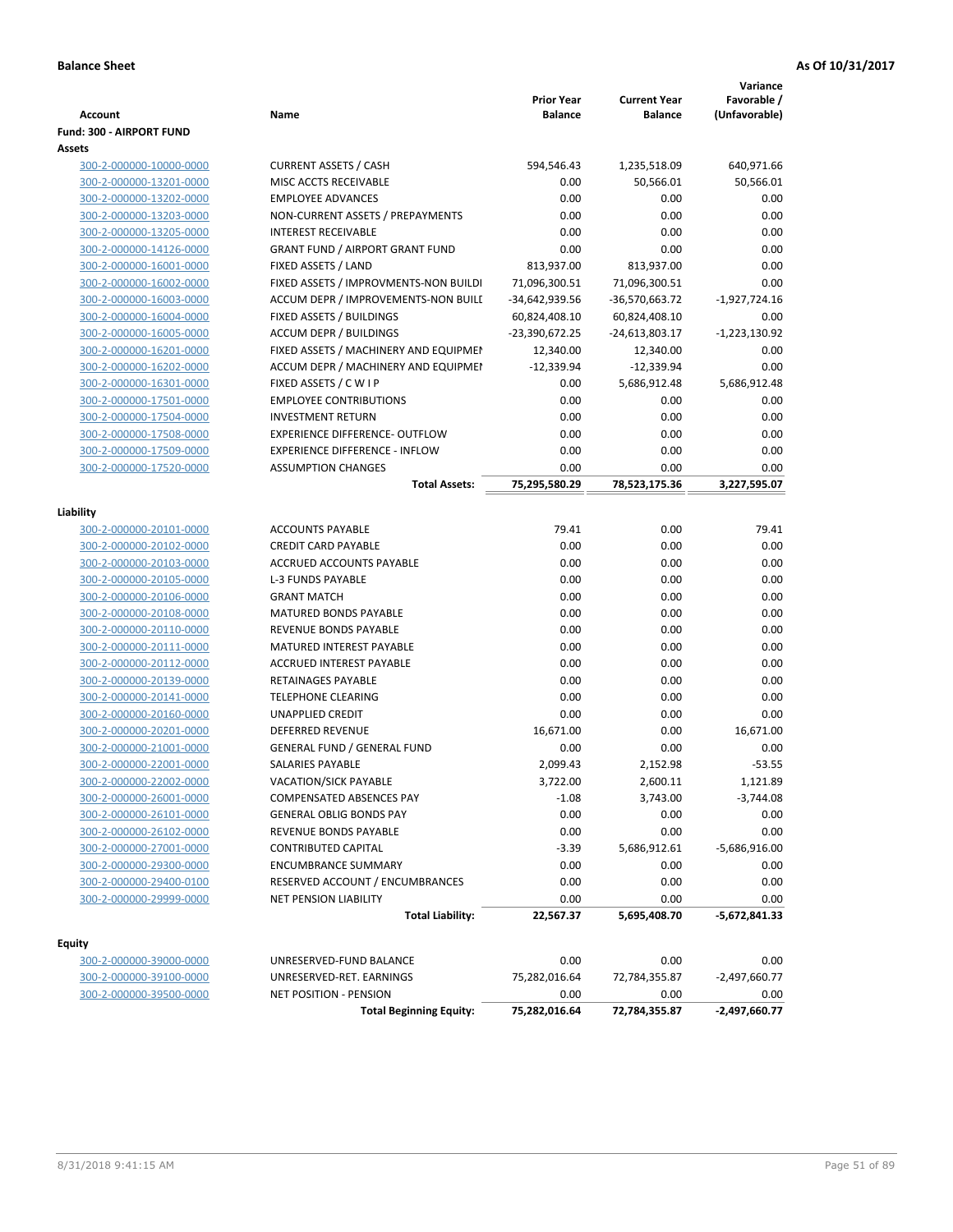| Account                        | Name                                                     | <b>Prior Year</b><br><b>Balance</b> | <b>Current Year</b><br><b>Balance</b> | Variance<br>Favorable /<br>(Unfavorable) |
|--------------------------------|----------------------------------------------------------|-------------------------------------|---------------------------------------|------------------------------------------|
| <b>Total Revenue</b>           |                                                          | 4,885.26                            | 59,936.43                             | 55,051.17                                |
| <b>Total Expense</b>           |                                                          | 13,888.97                           | 16,525.63                             | $-2,636.66$                              |
| Revenues Over/(Under) Expenses |                                                          | $-9,003.71$                         | 43,410.80                             | 52,414.51                                |
|                                | <b>Total Equity and Current Surplus (Deficit):</b>       | 75.273.012.93                       | 72,827,766.67                         | $-2,445,246.26$                          |
|                                | Total Liabilities, Equity and Current Surplus (Deficit): | 75,295,580.30                       | 78.523.175.37                         | 3,227,595.07                             |
|                                | *** FUND 300 OUT OF BALANCE ***                          | $-0.01$                             | $-0.01$                               | 0.00                                     |

**\*\*\*Warning: Account Authorization is turned on. Please run the Unauthorized Account Listing Report to see if you are out of balance due to missing accounts \*\*\***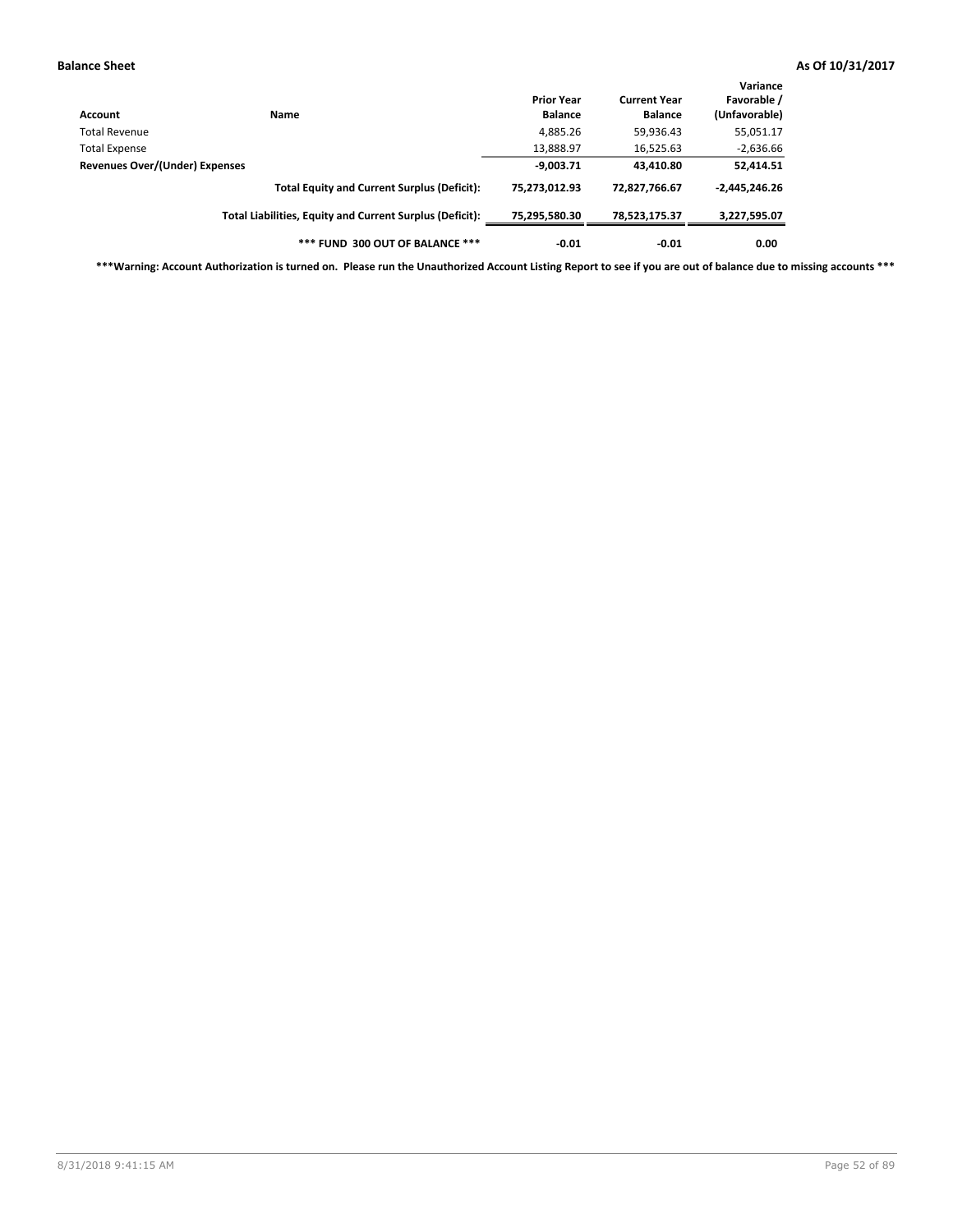|                                        |                                                          | <b>Prior Year</b> | <b>Current Year</b> | Variance<br>Favorable / |
|----------------------------------------|----------------------------------------------------------|-------------------|---------------------|-------------------------|
| Account                                | <b>Name</b>                                              | <b>Balance</b>    | <b>Balance</b>      | (Unfavorable)           |
| <b>Fund: 320 - AIRPORT TXDOT GRANT</b> |                                                          |                   |                     |                         |
| Assets                                 |                                                          |                   |                     |                         |
| 320-2-000000-10000-0000                | <b>CURRENT ASSETS / CASH</b>                             | 214,975.84        | 214,975.84          | 0.00                    |
| 320-2-000000-13201-0000                | MISC ACCTS RECEIVABLE                                    | 0.00              | 0.00                | 0.00                    |
| 320-2-000000-13205-0000                | <b>INTEREST RECEIVABLE</b>                               | 0.00              | 0.00                | 0.00                    |
|                                        | <b>Total Assets:</b>                                     | 214,975.84        | 214,975.84          | 0.00                    |
| Liability                              |                                                          |                   |                     |                         |
| 320-2-000000-20101-0000                | <b>ACCOUNTS PAYABLE</b>                                  | 0.00              | 0.00                | 0.00                    |
| 320-2-000000-20102-0000                | <b>CREDIT CARD PAYABLE</b>                               | 0.00              | 0.00                | 0.00                    |
| 320-2-000000-20103-0000                | <b>ACCRUED ACCOUNTS PAYABLE</b>                          | 0.00              | 0.00                | 0.00                    |
| 320-2-000000-20902-0000                | <b>DEFERRED GRANT REVENUE</b>                            | 0.00              | 0.00                | 0.00                    |
| 320-2-000000-21125-0000                | DUE TO / AIRPORT FUND                                    | 0.00              | 0.00                | 0.00                    |
| 320-2-000000-29300-0000                | <b>ENCUMBRANCE SUMMARY</b>                               | 0.00              | 0.00                | 0.00                    |
| 320-2-000000-29400-0100                | RESERVED ACCOUNT / ENCUMBRANCES                          | 0.00              | 0.00                | 0.00                    |
|                                        | <b>Total Liability:</b>                                  | 0.00              | 0.00                | 0.00                    |
| Equity                                 |                                                          |                   |                     |                         |
| 320-2-000000-39000-0000                | UNRESERVED-FUND BALANCE                                  | 14,975.84         | 214,975.84          | 200,000.00              |
|                                        | <b>Total Beginning Equity:</b>                           | 14,975.84         | 214,975.84          | 200,000.00              |
| <b>Total Revenue</b>                   |                                                          | 200,000.00        | 0.00                | $-200,000.00$           |
| <b>Total Expense</b>                   |                                                          | 0.00              | 0.00                | 0.00                    |
| <b>Revenues Over/(Under) Expenses</b>  |                                                          | 200,000.00        | 0.00                | $-200,000.00$           |
|                                        | <b>Total Equity and Current Surplus (Deficit):</b>       | 214,975.84        | 214,975.84          | 0.00                    |
|                                        | Total Liabilities, Equity and Current Surplus (Deficit): | 214,975.84        | 214,975.84          | 0.00                    |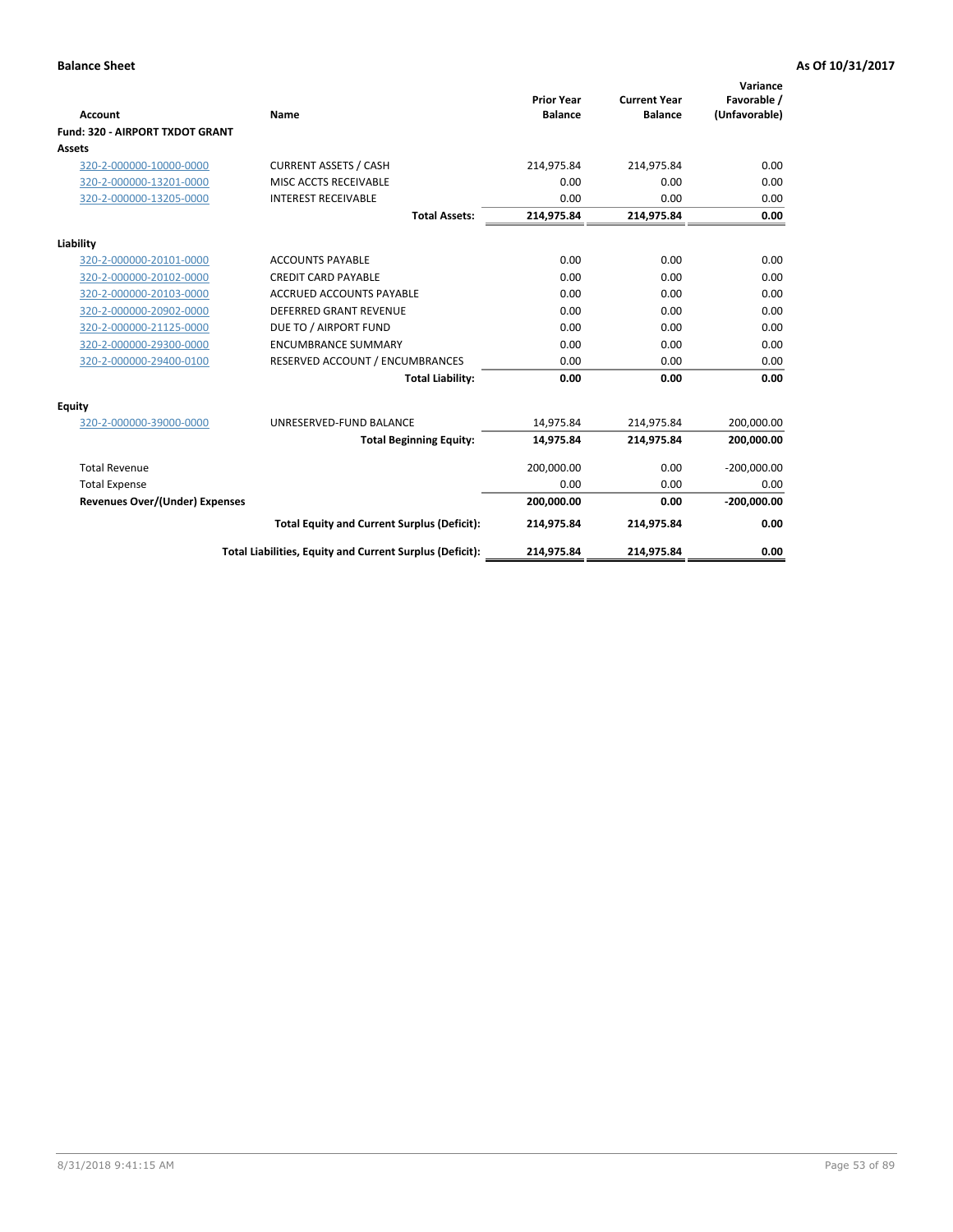| <b>Account</b><br>Fund: 360 - AIRPORT CAPITAL FUND | Name                                                     | <b>Prior Year</b><br><b>Balance</b> | <b>Current Year</b><br><b>Balance</b> | Variance<br>Favorable /<br>(Unfavorable) |
|----------------------------------------------------|----------------------------------------------------------|-------------------------------------|---------------------------------------|------------------------------------------|
| Assets                                             |                                                          |                                     |                                       |                                          |
| 360-2-000000-10000-0000                            | <b>CURRENT ASSETS / CASH</b>                             | 1,249,228.95                        | 1,930,627.64                          | 681,398.69                               |
| 360-2-000000-13201-0000                            | MISC ACCTS RECEIVABLE                                    | 0.00                                | 0.00                                  | 0.00                                     |
| 360-2-000000-13205-0000                            | <b>INTEREST RECEIVABLE</b>                               | 0.00                                | 0.00                                  | 0.00                                     |
| 360-2-000000-16301-0000                            | FIXED ASSETS / C W I P                                   | 132,616.88                          | 337,320.17                            | 204,703.29                               |
|                                                    | <b>Total Assets:</b>                                     | 1,381,845.83                        | 2,267,947.81                          | 886,101.98                               |
| Liability                                          |                                                          |                                     |                                       |                                          |
| 360-2-000000-20101-0000                            | <b>ACCOUNTS PAYABLE</b>                                  | 0.00                                | 444,155.30                            | $-444, 155.30$                           |
| 360-2-000000-20102-0000                            | <b>CREDIT CARD PAYABLE</b>                               | 0.00                                | 0.00                                  | 0.00                                     |
| 360-2-000000-20103-0000                            | <b>ACCRUED ACCOUNTS PAYABLE</b>                          | 0.00                                | 0.00                                  | 0.00                                     |
| 360-2-000000-20125-0000                            | SALES TAX PAYABLE / IN THE CITY                          | 0.00                                | 0.00                                  | 0.00                                     |
| 360-2-000000-20139-0000                            | <b>RETAINAGES PAYABLE</b>                                | 0.00                                | 13,521.00                             | $-13,521.00$                             |
| 360-2-000000-21001-0000                            | <b>GENERAL FUND / GENERAL FUND</b>                       | 0.00                                | 0.00                                  | 0.00                                     |
| 360-2-000000-27001-0000                            | <b>CONTRIBUTED CAPITAL</b>                               | 0.00                                | 0.00                                  | 0.00                                     |
| 360-2-000000-29300-0000                            | <b>ENCUMBRANCE SUMMARY</b>                               | 0.00                                | 0.00                                  | 0.00                                     |
| 360-2-000000-29400-0000                            | RESERVED ACCOUNT / ENCUMBRANCES                          | 0.00                                | 0.00                                  | 0.00                                     |
|                                                    | <b>Total Liability:</b>                                  | 0.00                                | 457,676.30                            | -457,676.30                              |
| Equity                                             |                                                          |                                     |                                       |                                          |
| 360-2-000000-39000-0000                            | UNRESERVED-FUND BALANCE                                  | 0.00                                | 0.00                                  | 0.00                                     |
| 360-2-000000-39100-0000                            | UNRESERVED-RET. EARNINGS                                 | 1,382,000.62                        | 1,810,130.80                          | 428,130.18                               |
|                                                    | <b>Total Beginning Equity:</b>                           | 1,382,000.62                        | 1,810,130.80                          | 428,130.18                               |
| <b>Total Revenue</b>                               |                                                          | $-106.66$                           | 140.71                                | 247.37                                   |
| <b>Total Expense</b>                               |                                                          | 48.13                               | 0.00                                  | 48.13                                    |
| <b>Revenues Over/(Under) Expenses</b>              |                                                          | $-154.79$                           | 140.71                                | 295.50                                   |
|                                                    | <b>Total Equity and Current Surplus (Deficit):</b>       | 1,381,845.83                        | 1,810,271.51                          | 428,425.68                               |
|                                                    | Total Liabilities, Equity and Current Surplus (Deficit): | 1,381,845.83                        | 2,267,947.81                          | 886,101.98                               |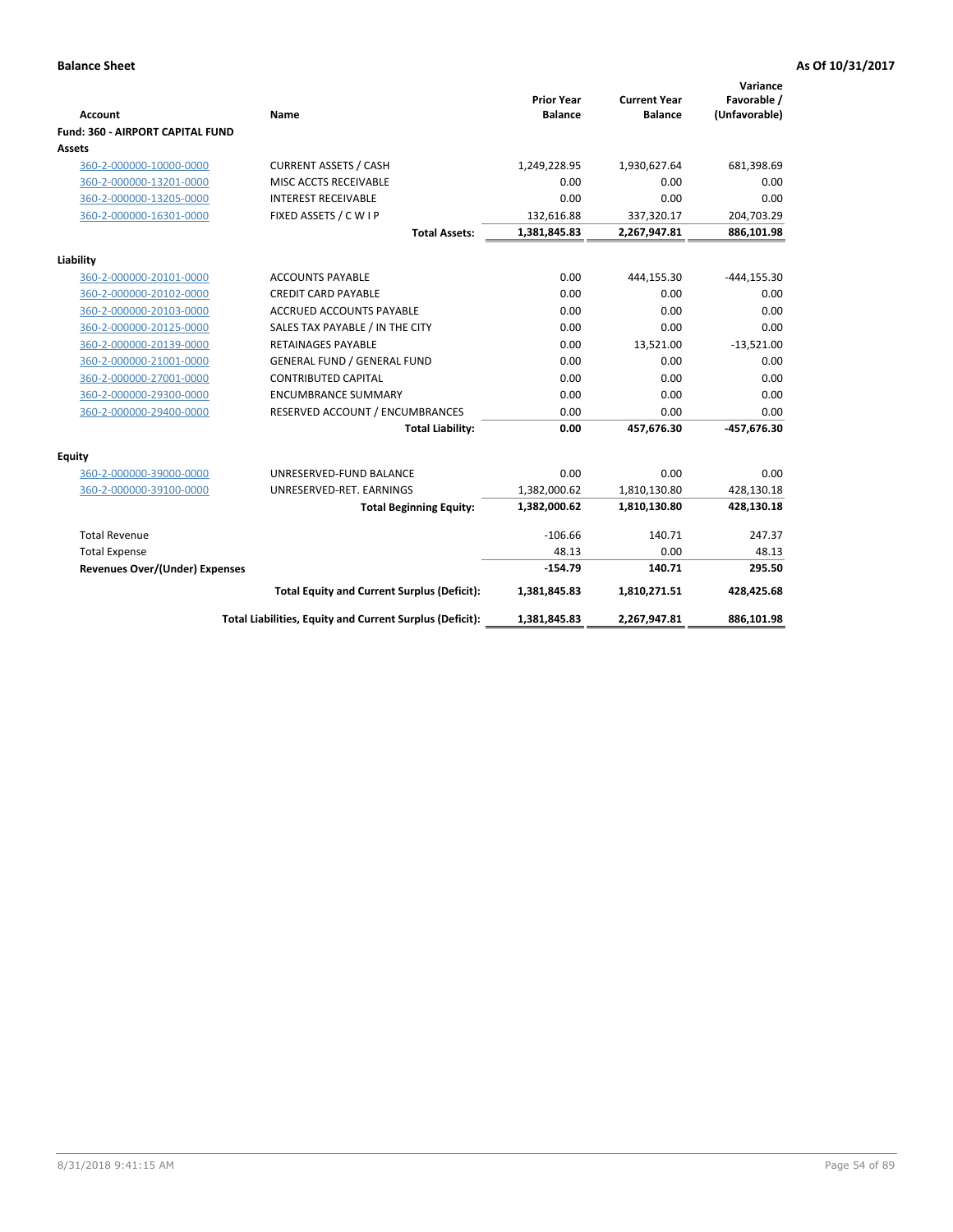| <b>Account</b>                        | Name                                                     | <b>Prior Year</b><br><b>Balance</b> | <b>Current Year</b><br><b>Balance</b> | Variance<br>Favorable /<br>(Unfavorable) |
|---------------------------------------|----------------------------------------------------------|-------------------------------------|---------------------------------------|------------------------------------------|
| Fund: 361 - L3-IDC FUND               |                                                          |                                     |                                       |                                          |
| <b>Assets</b>                         |                                                          |                                     |                                       |                                          |
| 361-2-000000-10000-0000               | <b>CURRENT ASSETS / CASH</b>                             | 0.00                                | 0.00                                  | 0.00                                     |
| 361-2-000000-13201-0000               | MISC ACCTS RECEIVABLE                                    | 0.00                                | 0.00                                  | 0.00                                     |
| 361-2-000000-13205-0000               | <b>INTEREST RECEIVABLE</b>                               | 0.00                                | 0.00                                  | 0.00                                     |
|                                       | <b>Total Assets:</b>                                     | 0.00                                | 0.00                                  | 0.00                                     |
| Liability                             |                                                          |                                     |                                       |                                          |
| 361-2-000000-20101-0000               | <b>ACCOUNTS PAYABLE</b>                                  | 0.00                                | 0.00                                  | 0.00                                     |
| 361-2-000000-20102-0000               | <b>CREDIT CARD PAYABLE</b>                               | 0.00                                | 0.00                                  | 0.00                                     |
| 361-2-000000-20103-0000               | MISCELLANEOUS LIABILITIES                                | 0.00                                | 0.00                                  | 0.00                                     |
| 361-2-000000-20108-0000               | <b>MATURED BONDS PAYABLE</b>                             | 0.00                                | 0.00                                  | 0.00                                     |
| 361-2-000000-20111-0000               | <b>MATURED INTEREST PAYABLE</b>                          | 0.00                                | 0.00                                  | 0.00                                     |
| 361-2-000000-20112-0000               | <b>ACCRUED INTEREST PAYABLE</b>                          | 0.00                                | 0.00                                  | 0.00                                     |
| 361-2-000000-20139-0000               | <b>RETAINAGES PAYABLE</b>                                | 0.00                                | 0.00                                  | 0.00                                     |
| 361-2-000000-21001-0000               | <b>GENERAL FUND / GENERAL FUND</b>                       | 0.00                                | 0.00                                  | 0.00                                     |
|                                       | <b>Total Liability:</b>                                  | 0.00                                | 0.00                                  | 0.00                                     |
| Equity                                |                                                          |                                     |                                       |                                          |
| 361-2-000000-39000-0000               | UNRESERVED-FUND BALANCE                                  | 0.00                                | 0.00                                  | 0.00                                     |
| 361-2-000000-39100-0000               | UNRESERVED-RET. EARNINGS                                 | $-2,881,924.85$                     | $-2,881,924.85$                       | 0.00                                     |
| 361-2-000000-39150-0000               | RESERVED-RET. EARNINGS                                   | 2,881,924.85                        | 2,881,924.85                          | 0.00                                     |
|                                       | <b>Total Beginning Equity:</b>                           | 0.00                                | 0.00                                  | 0.00                                     |
| <b>Total Revenue</b>                  |                                                          | 0.00                                | 0.00                                  | 0.00                                     |
| <b>Total Expense</b>                  |                                                          | 0.00                                | 0.00                                  | 0.00                                     |
| <b>Revenues Over/(Under) Expenses</b> |                                                          | 0.00                                | 0.00                                  | 0.00                                     |
|                                       | <b>Total Equity and Current Surplus (Deficit):</b>       | 0.00                                | 0.00                                  | 0.00                                     |
|                                       | Total Liabilities, Equity and Current Surplus (Deficit): | 0.00                                | 0.00                                  | 0.00                                     |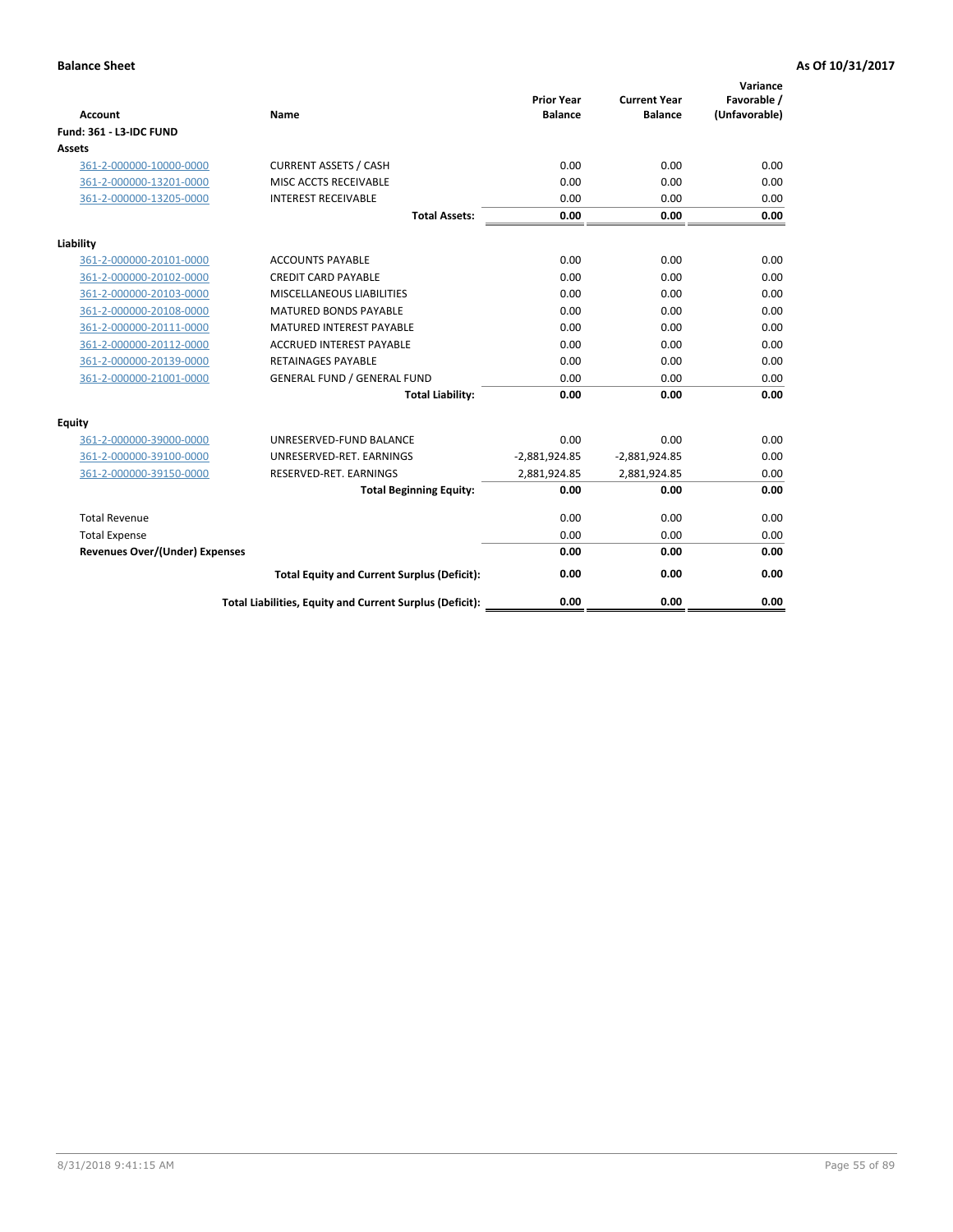|                                       |                                                          |                                     |                                       | Variance                     |
|---------------------------------------|----------------------------------------------------------|-------------------------------------|---------------------------------------|------------------------------|
| <b>Account</b>                        | Name                                                     | <b>Prior Year</b><br><b>Balance</b> | <b>Current Year</b><br><b>Balance</b> | Favorable /<br>(Unfavorable) |
| Fund: 362 - AIRPORT FBO FUEL          |                                                          |                                     |                                       |                              |
| <b>Assets</b>                         |                                                          |                                     |                                       |                              |
| 362-2-000000-10000-0000               | <b>CURRENT ASSETS / CASH</b>                             | 32.050.28                           | 45,132.38                             | 13,082.10                    |
| 362-2-000000-13201-0000               | MISC ACCTS RECEIVABLE                                    | 0.00                                | 0.00                                  | 0.00                         |
| 362-2-000000-13205-0000               | <b>INTEREST RECEIVABLE</b>                               | 0.00                                | 0.00                                  | 0.00                         |
|                                       | <b>Total Assets:</b>                                     | 32,050.28                           | 45,132.38                             | 13,082.10                    |
| Liability                             |                                                          |                                     |                                       |                              |
| 362-2-000000-20101-0000               | <b>ACCOUNTS PAYABLE</b>                                  | 0.00                                | 0.00                                  | 0.00                         |
| 362-2-000000-20102-0000               | <b>CREDIT CARD PAYABLE</b>                               | 0.00                                | 0.00                                  | 0.00                         |
| 362-2-000000-20103-0000               | <b>ACCRUED ACCOUNTS PAYABLE</b>                          | 0.00                                | 0.00                                  | 0.00                         |
| 362-2-000000-20125-0000               | SALES TAX PAYABLE / IN THE CITY                          | 14.02                               | 46.82                                 | $-32.80$                     |
| 362-2-000000-29300-0000               | <b>ENCUMBRANCE SUMMARY</b>                               | 0.00                                | 0.00                                  | 0.00                         |
| 362-2-000000-29400-0000               | RESERVED ACCOUNT / ENCUMBRANCES                          | 0.00                                | 0.00                                  | 0.00                         |
|                                       | <b>Total Liability:</b>                                  | 14.02                               | 46.82                                 | $-32.80$                     |
| <b>Equity</b>                         |                                                          |                                     |                                       |                              |
| 362-2-000000-39000-0000               | UNRESERVED-FUND BALANCE                                  | 0.00                                | 0.00                                  | 0.00                         |
| 362-2-000000-39100-0000               | UNRESERVED-RET. EARNINGS                                 | $-2.87$                             | $-41.31$                              | $-38.44$                     |
|                                       | <b>Total Beginning Equity:</b>                           | $-2.87$                             | $-41.31$                              | $-38.44$                     |
| <b>Total Revenue</b>                  |                                                          | 33,077.07                           | 47,753.39                             | 14,676.32                    |
| <b>Total Expense</b>                  |                                                          | 1,037.94                            | 2,626.52                              | $-1,588.58$                  |
| <b>Revenues Over/(Under) Expenses</b> |                                                          | 32,039.13                           | 45,126.87                             | 13,087.74                    |
|                                       | <b>Total Equity and Current Surplus (Deficit):</b>       | 32,036.26                           | 45,085.56                             | 13,049.30                    |
|                                       | Total Liabilities, Equity and Current Surplus (Deficit): | 32,050.28                           | 45,132.38                             | 13,082.10                    |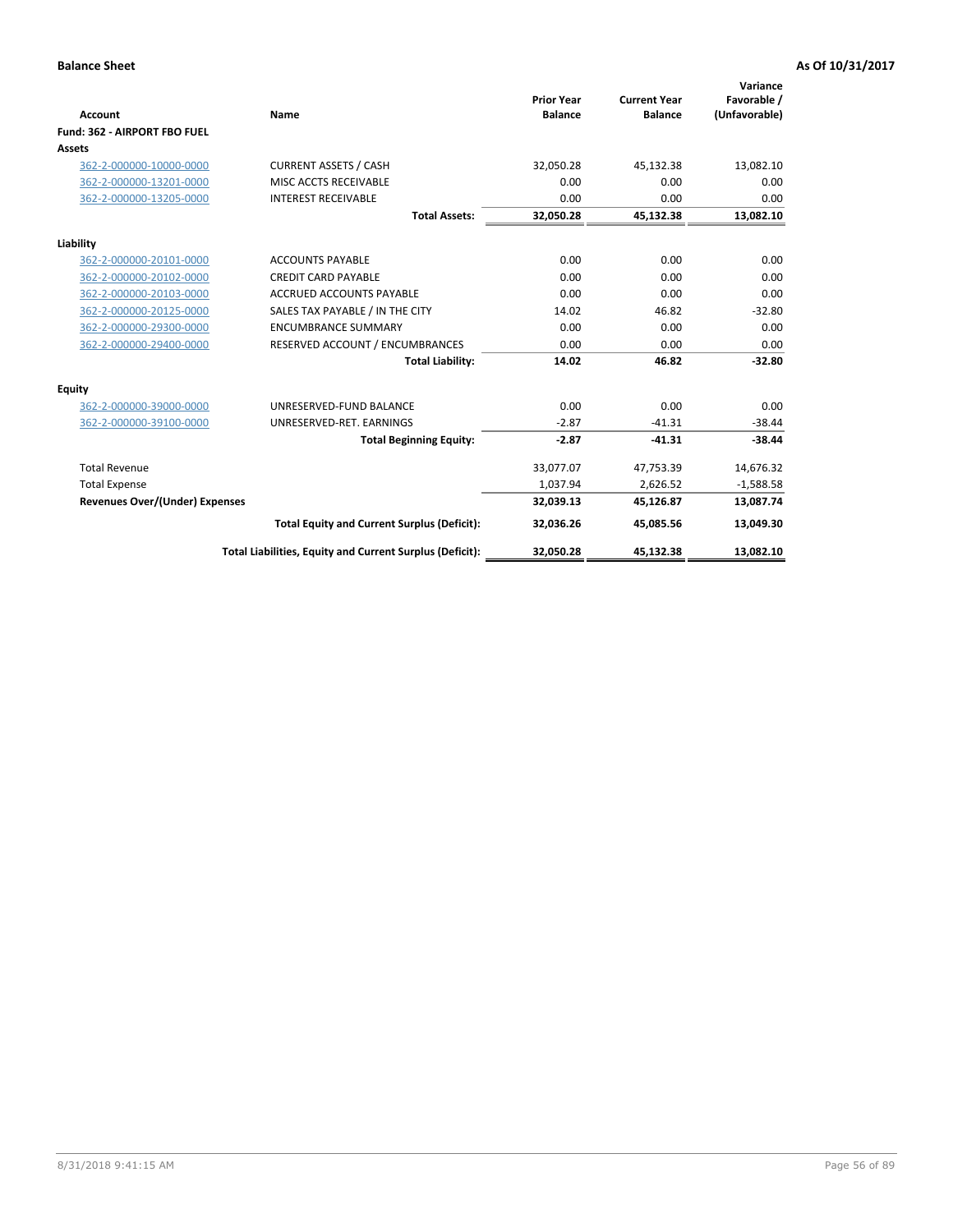| Account                                            | Name                                            | <b>Prior Year</b><br><b>Balance</b> | <b>Current Year</b><br><b>Balance</b> | Variance<br>Favorable /<br>(Unfavorable) |
|----------------------------------------------------|-------------------------------------------------|-------------------------------------|---------------------------------------|------------------------------------------|
| Fund: 400 - GOLF FUND<br>Assets                    |                                                 |                                     |                                       |                                          |
| 400-2-000000-10000-0000                            | <b>CURRENT ASSETS / CASH</b>                    | $-312,878.09$                       | -336,950.37                           | $-24,072.28$                             |
| 400-2-000000-10304-0000                            | CASH / PETTY CASH/CHANGE DRAWERS                | 200.00                              | 200.00                                | 0.00                                     |
| 400-2-000000-13007-0000                            | <b>RETURNED CHECKS</b>                          | 0.00                                | 0.00                                  | 0.00                                     |
| 400-2-000000-13201-0000                            | MISC ACCTS RECEIVABLE                           | 4,262.11                            | 3,604.98                              | $-657.13$                                |
| 400-2-000000-13202-0000                            | <b>EMPLOYEE ADVANCES</b>                        | 0.00                                | 0.00                                  | 0.00                                     |
| 400-2-000000-13203-0000                            | NON-CURRENT ASSETS / PREPAYMENTS                | 0.00                                | 0.00                                  | 0.00                                     |
| 400-2-000000-13205-0000                            | <b>INTEREST RECEIVABLE</b>                      | 0.00                                | 0.00                                  | 0.00                                     |
| 400-2-000000-13206-0000                            | <b>CHARGES RECEIVABLE</b>                       | 7,318.65                            | 32,150.15                             | 24,831.50                                |
| 400-2-000000-15301-0000                            | INVENTORIES / GOLF COURSE                       | 8,380.12                            | 8,301.68                              | $-78.44$                                 |
| 400-2-000000-16001-0000                            | FIXED ASSETS / LAND                             | 93,000.00                           | 93,000.00                             | 0.00                                     |
| 400-2-000000-16002-0000                            | FIXED ASSETS / IMPROVMENTS-NON BUILDI           | 521,160.58                          | 521,160.58                            | 0.00                                     |
| 400-2-000000-16003-0000                            | ACCUM DEPR / IMPROVEMENTS-NON BUILI             | $-262,245.70$                       | -281,523.98                           | $-19,278.28$                             |
| 400-2-000000-16004-0000                            | FIXED ASSETS / BUILDINGS                        | 109,640.00                          | 109,640.00                            | 0.00                                     |
| 400-2-000000-16005-0000                            | <b>ACCUM DEPR / BUILDINGS</b>                   | $-107,771.86$                       | $-108,377.74$                         | $-605.88$                                |
| 400-2-000000-16201-0000                            | FIXED ASSETS / MACHINERY AND EQUIPMEN           | 51,957.00                           | 51,957.00                             | 0.00                                     |
| 400-2-000000-16202-0000                            | ACCUM DEPR / MACHINERY AND EQUIPMEI             | -51,957.00                          | $-51,957.00$                          | 0.00                                     |
| 400-2-000000-16301-0000                            | FIXED ASSETS / C W I P                          | 0.00                                | 0.00                                  | 0.00                                     |
| 400-2-000000-17501-0000                            | <b>EMPLOYEE CONTRIBUTIONS</b>                   | 6,534.00                            | 7,149.00                              | 615.00                                   |
| 400-2-000000-17504-0000                            | <b>INVESTMENT RETURN</b>                        | 30,487.00                           | 22,540.00                             | $-7,947.00$                              |
| 400-2-000000-17508-0000                            | <b>EXPERIENCE DIFFERENCE- OUTFLOW</b>           | 618.00                              | 397.00                                | $-221.00$                                |
| 400-2-000000-17509-0000                            | <b>EXPERIENCE DIFFERENCE - INFLOW</b>           | 0.00                                | $-2,627.00$                           | $-2,627.00$                              |
| 400-2-000000-17520-0000                            | <b>ASSUMPTION CHANGES</b>                       | 8,101.00                            | 5,278.00                              | $-2,823.00$                              |
|                                                    | <b>Total Assets:</b>                            | 106,805.81                          | 73,942.30                             | $-32,863.51$                             |
|                                                    |                                                 |                                     |                                       |                                          |
| Liability                                          |                                                 |                                     |                                       |                                          |
| 400-2-000000-20101-0000                            | <b>ACCOUNTS PAYABLE</b>                         | 0.19                                | 0.00                                  | 0.19                                     |
| 400-2-000000-20102-0000                            | <b>CREDIT CARD PAYABLE</b>                      | 0.00                                | 0.00                                  | 0.00                                     |
| 400-2-000000-20103-0000                            | ACCRUED ACCOUNTS PAYABLE                        | 0.00                                | 0.00                                  | 0.00                                     |
| 400-2-000000-20112-0000                            | <b>ACCRUED INTEREST PAYABLE</b>                 | 0.00                                | 0.00                                  | 0.00                                     |
| 400-2-000000-20124-0000                            | <b>GOLF COURSE RESALE</b>                       | 0.00                                | 0.00                                  | 0.00                                     |
| 400-2-000000-20125-0000                            | SALES TAX PAYABLE / IN THE CITY                 | 771.17                              | 625.83                                | 145.34                                   |
| 400-2-000000-20139-0000                            | RETAINAGES PAYABLE<br><b>TELEPHONE CLEARING</b> | 0.00<br>0.00                        | 0.00                                  | 0.00                                     |
| 400-2-000000-20141-0000<br>400-2-000000-20160-0000 | <b>UNAPPLIED CREDIT</b>                         | 0.00                                | 0.00<br>0.00                          | 0.00<br>0.00                             |
|                                                    | <b>GENERAL FUND / GENERAL FUND</b>              | 0.00                                |                                       | 0.00                                     |
| 400-2-000000-21001-0000<br>400-2-000000-21101-0000 | ENTERPRISE / WTR/WWTR UTILITY FUND              | 0.00                                | 0.00<br>0.00                          | 0.00                                     |
| 400-2-000000-22001-0000                            | SALARIES PAYABLE                                | 4,793.59                            | 4,783.71                              | 9.88                                     |
| 400-2-000000-22002-0000                            | VACATION/SICK PAYABLE                           | 9,962.69                            | 15,069.61                             | $-5,106.92$                              |
| 400-2-000000-23001-0000                            | CAPITAL LEASE PAYABLE                           | 0.00                                | 0.00                                  | 0.00                                     |
| 400-2-000000-24001-0000                            | O/S CHECKS PAYABLE                              | 0.00                                | 0.00                                  | 0.00                                     |
| 400-2-000000-26001-0000                            | <b>COMPENSATED ABSENCES PAY</b>                 | 36,211.40                           | 28,608.92                             | 7,602.48                                 |
| 400-2-000000-27001-0000                            | <b>CONTRIBUTED CAPITAL</b>                      | 0.00                                | 0.00                                  | 0.00                                     |
| 400-2-000000-27002-0000                            | CONTRIBUTED CAPITAL / DEVELOPERS                | 0.00                                | 0.00                                  | 0.00                                     |
| 400-2-000000-29300-0000                            | <b>ENCUMBRANCE SUMMARY</b>                      | 0.00                                | 0.00                                  | 0.00                                     |
| 400-2-000000-29400-0100                            | RESERVED ACCOUNT / ENCUMBRANCES                 | 0.00                                | 0.00                                  | 0.00                                     |
| 400-2-000000-29999-0000                            | NET PENSION LIABILITY                           | 51,519.00                           | 48,989.00                             | 2,530.00                                 |
|                                                    | <b>Total Liability:</b>                         | 103,258.04                          | 98,077.07                             | 5,180.97                                 |
|                                                    |                                                 |                                     |                                       |                                          |
| <b>Equity</b>                                      |                                                 |                                     |                                       |                                          |
| 400-2-000000-39000-0000                            | UNRESERVED-FUND BALANCE                         | 0.00                                | 0.00                                  | 0.00                                     |
| 400-2-000000-39100-0000                            | UNRESERVED-RET. EARNINGS                        | $-13,008.54$                        | $-26,531.20$                          | $-13,522.66$                             |
| 400-2-000000-39500-0000                            | <b>NET POSITION - PENSION</b>                   | $-44.00$                            | $-44.00$                              | 0.00                                     |
|                                                    | <b>Total Beginning Equity:</b>                  | $-13,052.54$                        | -26,575.20                            | $-13,522.66$                             |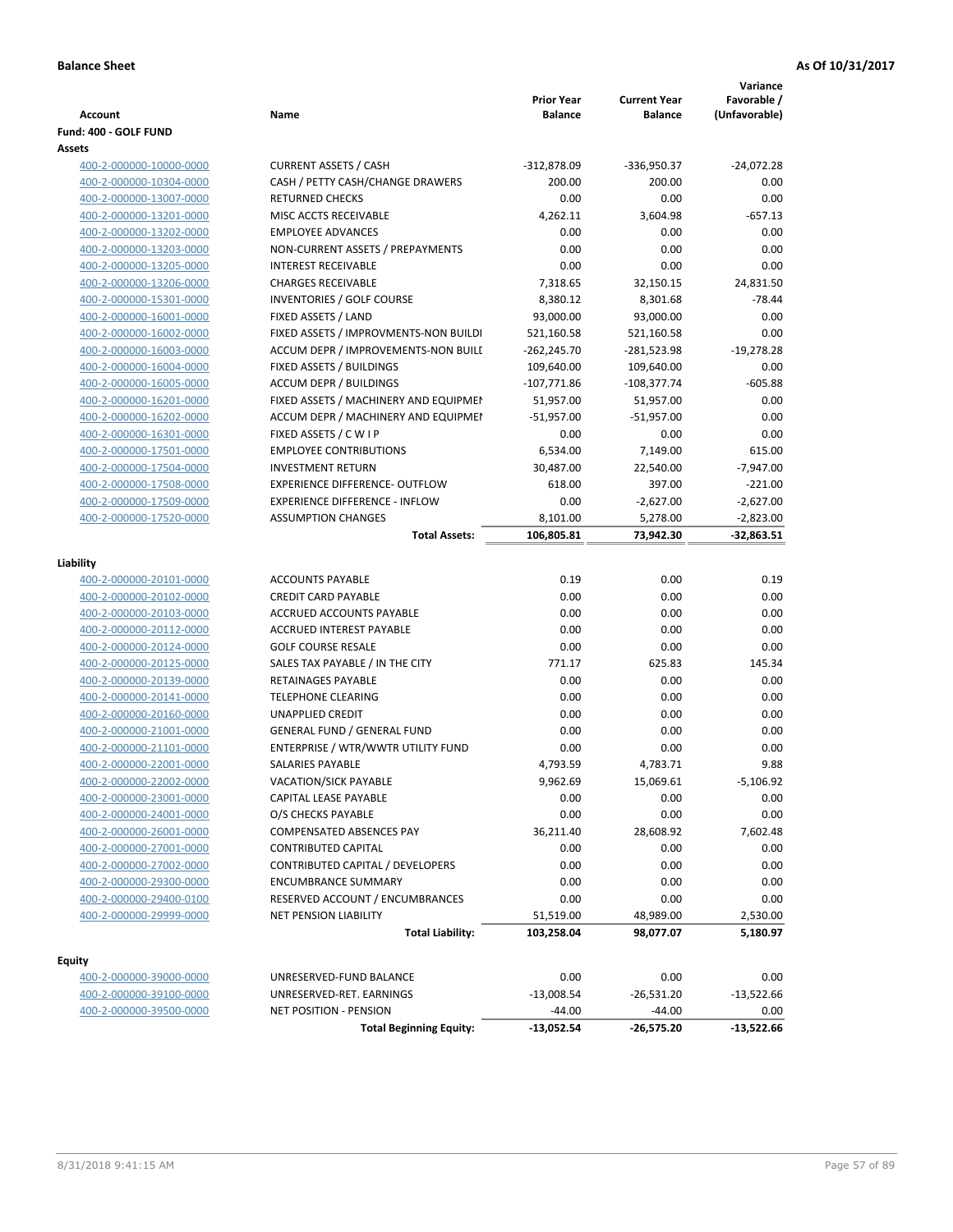| Account                        | Name                                                     | <b>Prior Year</b><br><b>Balance</b> | <b>Current Year</b><br><b>Balance</b> | Variance<br>Favorable /<br>(Unfavorable) |
|--------------------------------|----------------------------------------------------------|-------------------------------------|---------------------------------------|------------------------------------------|
| Total Revenue                  |                                                          | 29,192.63                           | 21,856.28                             | $-7,336.35$                              |
| <b>Total Expense</b>           |                                                          | 12,592.31                           | 19,415.84                             | $-6,823.53$                              |
| Revenues Over/(Under) Expenses |                                                          | 16,600.32                           | 2.440.44                              | $-14,159.88$                             |
|                                | <b>Total Equity and Current Surplus (Deficit):</b>       | 3.547.78                            | $-24.134.76$                          | $-27,682.54$                             |
|                                | Total Liabilities, Equity and Current Surplus (Deficit): | 106,805.82                          | 73,942.31                             | $-32,863.51$                             |
|                                | *** FUND 400 OUT OF BALANCE ***                          | $-0.01$                             | $-0.01$                               | 0.00                                     |

**\*\*\*Warning: Account Authorization is turned on. Please run the Unauthorized Account Listing Report to see if you are out of balance due to missing accounts \*\*\***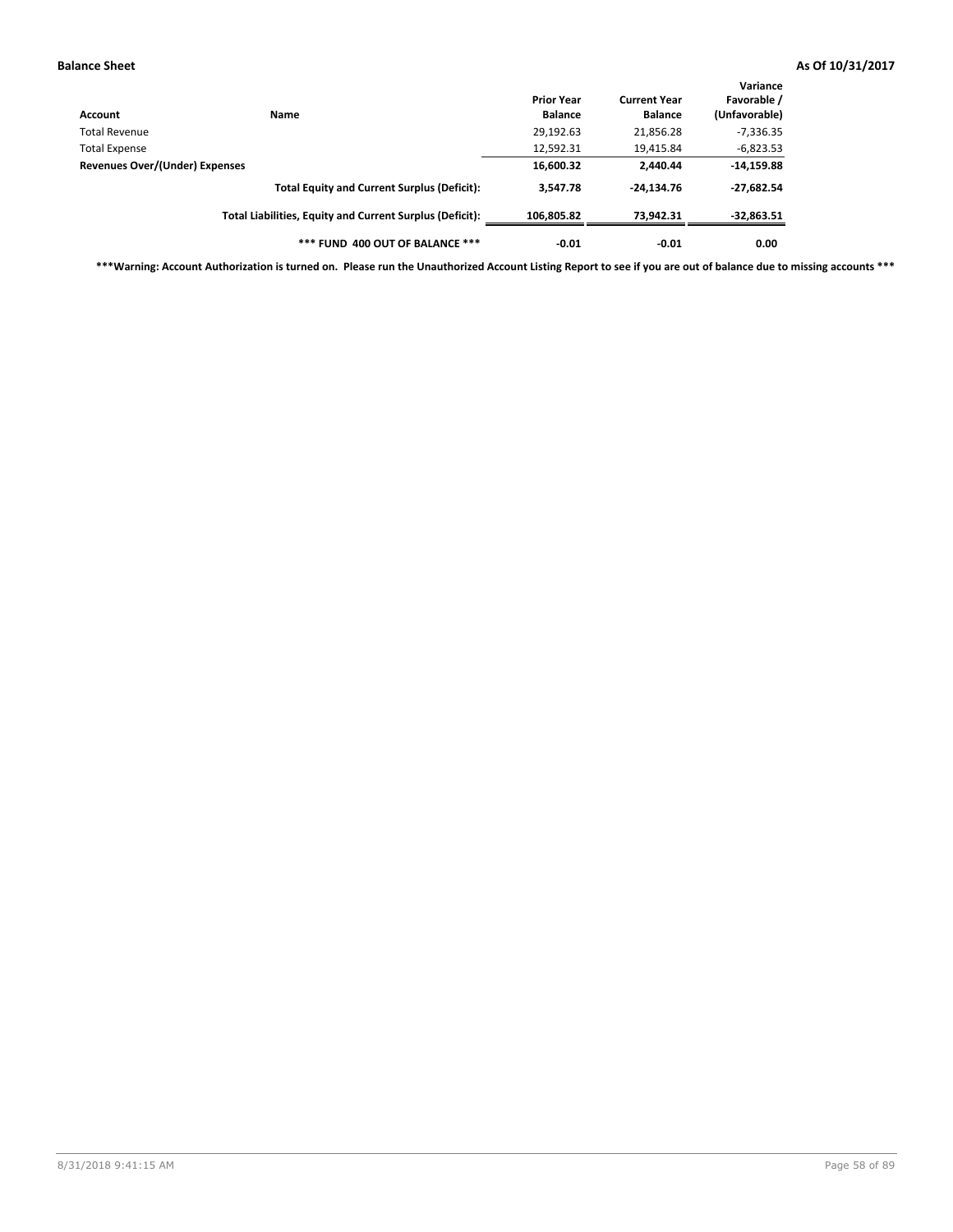|                                       |                                                          | <b>Prior Year</b> | <b>Current Year</b> | Variance<br>Favorable / |
|---------------------------------------|----------------------------------------------------------|-------------------|---------------------|-------------------------|
| <b>Account</b>                        | Name                                                     | <b>Balance</b>    | <b>Balance</b>      | (Unfavorable)           |
| <b>Fund: 500 - SANITATION FUND</b>    |                                                          |                   |                     |                         |
| <b>Assets</b>                         |                                                          |                   |                     |                         |
| 500-2-000000-10000-0000               | <b>CURRENT ASSETS / CASH</b>                             | 1,513,145.10      | 2,037,914.66        | 524,769.56              |
| 500-2-000000-13000-0000               | <b>CUSTOMER ACCTS RECEIVABLE</b>                         | 121,748.36        | 120,933.85          | $-814.51$               |
| 500-2-000000-13001-0000               | NON CURRENT CUSTOMER ACCTS RECEIVAE                      | 51,295.63         | 56,409.87           | 5,114.24                |
| 500-2-000000-13002-0000               | ALLOW FOR UNCOLLECT REC                                  | $-51,300.94$      | $-56,852.74$        | $-5,551.80$             |
| 500-2-000000-13003-0000               | UNBILLED YEAR-END ACCRUAL                                | 316,710.26        | 314,317.28          | $-2,392.98$             |
| 500-2-000000-13201-0000               | MISC ACCTS RECEIVABLE                                    | 185.00            | 0.00                | $-185.00$               |
| 500-2-000000-17501-0000               | <b>EMPLOYEE CONTRIBUTIONS</b>                            | 6,534.00          | 7,149.00            | 615.00                  |
| 500-2-000000-17504-0000               | <b>INVESTMENT RETURN</b>                                 | 30,487.00         | 22,540.00           | $-7,947.00$             |
| 500-2-000000-17508-0000               | <b>EXPERIENCE DIFFERENCE- OUTFLOW</b>                    | 618.00            | 397.00              | $-221.00$               |
| 500-2-000000-17509-0000               | <b>EXPERIENCE DIFFERENCE - INFLOW</b>                    | 0.00              | $-2,627.00$         | $-2,627.00$             |
| 500-2-000000-17520-0000               | <b>ASSUMPTION CHANGES</b>                                | 8,101.00          | 5,278.00            | $-2,823.00$             |
|                                       | <b>Total Assets:</b>                                     | 1,997,523.41      | 2,505,459.92        | 507,936.51              |
|                                       |                                                          |                   |                     |                         |
| Liability                             |                                                          |                   |                     |                         |
| 500-2-000000-20101-0000               | <b>ACCOUNTS PAYABLE</b>                                  | 26,062.55         | 41,728.50           | $-15,665.95$            |
| 500-2-000000-20102-0000               | <b>CREDIT CARD PAYABLE</b>                               | 0.00              | 0.00                | 0.00                    |
| 500-2-000000-20103-0000               | <b>ACCRUED ACCOUNTS PAYABLE</b>                          | 0.00              | 0.00                | 0.00                    |
| 500-2-000000-20125-0000               | SALES TAX PAYABLE / IN THE CITY                          | 21,983.42         | 20,902.80           | 1,080.62                |
| 500-2-000000-20126-0000               | SALES TAX PAYABLE / OUT OF CITY                          | 0.00              | 0.00                | 0.00                    |
| 500-2-000000-20133-0000               | <b>GARBAGE CLEARING</b>                                  | 0.00              | 0.00                | 0.00                    |
| 500-2-000000-20135-0000               | GARBAGE CLEARING / BAD DEBT EXPENS                       | 3,957.54          | 3,935.18            | 22.36                   |
| 500-2-000000-20160-0000               | <b>UNAPPLIED CREDIT</b>                                  | 0.00              | 0.00                | 0.00                    |
| 500-2-000000-20201-0000               | <b>DEFERRED REVENUE</b>                                  | 0.00              | 0.00                | 0.00                    |
| 500-2-000000-21001-0000               | <b>GENERAL FUND / GENERAL FUND</b>                       | 0.00              | 0.00                | 0.00                    |
| 500-2-000000-22001-0000               | SALARIES PAYABLE                                         | 2,316.20          | 4,893.72            | $-2,577.52$             |
| 500-2-000000-22002-0000               | <b>VACATION/SICK PAYABLE</b>                             | 5,358.50          | 7,535.45            | $-2,176.95$             |
| 500-2-000000-24002-0000               | <b>CUSTOMER DEPOSITS</b>                                 | 182,174.82        | 219,133.71          | $-36,958.89$            |
| 500-2-000000-24007-0000               | <b>BILLED DEPOSITS SUSPENSE</b>                          | 0.00              | 0.00                | 0.00                    |
| 500-2-000000-26001-0000               | <b>COMPENSATED ABSENCES PAY</b>                          | 2,594.17          | 3,841.35            | $-1,247.18$             |
| 500-2-000000-29300-0000               | <b>ENCUMBRANCE SUMMARY</b>                               | 0.00              | 0.00                | 0.00                    |
| 500-2-000000-29400-0100               | RESERVED ACCOUNT / ENCUMBRANCES                          | 0.00              | 0.00                | 0.00                    |
| 500-2-000000-29999-0000               | NET PENSION LIABILITY                                    | 51,519.00         | 48,989.00           | 2.530.00                |
|                                       | <b>Total Liability:</b>                                  | 295,966.20        | 350,959.71          | -54,993.51              |
| Equity                                |                                                          |                   |                     |                         |
| 500-2-000000-39000-0000               | UNRESERVED-FUND BALANCE                                  | 0.00              | 0.00                | 0.00                    |
| 500-2-000000-39100-0000               | UNRESERVED-RET. EARNINGS                                 | 1,430,891.22      | 1,890,622.70        | 459,731.48              |
| 500-2-000000-39500-0000               | NET POSITION - PENSION                                   | $-44.00$          | $-44.00$            | 0.00                    |
|                                       | <b>Total Beginning Equity:</b>                           | 1,430,847.22      | 1,890,578.70        | 459,731.48              |
|                                       |                                                          |                   |                     |                         |
| <b>Total Revenue</b>                  |                                                          | 338,377.87        | 350,304.81          | 11,926.94               |
| <b>Total Expense</b>                  |                                                          | 67,667.88         | 86,383.30           | $-18,715.42$            |
| <b>Revenues Over/(Under) Expenses</b> |                                                          | 270,709.99        | 263,921.51          | -6,788.48               |
|                                       | <b>Total Equity and Current Surplus (Deficit):</b>       | 1,701,557.21      | 2,154,500.21        | 452,943.00              |
|                                       | Total Liabilities, Equity and Current Surplus (Deficit): | 1,997,523.41      | 2,505,459.92        | 507,936.51              |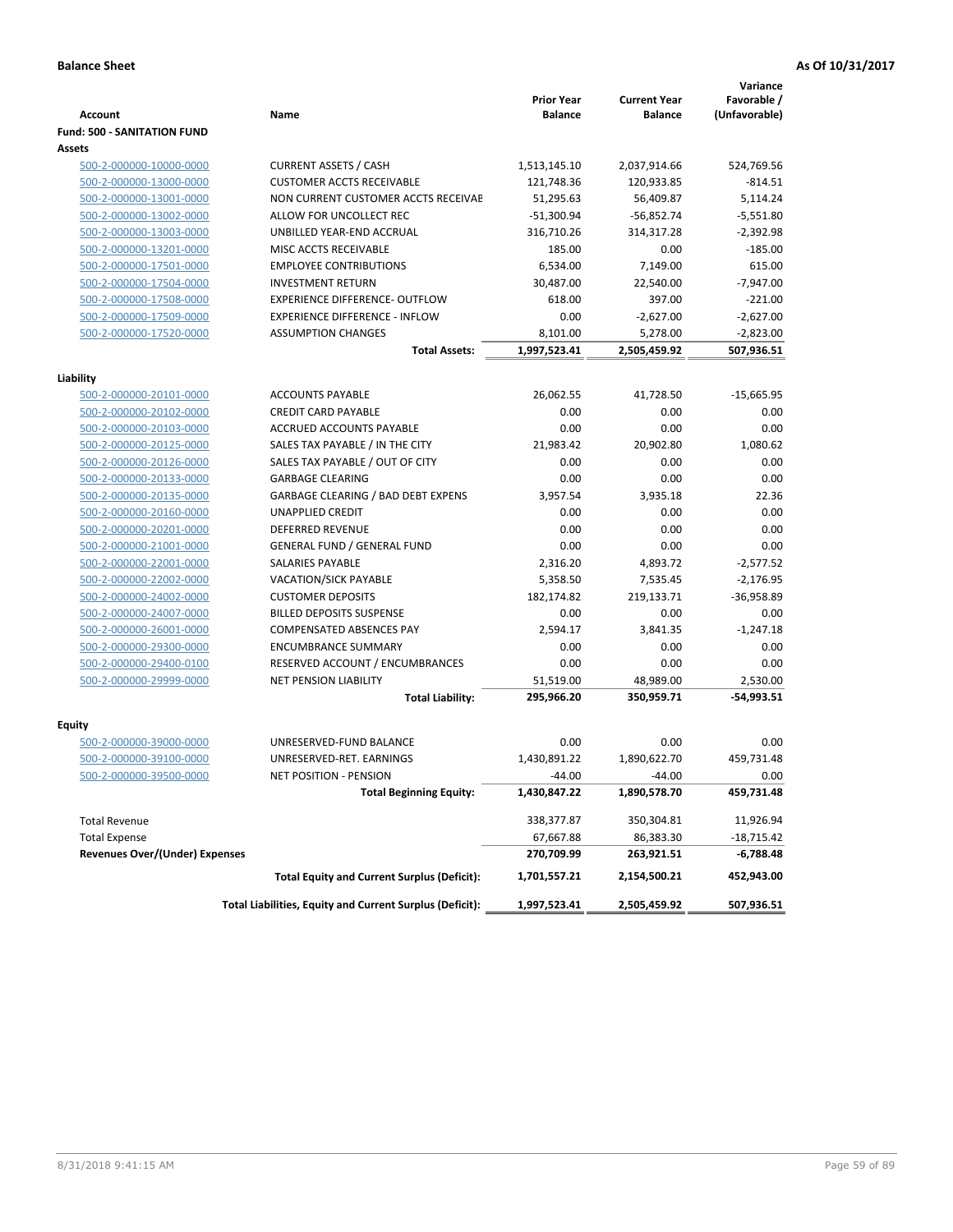| <b>Account</b>                                      | Name                                                     | <b>Prior Year</b><br><b>Balance</b> | <b>Current Year</b><br><b>Balance</b> | Variance<br>Favorable /<br>(Unfavorable) |
|-----------------------------------------------------|----------------------------------------------------------|-------------------------------------|---------------------------------------|------------------------------------------|
| Fund: 561 - REGINAL HOUSEHOLD HAZARDOUS WASTE GRANT |                                                          |                                     |                                       |                                          |
| <b>Assets</b>                                       |                                                          |                                     |                                       |                                          |
| 561-2-000000-10000-0000                             | <b>CURRENT ASSETS / CASH</b>                             | 0.00                                | 0.00                                  | 0.00                                     |
| 561-2-000000-13201-0000                             | MISC ACCTS RECEIVABLE                                    | 0.00                                | 0.00                                  | 0.00                                     |
| 561-2-000000-13205-0000                             | <b>INTEREST RECEIVABLE</b>                               | 0.00                                | 0.00                                  | 0.00                                     |
|                                                     | <b>Total Assets:</b>                                     | 0.00                                | 0.00                                  | 0.00                                     |
| Liability                                           |                                                          |                                     |                                       |                                          |
| 561-2-000000-20101-0000                             | <b>ACCOUNTS PAYABLE</b>                                  | 0.00                                | 0.00                                  | 0.00                                     |
| 561-2-000000-20102-0000                             | <b>CREDIT CARD PAYABLE</b>                               | 0.00                                | 0.00                                  | 0.00                                     |
| 561-2-000000-20103-0000                             | <b>ACCRUED ACCOUNTS PAYABLE</b>                          | 0.00                                | 0.00                                  | 0.00                                     |
| 561-2-000000-21140-0000                             | DUE TO / SANITATION FUND                                 | 0.00                                | 0.00                                  | 0.00                                     |
| 561-2-000000-29300-0000                             | <b>ENCUMBRANCE SUMMARY</b>                               | 0.00                                | 0.00                                  | 0.00                                     |
| 561-2-000000-29400-0100                             | RESERVED ACCOUNT / ENCUMBRANCES                          | 0.00                                | 0.00                                  | 0.00                                     |
|                                                     | <b>Total Liability:</b>                                  | 0.00                                | 0.00                                  | 0.00                                     |
| <b>Equity</b>                                       |                                                          |                                     |                                       |                                          |
| 561-2-000000-39100-0000                             | UNRESERVED-RET. EARNINGS                                 | 0.00                                | 0.00                                  | 0.00                                     |
|                                                     | <b>Total Beginning Equity:</b>                           | 0.00                                | 0.00                                  | 0.00                                     |
| <b>Total Revenue</b>                                |                                                          | 0.00                                | 0.00                                  | 0.00                                     |
| <b>Total Expense</b>                                |                                                          | 0.00                                | 0.00                                  | 0.00                                     |
| <b>Revenues Over/(Under) Expenses</b>               |                                                          | 0.00                                | 0.00                                  | 0.00                                     |
|                                                     | <b>Total Equity and Current Surplus (Deficit):</b>       | 0.00                                | 0.00                                  | 0.00                                     |
|                                                     | Total Liabilities, Equity and Current Surplus (Deficit): | 0.00                                | 0.00                                  | 0.00                                     |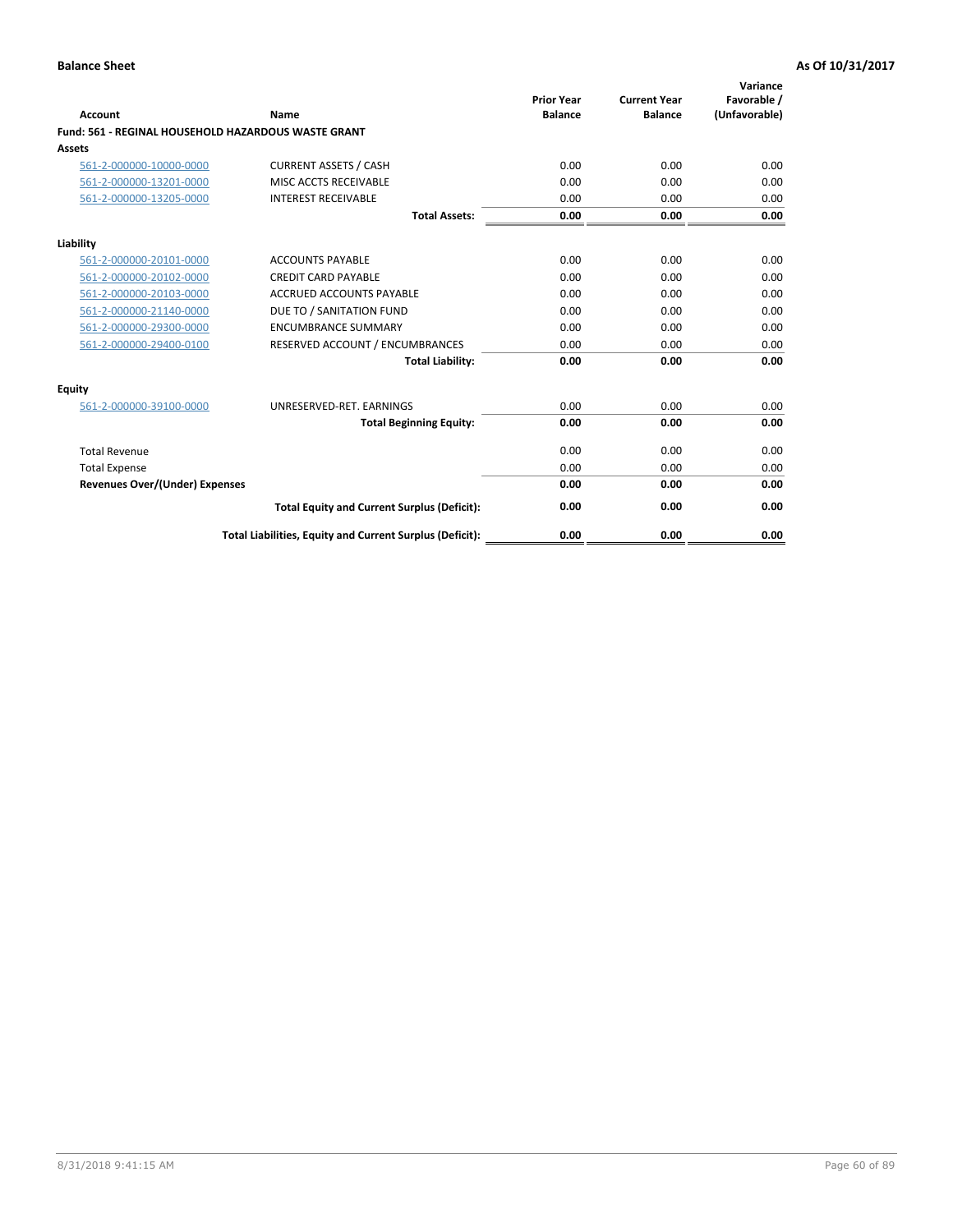|                                                    |                                                               |                   |                        | Variance      |
|----------------------------------------------------|---------------------------------------------------------------|-------------------|------------------------|---------------|
|                                                    |                                                               | <b>Prior Year</b> | <b>Current Year</b>    | Favorable /   |
| <b>Account</b>                                     | Name                                                          | <b>Balance</b>    | <b>Balance</b>         | (Unfavorable) |
| Fund: 601 - CENTRAL SERVICE FUND                   |                                                               |                   |                        |               |
| Assets                                             |                                                               |                   |                        |               |
| 601-2-000000-10000-0000                            | <b>CURRENT ASSETS / CASH</b><br>MISC ACCTS RECEIVABLE         | 97,889.81         | $-15,442.71$           | $-113,332.52$ |
| 601-2-000000-13201-0000                            |                                                               | 0.00              | 0.00                   | 0.00          |
| 601-2-000000-13203-0000                            | NON-CURRENT ASSETS / PREPAYMENTS                              | 0.00              | 0.00                   | 0.00          |
| 601-2-000000-13204-0000                            | PREPAYMENTS / INSURANCE PREPAYMENT                            | 0.00              | 0.00                   | 0.00          |
| 601-2-000000-13205-0000                            | <b>INTEREST RECEIVABLE</b>                                    | 0.00              | 0.00                   | 0.00          |
| 601-2-000000-15001-0000                            | <b>INVENTORIES / POSTAGE</b>                                  | 0.00              | 0.00                   | 0.00          |
| 601-2-000000-15101-0000                            | <b>FACILITIES MAINT STOCK INVENTORIES</b>                     | 15,772.10         | 16,618.78              | 846.68        |
| 601-2-000000-15201-0000                            | <b>INVENTORIES / GARAGE</b>                                   | 147,255.83        | 216,794.83             | 69,539.00     |
| 601-2-000000-16001-0000                            | FIXED ASSETS / LAND                                           | 0.00              | 0.00                   | 0.00          |
| 601-2-000000-16002-0000                            | FIXED ASSETS / IMPROVMENTS-NON BUILDI                         | 0.00              | 0.00                   | 0.00          |
| 601-2-000000-16003-0000                            | ACCUM DEPR / IMPROVEMENTS-NON BUILI                           | 0.00              | 0.00                   | 0.00          |
| 601-2-000000-16004-0000                            | FIXED ASSETS / BUILDINGS                                      | 100,832.00        | 100,832.00             | 0.00          |
| 601-2-000000-16005-0000                            | <b>ACCUM DEPR / BUILDINGS</b>                                 | $-100,832.00$     | $-100,832.00$          | 0.00          |
| 601-2-000000-16201-0000                            | FIXED ASSETS / MACHINERY AND EQUIPMEN                         | 166,476.00        | 166,476.00             | 0.00          |
| 601-2-000000-16202-0000                            | ACCUM DEPR / MACHINERY AND EQUIPMEI                           | $-166,476.00$     | $-166,476.00$          | 0.00          |
| 601-2-000000-17501-0000                            | <b>EMPLOYEE CONTRIBUTIONS</b>                                 | 26,136.00         | 28,595.00              | 2,459.00      |
| 601-2-000000-17504-0000                            | <b>INVESTMENT RETURN</b>                                      | 121,950.00        | 90,159.00              | $-31,791.00$  |
| 601-2-000000-17508-0000                            | <b>EXPERIENCE DIFFERENCE- OUTFLOW</b>                         | 2,471.00          | 1,587.00               | $-884.00$     |
| 601-2-000000-17509-0000                            | <b>EXPERIENCE DIFFERENCE - INFLOW</b>                         | 0.00              | $-10,507.00$           | $-10,507.00$  |
| 601-2-000000-17520-0000                            | <b>ASSUMPTION CHANGES</b>                                     | 32,404.00         | 21,113.00              | $-11,291.00$  |
|                                                    | <b>Total Assets:</b>                                          | 443,878.74        | 348,917.90             | -94,960.84    |
| Liability                                          |                                                               |                   |                        |               |
| 601-2-000000-20101-0000                            | <b>ACCOUNTS PAYABLE</b>                                       | 152.14            | 0.00                   | 152.14        |
| 601-2-000000-20102-0000                            | <b>CREDIT CARD PAYABLE</b>                                    | 0.00              | 0.00                   | 0.00          |
| 601-2-000000-20103-0000                            | ACCRUED ACCOUNTS PAYABLE                                      | 0.00              | 0.00                   | 0.00          |
| 601-2-000000-20115-0000                            | <b>DRINK SUPPLY</b>                                           | 0.00              | 0.00                   | 0.00          |
| 601-2-000000-20141-0000                            | <b>TELEPHONE CLEARING</b>                                     | 0.00              | 0.00                   | 0.00          |
|                                                    | FLEET FUEL CLEARING                                           | 0.00              | 0.00                   | 0.00          |
| 601-2-000000-20148-0000<br>601-2-000000-20149-0000 | FLEET MAINTENANCE CLEARING                                    | $-16.48$          | $-16.48$               | 0.00          |
|                                                    | <b>DEFERRED REVENUE</b>                                       | 0.00              | 0.00                   | 0.00          |
| 601-2-000000-20201-0000                            | <b>GENERAL FUND / GENERAL FUND</b>                            | 0.00              | 0.00                   | 0.00          |
| 601-2-000000-21001-0000                            |                                                               |                   | 0.00                   |               |
| 601-2-000000-21101-0000                            | ENTERPRISE / WTR/WWTR UTILITY FUND<br><b>SALARIES PAYABLE</b> | 0.00              |                        | 0.00<br>20.93 |
| 601-2-000000-22001-0000                            |                                                               | 16,959.79         | 16,938.86<br>31,233.84 | 362.59        |
| 601-2-000000-22002-0000                            | VACATION/SICK PAYABLE                                         | 31,596.43         |                        |               |
| 601-2-000000-24011-0000                            | <b>CIVIC CENTER DEPOSITS</b>                                  | 0.00              | 0.00                   | 0.00          |
| 601-2-000000-24012-0000                            | <b>AUDITORIUM DEPOSITS</b>                                    | 0.00              | 0.00                   | 0.00          |
| 601-2-000000-26001-0000                            | COMPENSATED ABSENCES PAY                                      | 47,153.34         | 58,038.36              | $-10,885.02$  |
| 601-2-000000-27001-0000                            | CONTRIBUTED CAPITAL                                           | 0.00              | 0.00                   | 0.00          |
| 601-2-000000-29300-0000                            | <b>ENCUMBRANCE SUMMARY</b>                                    | 0.00              | 0.00                   | 0.00          |
| 601-2-000000-29400-0100                            | RESERVED ACCOUNT / ENCUMBRANCES                               | 0.00              | 0.00                   | 0.00          |
| 601-2-000000-29999-0000                            | NET PENSION LIABILITY                                         | 206,074.00        | 195,957.00             | 10,117.00     |
|                                                    | <b>Total Liability:</b>                                       | 301,919.22        | 302,151.58             | -232.36       |
| <b>Equity</b>                                      |                                                               |                   |                        |               |
| 601-2-000000-39000-0000                            | UNRESERVED-FUND BALANCE                                       | 0.00              | 0.00                   | 0.00          |
| 601-2-000000-39100-0000                            | UNRESERVED-RET. EARNINGS                                      | 146,820.97        | 51,003.70              | -95,817.27    |
| 601-2-000000-39500-0000                            | NET POSITION - PENSION                                        | $-175.00$         | $-175.00$              | 0.00          |
|                                                    | <b>Total Beginning Equity:</b>                                | 146,645.97        | 50,828.70              | $-95,817.27$  |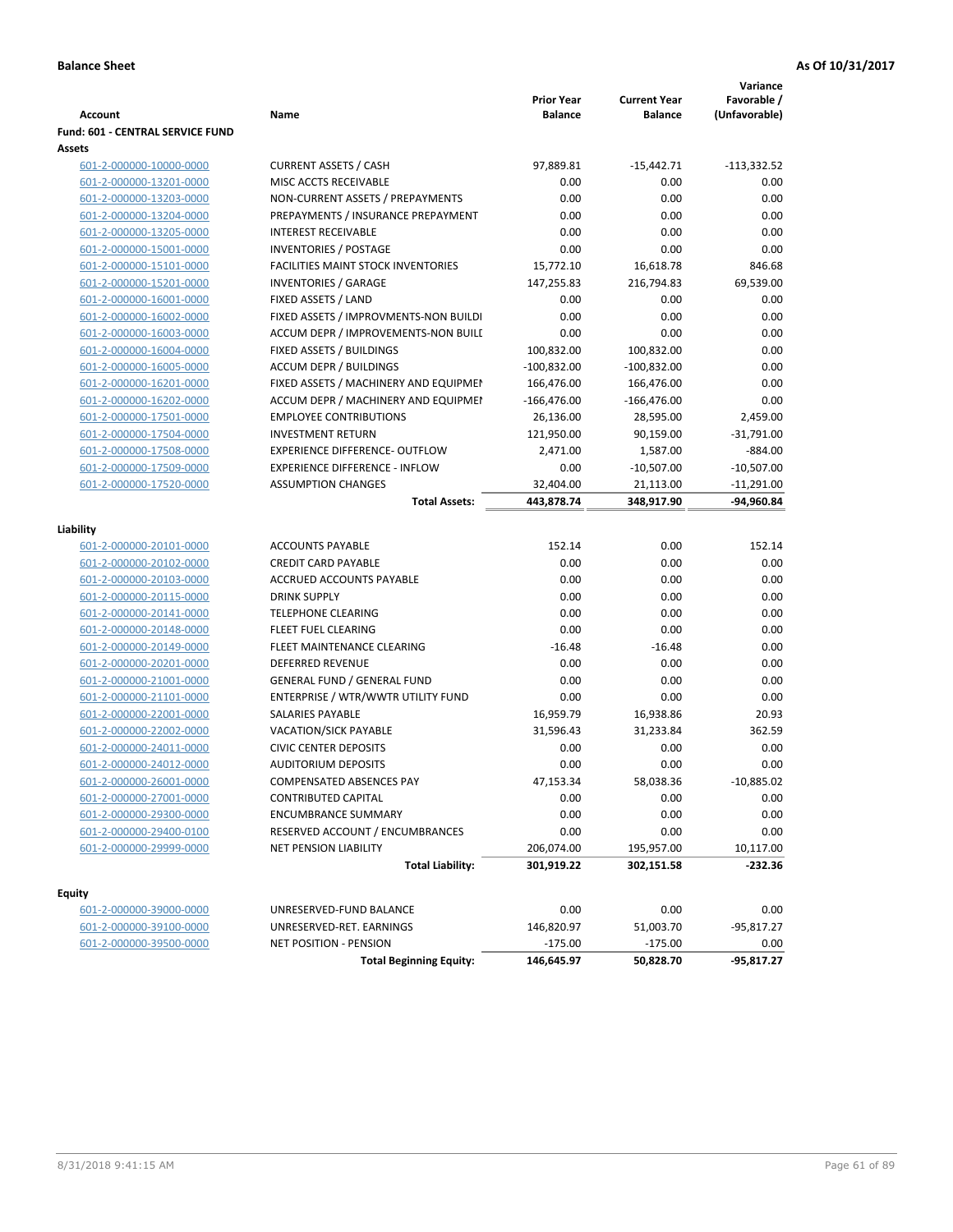| Account                        | Name                                                     | <b>Prior Year</b><br><b>Balance</b> | <b>Current Year</b><br><b>Balance</b> | Variance<br>Favorable /<br>(Unfavorable) |
|--------------------------------|----------------------------------------------------------|-------------------------------------|---------------------------------------|------------------------------------------|
| Total Revenue                  |                                                          | 67,767.17                           | 74,128.76                             | 6,361.59                                 |
| Total Expense                  |                                                          | 72,453.69                           | 78,191.29                             | $-5,737.60$                              |
| Revenues Over/(Under) Expenses |                                                          | $-4,686.52$                         | $-4,062.53$                           | 623.99                                   |
|                                | <b>Total Equity and Current Surplus (Deficit):</b>       | 141,959.45                          | 46.766.17                             | $-95,193.28$                             |
|                                | Total Liabilities, Equity and Current Surplus (Deficit): | 443.878.67                          | 348.917.75                            | -94,960.92                               |
|                                | *** FUND 601 OUT OF BALANCE ***                          | 0.07                                | 0.15                                  | 0.08                                     |

**\*\*\*Warning: Account Authorization is turned on. Please run the Unauthorized Account Listing Report to see if you are out of balance due to missing accounts \*\*\***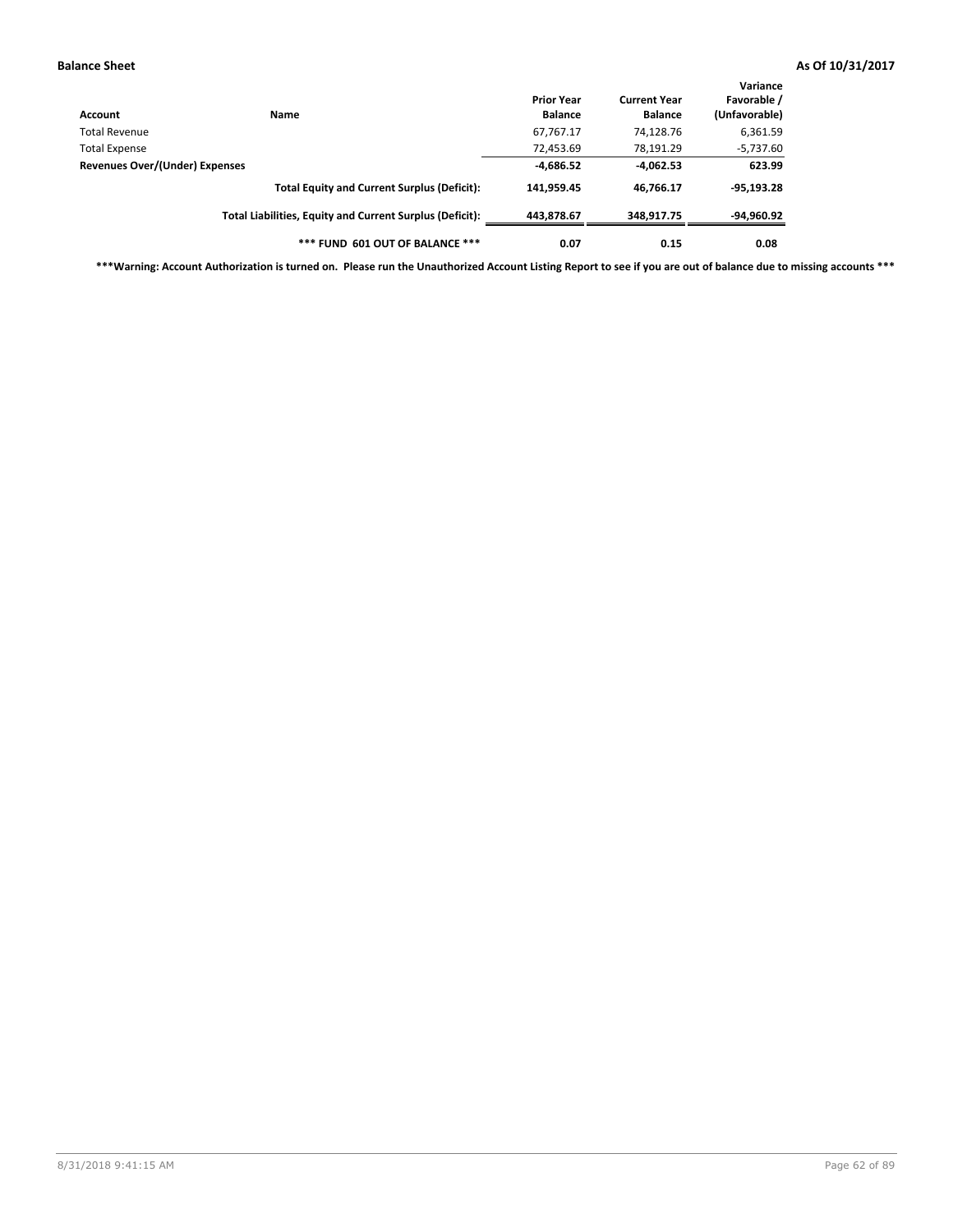|                                       |                                                          |                                     |                                       | Variance                     |
|---------------------------------------|----------------------------------------------------------|-------------------------------------|---------------------------------------|------------------------------|
| <b>Account</b>                        | <b>Name</b>                                              | <b>Prior Year</b><br><b>Balance</b> | <b>Current Year</b><br><b>Balance</b> | Favorable /<br>(Unfavorable) |
| <b>Fund: 602 - INSURANCE FUND</b>     |                                                          |                                     |                                       |                              |
| <b>Assets</b>                         |                                                          |                                     |                                       |                              |
| 602-2-000000-10000-0000               | <b>CURRENT ASSETS / CASH</b>                             | 20,605.80                           | $-842,328.07$                         | $-862,933.87$                |
| 602-2-000000-13201-0000               | MISC ACCTS RECEIVABLE                                    | 53.48                               | 0.00                                  | $-53.48$                     |
| 602-2-000000-13204-0000               | PREPAYMENTS / INSURANCE PREPAYMENT                       | 0.00                                | 0.00                                  | 0.00                         |
| 602-2-000000-13205-0000               | <b>INTEREST RECEIVABLE</b>                               | 0.00                                | 0.00                                  | 0.00                         |
|                                       | <b>Total Assets:</b>                                     | 20,659.28                           | $-842,328.07$                         | $-862,987.35$                |
| Liability                             |                                                          |                                     |                                       |                              |
| 602-2-000000-20101-0000               | <b>ACCOUNTS PAYABLE</b>                                  | 853.91                              | $-2,199.85$                           | 3,053.76                     |
| 602-2-000000-20102-0000               | <b>CREDIT CARD PAYABLE</b>                               | 0.00                                | 0.00                                  | 0.00                         |
| 602-2-000000-20103-0000               | <b>ACCRUED ACCOUNTS PAYABLE</b>                          | 0.00                                | 0.00                                  | 0.00                         |
| 602-2-000000-20201-0000               | <b>DEFERRED REVENUE</b>                                  | 0.00                                | 0.00                                  | 0.00                         |
| 602-2-000000-29300-0000               | <b>ENCUMBRANCE SUMMARY</b>                               | 0.00                                | 0.00                                  | 0.00                         |
| 602-2-000000-29400-0100               | RESERVED ACCOUNT / ENCUMBRANCES                          | 0.00                                | 0.00                                  | 0.00                         |
|                                       | <b>Total Liability:</b>                                  | 853.91                              | $-2.199.85$                           | 3,053.76                     |
| Equity                                |                                                          |                                     |                                       |                              |
| 602-2-000000-39000-0000               | UNRESERVED-FUND BALANCE                                  | 0.00                                | 0.00                                  | 0.00                         |
| 602-2-000000-39100-0000               | UNRESERVED-RET. EARNINGS                                 | 632,449.20                          | $-253,836.31$                         | $-886, 285.51$               |
|                                       | <b>Total Beginning Equity:</b>                           | 632,449.20                          | $-253,836.31$                         | $-886,285.51$                |
| <b>Total Revenue</b>                  |                                                          | 412,298.01                          | 477,882.19                            | 65,584.18                    |
| <b>Total Expense</b>                  |                                                          | 1,024,941.84                        | 1,064,174.10                          | $-39,232.26$                 |
| <b>Revenues Over/(Under) Expenses</b> |                                                          | $-612,643.83$                       | $-586,291.91$                         | 26,351.92                    |
|                                       | <b>Total Equity and Current Surplus (Deficit):</b>       | 19,805.37                           | $-840, 128.22$                        | $-859,933.59$                |
|                                       | Total Liabilities, Equity and Current Surplus (Deficit): | 20,659.28                           | -842.328.07                           | $-862,987.35$                |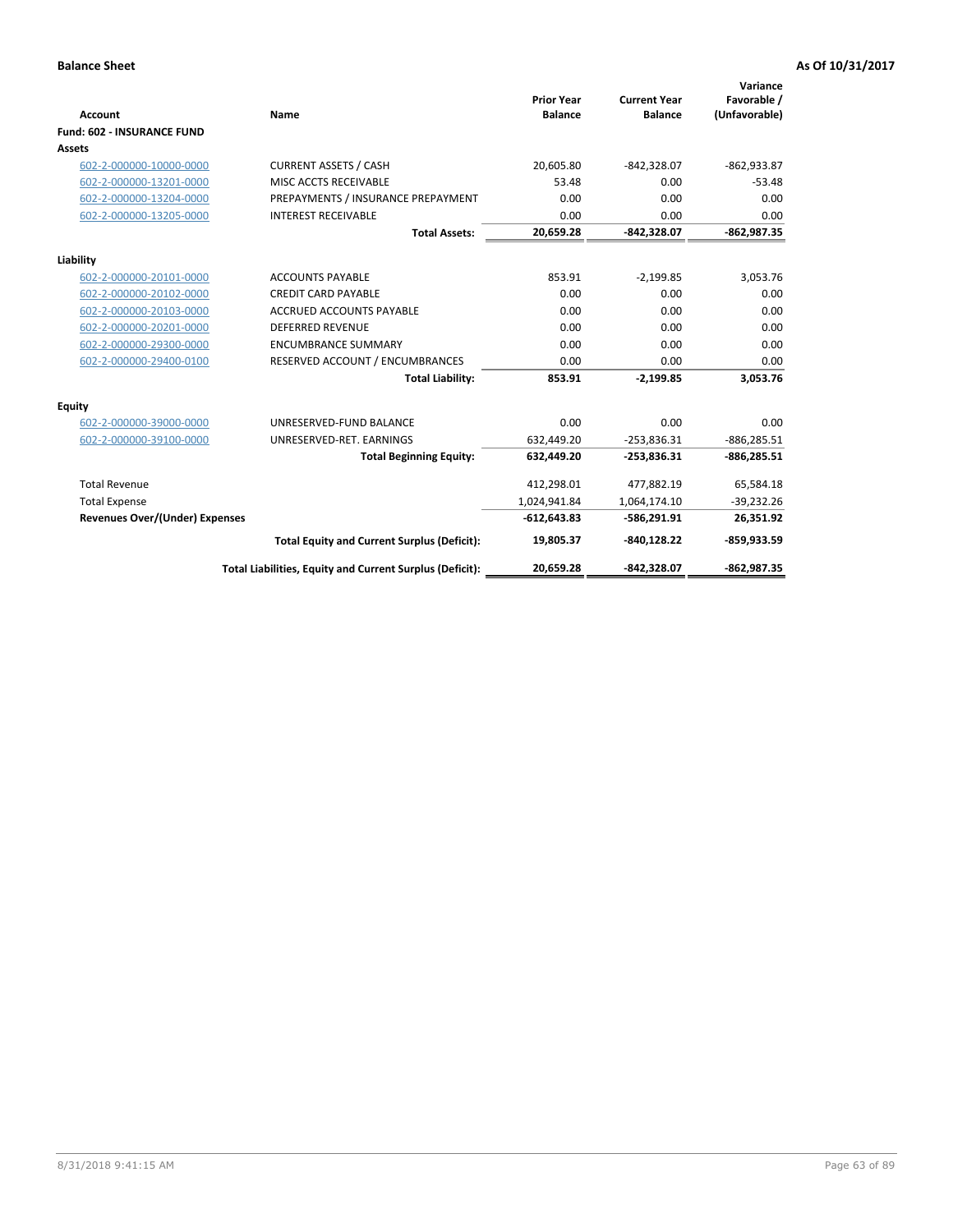| <b>Account</b>                        | Name                                                     | <b>Prior Year</b><br><b>Balance</b> | <b>Current Year</b><br><b>Balance</b> | Variance<br>Favorable /<br>(Unfavorable) |
|---------------------------------------|----------------------------------------------------------|-------------------------------------|---------------------------------------|------------------------------------------|
| Fund: 604 - MIS FUND                  |                                                          |                                     |                                       |                                          |
| Assets                                |                                                          |                                     |                                       |                                          |
| 604-2-000000-10000-0000               | <b>CURRENT ASSETS / CASH</b>                             | 93,354.73                           | 186,541.47                            | 93,186.74                                |
| 604-2-000000-13201-0000               | MISC ACCTS RECEIVABLE                                    | 0.00                                | 0.00                                  | 0.00                                     |
| 604-2-000000-13202-1400               | <b>EMPLOYEE ADVANCES</b>                                 | 0.00                                | 0.00                                  | 0.00                                     |
| 604-2-000000-13203-0000               | NON-CURRENT ASSETS / PREPAYMENTS                         | 0.00                                | 0.00                                  | 0.00                                     |
| 604-2-000000-13205-0000               | <b>INTEREST RECEIVABLE</b>                               | 0.00                                | 0.00                                  | 0.00                                     |
| 604-2-000000-15601-0000               | IT NETWORK PRINTER SUPPLY INVENTORY                      | 0.00                                | 0.00                                  | 0.00                                     |
| 604-2-000000-16004-0000               | FIXED ASSETS / BUILDINGS                                 | 0.00                                | 0.00                                  | 0.00                                     |
| 604-2-000000-16005-0000               | <b>ACCUM DEPR / BUILDINGS</b>                            | 0.00                                | 0.00                                  | 0.00                                     |
| 604-2-000000-16201-0000               | FIXED ASSETS / MACHINERY AND EQUIPMEN                    | 1,587,000.47                        | 1,587,000.47                          | 0.00                                     |
| 604-2-000000-16202-0000               | ACCUM DEPR / MACHINERY AND EQUIPMEI                      | $-1,324,554.90$                     | $-1,415,037.83$                       | $-90,482.93$                             |
| 604-2-000000-16301-0000               | FIXED ASSETS / C W I P                                   | $-0.20$                             | $-0.20$                               | 0.00                                     |
| 604-2-000000-17501-0000               | <b>EMPLOYEE CONTRIBUTIONS</b>                            | 13,068.00                           | 14,298.00                             | 1,230.00                                 |
| 604-2-000000-17504-0000               | <b>INVESTMENT RETURN</b>                                 | 60,975.00                           | 45,080.00                             | $-15,895.00$                             |
| 604-2-000000-17508-0000               | <b>EXPERIENCE DIFFERENCE- OUTFLOW</b>                    | 1,235.00                            | 794.00                                | $-441.00$                                |
| 604-2-000000-17509-0000               | <b>EXPERIENCE DIFFERENCE - INFLOW</b>                    | 0.00                                | $-5,254.00$                           | $-5,254.00$                              |
| 604-2-000000-17520-0000               | <b>ASSUMPTION CHANGES</b>                                | 16,202.00                           | 10,557.00                             | $-5,645.00$                              |
|                                       | <b>Total Assets:</b>                                     | 447,280.10                          | 423,978.91                            | $-23,301.19$                             |
|                                       |                                                          |                                     |                                       |                                          |
| Liability                             |                                                          |                                     |                                       |                                          |
| 604-2-000000-20101-0000               | <b>ACCOUNTS PAYABLE</b>                                  | 2.73                                | 172.11                                | $-169.38$                                |
| 604-2-000000-20102-0000               | <b>CREDIT CARD PAYABLE</b>                               | 0.00                                | 0.00                                  | 0.00                                     |
| 604-2-000000-20103-0000               | <b>ACCRUED ACCOUNTS PAYABLE</b>                          | 0.00                                | 0.00                                  | 0.00                                     |
| 604-2-000000-20141-0000               | <b>TELEPHONE CLEARING</b>                                | 0.00                                | 0.00                                  | 0.00                                     |
| 604-2-000000-21035-0000               | DEBT SERVICE / DUE TO DEBT SERVICE                       | 0.00                                | 0.00                                  | 0.00                                     |
| 604-2-000000-22001-0000               | <b>SALARIES PAYABLE</b>                                  | 9,550.49                            | 9,756.01                              | $-205.52$                                |
| 604-2-000000-22002-0000               | <b>VACATION/SICK PAYABLE</b>                             | 17,135.39                           | 25,471.59                             | $-8,336.20$                              |
| 604-2-000000-22208-0000               | INSURANCE / AMERICAN FIDELITY                            | 0.00                                | 0.00                                  | 0.00                                     |
| 604-2-000000-23001-0000               | CAPITAL LEASE PAYABLE                                    | 15,132.00                           | $-1.88$                               | 15,133.88                                |
| 604-2-000000-23101-0000               | CAPITAL LEASE PAYABLE                                    | $-0.40$                             | $-0.40$                               | 0.00                                     |
| 604-2-000000-26001-0000               | <b>COMPENSATED ABSENCES PAY</b>                          | 13,875.77                           | 9,692.17                              | 4,183.60                                 |
| 604-2-000000-27001-0000               | <b>CONTRIBUTED CAPITAL</b>                               | 0.00                                | 0.00                                  | 0.00                                     |
| 604-2-000000-29300-0000               | <b>ENCUMBRANCE SUMMARY</b>                               | 0.00                                | 0.00                                  | 0.00                                     |
| 604-2-000000-29400-0100               | <b>RESERVED ACCOUNT / ENCUMBRANCES</b>                   | 0.27                                | 0.27                                  | 0.00                                     |
| 604-2-000000-29999-0000               | <b>NET PENSION LIABILITY</b>                             | 103,037.00                          | 97,979.00                             | 5,058.00                                 |
| 604-2-000000-92194-0101               | <b>BANK ONE / DIGITEC</b>                                | 0.00                                | 0.00                                  | 0.00                                     |
|                                       | <b>Total Liability:</b>                                  | 158,733.25                          | 143.068.87                            | 15,664.38                                |
|                                       |                                                          |                                     |                                       |                                          |
| Equity                                |                                                          |                                     |                                       |                                          |
| 604-2-000000-39000-0000               | UNRESERVED-FUND BALANCE                                  | 0.00                                | 0.00                                  | 0.00                                     |
| 604-2-000000-39100-0000               | UNRESERVED-RET. EARNINGS                                 | 335,832.26                          | 305,605.35                            | $-30,226.91$                             |
| 604-2-000000-39500-0000               | NET POSITION - PENSION                                   | $-88.00$                            | $-88.00$                              | 0.00                                     |
|                                       | <b>Total Beginning Equity:</b>                           | 335,744.26                          | 305,517.35                            | -30,226.91                               |
| <b>Total Revenue</b>                  |                                                          | 67,345.92                           | 69,259.42                             | 1,913.50                                 |
| <b>Total Expense</b>                  |                                                          | 114,543.33                          | 93,866.73                             | 20,676.60                                |
| <b>Revenues Over/(Under) Expenses</b> |                                                          | -47,197.41                          | -24,607.31                            | 22,590.10                                |
|                                       | <b>Total Equity and Current Surplus (Deficit):</b>       | 288,546.85                          | 280,910.04                            | $-7,636.81$                              |
|                                       | Total Liabilities, Equity and Current Surplus (Deficit): | 447,280.10                          | 423,978.91                            | -23,301.19                               |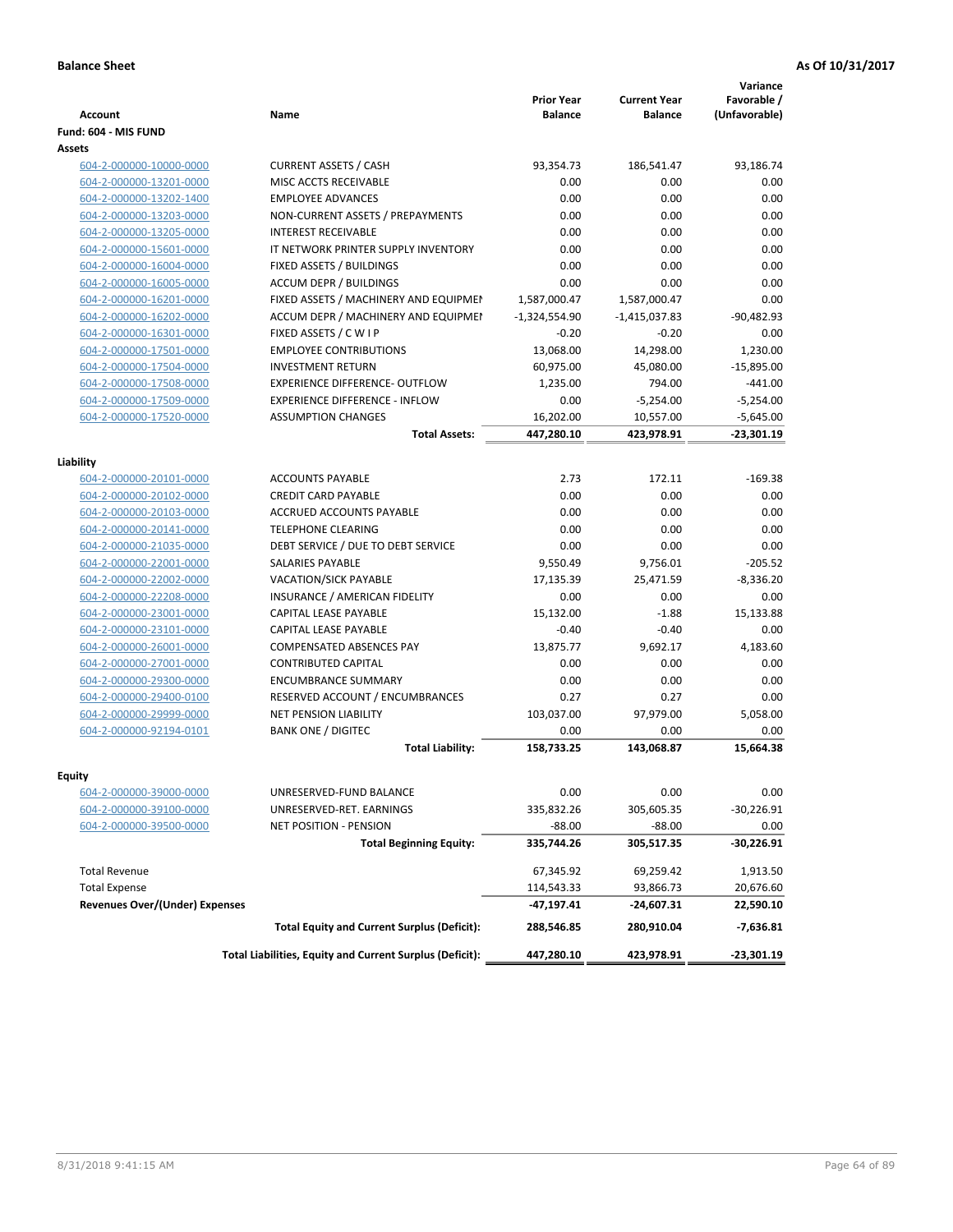| <b>Account</b>                        | Name                                                     | <b>Prior Year</b><br><b>Balance</b> | <b>Current Year</b><br><b>Balance</b> | Variance<br>Favorable /<br>(Unfavorable) |
|---------------------------------------|----------------------------------------------------------|-------------------------------------|---------------------------------------|------------------------------------------|
| Fund: 660 - VEHICLE REPLACEMENT FUND  |                                                          |                                     |                                       |                                          |
| Assets                                |                                                          |                                     |                                       |                                          |
| 660-2-000000-10000-0000               | <b>CURRENT ASSETS / CASH</b>                             | $-141,752.94$                       | $-145,988.47$                         | $-4,235.53$                              |
| 660-2-000000-11309-0000               | <b>TAX ANTICIPATION NOTES</b>                            | 0.00                                | 0.00                                  | 0.00                                     |
| 660-2-000000-11510-0000               | PUBLIC SAFETY VEHICLE REPLACEMENT                        | 54,942.77                           | 863,386.66                            | 808,443.89                               |
| 660-2-000000-11520-0000               | <b>CERTIFICATES OF DEPOSIT</b>                           | 0.00                                | 0.00                                  | 0.00                                     |
| 660-2-000000-11530-0000               | <b>TexasTERM CP</b>                                      | 500,000.00                          | 0.00                                  | $-500,000.00$                            |
| 660-2-000000-13201-0000               | MISC ACCTS RECEIVABLE                                    | 0.00                                | 0.00                                  | 0.00                                     |
| 660-2-000000-13205-0000               | <b>INTEREST RECEIVABLE</b>                               | 0.00                                | 0.00                                  | 0.00                                     |
| 660-2-000000-16201-0000               | FIXED ASSETS / MACHINERY AND EQUIPMEN                    | 8,406,982.85                        | 8,049,045.98                          | -357,936.87                              |
| 660-2-000000-16202-0000               | ACCUM DEPR / MACHINERY AND EQUIPMEI                      | $-6,432,077.07$                     | $-6,345,562.78$                       | 86,514.29                                |
| 660-2-000000-16301-0000               | FIXED ASSETS / C W I P                                   | 0.00                                | 0.00                                  | 0.00                                     |
| 660-2-000000-39300-0000               | RESERVED ACCOUNT / ESCROW BALANCE                        | 0.00                                | 0.00                                  | 0.00                                     |
|                                       | <b>Total Assets:</b>                                     | 2,388,095.61                        | 2,420,881.39                          | 32.785.78                                |
|                                       |                                                          |                                     |                                       |                                          |
| Liability<br>660-2-000000-20101-0000  | <b>ACCOUNTS PAYABLE</b>                                  | 0.00                                | 0.00                                  | 0.00                                     |
| 660-2-000000-20102-0000               | <b>CREDIT CARD PAYABLE</b>                               | 0.00                                | 0.00                                  | 0.00                                     |
| 660-2-000000-20103-0000               | ACCRUED ACCOUNTS PAYABLE                                 | 0.00                                | 0.00                                  | 0.00                                     |
| 660-2-000000-21001-0000               | <b>GENERAL FUND / GENERAL FUND</b>                       | 0.00                                | 0.00                                  | 0.00                                     |
| 660-2-000000-23001-0000               | CAPITAL LEASE PAYABLE                                    | 58,323.01                           | 61,063.17                             | $-2,740.16$                              |
| 660-2-000000-23101-0000               | CAPITAL LEASE PAYABLE                                    | 114,135.17                          | 53,071.82                             | 61,063.35                                |
| 660-2-000000-27001-0000               | <b>CONTRIBUTED CAPITAL</b>                               | 0.00                                | 0.00                                  | 0.00                                     |
| 660-2-000000-29300-0000               | <b>ENCUMBRANCE SUMMARY</b>                               | 0.00                                | 0.00                                  | 0.00                                     |
| 660-2-000000-29400-0100               | RESERVED ACCOUNT / ENCUMBRANCES                          | 0.00                                | 0.00                                  | 0.00                                     |
|                                       | <b>Total Liability:</b>                                  | 172,458.18                          | 114,134.99                            | 58,323.19                                |
|                                       |                                                          |                                     |                                       |                                          |
| <b>Equity</b>                         |                                                          |                                     |                                       |                                          |
| 660-2-000000-39000-0000               | UNRESERVED-FUND BALANCE                                  | 0.00                                | 0.00                                  | 0.00                                     |
| 660-2-000000-39100-0000               | UNRESERVED-RET. EARNINGS                                 | 2,259,983.96                        | 2,239,163.84                          | $-20,820.12$                             |
|                                       | <b>Total Beginning Equity:</b>                           | 2,259,983.96                        | 2,239,163.84                          | $-20,820.12$                             |
| <b>Total Revenue</b>                  |                                                          | $-38,925.49$                        | 73,002.28                             | 111,927.77                               |
| <b>Total Expense</b>                  |                                                          | 5,421.04                            | 5,419.72                              | 1.32                                     |
| <b>Revenues Over/(Under) Expenses</b> |                                                          | $-44,346.53$                        | 67,582.56                             | 111,929.09                               |
|                                       | <b>Total Equity and Current Surplus (Deficit):</b>       | 2,215,637.43                        | 2,306,746.40                          | 91,108.97                                |
|                                       | Total Liabilities, Equity and Current Surplus (Deficit): | 2,388,095.61                        | 2,420,881.39                          | 32,785.78                                |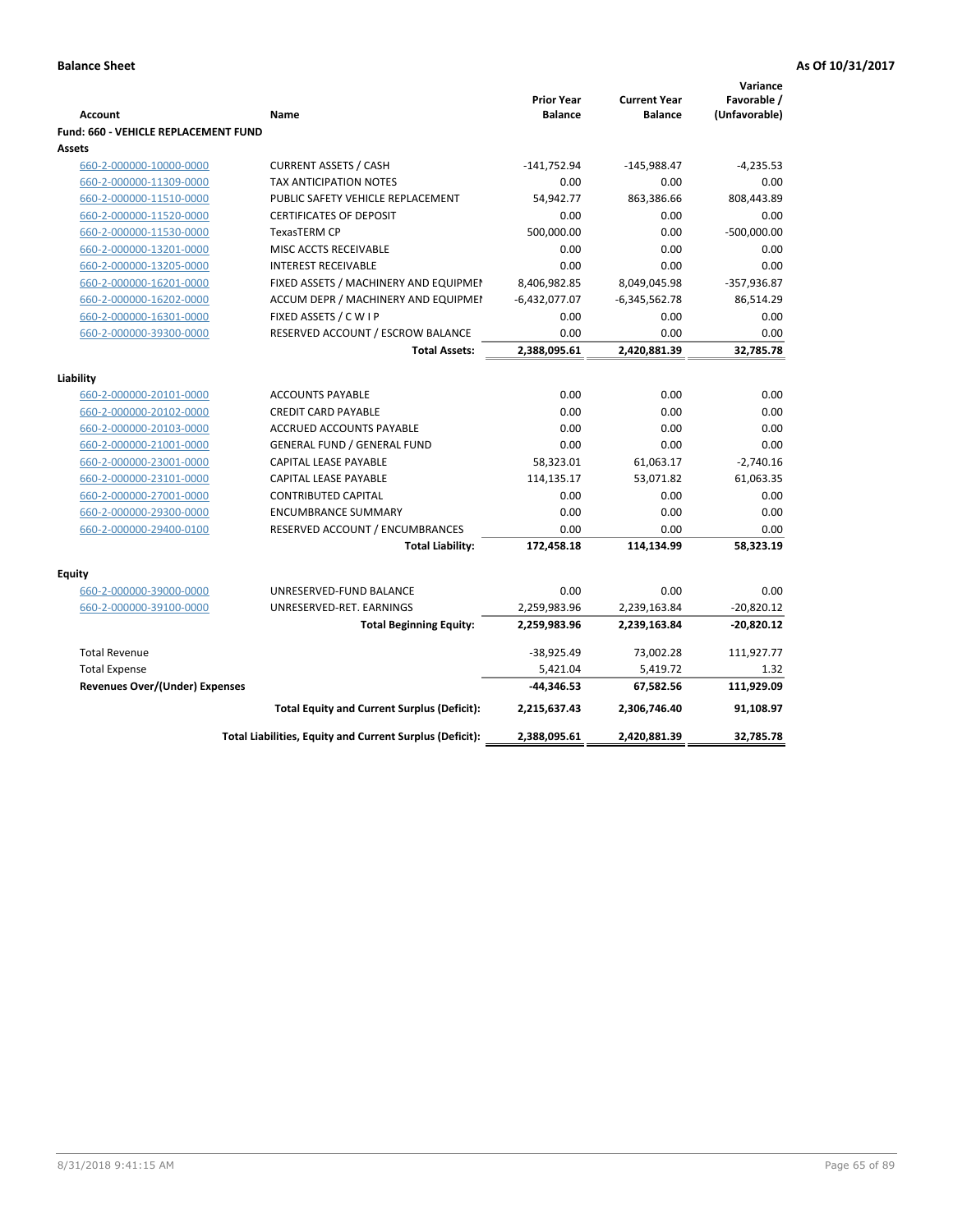| <b>Account</b>                 | Name                                                     | <b>Prior Year</b><br><b>Balance</b> | <b>Current Year</b><br><b>Balance</b> | Variance<br>Favorable /<br>(Unfavorable) |
|--------------------------------|----------------------------------------------------------|-------------------------------------|---------------------------------------|------------------------------------------|
| Fund: 701 - FIREMEN'S PENSION  |                                                          |                                     |                                       |                                          |
| <b>Assets</b>                  |                                                          |                                     |                                       |                                          |
| 701-1-000000-10000-0000        | <b>CURRENT ASSETS / CASH</b>                             | 0.00                                | 0.00                                  | 0.00                                     |
|                                | <b>Total Assets:</b>                                     | 0.00                                | 0.00                                  | 0.00                                     |
| Liability                      |                                                          |                                     |                                       |                                          |
| 701-1-000000-20103-0000        | <b>ACCOUNTS PAYABLE</b>                                  | 0.00                                | 0.00                                  | 0.00                                     |
| 701-1-000000-22306-1000        | UNREALIZED GAIN/LOSS                                     | 543,546.00                          | 0.00                                  | 543,546.00                               |
|                                | <b>Total Liability:</b>                                  | 543,546.00                          | 0.00                                  | 543,546.00                               |
| <b>Equity</b>                  |                                                          |                                     |                                       |                                          |
| 701-1-000000-39000-0000        | UNRESERVED-FUND BALANCE                                  | $-543,546.00$                       | 0.00                                  | 543,546.00                               |
|                                | <b>Total Beginning Equity:</b>                           | $-543,546.00$                       | 0.00                                  | 543,546.00                               |
| <b>Total Expense</b>           |                                                          | 0.00                                | 0.00                                  | 0.00                                     |
| Revenues Over/(Under) Expenses |                                                          | 0.00                                | 0.00                                  | 0.00                                     |
|                                | <b>Total Equity and Current Surplus (Deficit):</b>       | $-543,546.00$                       | 0.00                                  | 543,546.00                               |
|                                | Total Liabilities, Equity and Current Surplus (Deficit): | 0.00                                | 0.00                                  | 0.00                                     |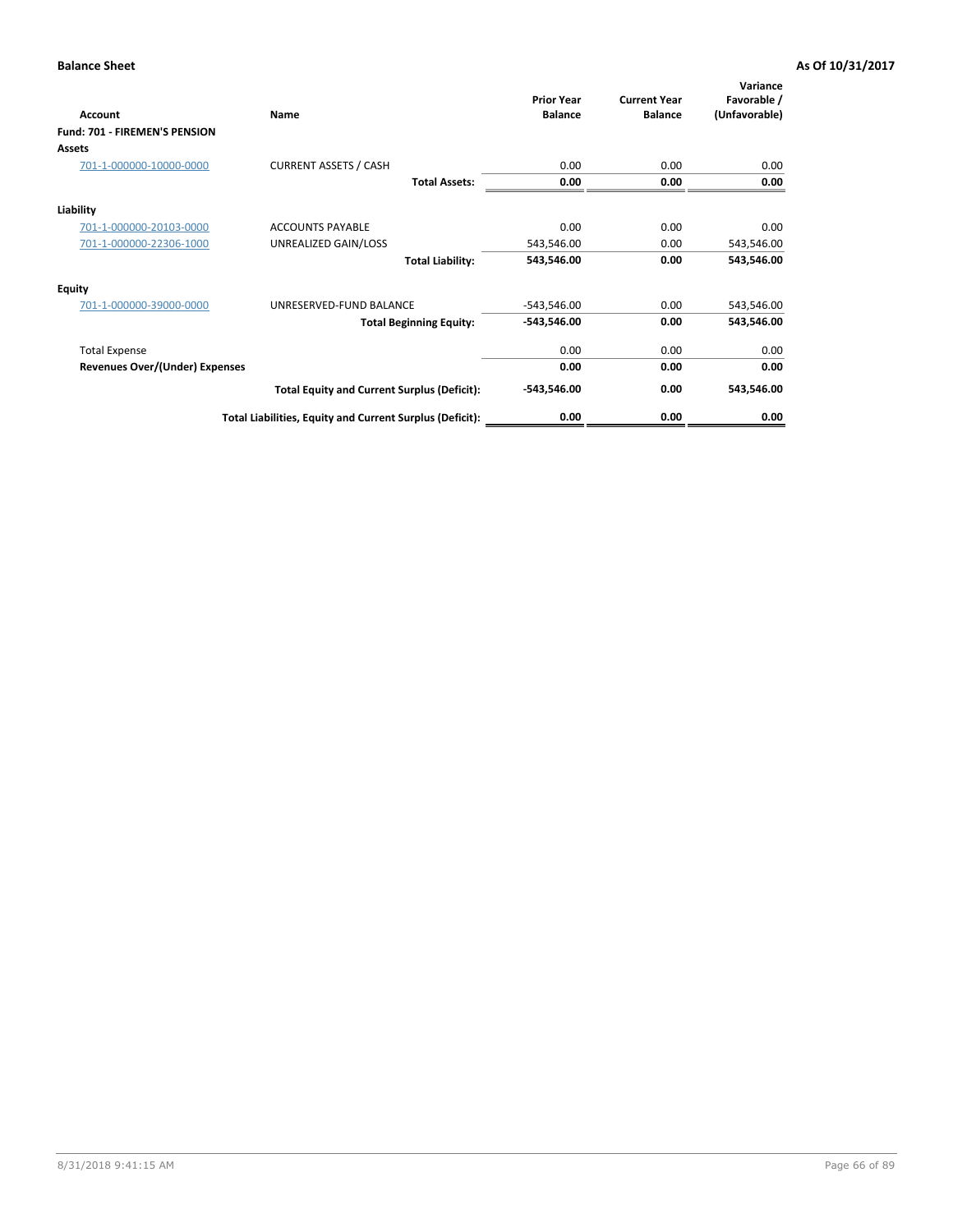|                                       |                                                          |                                     |                                       | Variance                     |
|---------------------------------------|----------------------------------------------------------|-------------------------------------|---------------------------------------|------------------------------|
| <b>Account</b>                        | <b>Name</b>                                              | <b>Prior Year</b><br><b>Balance</b> | <b>Current Year</b><br><b>Balance</b> | Favorable /<br>(Unfavorable) |
| <b>Fund: 800 - SPENCE FUND</b>        |                                                          |                                     |                                       |                              |
| Assets                                |                                                          |                                     |                                       |                              |
| 800-3-000000-10000-0000               | <b>CURRENT ASSETS / CASH</b>                             | $-48.38$                            | $-1,666.38$                           | $-1,618.00$                  |
| 800-3-000000-11507-0000               | <b>SPENCE ENDOWMENT</b>                                  | 71,317.03                           | 574.368.17                            | 503,051.14                   |
| 800-3-000000-11520-0000               | <b>CERTIFICATES OF DEPOSIT</b>                           | 494,000.00                          | 0.00                                  | $-494,000.00$                |
| 800-3-000000-11605-0000               | SPENCE ENDOWMENT                                         | 0.00                                | 0.00                                  | 0.00                         |
| 800-3-000000-13205-0000               | <b>INTEREST RECEIVABLE</b>                               | 1,337.43                            | 0.00                                  | $-1,337.43$                  |
|                                       | <b>Total Assets:</b>                                     | 566,606.08                          | 572,701.79                            | 6,095.71                     |
|                                       |                                                          |                                     |                                       |                              |
| Liability                             |                                                          |                                     |                                       |                              |
| 800-3-000000-20101-0000               | <b>ACCOUNTS PAYABLE</b>                                  | 0.00                                | 0.00                                  | 0.00                         |
| 800-3-000000-20102-0000               | <b>CREDIT CARD PAYABLE</b>                               | 0.00                                | 0.00                                  | 0.00                         |
| 800-3-000000-20103-0000               | <b>ACCRUED ACCOUNTS PAYABLE</b>                          | 0.00                                | 0.00                                  | 0.00                         |
| 800-3-000000-20139-0000               | <b>RETAINAGES PAYABLE</b>                                | 0.00                                | 0.00                                  | 0.00                         |
| 800-3-000000-21001-0000               | <b>GENERAL FUND / GENERAL FUND</b>                       | 0.00                                | 0.00                                  | 0.00                         |
| 800-3-000000-29300-0000               | <b>ENCUMBRANCE SUMMARY</b>                               | 0.00                                | 0.00                                  | 0.00                         |
| 800-3-000000-29400-0000               | RESERVED ACCOUNT / ENCUMBRANCES                          | 0.00                                | 0.00                                  | 0.00                         |
|                                       | <b>Total Liability:</b>                                  | 0.00                                | 0.00                                  | 0.00                         |
| Equity                                |                                                          |                                     |                                       |                              |
| 800-3-000000-39000-0000               | UNRESERVED-FUND BALANCE                                  | 566,627.77                          | 572,241.50                            | 5,613.73                     |
|                                       | <b>Total Beginning Equity:</b>                           | 566,627.77                          | 572,241.50                            | 5,613.73                     |
| <b>Total Revenue</b>                  |                                                          | 28.31                               | 510.29                                | 481.98                       |
| <b>Total Expense</b>                  |                                                          | 50.00                               | 50.00                                 | 0.00                         |
| <b>Revenues Over/(Under) Expenses</b> |                                                          | $-21.69$                            | 460.29                                | 481.98                       |
|                                       | <b>Total Equity and Current Surplus (Deficit):</b>       | 566,606.08                          | 572,701.79                            | 6,095.71                     |
|                                       | Total Liabilities, Equity and Current Surplus (Deficit): | 566,606.08                          | 572,701.79                            | 6,095.71                     |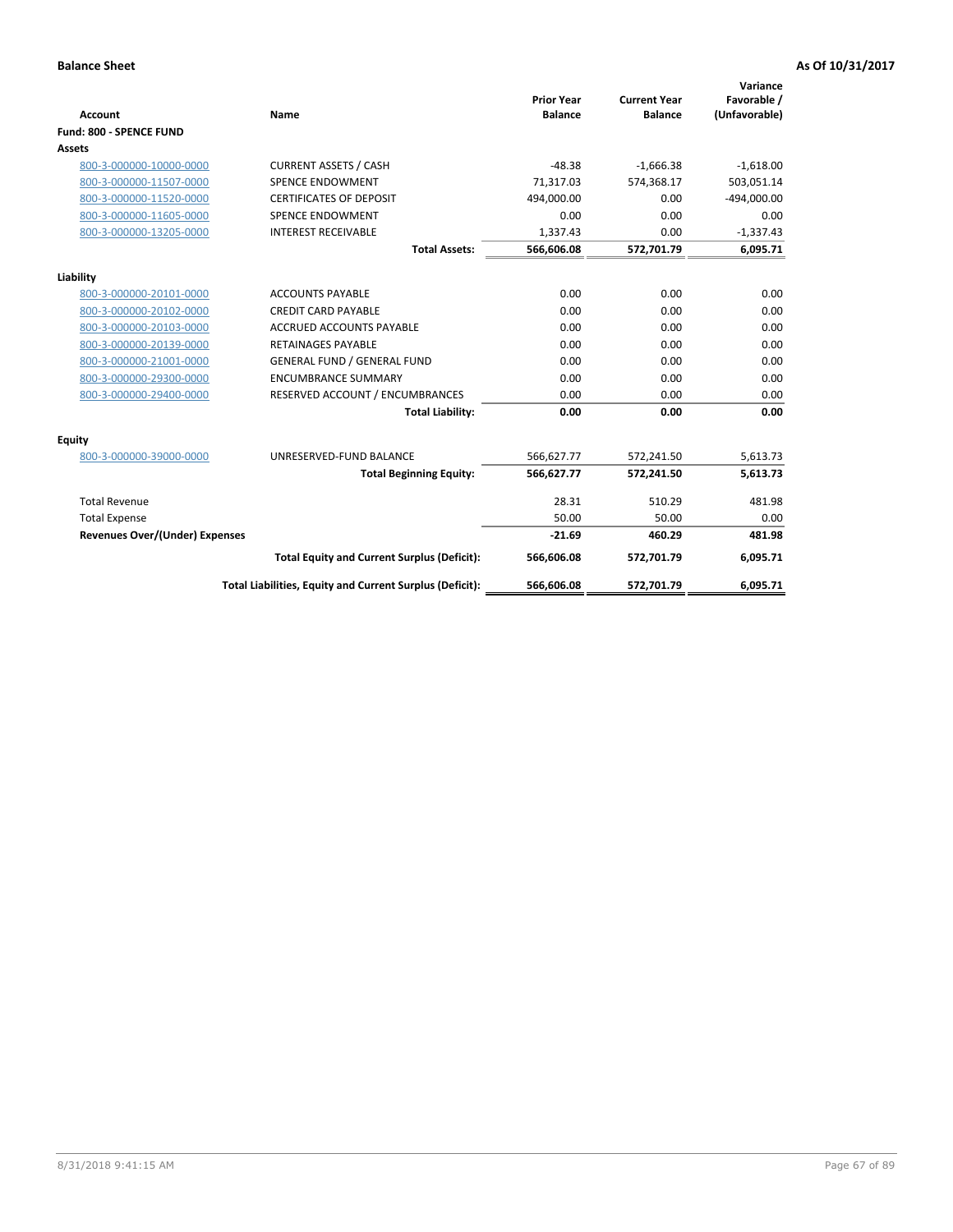| <b>Account</b>                         | Name                                                     | <b>Prior Year</b><br><b>Balance</b> | <b>Current Year</b><br><b>Balance</b> | Variance<br>Favorable /<br>(Unfavorable) |
|----------------------------------------|----------------------------------------------------------|-------------------------------------|---------------------------------------|------------------------------------------|
| <b>Fund: 801 - JONES LIBRARY TRUST</b> |                                                          |                                     |                                       |                                          |
| Assets                                 |                                                          |                                     |                                       |                                          |
| 801-3-000000-10000-0000                | <b>CURRENT ASSETS / CASH</b>                             | 15,404.62                           | 15,425.31                             | 20.69                                    |
| 801-3-000000-13201-0000                | MISC ACCTS RECEIVABLE                                    | 0.00                                | 0.00                                  | 0.00                                     |
| 801-3-000000-13205-0000                | <b>INTEREST RECEIVABLE</b>                               | 0.00                                | 0.00                                  | 0.00                                     |
|                                        | <b>Total Assets:</b>                                     | 15,404.62                           | 15,425.31                             | 20.69                                    |
| Liability                              |                                                          |                                     |                                       |                                          |
| 801-3-000000-20101-0000                | <b>ACCOUNTS PAYABLE</b>                                  | 0.00                                | 0.00                                  | 0.00                                     |
| 801-3-000000-20102-0000                | <b>CREDIT CARD PAYABLE</b>                               | 0.00                                | 0.00                                  | 0.00                                     |
| 801-3-000000-20103-0000                | <b>ACCRUED ACCOUNTS PAYABLE</b>                          | 0.00                                | 0.00                                  | 0.00                                     |
|                                        | <b>Total Liability:</b>                                  | 0.00                                | 0.00                                  | 0.00                                     |
| Equity                                 |                                                          |                                     |                                       |                                          |
| 801-3-000000-39000-0000                | UNRESERVED-FUND BALANCE                                  | 15,407.38                           | 15,424.19                             | 16.81                                    |
|                                        | <b>Total Beginning Equity:</b>                           | 15,407.38                           | 15,424.19                             | 16.81                                    |
| <b>Total Revenue</b>                   |                                                          | $-1.90$                             | 1.12                                  | 3.02                                     |
| <b>Total Expense</b>                   |                                                          | 0.86                                | 0.00                                  | 0.86                                     |
| <b>Revenues Over/(Under) Expenses</b>  |                                                          | $-2.76$                             | 1.12                                  | 3.88                                     |
|                                        | <b>Total Equity and Current Surplus (Deficit):</b>       | 15,404.62                           | 15,425.31                             | 20.69                                    |
|                                        | Total Liabilities, Equity and Current Surplus (Deficit): | 15,404.62                           | 15,425.31                             | 20.69                                    |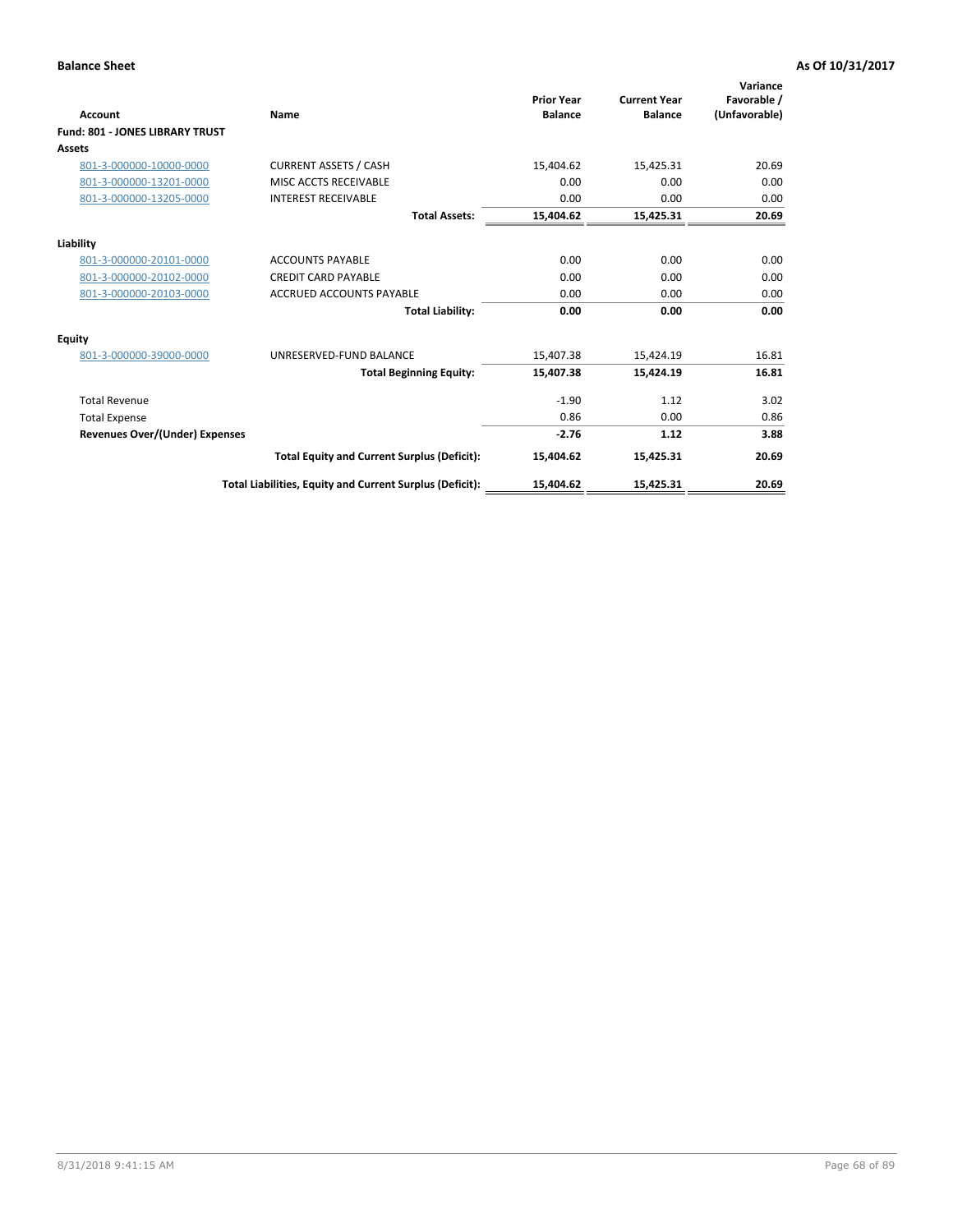| <b>Account</b>                              | Name                                                     | <b>Prior Year</b><br><b>Balance</b> | <b>Current Year</b><br><b>Balance</b> | Variance<br>Favorable /<br>(Unfavorable) |
|---------------------------------------------|----------------------------------------------------------|-------------------------------------|---------------------------------------|------------------------------------------|
| Fund: 803 - GREENVILLE BOARD OF DEVELOPMENT |                                                          |                                     |                                       |                                          |
| Assets                                      |                                                          |                                     |                                       |                                          |
| 803-3-000000-10000-0000                     | <b>CURRENT ASSETS / CASH</b>                             | 0.00                                | 0.00                                  | 0.00                                     |
| 803-3-000000-13201-0000                     | MISC ACCTS RECEIVABLE                                    | 0.00                                | 0.00                                  | 0.00                                     |
| 803-3-000000-13203-0000                     | NON-CURRENT ASSETS / PREPAYMENTS                         | 0.00                                | 0.00                                  | 0.00                                     |
|                                             | <b>Total Assets:</b>                                     | 0.00                                | 0.00                                  | 0.00                                     |
| Liability                                   |                                                          |                                     |                                       |                                          |
| 803-3-000000-20101-0000                     | <b>ACCOUNTS PAYABLE</b>                                  | 0.00                                | 0.00                                  | 0.00                                     |
| 803-3-000000-20102-0000                     | <b>ACCOUNTS PAYABLE</b>                                  | 0.00                                | 0.00                                  | 0.00                                     |
| 803-3-000000-20103-0000                     | ACCRUED ACCOUNTS PAYABLE                                 | 0.00                                | 0.00                                  | 0.00                                     |
| 803-3-000000-20139-0000                     | <b>RETAINAGES PAYABLE</b>                                | 0.00                                | 0.00                                  | 0.00                                     |
| 803-3-000000-20141-0000                     | <b>TELEPHONE CLEARING</b>                                | 0.00                                | 0.00                                  | 0.00                                     |
| 803-3-000000-21400-0000                     | <b>ELECTRIC OPERATING FUND</b>                           | 0.00                                | 0.00                                  | 0.00                                     |
| 803-3-000000-22001-0000                     | ACCRUED SALARIES/WAGES                                   | 0.00                                | 0.00                                  | 0.00                                     |
| 803-3-000000-22002-0000                     | <b>ACCRUED SALARIES/WAGES</b>                            | 0.00                                | 0.00                                  | 0.00                                     |
| 803-3-000000-26001-0000                     | <b>COMPENSATED ABSENCES PAY</b>                          | 0.00                                | 0.00                                  | 0.00                                     |
| 803-3-000000-29300-0000                     | <b>ENCUMBRANCE SUMMARY</b>                               | 0.00                                | 0.00                                  | 0.00                                     |
| 803-3-000000-29400-0100                     | RESERVED ACCOUNT / ENCUMBRANCES                          | 103,228.62                          | 0.00                                  | 103,228.62                               |
|                                             | <b>Total Liability:</b>                                  | 103,228.62                          | 0.00                                  | 103,228.62                               |
| Equity                                      |                                                          |                                     |                                       |                                          |
| 803-3-000000-39000-0000                     | UNRESERVED-FUND BALANCE                                  | $-103,228.62$                       | 0.00                                  | 103,228.62                               |
|                                             | <b>Total Beginning Equity:</b>                           | $-103,228.62$                       | 0.00                                  | 103,228.62                               |
| <b>Total Revenue</b>                        |                                                          | 0.00                                | 0.00                                  | 0.00                                     |
| <b>Total Expense</b>                        |                                                          | 0.00                                | 0.00                                  | 0.00                                     |
| <b>Revenues Over/(Under) Expenses</b>       |                                                          | 0.00                                | 0.00                                  | 0.00                                     |
|                                             | <b>Total Equity and Current Surplus (Deficit):</b>       | $-103,228.62$                       | 0.00                                  | 103,228.62                               |
|                                             | Total Liabilities, Equity and Current Surplus (Deficit): | 0.00                                | 0.00                                  | 0.00                                     |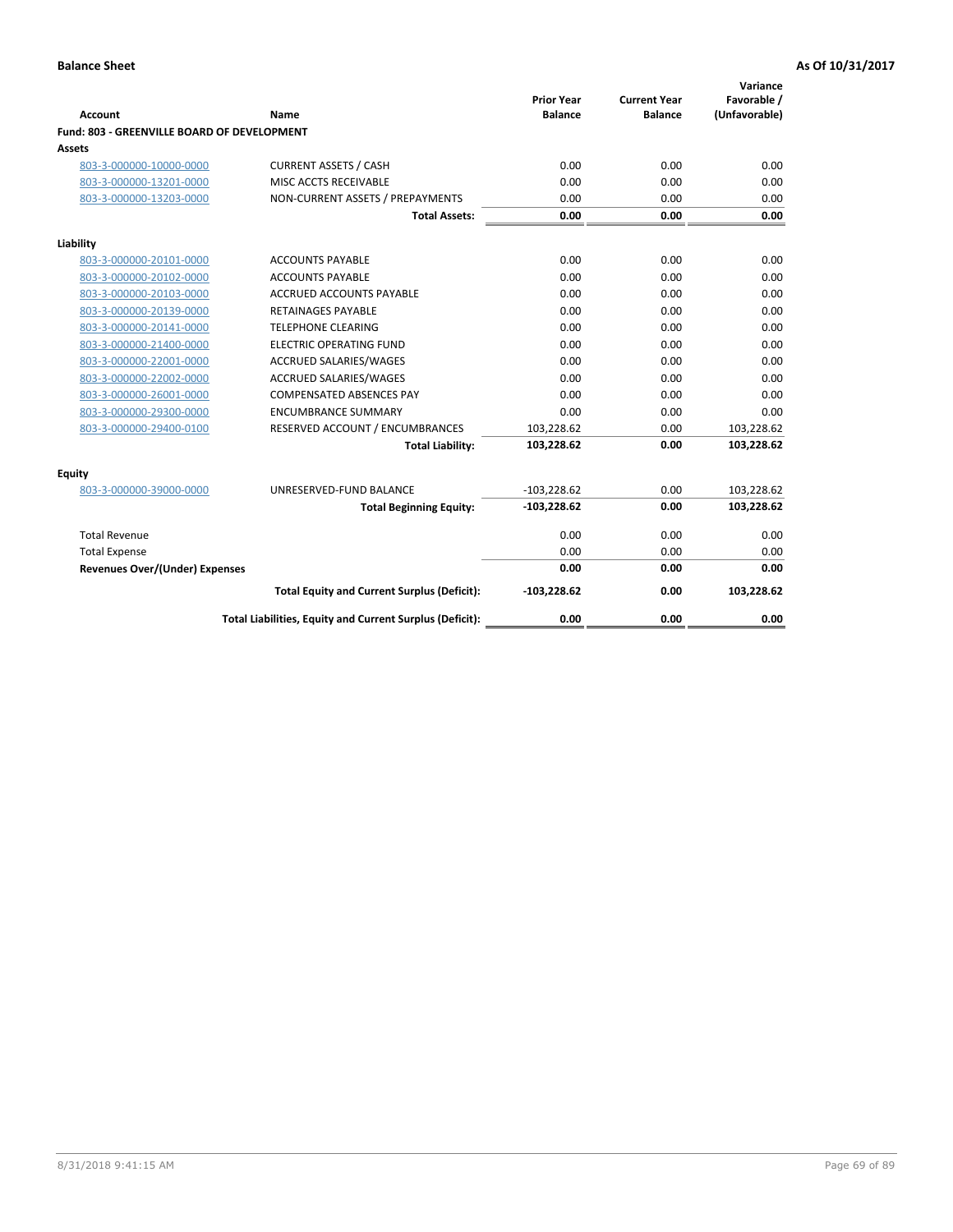| <b>Account</b>                        | Name                                                     | <b>Prior Year</b><br><b>Balance</b> | <b>Current Year</b><br><b>Balance</b> | Variance<br>Favorable /<br>(Unfavorable) |
|---------------------------------------|----------------------------------------------------------|-------------------------------------|---------------------------------------|------------------------------------------|
| <b>Fund: 807 - 4A-EDC</b>             |                                                          |                                     |                                       |                                          |
| <b>Assets</b>                         |                                                          |                                     |                                       |                                          |
| 807-3-000000-10000-0000               | <b>CURRENT ASSETS / CASH</b>                             | 0.00                                | 0.00                                  | 0.00                                     |
| 807-3-000000-13201-0000               | MISC ACCTS RECEIVABLE                                    | 0.00                                | 0.00                                  | 0.00                                     |
| 807-3-000000-16301-0000               | FIXED ASSETS / C W I P                                   | 0.00                                | 0.00                                  | 0.00                                     |
|                                       | <b>Total Assets:</b>                                     | 0.00                                | 0.00                                  | 0.00                                     |
| Liability                             |                                                          |                                     |                                       |                                          |
| 807-3-000000-20101-0000               | <b>ACCOUNTS PAYABLE</b>                                  | 0.00                                | 0.00                                  | 0.00                                     |
| 807-3-000000-20103-0000               | <b>ACCOUNTS PAYABLE</b>                                  | 0.00                                | 0.00                                  | 0.00                                     |
| 807-3-000000-20139-0000               | <b>RETAINAGES PAYABLE</b>                                | 0.00                                | 0.00                                  | 0.00                                     |
| 807-3-000000-26105-0000               | INV NET OF RELATED DEBT                                  | 305,846.00                          | 0.00                                  | 305,846.00                               |
| 807-3-000000-29300-0000               | <b>ENCUMBRANCE SUMMARY</b>                               | 0.00                                | 0.00                                  | 0.00                                     |
| 807-3-000000-29400-0100               | RESERVED ACCOUNT / ENCUMBRANCES                          | 18,078.76                           | 0.00                                  | 18,078.76                                |
| 807-3-495000-20180-0000               | <b>CURRENT DEBT</b>                                      | 0.00                                | 0.00                                  | 0.00                                     |
| 807-3-495000-26002-0000               | CA - LONG-TERM DEBT / AMT TO BE PROVIL                   | 0.00                                | 0.00                                  | 0.00                                     |
|                                       | <b>Total Liability:</b>                                  | 323,924.76                          | 0.00                                  | 323,924.76                               |
| Equity                                |                                                          |                                     |                                       |                                          |
| 807-3-000000-39000-0000               | UNRESERVED-FUND BALANCE                                  | $-323,924.76$                       | 0.00                                  | 323,924.76                               |
|                                       | <b>Total Beginning Equity:</b>                           | $-323,924.76$                       | 0.00                                  | 323,924.76                               |
| <b>Total Revenue</b>                  |                                                          | 0.00                                | 0.00                                  | 0.00                                     |
| <b>Total Expense</b>                  |                                                          | 0.00                                | 0.00                                  | 0.00                                     |
| <b>Revenues Over/(Under) Expenses</b> |                                                          | 0.00                                | 0.00                                  | 0.00                                     |
|                                       | <b>Total Equity and Current Surplus (Deficit):</b>       | $-323,924.76$                       | 0.00                                  | 323,924.76                               |
|                                       | Total Liabilities, Equity and Current Surplus (Deficit): | 0.00                                | 0.00                                  | 0.00                                     |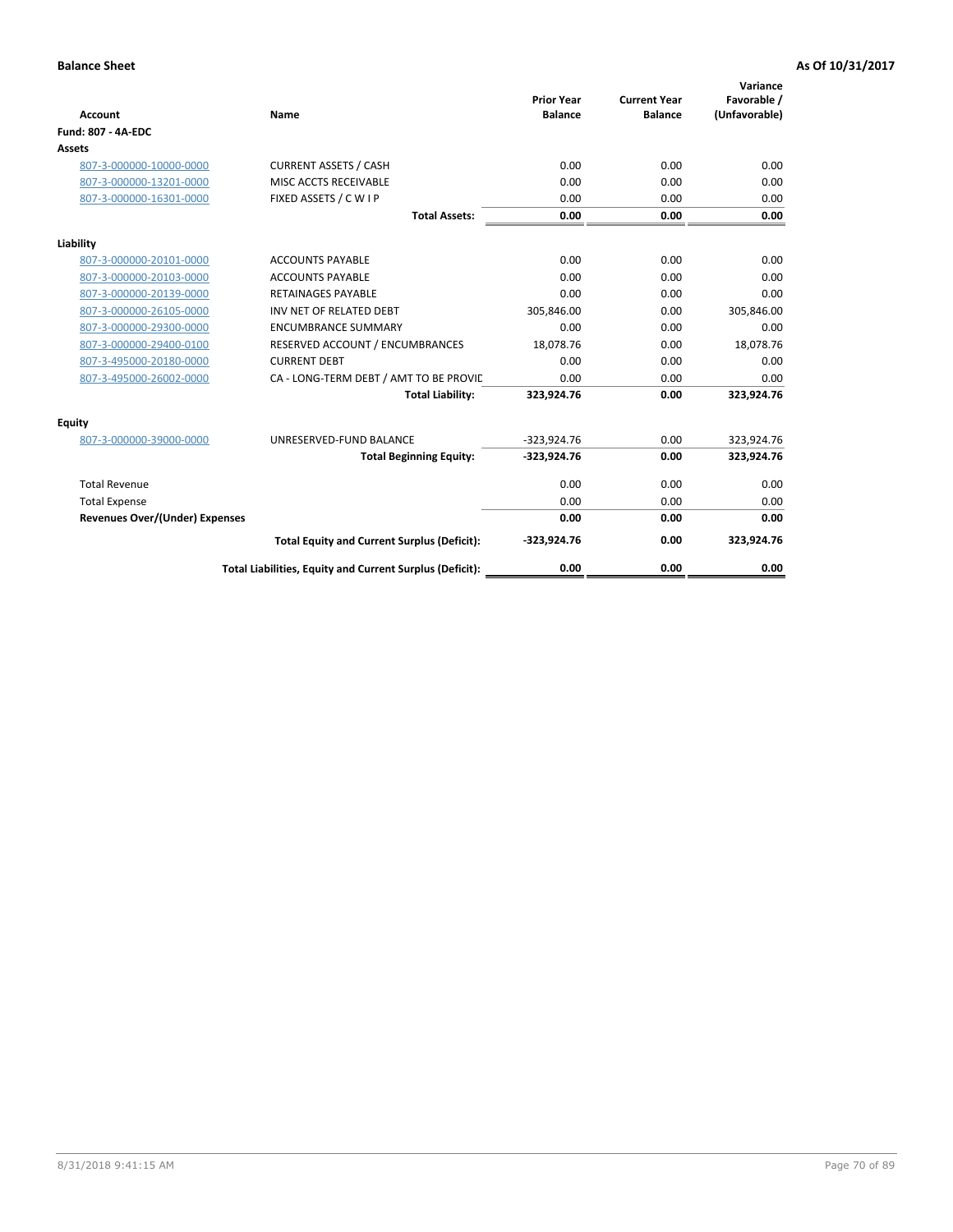|                                       |                                                          |                                     |                                       | Variance                     |
|---------------------------------------|----------------------------------------------------------|-------------------------------------|---------------------------------------|------------------------------|
| Account                               | Name                                                     | <b>Prior Year</b><br><b>Balance</b> | <b>Current Year</b><br><b>Balance</b> | Favorable /<br>(Unfavorable) |
| Fund: 809 - GREENVILLE IDC (L-3)      |                                                          |                                     |                                       |                              |
| <b>Assets</b>                         |                                                          |                                     |                                       |                              |
| 809-3-000000-10000-0000               | <b>CURRENT ASSETS / CASH</b>                             | 0.40                                | 0.40                                  | 0.00                         |
| 809-3-000000-13201-0000               | MISC ACCTS RECEIVABLE                                    | 108,521.58                          | 0.00                                  | $-108,521.58$                |
|                                       | <b>Total Assets:</b>                                     | 108,521.98                          | 0.40                                  | $-108,521.58$                |
| Liability                             |                                                          |                                     |                                       |                              |
| 809-3-000000-20101-0000               | <b>ACCOUNTS PAYABLE</b>                                  | 108,521.58                          | 0.00                                  | 108,521.58                   |
| 809-3-000000-20103-0000               | <b>ACCRUED ACCOUNTS PAYABLE</b>                          | 0.00                                | 0.00                                  | 0.00                         |
| 809-3-000000-21001-0000               | <b>GENERAL FUND / GENERAL FUND</b>                       | 0.00                                | 0.00                                  | 0.00                         |
|                                       | <b>Total Liability:</b>                                  | 108,521.58                          | 0.00                                  | 108,521.58                   |
| <b>Equity</b>                         |                                                          |                                     |                                       |                              |
| 809-3-000000-39000-0000               | UNRESERVED-FUND BALANCE                                  | 0.40                                | 0.40                                  | 0.00                         |
| 809-3-000000-39100-0000               | UNRESERVED-RET, EARNINGS                                 | 0.00                                | 0.00                                  | 0.00                         |
| 809-3-000000-39150-0000               | RESERVED-RET. EARNINGS                                   | 0.00                                | 0.00                                  | 0.00                         |
|                                       | <b>Total Beginning Equity:</b>                           | 0.40                                | 0.40                                  | 0.00                         |
| <b>Total Revenue</b>                  |                                                          | 0.00                                | 0.00                                  | 0.00                         |
| <b>Total Expense</b>                  |                                                          | 0.00                                | 0.00                                  | 0.00                         |
| <b>Revenues Over/(Under) Expenses</b> |                                                          | 0.00                                | 0.00                                  | 0.00                         |
|                                       | <b>Total Equity and Current Surplus (Deficit):</b>       | 0.40                                | 0.40                                  | 0.00                         |
|                                       | Total Liabilities, Equity and Current Surplus (Deficit): | 108,521.98                          | 0.40                                  | $-108.521.58$                |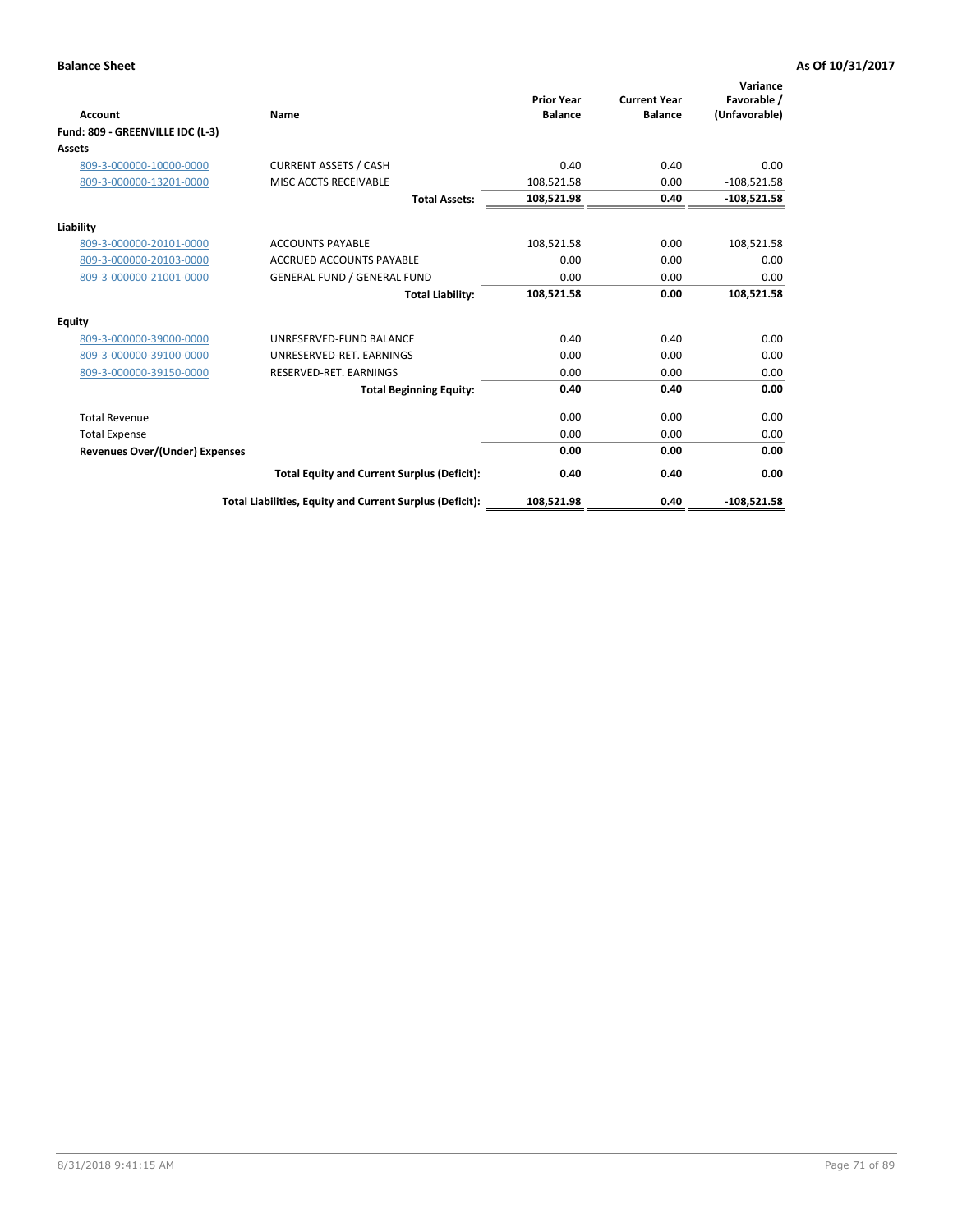| <b>Account</b>                                 | <b>Name</b>                                              | <b>Prior Year</b><br><b>Balance</b> | <b>Current Year</b><br><b>Balance</b> | Variance<br>Favorable /<br>(Unfavorable) |
|------------------------------------------------|----------------------------------------------------------|-------------------------------------|---------------------------------------|------------------------------------------|
| <b>Fund: 810 - SEIZURE FUNDS - STATE RULES</b> |                                                          |                                     |                                       |                                          |
| <b>Assets</b>                                  |                                                          |                                     |                                       |                                          |
| 810-3-000000-10000-0000                        | <b>CURRENT ASSETS / CASH</b>                             | 328,677.86                          | 264,399.54                            | $-64,278.32$                             |
| 810-3-000000-13201-0000                        | MISC ACCTS RECEIVABLE                                    | 0.00                                | 0.00                                  | 0.00                                     |
| 810-3-000000-13202-1400                        | <b>EMPLOYEE ADVANCES</b>                                 | 0.00                                | 0.00                                  | 0.00                                     |
| 810-3-000000-13205-0000                        | <b>INTEREST RECEIVABLE</b>                               | 0.00                                | 0.00                                  | 0.00                                     |
| 810-3-000000-16201-0000                        | MACHINERY AND EQUIPMENT                                  | 0.00                                | 0.00                                  | 0.00                                     |
| 810-3-000000-16202-0000                        | ACCUMULATED DEPRECATION                                  | 0.00                                | 0.00                                  | 0.00                                     |
|                                                | <b>Total Assets:</b>                                     | 328,677.86                          | 264,399.54                            | $-64,278.32$                             |
|                                                |                                                          |                                     |                                       |                                          |
| Liability                                      |                                                          |                                     |                                       |                                          |
| 810-3-000000-20101-0000                        | <b>ACCOUNTS PAYABLE</b>                                  | 0.00                                | 0.00                                  | 0.00                                     |
| 810-3-000000-20102-0000                        | <b>CREDIT CARD PAYABLE</b>                               | 0.00                                | 0.00                                  | 0.00                                     |
| 810-3-000000-20103-0000                        | <b>ACCRUED ACCOUNTS PAYABLE</b>                          | 0.00                                | 0.00                                  | 0.00                                     |
| 810-3-000000-29300-0000                        | <b>ENCUMBRANCE SUMMARY</b>                               | 0.00                                | 0.00                                  | 0.00                                     |
| 810-3-000000-29400-0100                        | RESERVED ACCOUNT / ENCUMBRANCES                          | 0.00                                | 0.00                                  | 0.00                                     |
| 810-3-000000-92520-0600                        | RESERVED ACCOUNT/HB65 SIEZURES                           | 0.00                                | 0.00                                  | 0.00                                     |
|                                                | <b>Total Liability:</b>                                  | 0.00                                | 0.00                                  | 0.00                                     |
| Equity                                         |                                                          |                                     |                                       |                                          |
| 810-3-000000-39000-0000                        | UNRESERVED-FUND BALANCE                                  | 328,736.81                          | 262,591.46                            | $-66, 145.35$                            |
|                                                | <b>Total Beginning Equity:</b>                           | 328,736.81                          | 262,591.46                            | $-66, 145.35$                            |
| <b>Total Revenue</b>                           |                                                          | $-40.62$                            | 1,808.08                              | 1,848.70                                 |
| <b>Total Expense</b>                           |                                                          | 18.33                               | 0.00                                  | 18.33                                    |
| Revenues Over/(Under) Expenses                 |                                                          | $-58.95$                            | 1,808.08                              | 1,867.03                                 |
|                                                | <b>Total Equity and Current Surplus (Deficit):</b>       | 328,677.86                          | 264,399.54                            | $-64,278.32$                             |
|                                                | Total Liabilities, Equity and Current Surplus (Deficit): | 328,677.86                          | 264,399.54                            | $-64,278.32$                             |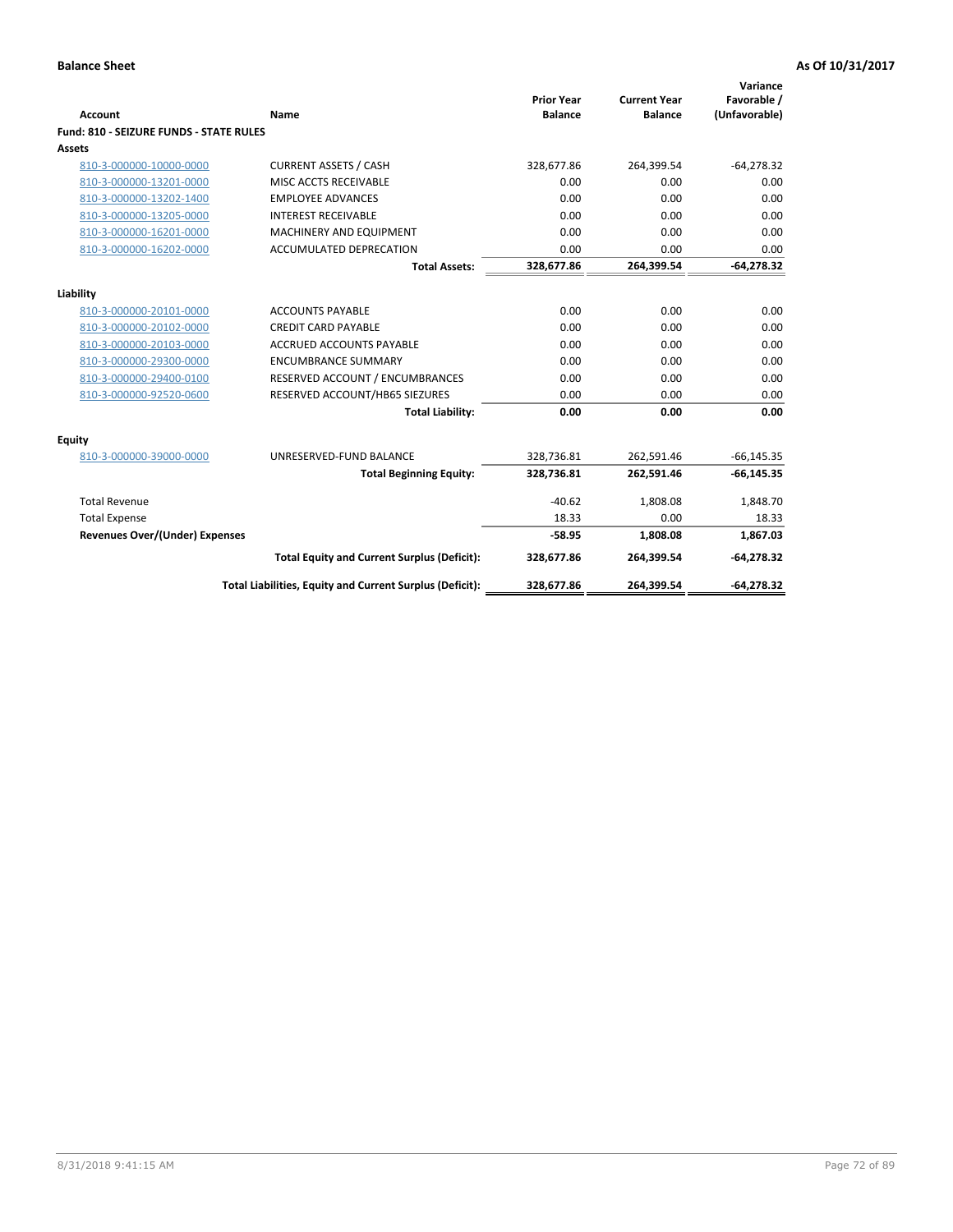| Account                               | Name                                                     | <b>Prior Year</b><br><b>Balance</b> | <b>Current Year</b><br><b>Balance</b> | Variance<br>Favorable /<br>(Unfavorable) |
|---------------------------------------|----------------------------------------------------------|-------------------------------------|---------------------------------------|------------------------------------------|
| Fund: 811 - SEIZURE FUNDS - FED RULES |                                                          |                                     |                                       |                                          |
| <b>Assets</b>                         |                                                          |                                     |                                       |                                          |
| 811-3-000000-10000-0000               | <b>CURRENT ASSETS / CASH</b>                             | 147,187.14                          | 156,650.75                            | 9,463.61                                 |
| 811-3-000000-13201-0000               | MISC ACCTS RECEIVABLE                                    | 0.00                                | 0.00                                  | 0.00                                     |
| 811-3-000000-13205-0000               | <b>INTEREST RECEIVABLE</b>                               | 0.00                                | 0.00                                  | 0.00                                     |
| 811-3-000000-16201-0000               | MACHINERY AND EQUIPMENT                                  | 0.00                                | 0.00                                  | 0.00                                     |
| 811-3-000000-16202-0000               | ACCUMULATED DEPRECATION                                  | 0.00                                | 0.00                                  | 0.00                                     |
|                                       | <b>Total Assets:</b>                                     | 147,187.14                          | 156,650.75                            | 9,463.61                                 |
| Liability                             |                                                          |                                     |                                       |                                          |
| 811-3-000000-20101-0000               | <b>ACCOUNTS PAYABLE</b>                                  | 0.00                                | 0.00                                  | 0.00                                     |
| 811-3-000000-20102-0000               | <b>CREDIT CARD PAYABLE</b>                               | 0.00                                | 0.00                                  | 0.00                                     |
| 811-3-000000-20103-0000               | <b>ACCRUED ACCOUNTS PAYABLE</b>                          | 0.00                                | 0.00                                  | 0.00                                     |
| 811-3-000000-29300-0000               | <b>ENCUMBRANCE SUMMARY</b>                               | 0.00                                | 0.00                                  | 0.00                                     |
| 811-3-000000-29400-0100               | RESERVED ACCOUNT / ENCUMBRANCES                          | 0.00                                | 0.00                                  | 0.00                                     |
| 811-3-000000-92521-0700               | RESERVED ACCOUNT/FED SIEZURES                            | 0.00                                | 0.00                                  | 0.00                                     |
|                                       | <b>Total Liability:</b>                                  | 0.00                                | 0.00                                  | 0.00                                     |
| Equity                                |                                                          |                                     |                                       |                                          |
| 811-3-000000-39000-0000               | UNRESERVED-FUND BALANCE                                  | 139,835.09                          | 156,639.33                            | 16,804.24                                |
|                                       | <b>Total Beginning Equity:</b>                           | 139,835.09                          | 156,639.33                            | 16,804.24                                |
| <b>Total Revenue</b>                  |                                                          | 7.359.91                            | 11.42                                 | $-7.348.49$                              |
| <b>Total Expense</b>                  |                                                          | 7.86                                | 0.00                                  | 7.86                                     |
| <b>Revenues Over/(Under) Expenses</b> |                                                          | 7,352.05                            | 11.42                                 | $-7,340.63$                              |
|                                       | <b>Total Equity and Current Surplus (Deficit):</b>       | 147,187.14                          | 156,650.75                            | 9,463.61                                 |
|                                       | Total Liabilities, Equity and Current Surplus (Deficit): | 147,187.14                          | 156,650.75                            | 9,463.61                                 |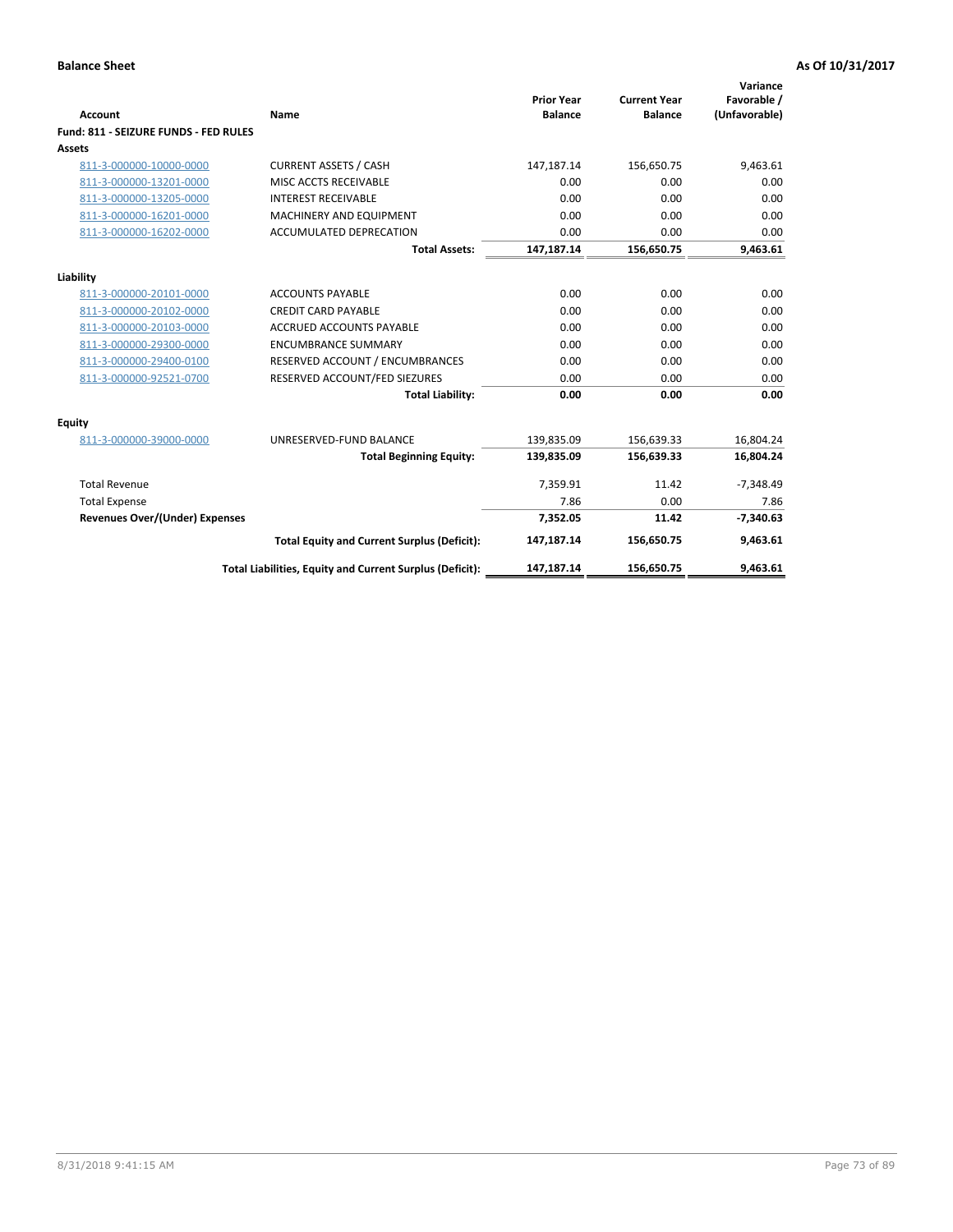| <b>Account</b>                                          | Name                                                     | <b>Prior Year</b><br><b>Balance</b> | <b>Current Year</b><br><b>Balance</b> | Variance<br>Favorable /<br>(Unfavorable) |
|---------------------------------------------------------|----------------------------------------------------------|-------------------------------------|---------------------------------------|------------------------------------------|
| Fund: 820 - TIRZ FUND (Tax Increment Reinvestment Zone) |                                                          |                                     |                                       |                                          |
| <b>Assets</b>                                           |                                                          |                                     |                                       |                                          |
| 820-3-000000-10000-0000                                 | <b>CURRENT ASSETS / CASH</b>                             | 1,072,443.20                        | 1,269,864.55                          | 197,421.35                               |
| 820-3-000000-13101-0000                                 | <b>TAX RECEIVABLE-CURRENT</b>                            | 690.92                              | 4,358.99                              | 3,668.07                                 |
| 820-3-000000-13102-0000                                 | <b>TAXES REC-DELINQUENT</b>                              | 2.268.91                            | $-361.24$                             | $-2,630.15$                              |
| 820-3-000000-13103-0000                                 | ALLOW FOR UNCOLLECT TAXES                                | $-524.83$                           | $-1.375.55$                           | $-850.72$                                |
| 820-3-000000-13201-0000                                 | MISC ACCTS RECEIVABLE                                    | 0.00                                | 114.80                                | 114.80                                   |
| 820-3-000000-13205-0000                                 | <b>INTEREST RECEIVABLE</b>                               | 0.00                                | 0.00                                  | 0.00                                     |
| 820-3-000000-13221-0000                                 | MISC A/R - PROPERTY TAXES                                | 0.00                                | 3,035.08                              | 3,035.08                                 |
|                                                         | <b>Total Assets:</b>                                     | 1,074,878.20                        | 1,275,636.63                          | 200,758.43                               |
| Liability                                               |                                                          |                                     |                                       |                                          |
| 820-3-000000-20101-0000                                 | <b>ACCOUNTS PAYABLE</b>                                  | 0.00                                | 0.00                                  | 0.00                                     |
| 820-3-000000-20103-0000                                 | ACCRUED ACCOUNTS PAYABLE                                 | 0.00                                | 0.00                                  | 0.00                                     |
| 820-3-000000-20203-0000                                 | <b>DEFERRED TAX REVENUE</b>                              | 3,858.84                            | 4,046.04                              | $-187.20$                                |
| 820-3-000000-29300-0000                                 | <b>ENCUMBRANCE SUMMARY</b>                               | 0.00                                | 0.00                                  | 0.00                                     |
| 820-3-000000-29400-0100                                 | RESERVED ACCOUNT / ENCUMBRANCES                          | 0.00                                | 0.00                                  | 0.00                                     |
|                                                         | <b>Total Liability:</b>                                  | 3,858.84                            | 4,046.04                              | $-187.20$                                |
| Equity                                                  |                                                          |                                     |                                       |                                          |
| 820-3-000000-39000-0000                                 | UNRESERVED-FUND BALANCE                                  | 1,070,780.75                        | 1,268,317.16                          | 197,536.41                               |
| 820-3-000000-39100-0000                                 | UNRESERVED-RET. EARNINGS                                 | 0.00                                | 0.00                                  | 0.00                                     |
|                                                         | <b>Total Beginning Equity:</b>                           | 1,070,780.75                        | 1,268,317.16                          | 197,536.41                               |
| <b>Total Revenue</b>                                    |                                                          | 297.39                              | 3,273.43                              | 2,976.04                                 |
| <b>Total Expense</b>                                    |                                                          | 58.78                               | 0.00                                  | 58.78                                    |
| Revenues Over/(Under) Expenses                          |                                                          | 238.61                              | 3,273.43                              | 3,034.82                                 |
|                                                         | <b>Total Equity and Current Surplus (Deficit):</b>       | 1,071,019.36                        | 1,271,590.59                          | 200,571.23                               |
|                                                         | Total Liabilities, Equity and Current Surplus (Deficit): | 1,074,878.20                        | 1,275,636.63                          | 200,758.43                               |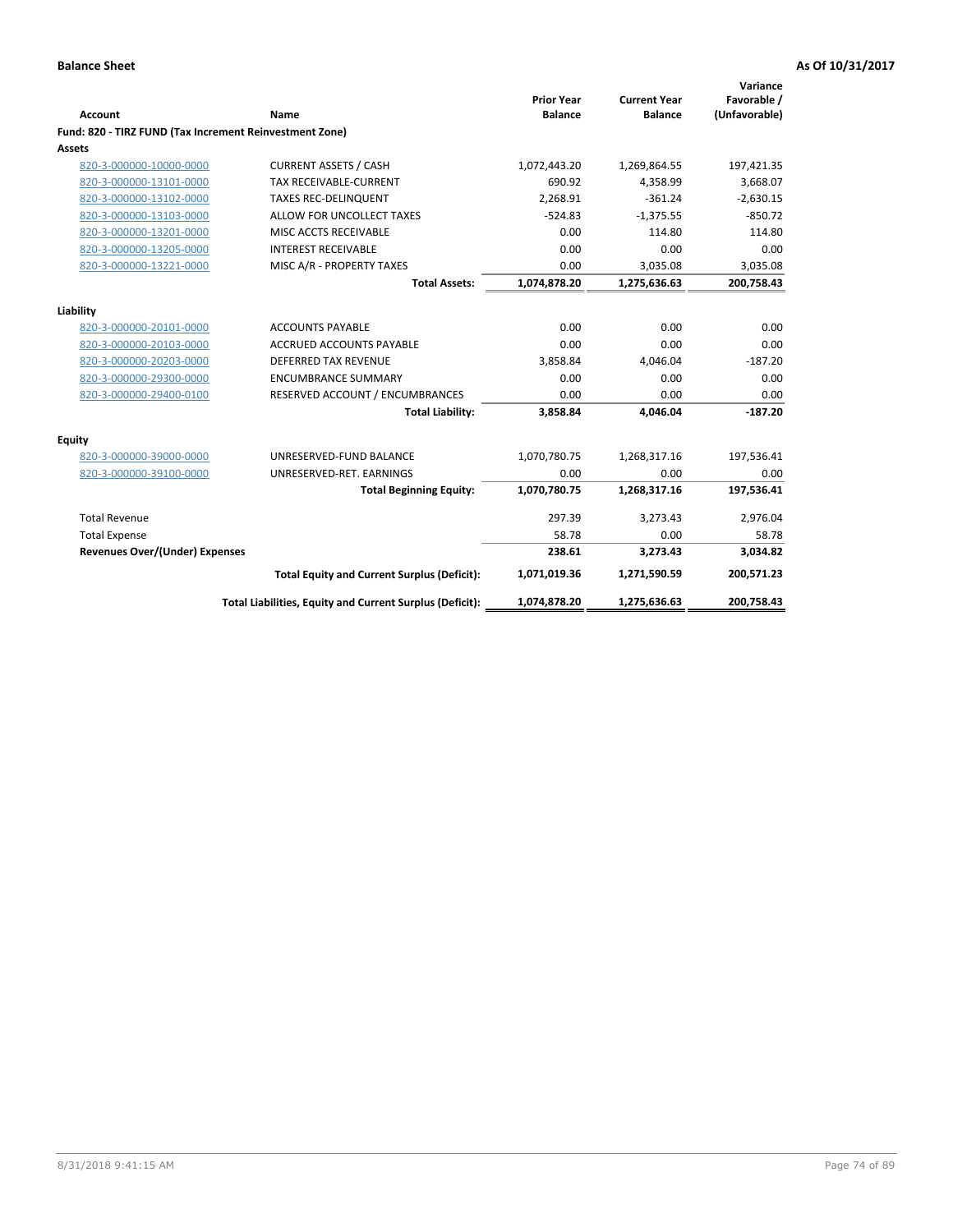| <b>Account</b>                           | Name                                                     | <b>Prior Year</b><br><b>Balance</b> | <b>Current Year</b><br><b>Balance</b> | Variance<br>Favorable /<br>(Unfavorable) |
|------------------------------------------|----------------------------------------------------------|-------------------------------------|---------------------------------------|------------------------------------------|
| Fund: 890 - GRNVL IDC (L-3) FIXED ASSETS |                                                          |                                     |                                       |                                          |
| <b>Assets</b>                            |                                                          |                                     |                                       |                                          |
| 890-3-000000-10000-0000                  | <b>CURRENT ASSETS / CASH</b>                             | $-0.18$                             | $-0.18$                               | 0.00                                     |
| 890-3-000000-16004-0000                  | FIXED ASSETS / BUILDINGS                                 | 0.00                                | 0.00                                  | 0.00                                     |
| 890-3-000000-16005-0000                  | <b>ACCUMULATED DEPRECIATION</b>                          | 0.00                                | 0.00                                  | 0.00                                     |
| 890-3-000000-16301-0000                  | FIXED ASSETS / C W I P                                   | 0.25                                | 0.25                                  | 0.00                                     |
|                                          | <b>Total Assets:</b>                                     | 0.07                                | 0.07                                  | 0.00                                     |
| Liability                                |                                                          |                                     |                                       |                                          |
| 890-3-000000-20101-0000                  | <b>ACCOUNTS PAYABLE</b>                                  | 0.00                                | 0.00                                  | 0.00                                     |
| 890-3-000000-27001-0000                  | <b>CONTRIBUTED CAPITAL</b>                               | 0.00                                | 0.00                                  | 0.00                                     |
| 890-3-000000-27101-0000                  | INVESTMENT IN GFA / GENERAL FUND                         | 0.00                                | 0.00                                  | 0.00                                     |
| 890-3-000000-27102-0000                  | SPECIAL REVENUE FUNDS                                    | 0.00                                | 0.00                                  | 0.00                                     |
| 890-3-000000-27103-0000                  | <b>GENERAL CIP FUND</b>                                  | 0.00                                | 0.00                                  | 0.00                                     |
| 890-3-000000-27104-0000                  | PROPRIETARY FUNDS                                        | 0.07                                | 0.07                                  | 0.00                                     |
| 890-3-000000-27201-0000                  | CAFR USE / MUNICIPAL BUILDINGS                           | 0.00                                | 0.00                                  | 0.00                                     |
| 890-3-000000-27202-0000                  | CAFR USE / OTHER GENERAL GOVERNMEN                       | 0.00                                | 0.00                                  | 0.00                                     |
| 890-3-000000-27205-0000                  | CAFR USE / PUBLIC WORKS                                  | 0.00                                | 0.00                                  | 0.00                                     |
| 890-3-000000-27210-0000                  | CAFR USE / INVESTMENT IN GFA                             | 0.00                                | 0.00                                  | 0.00                                     |
| 890-3-000000-27301-0000                  | DONATIONS/GRANTS                                         | 0.00                                | 0.00                                  | 0.00                                     |
|                                          | <b>Total Liability:</b>                                  | 0.07                                | 0.07                                  | 0.00                                     |
| Equity                                   |                                                          |                                     |                                       |                                          |
| 890-3-000000-39000-0000                  | UNRESERVED-FUND BALANCE                                  | 0.00                                | 0.00                                  | 0.00                                     |
|                                          | <b>Total Beginning Equity:</b>                           | 0.00                                | 0.00                                  | 0.00                                     |
| <b>Total Expense</b>                     |                                                          | 0.00                                | 0.00                                  | 0.00                                     |
| Revenues Over/(Under) Expenses           |                                                          | 0.00                                | 0.00                                  | 0.00                                     |
|                                          | <b>Total Equity and Current Surplus (Deficit):</b>       | 0.00                                | 0.00                                  | 0.00                                     |
|                                          | Total Liabilities, Equity and Current Surplus (Deficit): | 0.07                                | 0.07                                  | 0.00                                     |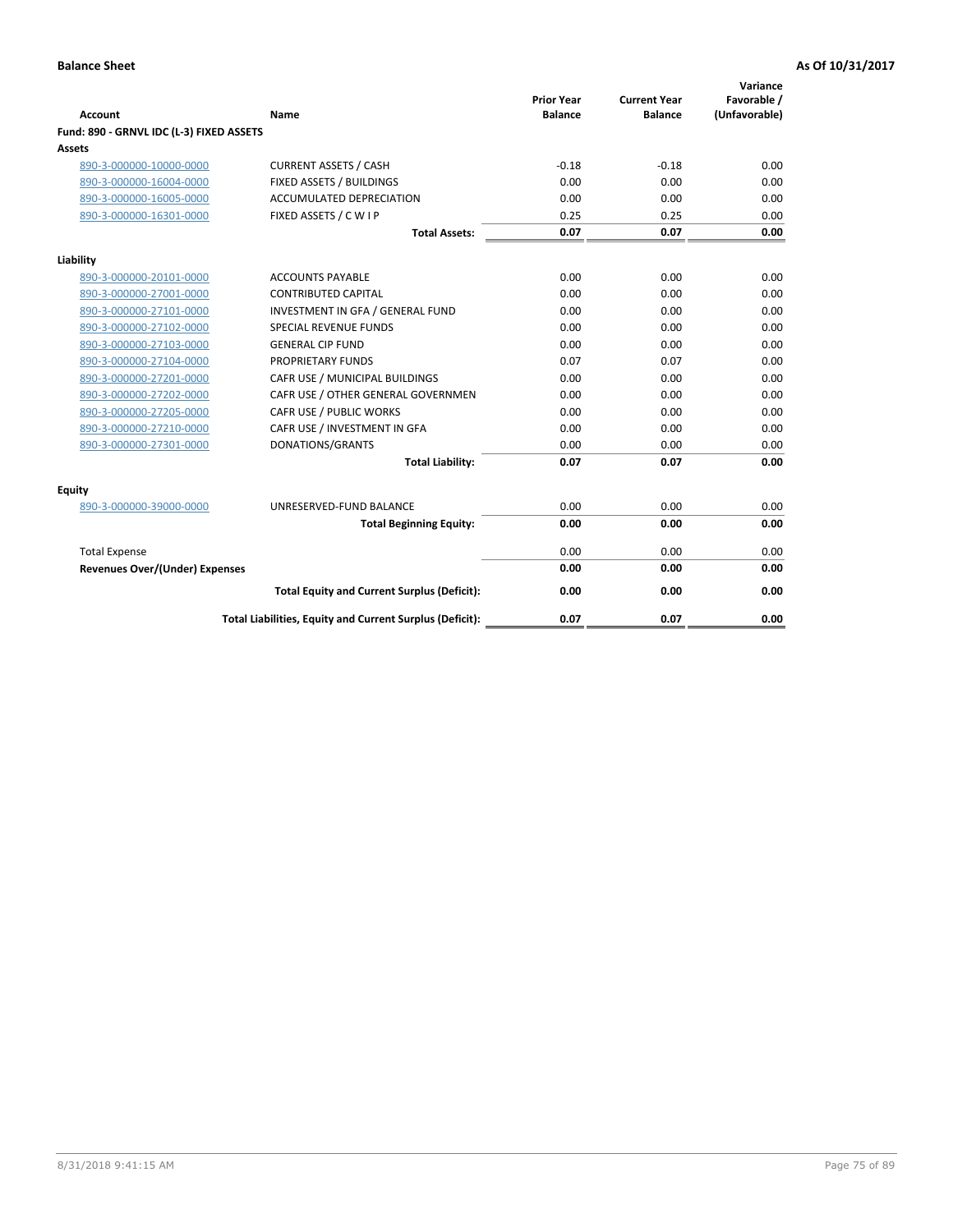|                         |                                           |                   |                     | Variance         |
|-------------------------|-------------------------------------------|-------------------|---------------------|------------------|
|                         |                                           | <b>Prior Year</b> | <b>Current Year</b> | Favorable /      |
| Account                 | Name                                      | <b>Balance</b>    | <b>Balance</b>      | (Unfavorable)    |
| Fund: 899 - POOLED CASH |                                           |                   |                     |                  |
| <b>Assets</b>           |                                           |                   |                     |                  |
| 899-8-000000-10000-0000 | <b>CURRENT ASSETS / CASH</b>              | 0.00              | 0.00                | 0.00             |
| 899-8-000000-10101-0000 | CHASE OUTBOUND OPERATING                  | -389,097.79       | $-330,193.39$       | 58,904.40        |
| 899-8-000000-10102-0000 | CHASE INBOUND OPERATING                   | 18,947,387.20     | 6,594,979.42        | $-12,352,407.78$ |
| 899-8-000000-10103-0000 | OPERATING ACCOUNT / CLAIMS ACCOUNT        | 0.00              | $-600,000.00$       | $-600,000.00$    |
| 899-8-000000-10105-0000 | CHASE BANK / SAVINGS - 3003113077         | 1,538,900.21      | 1,540,970.70        | 2,070.49         |
| 899-8-000000-10106-0000 | CHASE BANK / SAVINGS - 2911913371         | 1,613,411.56      | 1,615,582.27        | 2,170.71         |
| 899-8-000000-10107-0000 | <b>CHASE TASC FLEX SPENDING</b>           | 0.00              | 0.00                | 0.00             |
| 899-8-000000-10401-0000 | <b>CURRENT ASSETS / INTERNAL CLEARING</b> | 0.00              | 0.00                | 0.00             |
| 899-8-000000-10402-0000 | <b>CREDIT CARD CLEARING</b>               | 0.00              | 0.00                | 0.00             |
| 899-8-000000-10403-0000 | <b>NET BILL PAYMENTS</b>                  | 0.00              | 0.00                | 0.00             |
| 899-8-000000-11101-0000 | TX CLASS / OPERATING                      | 0.00              | 1,001,009.23        | 1,001,009.23     |
| 899-8-000000-11201-0000 | LOGIC INVESTMENTS / OPERATING             | 1,007,534.98      | 1,018,528.55        | 10,993.57        |
| 899-8-000000-11401-0000 | <b>TEXSTAR ACCT - OPERATING</b>           | 0.00              | 0.01                | 0.01             |
| 899-8-000000-11601-0000 | TEXPOOL ACCT - OPERATING                  | 1,005,238.00      | 1,013,830.04        | 8,592.04         |
| 899-8-000000-11801-0000 | TX GEN TERM OPERATING                     | 0.00              | 15,686,451.17       | 15,686,451.17    |
| 899-8-000000-12001-0000 | AMERICAN NATIONAL OPERATING               | 0.00              | 0.00                | 0.00             |
| 899-8-000000-12002-0000 | PFM ACCT OPERATING                        | 18,267,297.25     | 17,473,015.71       | -794,281.54      |
| 899-8-000000-12003-0000 | TREASURIES - CITY ONLY                    | 0.00              | 0.00                | 0.00             |
| 899-8-000000-12301-0000 | <b>BOND PROCEEDS / PURCHASED INTEREST</b> | 0.00              | 0.00                | 0.00             |
| 899-8-000000-13205-0000 | <b>INTEREST RECEIVABLE</b>                | 41,531.54         | 47,037.74           | 5,506.20         |
| 899-8-000000-14100-0000 | DUE FROM FUND 100                         | 17,202.83         | $-5,682.80$         | $-22,885.63$     |
| 899-8-000000-14101-0000 | DUE FROM FUND 101                         | 0.00              | 0.00                | 0.00             |
| 899-8-000000-14102-0000 | DUE FROM FUND 102                         | 0.00              | 0.00                | 0.00             |
| 899-8-000000-14103-0000 | DUE FROM FUND 103                         | 0.00              | 0.00                | 0.00             |
| 899-8-000000-14110-0000 | DUE FROM FUND 110                         | 0.67              | 0.00                | $-0.67$          |
| 899-8-000000-14111-0000 | DUE FROM FUND 111                         | 0.00              | 0.00                | 0.00             |
| 899-8-000000-14112-0000 | DUE FROM FUND 112                         | 0.00              | 0.00                | 0.00             |
| 899-8-000000-14113-0000 | DUE FROM FUND 113                         | 1,350.00          | 0.00                | $-1,350.00$      |
| 899-8-000000-14114-0000 | DUE FROM FUND 114                         | 0.00              | 2,843.75            | 2,843.75         |
| 899-8-000000-14115-0000 | DUE FROM FUND 115                         | 0.00              | 0.00                | 0.00             |
| 899-8-000000-14116-0000 | DUE FROM FUND 116                         | 0.00              | 0.00                | 0.00             |
| 899-8-000000-14117-0000 | DUE FROM FUND 117                         | 0.00              | 0.00                | 0.00             |
| 899-8-000000-14118-0000 | DUE FROM FUND 118                         | 0.00              | 0.00                | 0.00             |
| 899-8-000000-14119-0000 | DUE FROM FUND 119                         | 0.00              | 0.00                | 0.00             |
| 899-8-000000-14120-0000 | DUE FROM FUND 120                         | 0.00              | 0.00                | 0.00             |
| 899-8-000000-14121-0000 | DUE FROM FUND 121                         | 0.00              | 0.00                | 0.00             |
| 899-8-000000-14122-0000 | DUE FROM FUND 122                         | 0.00              | 0.00                | 0.00             |
| 899-8-000000-14123-0000 | DUE FROM FUND 123                         | 0.00              | 0.00                | 0.00             |
| 899-8-000000-14124-0000 | DUE FROM FUND 124                         | 0.00              | 0.00                | 0.00             |
| 899-8-000000-14125-0000 | DUE FROM FUND 125                         | 0.00              | 0.00                | 0.00             |
| 899-8-000000-14126-0000 | DUE FROM FUND 126                         | 0.00              | 0.00                | 0.00             |
| 899-8-000000-14140-0000 | DUE FROM FUND 140                         | 0.00              | $-5,100.00$         | $-5,100.00$      |
| 899-8-000000-14160-0000 | DUE FROM FUND 160                         | 0.00              | 786.04              | 786.04           |
| 899-8-000000-14161-0000 | DUE FROM FUND 161                         | 0.00              | 0.00                | 0.00             |
| 899-8-000000-14162-0000 | DUE FROM FUND 162                         | 0.00              | 0.00                | 0.00             |
| 899-8-000000-14163-0000 | DUE FROM FUND 163                         | 0.00              | 0.00                | 0.00             |
| 899-8-000000-14164-0000 | DUE FROM FUND 164                         | 0.00              | 0.00                | 0.00             |
| 899-8-000000-14165-0000 | DUE FROM FUND 165                         | 0.00              | 0.00                | 0.00             |
| 899-8-000000-14170-0000 | DUE FROM FUND 170                         | 0.00              | 0.00                | 0.00             |
| 899-8-000000-14171-0000 | DUE FROM FUND 171                         | 0.00              | 0.00                | 0.00             |
| 899-8-000000-14172-0000 | DUE FROM FUND 172                         | 10.23             | 0.00                | $-10.23$         |
| 899-8-000000-14173-0000 | DUE FROM FUND 173                         | 0.00              | 0.00                | 0.00             |
| 899-8-000000-14174-0000 | DUE FROM FUND 174                         | 0.00              | 0.00                | 0.00             |
| 899-8-000000-14175-0000 | DUE FROM FUND 175                         | 0.00              | 0.00                | 0.00             |
| 899-8-000000-14176-0000 | DUE FROM FUND 176                         | 0.00              | 0.00                | 0.00             |
| 899-8-000000-14177-0000 | DUE FROM FUND 177                         | 0.00              | 0.00                | 0.00             |
| 899-8-000000-14190-0000 | DUE FROM FUND 190                         | 0.00              | 0.00                | 0.00             |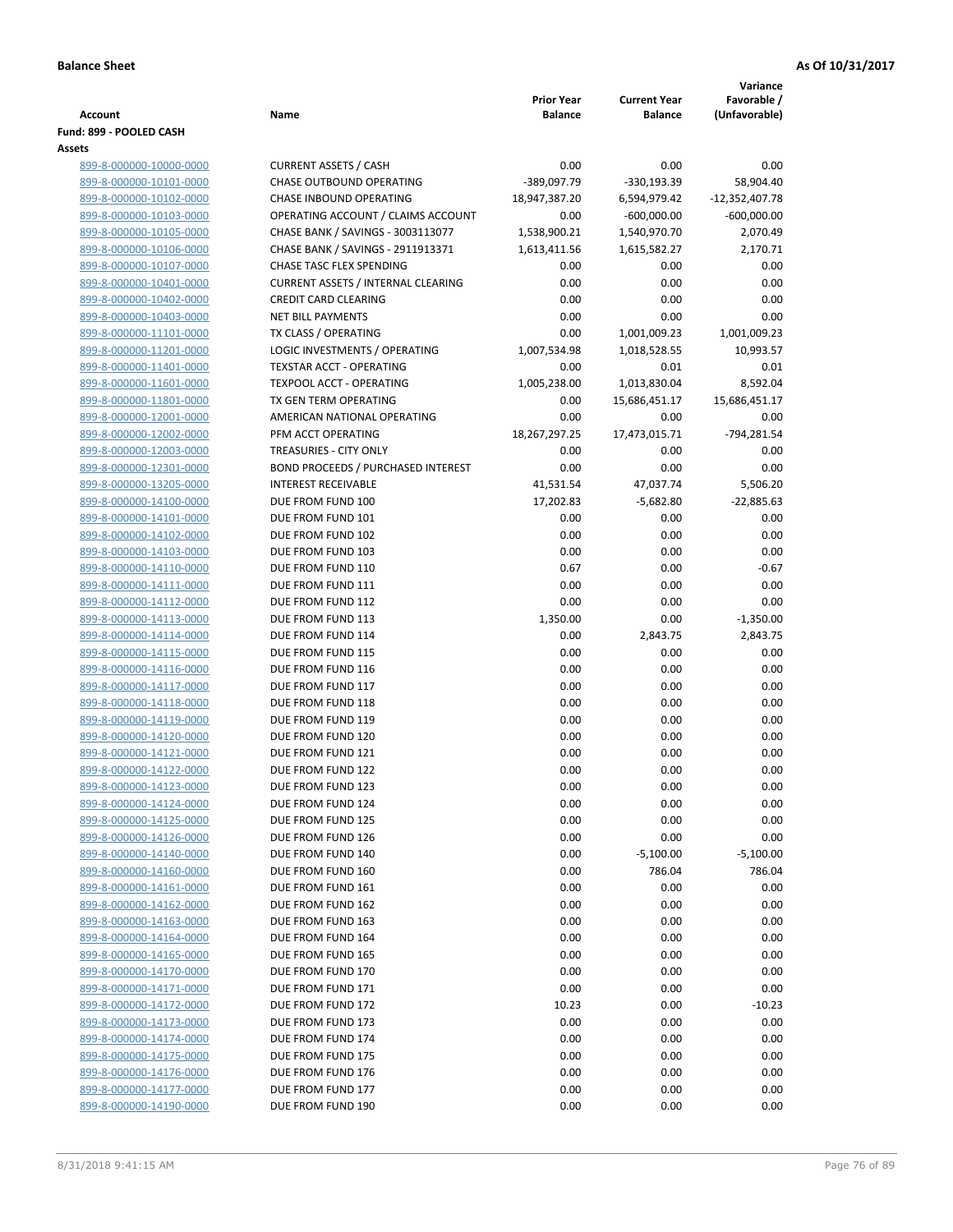|                         |                                       |                   |                                | Variance        |
|-------------------------|---------------------------------------|-------------------|--------------------------------|-----------------|
|                         |                                       | <b>Prior Year</b> | <b>Current Year</b>            | Favorable /     |
| Account                 | Name                                  | <b>Balance</b>    | <b>Balance</b>                 | (Unfavorable)   |
| 899-8-000000-14192-0000 | DUE FROM FUND 192                     | 0.00              | 0.00                           | 0.00            |
| 899-8-000000-14200-0000 | DUE FROM FUND 200                     | 5,907.74          | $-1,538.73$                    | $-7,446.47$     |
| 899-8-000000-14210-0000 | DUE FROM FUND 210                     | 0.00              | 0.00                           | 0.00            |
| 899-8-000000-14211-0000 | DUE FROM FUND 211                     | 0.00              | 0.00                           | 0.00            |
| 899-8-000000-14212-0000 | DUE FROM FUND 212                     | 0.00              | 0.00                           | 0.00            |
| 899-8-000000-14216-0000 | DUE FROM FUND 216                     | 77,412.18         | 0.00                           | $-77,412.18$    |
| 899-8-000000-14217-0000 | DUE FROM FUND 217                     | 0.00              | 0.00                           | 0.00            |
| 899-8-000000-14300-0000 | DUE FROM FUND 300                     | 79.41             | 0.00                           | $-79.41$        |
| 899-8-000000-14320-0000 | DUE FROM FUND 320                     | 0.00              | 0.00                           | 0.00            |
| 899-8-000000-14360-0000 | DUE FROM FUND 360                     | 0.00              | 444,155.30                     | 444,155.30      |
| 899-8-000000-14361-0000 | DUE FROM FUND 361                     | 0.00              | 0.00                           | 0.00            |
| 899-8-000000-14400-0000 | DUE FROM FUND 400                     | 0.19              | 0.00                           | $-0.19$         |
| 899-8-000000-14500-0000 | DUE FROM FUND 500                     | 26,062.55         | 41,728.50                      | 15,665.95       |
| 899-8-000000-14561-0000 | DUE FROM FUND 561                     | 0.00              | 0.00                           | 0.00            |
| 899-8-000000-14601-0000 | DUE FROM FUND 601                     | 152.14            | 0.00                           | $-152.14$       |
| 899-8-000000-14602-0000 | DUE FROM FUND 602                     | 853.91            | $-2,199.85$                    | $-3,053.76$     |
| 899-8-000000-14604-0000 | DUE FROM FUND 604                     | 2.73              | 172.11                         | 169.38          |
| 899-8-000000-14660-0000 | DUE FROM FUND 660                     | 0.00              | 0.00                           | 0.00            |
| 899-8-000000-14800-0000 | DUE FROM FUND 800                     | 0.00              | 0.00                           | 0.00            |
| 899-8-000000-14801-0000 | DUE FROM FUND 801                     | 0.00              | 0.00                           | 0.00            |
| 899-8-000000-14802-0000 | DUE FROM FUND 802                     | 0.00              | 0.00                           | 0.00            |
| 899-8-000000-14803-0000 | DUE FROM FUND 803                     | 0.00              | 0.00                           | 0.00            |
| 899-8-000000-14807-0000 | DUE FROM FUND 807                     | 0.00              | 0.00                           | 0.00            |
| 899-8-000000-14809-0000 | DUE FROM FUND 809                     | 108,521.58        | 0.00                           | $-108,521.58$   |
| 899-8-000000-14810-0000 | DUE FROM FUND 810                     | 0.00              | 0.00                           | 0.00            |
| 899-8-000000-14811-0000 | DUE FROM FUND 811                     | 0.00              | 0.00                           | 0.00            |
| 899-8-000000-14820-0000 | DUE FROM TIRZ FUND                    | 0.00              | 0.00                           | 0.00            |
| 899-8-000000-14890-0000 | DUE FROM GRNVL IDC (L-3) FIXED ASSETS | 0.00              | 0.00                           | 0.00            |
| 899-8-000000-14910-0000 | DUE FROM FUND 910                     | 10,779.93         |                                | 24,436.71       |
| 899-8-000000-14911-0000 | DUE FROM FUND 911                     | 0.00              | 35,216.64<br>0.00              | 0.00            |
|                         |                                       |                   |                                |                 |
| 899-8-000000-14912-0000 | DUE FROM FUND 912                     | 0.00              | 0.00                           | 0.00<br>0.00    |
| 899-8-000000-14913-0000 | DUE FROM FUND 913                     | 0.00              | 0.00                           |                 |
| 899-8-000000-14916-0000 | DUE FROM FUND 916                     | 0.00              | 0.00                           | 0.00            |
| 899-8-000000-14950-0000 | DUE FROM FUND 950                     | 2,110.48          | 634.14                         | $-1,476.34$     |
| 899-8-000000-91011-1001 | <b>BANK OF AMERICA</b>                | 0.00              | 0.00                           | 0.00            |
|                         | <b>Total Assets:</b>                  | 42,282,649.52     | 45,572,226.55                  | 3,289,577.03    |
| Liability               |                                       |                   |                                |                 |
| 899-8-000000-20101-0000 | <b>ACCOUNTS PAYABLE</b>               | 250,446.57        | 511,015.10                     | $-260,568.53$   |
| 899-8-000000-20102-0000 | <b>CREDIT CARD PAYABLE</b>            | 0.00              | 0.00                           | 0.00            |
| 899-8-000000-21040-0000 | DUE TO OTHER FUNDS                    | 42,032,202.97     |                                | $-3,029,008.51$ |
|                         | <b>Total Liability:</b>               | 42,282,649.54     | 45,061,211.48<br>45,572,226.58 | -3,289,577.04   |
|                         |                                       |                   |                                |                 |
| <b>Equity</b>           |                                       |                   |                                |                 |
| 899-3-000000-39000-0000 | UNRESERVED-FUND BALANCE               | $-0.02$           | $-0.04$                        | $-0.02$         |
| 899-8-000000-14362-0000 | DUE FROM FUND 362                     | 0.00              | 0.00                           | 0.00            |
| 899-8-000000-39200-0101 | EQUITY IN POOLED CASH                 | 0.00              | 0.00                           | 0.00            |
| 899-8-000000-39200-0110 | EQUITY IN POOLED CASH                 | 0.00              | 0.00                           | 0.00            |
| 899-8-000000-39200-0111 | EQUITY IN POOLED CASH                 | 0.00              | 0.00                           | 0.00            |
| 899-8-000000-39200-0112 | EQUITY IN POOLED CASH                 | 0.00              | 0.00                           | 0.00            |
| 899-8-000000-39200-0190 | EQUITY IN POOLED CASH                 | 0.00              | 0.00                           | 0.00            |
| 899-8-000000-39200-0201 | EQUITY IN POOLED CASH                 | 0.00              | 0.00                           | 0.00            |
|                         |                                       |                   |                                |                 |
| 899-8-000000-39200-0202 | EQUITY IN POOLED CASH                 | 0.00              | 0.00                           | 0.00            |
| 899-8-000000-39200-0203 | EQUITY IN POOLED CASH                 | 0.00              | 0.00                           | 0.00            |
| 899-8-000000-39200-0204 | EQUITY IN POOLED CASH                 | 0.00              | 0.00                           | 0.00            |
| 899-8-000000-39200-0205 | EQUITY IN POOLED CASH                 | 0.00              | 0.00                           | 0.00            |
| 899-8-000000-39200-0206 | EQUITY IN POOLED CASH                 | 0.00              | 0.00                           | 0.00            |
| 899-8-000000-39200-0207 | EQUITY IN POOLED CASH                 | 0.00              | 0.00                           | 0.00            |
| 899-8-000000-39200-0208 | EQUITY IN POOLED CASH                 | 0.00              | 0.00                           | 0.00            |
| 899-8-000000-39200-0209 | EQUITY IN POOLED CASH                 | 0.00              | 0.00                           | 0.00            |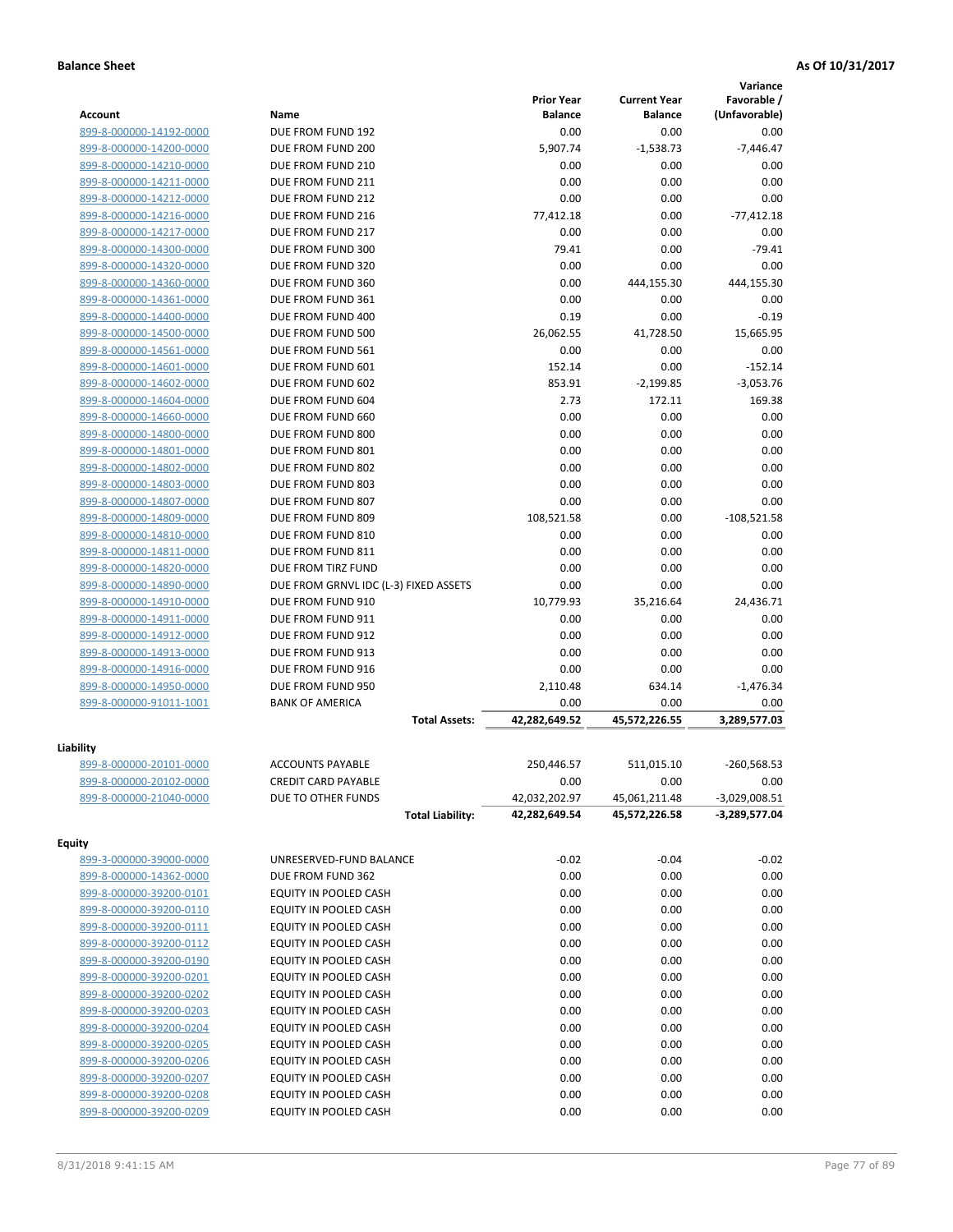**Variance**

| Account                                            | Name                                           | <b>Prior Year</b><br><b>Balance</b> | <b>Current Year</b><br><b>Balance</b> | Favorable /<br>(Unfavorable) |
|----------------------------------------------------|------------------------------------------------|-------------------------------------|---------------------------------------|------------------------------|
| 899-8-000000-39200-0210                            | EQUITY IN POOLED CASH                          | 0.00                                | 0.00                                  | 0.00                         |
| 899-8-000000-39200-0211                            | EQUITY IN POOLED CASH                          | 0.00                                | 0.00                                  | 0.00                         |
| 899-8-000000-39200-0212                            | EQUITY IN POOLED CASH                          | 0.00                                | 0.00                                  | 0.00                         |
| 899-8-000000-39200-0213                            | EQUITY IN POOLED CASH                          | 0.00                                | 0.00                                  | 0.00                         |
| 899-8-000000-39200-0214                            | EQUITY IN POOLED CASH                          | 0.00                                | 0.00                                  | 0.00                         |
| 899-8-000000-39200-0215                            | EQUITY IN POOLED CASH                          | 0.00                                | 0.00                                  | 0.00                         |
| 899-8-000000-39200-0216                            | EQUITY IN POOLED CASH                          | 0.00                                | 0.00                                  | 0.00                         |
| 899-8-000000-39200-0217                            | <b>EQUITY IN POOLED CASH</b>                   | 0.00                                | 0.00                                  | 0.00                         |
| 899-8-000000-39200-0218                            | EQUITY IN POOLED CASH                          | 0.00                                | 0.00                                  | 0.00                         |
| 899-8-000000-39200-0219                            | EQUITY IN POOLED CASH                          | 0.00                                | 0.00                                  | 0.00                         |
| 899-8-000000-39200-0220                            | EQUITY IN POOLED CASH                          | 0.00                                | 0.00                                  | 0.00                         |
| 899-8-000000-39200-0221                            | EQUITY IN POOLED CASH                          | 0.00                                | 0.00                                  | 0.00                         |
| 899-8-000000-39200-0222                            | EQUITY IN POOLED CASH                          | 0.00                                | 0.00                                  | 0.00                         |
| 899-8-000000-39200-0223                            | EQUITY IN POOLED CASH                          | 0.00                                | 0.00                                  | 0.00                         |
| 899-8-000000-39200-0224                            | EQUITY IN POOLED CASH                          | 0.00                                | 0.00                                  | 0.00                         |
| 899-8-000000-39200-0225                            | EQUITY IN POOLED CASH                          | 0.00                                | 0.00                                  | 0.00                         |
| 899-8-000000-39200-0226                            | EQUITY IN POOLED CASH                          | 0.00                                | 0.00                                  | 0.00                         |
| 899-8-000000-39200-0227                            | EQUITY IN POOLED CASH                          | 0.00                                | 0.00                                  | 0.00                         |
| 899-8-000000-39200-0228                            | EQUITY IN POOLED CASH                          | 0.00                                | 0.00                                  | 0.00                         |
| 899-8-000000-39200-0229                            | EQUITY IN POOLED CASH                          | 0.00                                | 0.00                                  | 0.00                         |
| 899-8-000000-39200-0231                            | <b>EQUITY IN POOLED CASH</b>                   | 0.00                                | 0.00                                  | 0.00                         |
| 899-8-000000-39200-0232                            | EQUITY IN POOLED CASH                          | 0.00                                | 0.00                                  | 0.00                         |
| 899-8-000000-39200-0233                            | EQUITY IN POOLED CASH                          | 0.00                                | 0.00                                  | 0.00                         |
| 899-8-000000-39200-0234                            | EQUITY IN POOLED CASH                          | 0.00                                | 0.00                                  | 0.00                         |
| 899-8-000000-39200-0235                            | EQUITY IN POOLED CASH                          | 0.00                                | 0.00                                  | 0.00                         |
| 899-8-000000-39200-0236                            | EQUITY IN POOLED CASH                          | 0.00                                | 0.00                                  | 0.00                         |
| 899-8-000000-39200-0241                            | EQUITY IN POOLED CASH                          | 0.00                                | 0.00                                  | 0.00                         |
| 899-8-000000-39200-0247                            | EQUITY IN POOLED CASH                          | 0.00                                | 0.00                                  | 0.00                         |
| 899-8-000000-39200-0250                            | EQUITY IN POOLED CASH                          | 0.00                                | 0.00                                  | 0.00                         |
| 899-8-000000-39200-0251                            | EQUITY IN POOLED CASH                          | 0.00                                | 0.00                                  | 0.00                         |
| 899-8-000000-39200-0252                            | EQUITY IN POOLED CASH                          | 0.00                                | 0.00                                  | 0.00                         |
| 899-8-000000-39200-0253                            | EQUITY IN POOLED CASH                          | 0.00                                | 0.00                                  | 0.00                         |
| 899-8-000000-39200-0254                            | EQUITY IN POOLED CASH                          | 0.00                                | 0.00                                  | 0.00                         |
| 899-8-000000-39200-0301                            | EQUITY IN POOLED CASH                          | 0.00                                | 0.00                                  | 0.00                         |
| 899-8-000000-39200-0302                            | EQUITY IN POOLED CASH                          | 0.00                                | 0.00                                  | 0.00                         |
| 899-8-000000-39200-0401<br>899-8-000000-39200-0402 | EQUITY IN POOLED CASH<br>EQUITY IN POOLED CASH | 0.00<br>0.00                        | 0.00<br>0.00                          | 0.00<br>0.00                 |
| 899-8-000000-39200-0403                            | EQUITY IN POOLED CASH                          | 0.00                                | 0.00                                  | 0.00                         |
| 899-8-000000-39200-0405                            | EQUITY IN POOLED CASH                          | 0.00                                | 0.00                                  | 0.00                         |
| 899-8-000000-39200-0406                            | <b>EQUITY IN POOLED CASH</b>                   | 0.00                                | 0.00                                  | 0.00                         |
| 899-8-000000-39200-0410                            | <b>EQUITY IN POOLED CASH</b>                   | 0.00                                | 0.00                                  | 0.00                         |
| 899-8-000000-39200-0411                            | EQUITY IN POOLED CASH                          | 0.00                                | 0.00                                  | 0.00                         |
| 899-8-000000-39200-0501                            | EQUITY IN POOLED CASH                          | 0.00                                | 0.00                                  | 0.00                         |
| 899-8-000000-39200-0502                            | EQUITY IN POOLED CASH                          | 0.00                                | 0.00                                  | 0.00                         |
| 899-8-000000-39200-0503                            | EQUITY IN POOLED CASH                          | 0.00                                | 0.00                                  | 0.00                         |
| 899-8-000000-39200-0504                            | EQUITY IN POOLED CASH                          | 0.00                                | 0.00                                  | 0.00                         |
| 899-8-000000-39200-0505                            | EQUITY IN POOLED CASH                          | 0.00                                | 0.00                                  | 0.00                         |
| 899-8-000000-39200-0506                            | EQUITY IN POOLED CASH                          | 0.00                                | 0.00                                  | 0.00                         |
| 899-8-000000-39200-0507                            | EQUITY IN POOLED CASH                          | 0.00                                | 0.00                                  | 0.00                         |
| 899-8-000000-39200-0511                            | EQUITY IN POOLED CASH                          | 0.00                                | 0.00                                  | 0.00                         |
| 899-8-000000-39200-0513                            | <b>EQUITY IN POOLED CASH</b>                   | 0.00                                | 0.00                                  | 0.00                         |
| 899-8-000000-39200-0521                            | EQUITY IN POOLED CASH                          | 0.00                                | 0.00                                  | 0.00                         |
| 899-8-000000-39200-0522                            | EQUITY IN POOLED CASH                          | 0.00                                | 0.00                                  | 0.00                         |
| 899-8-000000-39200-0523                            | EQUITY IN POOLED CASH                          | 0.00                                | 0.00                                  | 0.00                         |
| 899-8-000000-39200-0601                            | EQUITY IN POOLED CASH                          | 0.00                                | 0.00                                  | 0.00                         |
| 899-8-000000-39200-0602                            | EQUITY IN POOLED CASH                          | 0.00                                | 0.00                                  | 0.00                         |
| 899-8-000000-39200-0603                            | EQUITY IN POOLED CASH                          | 0.00                                | 0.00                                  | 0.00                         |
| 899-8-000000-39200-0604                            | EQUITY IN POOLED CASH                          | 0.00                                | 0.00                                  | 0.00                         |
| 899-8-000000-39200-0702                            | EQUITY IN POOLED CASH                          | 0.00                                | 0.00                                  | 0.00                         |
|                                                    |                                                |                                     |                                       |                              |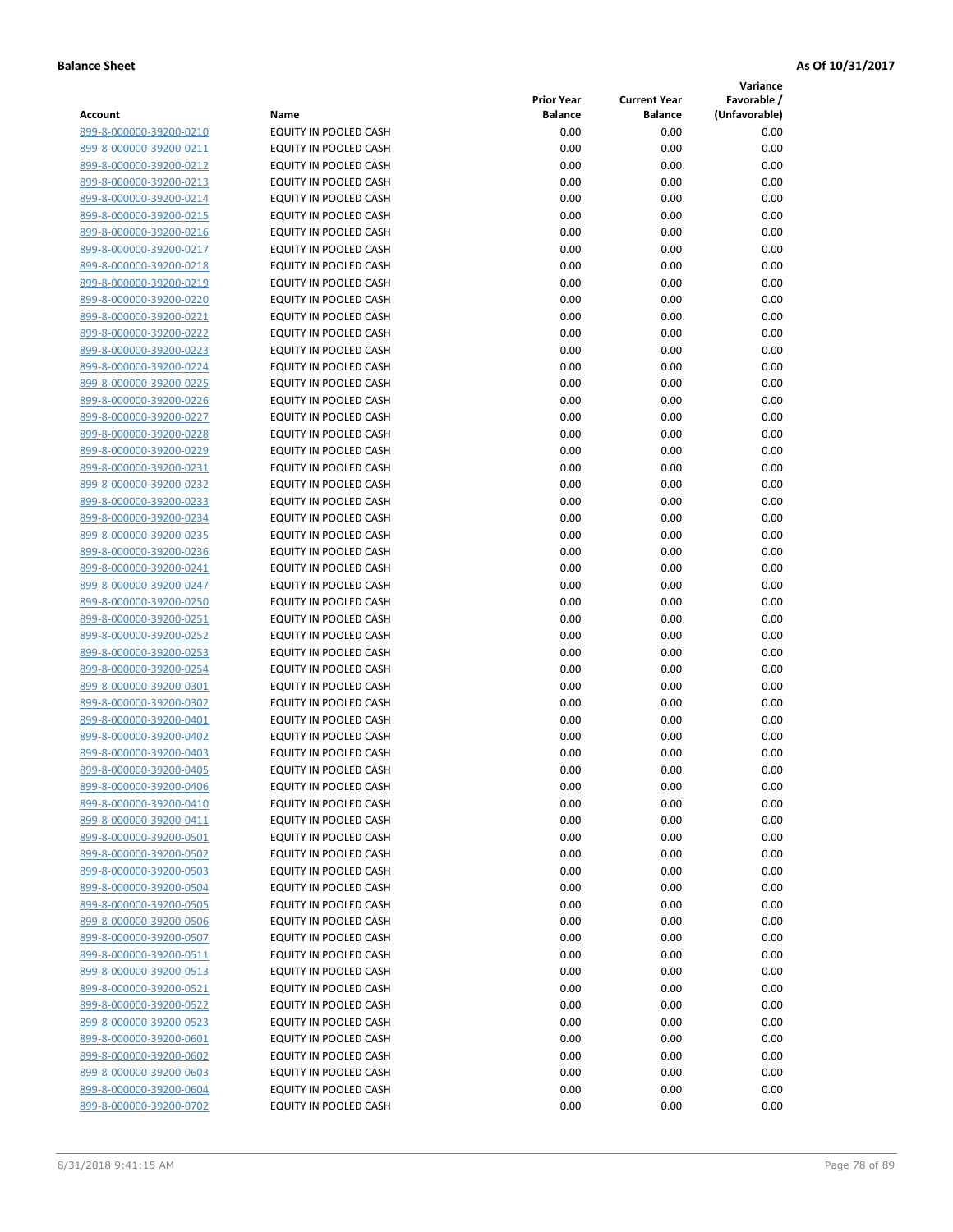| <b>Account</b>                        | Name                                                     | <b>Prior Year</b><br><b>Balance</b> | <b>Current Year</b><br><b>Balance</b> | Variance<br>Favorable /<br>(Unfavorable) |
|---------------------------------------|----------------------------------------------------------|-------------------------------------|---------------------------------------|------------------------------------------|
| 899-8-000000-39200-0703               | <b>EQUITY IN POOLED CASH</b>                             | 0.00                                | 0.00                                  | 0.00                                     |
| 899-8-000000-39200-0704               | <b>EQUITY IN POOLED CASH</b>                             | 0.00                                | 0.00                                  | 0.00                                     |
| 899-8-000000-39200-0705               | <b>EQUITY IN POOLED CASH</b>                             | 0.00                                | 0.00                                  | 0.00                                     |
| 899-8-000000-39200-0706               | <b>EQUITY IN POOLED CASH</b>                             | 0.00                                | 0.00                                  | 0.00                                     |
| 899-8-000000-39200-0707               | EQUITY IN POOLED CASH                                    | 0.00                                | 0.00                                  | 0.00                                     |
| 899-8-000000-39200-0708               | <b>EQUITY IN POOLED CASH</b>                             | 0.00                                | 0.00                                  | 0.00                                     |
| 899-8-000000-39200-0710               | <b>EQUITY IN POOLED CASH</b>                             | 0.00                                | 0.00                                  | 0.00                                     |
| 899-8-000000-39200-0721               | <b>EQUITY IN POOLED CASH</b>                             | 0.00                                | 0.00                                  | 0.00                                     |
| 899-8-000000-39200-0722               | <b>EQUITY IN POOLED CASH</b>                             | 0.00                                | 0.00                                  | 0.00                                     |
| 899-8-000000-39200-0723               | EQUITY IN POOLED CASH                                    | 0.00                                | 0.00                                  | 0.00                                     |
| 899-8-000000-39200-0731               | <b>EQUITY IN POOLED CASH</b>                             | 0.00                                | 0.00                                  | 0.00                                     |
| 899-8-000000-39200-0825               | EQUITY IN POOLED CASH                                    | 0.00                                | 0.00                                  | 0.00                                     |
| 899-8-000000-39200-0901               | EQUITY IN POOLED CASH                                    | 0.00                                | 0.00                                  | 0.00                                     |
| 899-8-000000-39200-0902               | EQUITY IN POOLED CASH                                    | 0.00                                | 0.00                                  | 0.00                                     |
| 899-8-000000-39200-0903               | <b>EQUITY IN POOLED CASH</b>                             | 0.00                                | 0.00                                  | 0.00                                     |
| 899-8-000000-39200-0904               | <b>EQUITY IN POOLED CASH</b>                             | 0.00                                | 0.00                                  | 0.00                                     |
| 899-8-000000-39200-0905               | EQUITY IN POOLED CASH                                    | 0.00                                | 0.00                                  | 0.00                                     |
| 899-8-000000-39200-0909               | EQUITY IN POOLED CASH                                    | 0.00                                | 0.00                                  | 0.00                                     |
| 899-8-000000-39200-0910               | <b>EQUITY IN POOLED CASH</b>                             | 0.00                                | 0.00                                  | 0.00                                     |
| 899-8-000000-39200-0960               | <b>EQUITY IN POOLED CASH</b>                             | 0.00                                | 0.00                                  | 0.00                                     |
| 899-8-000000-39200-9999               | EQUITY IN POOLED CASH                                    | 0.00                                | 0.00                                  | 0.00                                     |
|                                       | <b>Total Beginning Equity:</b>                           | $-0.02$                             | $-0.04$                               | $-0.02$                                  |
| <b>Total Revenue</b>                  |                                                          | 0.00                                | 0.01                                  | 0.01                                     |
| <b>Revenues Over/(Under) Expenses</b> |                                                          | 0.00                                | 0.01                                  | 0.01                                     |
|                                       | <b>Total Equity and Current Surplus (Deficit):</b>       | $-0.02$                             | $-0.03$                               | $-0.01$                                  |
|                                       | Total Liabilities, Equity and Current Surplus (Deficit): | 42,282,649.52                       | 45,572,226.55                         | 3,289,577.03                             |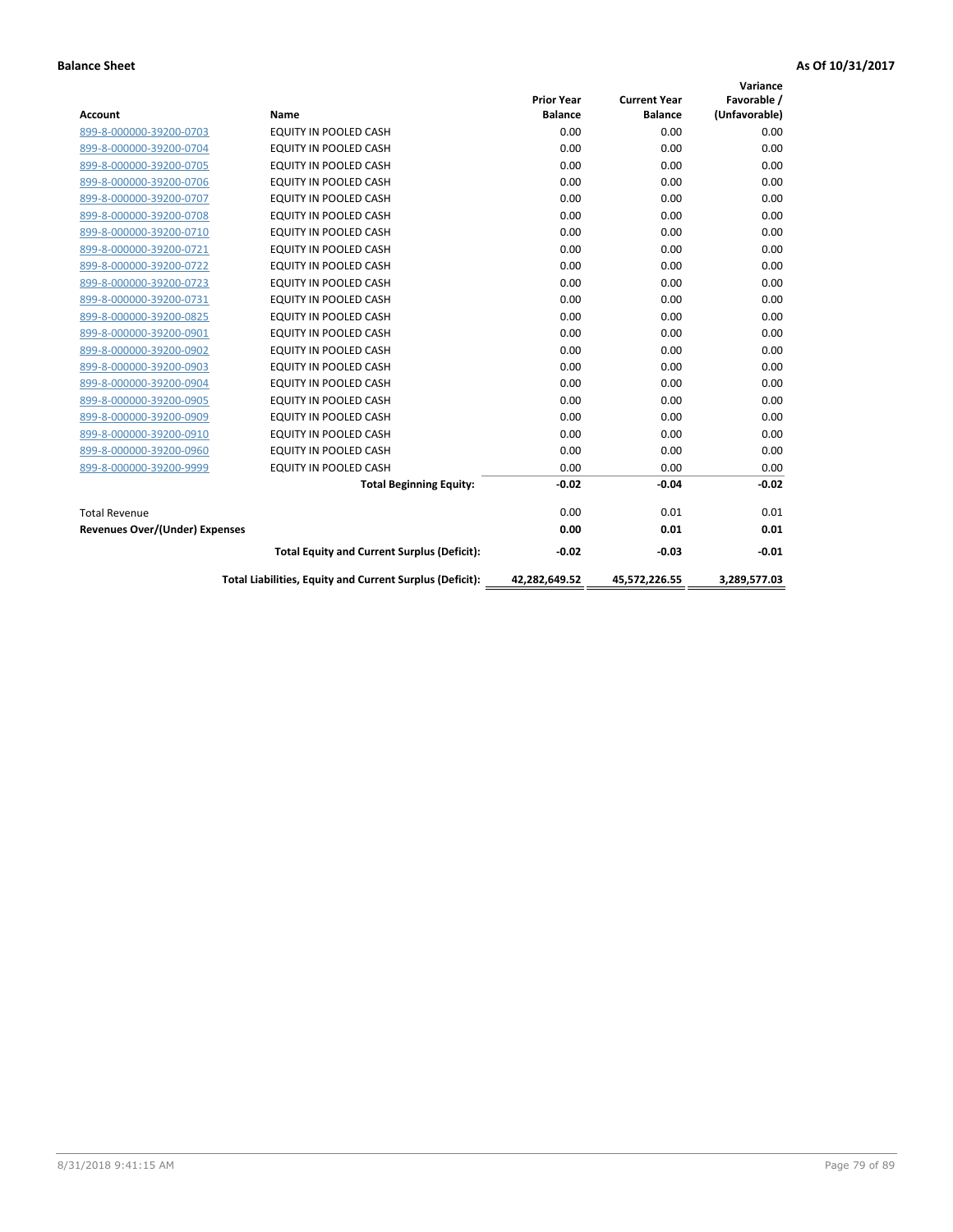|                                                    |                                              |                                     |                                       | Variance                     |
|----------------------------------------------------|----------------------------------------------|-------------------------------------|---------------------------------------|------------------------------|
| Account                                            | Name                                         | <b>Prior Year</b><br><b>Balance</b> | <b>Current Year</b><br><b>Balance</b> | Favorable /<br>(Unfavorable) |
| <b>Fund: 910 - ELECTRIC OPERATING FUND</b>         |                                              |                                     |                                       |                              |
| <b>Assets</b>                                      |                                              |                                     |                                       |                              |
| 910-9-000000-10000-1300                            | <b>CASH</b>                                  | 13,950,058.58                       | 12,901,354.05                         | $-1,048,704.53$              |
| 910-9-000000-10209-1300                            | <b>ADMIN PETTY CASH</b>                      | 658.89                              | 658.89                                | 0.00                         |
| 910-9-000000-10308-1300                            | <b>GEUS SERVICE CENTER CHANGE</b>            | 849.90                              | 849.90                                | 0.00                         |
| 910-9-000000-10309-1300                            | <b>GEUS DOWNTOWN CHANGE</b>                  | 1,650.00                            | 1,650.00                              | 0.00                         |
| 910-9-000000-12190-1810                            | DEFERRED ISSUANCE COSTS 2001                 | 0.00                                | 0.00                                  | 0.00                         |
| 910-9-000000-12191-1810                            | DEFERRED ISSUANCE COST 2008 ENGINE PR        | 0.00                                | 0.00                                  | 0.00                         |
| 910-9-000000-12192-1810                            | DEFERRED ISSUANCE COSTS 2010 BOA ENGI        | 0.00                                | 0.00                                  | 0.00                         |
| 910-9-000000-12193-1810                            | DEFERRED ISSUANCE COSTS 2010 SCRUBBEI        | 0.00                                | 0.00                                  | 0.00                         |
| 910-9-000000-12194-1810                            | DEFERRED ISSUANCE COSTS 2010 TMPA DEI        | 0.00                                | 0.00                                  | 0.00                         |
| 910-9-000000-12201-1810                            | <b>BOND DISCOUNT</b>                         | 124,995.74                          | 113,851.33                            | $-11,144.41$                 |
| 910-9-000000-13000-1420                            | <b>CUSTOMER ACCOUNTS RECEIVABLE</b>          | 1,373,146.77                        | 1,411,757.89                          | 38,611.12                    |
| 910-9-000000-13001-1420                            | NON CURRENT CUSTOMER ACCTS RECEIVAE          | 429,881.68                          | 477,791.25                            | 47,909.57                    |
| 910-9-000000-13002-1440                            | ALLOWANCE FOR UNCOLLECTABLE                  | $-486,011.78$                       | $-554,203.11$                         | $-68,191.33$                 |
| 910-9-000000-13003-1422                            | UNBILLED YEAR-END ACCRUAL                    | 3,919,838.73                        | 4,061,587.22                          | 141,748.49                   |
| 910-9-000000-13009-1423                            | FUEL ADJUSTMENT - UNDER/OVER                 | $-240,024.36$                       | 630,529.35                            | 870,553.71                   |
| 910-9-000000-13011-1420                            | <b>AMP RECEIVABLE</b>                        | $-71,378.27$                        | $-74,473.78$                          | $-3,095.51$                  |
| 910-9-000000-13066-1421                            | AMPY CUSTOMER ACCOUNTS RECEIVABLE            | 0.00                                | 0.00                                  | 0.00                         |
| 910-9-000000-13067-1421                            | AMPY ARREARS ACCOUNTS RECEIVABLE             | $-5,019.00$                         | $-3,928.21$                           | 1,090.79                     |
| 910-9-000000-13068-1421                            | AMPY Customers Left With Balance A/R         | 40,505.84                           | 46,615.20                             | 6,109.36                     |
| 910-9-000000-13201-1430                            | MISCELLANEOUS ACCOUNTS RECEIVABLE            | 0.00                                | 0.00                                  | 0.00                         |
| 910-9-000000-13205-1710                            | <b>INTEREST RECEIVABLE</b>                   | 0.00                                | 0.00                                  | 0.00                         |
| 910-9-000000-13290-1650                            | PREPAYMENTS                                  | 0.00                                | 0.00                                  | 0.00                         |
| 910-9-000000-13291-1651                            | TMPA SCRUBBER PREPAYMENT                     | 7,599,327.58                        | 7,281,585.58                          | $-317,742.00$                |
| 910-9-000000-13293-1653                            | TMPA FIXED COSTS PREPAYMENT                  | 29,455,669.64                       | 28, 232, 197. 14                      | $-1,223,472.50$              |
| 910-9-000000-13294-1654                            | TMPA DEMAND COSTS ESCROW                     | 0.00                                | 0.00                                  | 0.00                         |
| 910-9-000000-13297-1657                            | <b>ERCOT CRR PREPAYMENTS</b>                 | 97,954.20                           | 52,552.44                             | $-45,401.76$                 |
| 910-9-000000-13299-1655                            | <b>ERCOT COLLATERAL</b>                      | 111,550.00                          | 111,550.00                            | 0.00                         |
| 910-9-000000-14001-1461                            | DUE FROM COG - GENERAL FUND                  | 0.00                                | 0.00                                  | 0.00                         |
| 910-9-000000-14402-1469                            | DUE FROM DEBT SERVICE FUND<br>DUE FROM GBOD  | 4,625,445.97<br>0.00                | 4,625,445.97<br>0.00                  | 0.00<br>0.00                 |
| 910-9-000000-14501-1467<br>910-9-000000-14916-1469 | DUE FROM FUND 916                            | 0.00                                | 0.00                                  | 0.00                         |
| 910-9-000000-14999-1910                            | DUE FROM 906                                 | 0.00                                | 0.00                                  | 0.00                         |
| 910-9-000000-15900-1540                            | <b>INVENTORY</b>                             | 2,145,291.82                        | 2,418,419.83                          | 273,128.01                   |
| 910-9-000000-15901-1541                            | <b>GEUS UNLEADED GASOLINE</b>                | $-799.18$                           | 1,697.66                              | 2,496.84                     |
| 910-9-000000-15902-1542                            | <b>GEUS DIESEL GASOLINE</b>                  | 2,096.80                            | 4,705.54                              | 2,608.74                     |
| 910-9-000000-15903-1543                            | <b>INVENTORY - SUBSTATION</b>                | 7,771.80                            | 7,771.80                              | 0.00                         |
| 910-9-000000-15909-1510                            | STEAM PLANT FUEL OIL INVENTORY               | 580,808.00                          | 579,780.55                            | $-1,027.45$                  |
| 910-9-000000-16301-1070                            | <b>CWIP</b>                                  | 0.00                                | 72,260.35                             | 72,260.35                    |
| 910-9-000000-17501-1860                            | <b>EMPLOYEE CONTRIBUTIONS</b>                | 457,380.00                          | 457,380.00                            | 0.00                         |
| 910-9-000000-17504-1860                            | <b>INVESTMENT RETURN</b>                     | 2,134,124.00                        | 2,134,124.00                          | 0.00                         |
| 910-9-000000-17508-1860                            | <b>EXPERIENCE DIFFERENCE- OUTFLOW</b>        | 43,240.00                           | 43,240.00                             | 0.00                         |
| 910-9-000000-17509-1860                            | <b>EXPERIENCE DIFFERENCE - INFLOW</b>        | 0.00                                | 0.00                                  | 0.00                         |
| 910-9-000000-17520-1860                            | <b>ASSUMPTION CHANGES</b>                    | 567,066.00                          | 567,066.00                            | 0.00                         |
| 910-9-000000-19000-3100                            | <b>STEAM - LAND</b>                          | 117,340.90                          | 117,340.90                            | 0.00                         |
| 910-9-000000-19001-3110                            | STEAM PLANT - STRUCTURES                     | 1,082,096.04                        | 1,082,096.04                          | 0.00                         |
| 910-9-000000-19002-3120                            | STEAM PLANT - BOILER PLANT EQUIPMENT         | 4,865,386.86                        | 4,886,434.29                          | 21,047.43                    |
| 910-9-000000-19003-3130                            | <b>STEAM PLANT - ENGINES</b>                 | 0.00                                | 0.00                                  | 0.00                         |
| 910-9-000000-19004-3140                            | STEAM PLANT - GENERATORS                     | 9,067,106.70                        | 9,067,106.70                          | 0.00                         |
| 910-9-000000-19005-3150                            | STEAM PLANT - ACCESSORY ELECTRIC EQUIF       | 1,066,062.56                        | 990,833.75                            | $-75,228.81$                 |
| 910-9-000000-19006-3160                            | STEAM PLANT - MISC POWER PLANT EQUIPI        | 12,912.88                           | 12,912.88                             | 0.00                         |
| 910-9-000000-19100-3400                            | <b>ENGINE PLANT - LAND</b>                   | 43,850.00                           | 43,850.00                             | 0.00                         |
| 910-9-000000-19101-3410                            | <b>ENGINE PLANT - STRUCTURES</b>             | 4,655,874.20                        | 4,655,874.20                          | 0.00                         |
| 910-9-000000-19101-3411                            | <b>ENGINE PLANT - STRUCTURES</b>             | 0.00                                | 0.00                                  | 0.00                         |
| 910-9-000000-19104-3440                            | <b>ENGINE PLANT - ENGINE PLANT GENERATOF</b> | 28,654,263.02                       | 28,633,940.73                         | $-20,322.29$                 |
| 910-9-000000-19105-3450                            | ENGINE PLANT - ACCESSORY ELECTRIC EQUI       | 216,217.48                          | 216,217.48                            | 0.00                         |
| 910-9-000000-19106-3460                            | ENGINE PLANT - MISCELLANEOUS POWER P         | 24,458.10                           | 24,458.10                             | 0.00                         |
| 910-9-000000-19204-3442                            | ENGINE PLANT - RENEWABLE GENERATORS          | 245,000.01                          | 245,000.01                            | 0.00                         |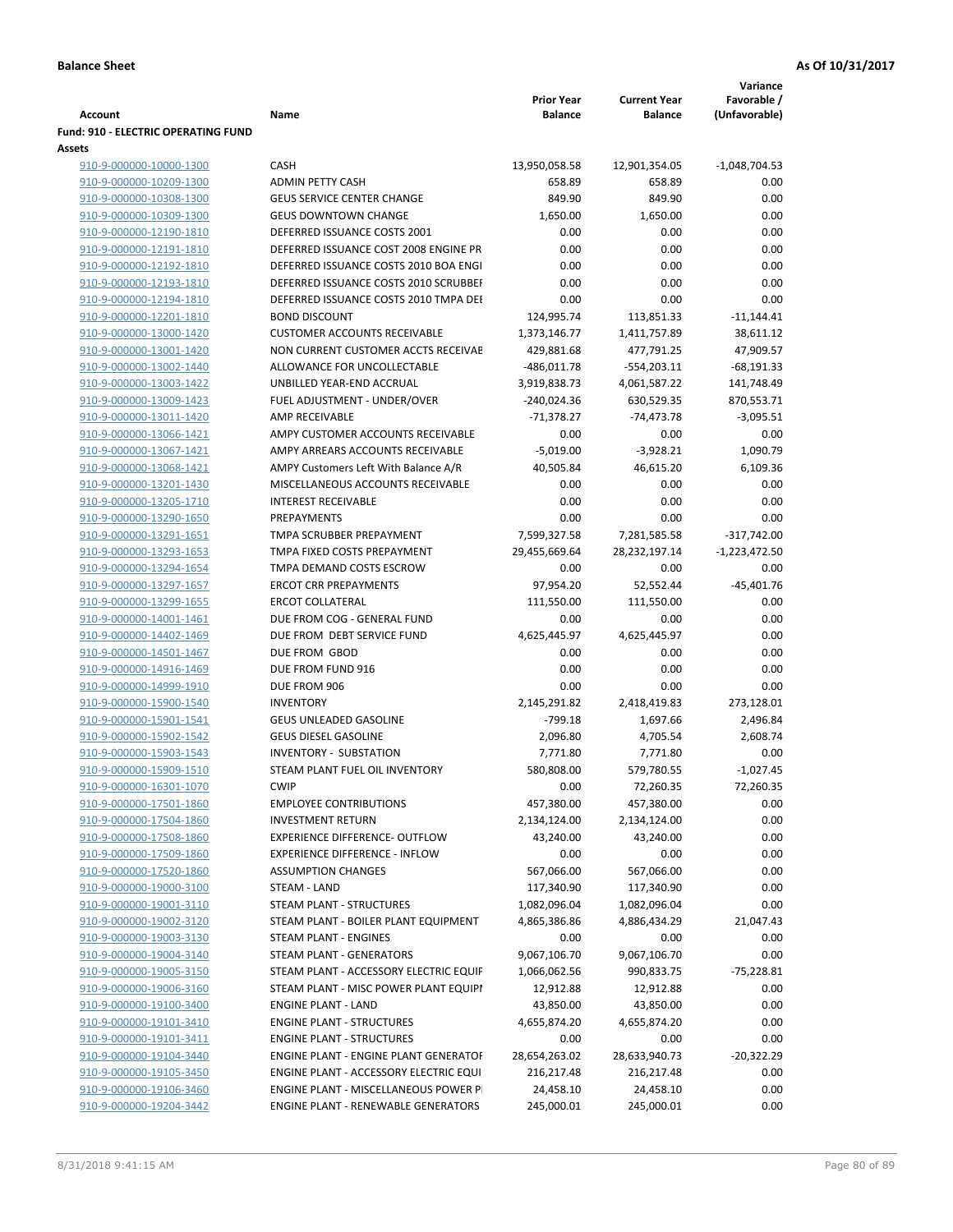**Variance**

|                                                    |                                                    | <b>Prior Year</b>  | <b>Current Year</b> | Favorable /       |
|----------------------------------------------------|----------------------------------------------------|--------------------|---------------------|-------------------|
| Account                                            | Name                                               | <b>Balance</b>     | <b>Balance</b>      | (Unfavorable)     |
| 910-9-000000-19301-3500                            | TRANSMISSION - LAND                                | 53,501.21          | 53,501.21           | 0.00              |
| 910-9-000000-19302-3530                            | <b>TRANSMISSION - SUBSTATIONS</b>                  | 5,699,742.99       | 5,714,413.54        | 14,670.55         |
| 910-9-000000-19303-3572                            | TRANSMISSION - TMPA LINES                          | 1,156,631.80       | 1,156,631.80        | 0.00              |
| 910-9-000000-19304-3571                            | TRANSMISSION - GEUS LINES                          | 3,661,064.79       | 3,709,927.39        | 48,862.60         |
| 910-9-000000-19401-3600                            | <b>DISTRIBUTION - LAND</b>                         | 218,418.15         | 218,418.15          | 0.00              |
| 910-9-000000-19402-3620                            | <b>DISTRIBUTION - SUBSTATIONS</b>                  | 6,010,987.00       | 6,166,201.55        | 155,214.55        |
| 910-9-000000-19403-3640                            | <b>DISTRIBUTION - POLES</b>                        | 4,360,010.49       | 4,441,832.25        | 81,821.76         |
| 910-9-000000-19404-3650                            | DISTRIBUTION - OH CONDUCTOR & DEVICES              | 3,596,762.98       | 3,789,682.68        | 192,919.70        |
| 910-9-000000-19405-3660                            | DISTRIBUTION - UNDERGROUND CONDUIT                 | 1,515,741.11       | 1,627,405.55        | 111,664.44        |
| 910-9-000000-19406-3670                            | DISTRIBUTION - UG CONDUCTOR & DEVICES              | 2,942,593.48       | 2,988,077.35        | 45,483.87         |
| 910-9-000000-19407-3680                            | DISTRIBUTION - TRANSFORMERS                        | 4,349,000.32       | 4,298,515.53        | $-50,484.79$      |
|                                                    | <b>DISTRIBUTION - SERVICE CONNECTIONS</b>          |                    |                     |                   |
| 910-9-000000-19408-3690                            |                                                    | 601,984.40         | 588,547.03          | $-13,437.37$      |
| 910-9-000000-19409-3700                            | <b>DISTRIBUTION - METERS</b>                       | 1,873,933.82       | 1,892,735.62        | 18,801.80         |
| 910-9-000000-19410-3710                            | <b>DISTRIBUTION - VAPOR LIGHTS</b>                 | 86,117.21          | 87,306.38           | 1,189.17          |
| 910-9-000000-19411-3750                            | DISTRIBUTION - STREET LIGHTS & SIGNALS             | 92,156.68          | 93,927.69           | 1,771.01          |
| 910-9-000000-19501-3890                            | <b>GENERAL - LAND</b>                              | 110,503.10         | 110,503.10          | 0.00              |
| 910-9-000000-19502-3900                            | <b>GENERAL - STRUCTURES</b>                        | 5,945,156.47       | 5,945,156.47        | 0.00              |
| 910-9-000000-19503-3910                            | <b>GENERAL - FURNITURE &amp; OFFICE EQUIPMEN</b>   | 583,464.65         | 540,997.72          | $-42,466.93$      |
| 910-9-000000-19504-3941                            | <b>GENERAL - METER READING ASSETS</b>              | 38,482.00          | 38,482.00           | 0.00              |
| 910-9-000000-19505-3911                            | GENERAL - CUSTOMER SERVICE EQUIPMENT               | 11,750.00          | 11,750.00           | 0.00              |
| 910-9-000000-19506-3914                            | <b>GENERAL - BILLING EQUIPMENT</b>                 | 0.00               | 0.00                | 0.00              |
| 910-9-000000-19507-3915                            | GENERAL - CASHIERING EQUIPMENT                     | 7,033.54           | 7,033.54            | 0.00              |
| 910-9-000000-19508-3920                            | <b>GENERAL - TRANSPORTATION EQUIPMENT</b>          | 2,472,187.38       | 2,561,103.63        | 88,916.25         |
| 910-9-000000-19509-3930                            | <b>GENERAL - WAREHOUSE EQUIPMENT</b>               | 69,324.02          | 69,324.02           | 0.00              |
| 910-9-000000-19510-3940                            | <b>GENERAL - TOOLS</b>                             | 13,918.37          | 13,918.37           | 0.00              |
| 910-9-000000-19511-3950                            | <b>GENERAL - LABORATORY EQUIPMENT</b>              | 336,291.99         | 336,291.99          | 0.00              |
| 910-9-000000-19512-3960                            | GENERAL - POWER OPERATED EQUIPMENT                 | 343,749.03         | 349,755.28          | 6,006.25          |
| 910-9-000000-19513-3970                            | <b>GENERAL - COMMUNICATIONS EQUIPMENT</b>          | 47,808.65          | 47,808.65           | 0.00              |
| 910-9-000000-19514-3980                            | <b>GENERAL - MISCELLANEOUS EQUIPMENT</b>           | 0.00               | 0.00                | 0.00              |
| 910-9-000000-19999-1080                            | ACCUMULATED DEPRECIATION                           | -40,495,017.48     | -42,390,504.18      | $-1,895,486.70$   |
|                                                    | <b>Total Assets:</b>                               | 122,619,946.25     | 120,048,626.23      | -2,571,320.02     |
|                                                    |                                                    |                    |                     |                   |
| Liability                                          |                                                    |                    |                     |                   |
| 910-9-000000-20101-2320                            | <b>ACCOUNTS PAYABLE</b>                            | 10,779.93          | 35,216.64           | $-24,436.71$      |
| 910-9-000000-20102-2321                            | <b>CREDIT CARD PAYABLE</b>                         | $-7,272.36$        | $-7,886.41$         | 614.05            |
| 910-9-000000-20103-2322                            | ACCRUED ACCOUNTS PAYABLE                           | 0.00               | 0.00                | 0.00              |
| 910-9-000000-20139-2323                            | RETAINAGES PAYABLE                                 | 0.00               | 0.00                | 0.00              |
| 910-9-000000-20141-0000                            | <b>TELEPHONE CLEARING</b>                          | 0.00               | 0.00                | 0.00              |
| 910-9-000000-20142-0000                            | <b>ESCROW</b>                                      | 0.00               | 0.00                | 0.00              |
|                                                    | SALES TAX PAYABLE - IN THE CITY                    | 79,783.49          |                     | $-471.22$         |
| 910-9-000000-20815-2410                            |                                                    |                    | 80,254.71           |                   |
| 910-9-000000-20816-2411                            | SALES TAX PAYABLE - OUT OF CITY                    | 3,356.49           | 3,748.40            | -391.91           |
| 910-9-000000-21001-2341                            | DUE TO COG - GEN FUND                              | 720,816.35         | 680,803.01          | 40,013.34         |
| 910-9-000000-21406-2329                            | <b>DUE TO 906</b>                                  | 0.00               | 0.00                | 0.00              |
| 910-9-000000-21507-2347                            | DUE TO GBOD                                        | 144,163.27         | 136,160.60          | 8,002.67          |
| 910-9-000000-22001-2327                            | SALARIES PAYABLE                                   | 293,173.93         | 311,677.92          | $-18,503.99$      |
| 910-9-000000-22002-2328                            | PTO PAYABLE                                        | 448,558.72         | 488,765.12          | $-40,206.40$      |
| 910-9-000000-23011-2211                            | <b>REVENUE BONDS</b>                               | 475,000.00         | 490,000.00          | $-15,000.00$      |
| 910-9-000000-24000-2350                            | <b>CUSTOMER DEPOSITS</b>                           | 2,119,592.06       | 2,378,951.36        | -259,359.30       |
| 910-9-000000-24014-2359                            | <b>CUSTOMER DEPOSITS / AMPY EQUIPMENT</b>          | 107,778.33         | 108,434.23          | $-655.90$         |
| 910-9-000000-24015-2350                            | <b>AMP RESERVE</b>                                 | $-71,378.27$       | -74,473.78          | 3,095.51          |
| 910-9-000000-25069-2530                            | PREPAID ELECTRICITY - AMPY                         | 111,471.47         | $-57,318.61$        | 168,790.08        |
| 910-9-000000-26001-2283                            | <b>OBLIGATION FOR COMPENSATED ABSENCES</b>         | 404,816.69         | 448,710.12          | -43,893.43        |
| 910-9-000000-26102-2210                            | REVENUE BONDS PAYABLE                              | 38,288,000.00      | 37,798,000.00       | 490,000.00        |
| 910-9-000000-26107-2250                            | PREMIUM ON 2010 ISSUE                              | 203,298.46         | 188,365.62          | 14,932.84         |
| 910-9-000000-26108-2250                            | SCRUBBER DEBT - 2010                               | 10,395,000.00      | 10,395,000.00       | 0.00              |
| 910-9-000000-26109-2250                            | PREMIUM ON SCRUBBER                                | 172,831.89         | 160,136.91          | 12,694.98         |
| 910-9-000000-26110-2250                            |                                                    |                    |                     |                   |
|                                                    |                                                    |                    |                     |                   |
|                                                    | TMPA DEBT - 2010                                   | 20,640,000.00      | 20,640,000.00       | 0.00              |
| 910-9-000000-26111-2250<br>910-9-000000-29300-0000 | PREMIUM ON TMPA DEBT<br><b>ENCUMBRANCE SUMMARY</b> | 342,781.61<br>0.00 | 317,603.37<br>0.00  | 25,178.24<br>0.00 |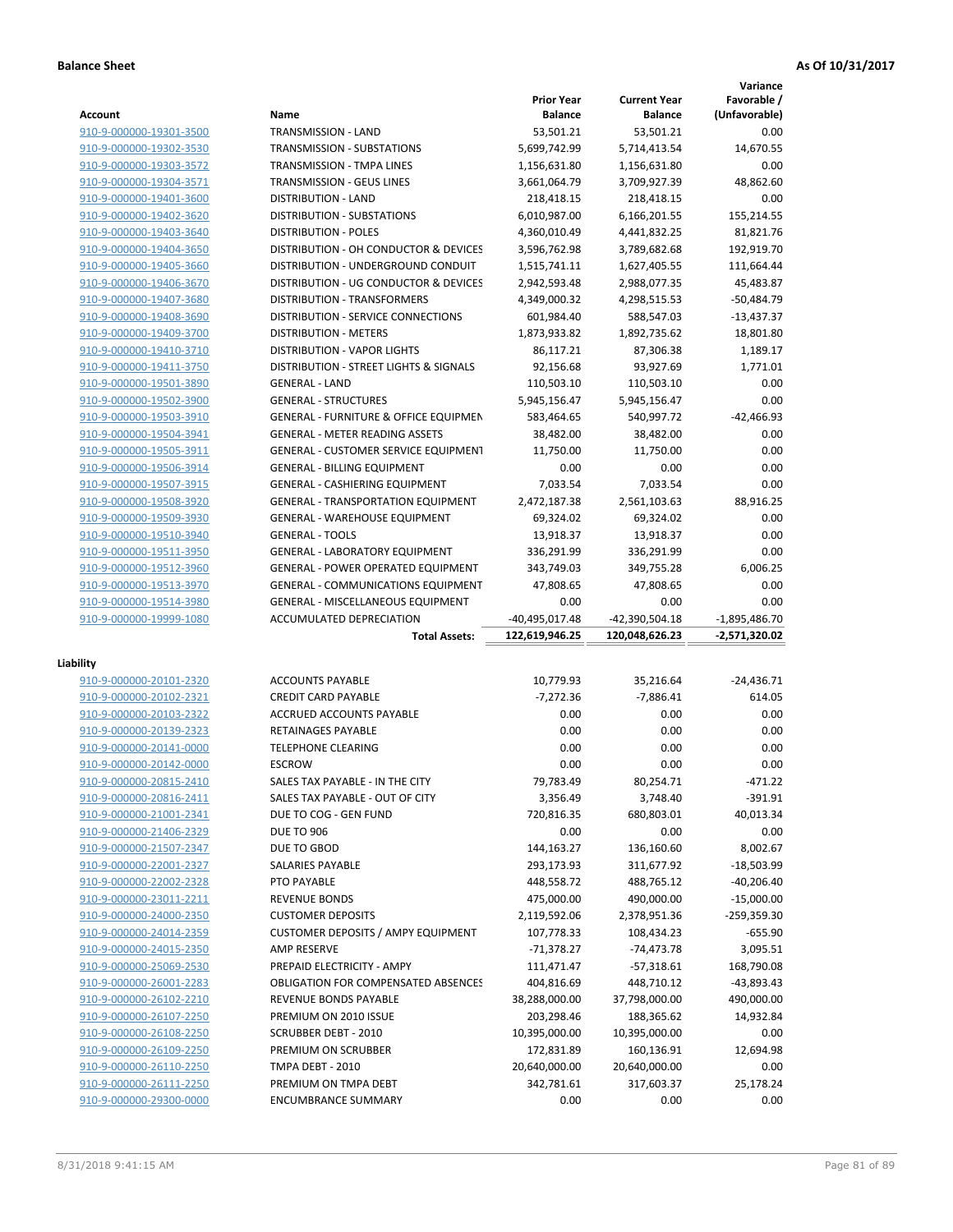| <b>Account</b>                        | Name                                                     | <b>Prior Year</b><br><b>Balance</b> | <b>Current Year</b><br><b>Balance</b> | Variance<br>Favorable /<br>(Unfavorable) |
|---------------------------------------|----------------------------------------------------------|-------------------------------------|---------------------------------------|------------------------------------------|
| 910-9-000000-29400-0100               | RESERVED ACCOUNT / ENCUMBRANCES                          | 0.00                                | 0.00                                  | 0.00                                     |
| 910-9-000000-29999-2283               | <b>NET PENSION LIABILITY</b>                             | 3,606,302.00                        | 3,606,302.00                          | 0.00                                     |
|                                       | <b>Total Liability:</b>                                  | 78,488,854.06                       | 78,128,451.21                         | 360,402.85                               |
| <b>Equity</b>                         |                                                          |                                     |                                       |                                          |
| 910-9-000000-39100-2160               | UNRESERVED RETAINED EARNINGS                             | 43,006,089.64                       | 40,416,193.05                         | $-2,589,896.59$                          |
| 910-9-000000-39500-4210               | <b>NET POSITION - PENSION</b>                            | $-3,070.00$                         | $-3,070.00$                           | 0.00                                     |
|                                       | <b>Total Beginning Equity:</b>                           | 43,003,019.64                       | 40,413,123.05                         | -2,589,896.59                            |
| <b>Total Revenue</b>                  |                                                          | 4,226,577.89                        | 4,739,392.09                          | 512,814.20                               |
| <b>Total Expense</b>                  |                                                          | 3,095,380.34                        | 3,229,367.76                          | $-133,987.42$                            |
| <b>Revenues Over/(Under) Expenses</b> |                                                          | 1,131,197.55                        | 1,510,024.33                          | 378,826.78                               |
|                                       | <b>Total Equity and Current Surplus (Deficit):</b>       | 44,134,217.19                       | 41,923,147.38                         | -2,211,069.81                            |
|                                       | Total Liabilities, Equity and Current Surplus (Deficit): | 122,623,071.25                      | 120,051,598.59                        | -2,571,472.66                            |
|                                       | *** FUND 910 OUT OF BALANCE ***                          | $-3,125.00$                         | $-2,972.36$                           | 152.64                                   |

**\*\*\*Warning: Account Authorization is turned on. Please run the Unauthorized Account Listing Report to see if you are out of balance due to missing accounts \*\*\***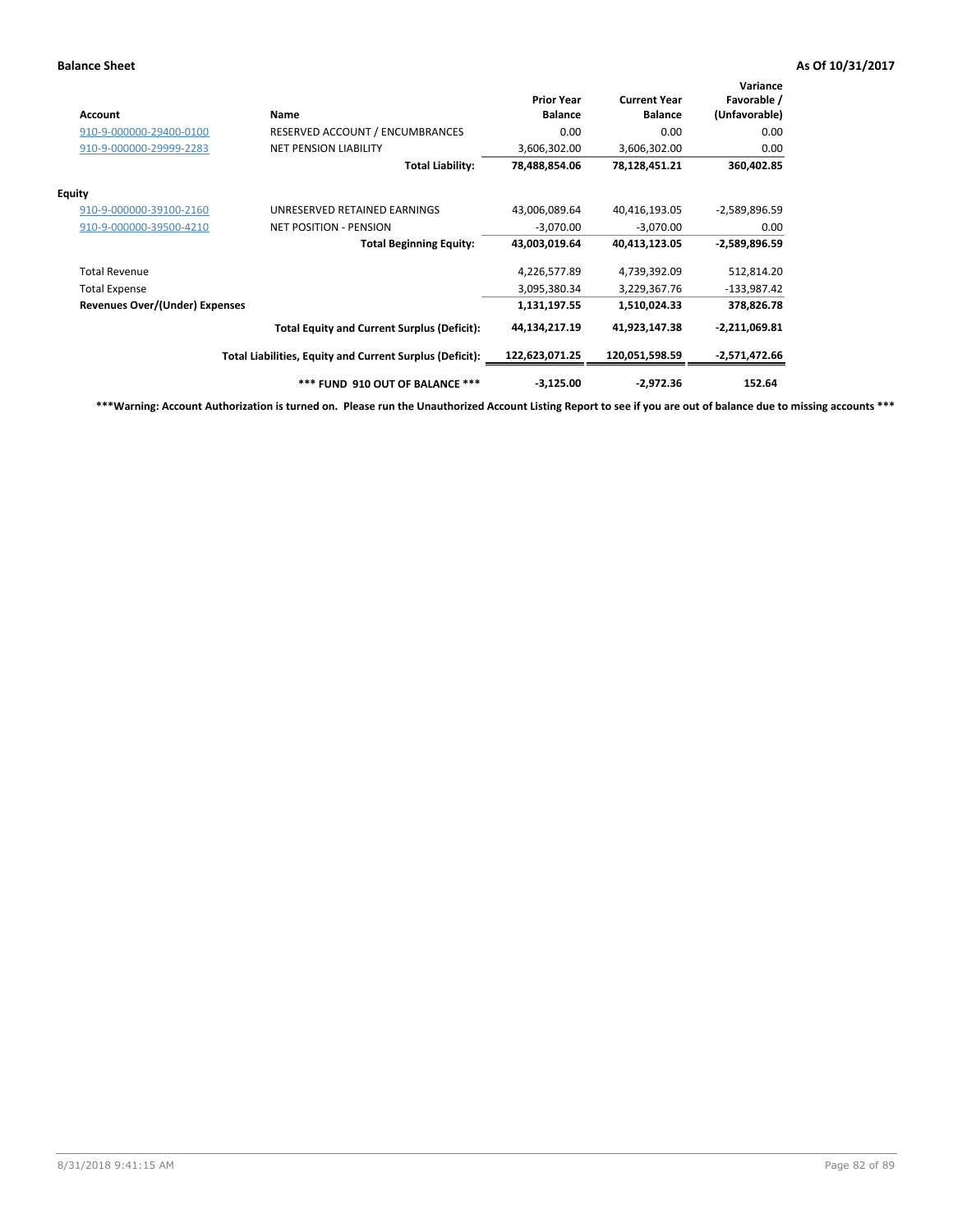| <b>Account</b>                             | Name                                                     | <b>Prior Year</b><br><b>Balance</b> | <b>Current Year</b><br><b>Balance</b> | Variance<br>Favorable /<br>(Unfavorable) |
|--------------------------------------------|----------------------------------------------------------|-------------------------------------|---------------------------------------|------------------------------------------|
| <b>Fund: 911 - ELECTRIC DEBT REDUCTION</b> |                                                          |                                     |                                       |                                          |
| Assets                                     |                                                          |                                     |                                       |                                          |
| 911-9-000000-10000-1300                    | CASH                                                     | 3,023,996.09                        | 3,028,132.97                          | 4,136.88                                 |
| 911-9-000000-12002-0000                    | <b>GOVERNMENT OBLIGATIONS / AGENCIES</b>                 | 0.00                                | 0.00                                  | 0.00                                     |
| 911-9-000000-13201-1430                    | MISCELLANEOUS ACCOUNTS RECEIVABLE                        | 0.00                                | 0.00                                  | 0.00                                     |
| 911-9-000000-13205-1710                    | <b>INTEREST RECEIVABLE</b>                               | 0.00                                | 0.00                                  | 0.00                                     |
|                                            | <b>Total Assets:</b>                                     | 3,023,996.09                        | 3,028,132.97                          | 4,136.88                                 |
| Liability                                  |                                                          |                                     |                                       |                                          |
| 911-9-000000-20101-0000                    | <b>ACCOUNTS PAYABLE</b>                                  | 0.00                                | 0.00                                  | 0.00                                     |
| 911-9-000000-20103-0100                    | <b>ACCRUED ACCOUNTS PAYABLE</b>                          | 0.00                                | 0.00                                  | 0.00                                     |
| 911-9-000000-Z2430-0000                    | RESERVED ACCOUNT / ENCUMBRANCE SUM                       | 0.00                                | 0.00                                  | 0.00                                     |
| 911-9-000000-Z2520-0100                    | RESERVED ACCOUNT / ENCUMBRANCES                          | 0.00                                | 0.00                                  | 0.00                                     |
|                                            | <b>Total Liability:</b>                                  | 0.00                                | 0.00                                  | 0.00                                     |
| Equity                                     |                                                          |                                     |                                       |                                          |
| 911-9-000000-39100-2160                    | UNRESERVED RETAINED EARNINGS                             | 3,024,538.46                        | 3,027,912.28                          | 3,373.82                                 |
|                                            | <b>Total Beginning Equity:</b>                           | 3,024,538.46                        | 3,027,912.28                          | 3,373.82                                 |
| <b>Total Revenue</b>                       |                                                          | $-542.37$                           | 220.69                                | 763.06                                   |
| <b>Total Expense</b>                       |                                                          | 0.00                                | 0.00                                  | 0.00                                     |
| <b>Revenues Over/(Under) Expenses</b>      |                                                          | $-542.37$                           | 220.69                                | 763.06                                   |
|                                            | <b>Total Equity and Current Surplus (Deficit):</b>       | 3,023,996.09                        | 3,028,132.97                          | 4,136.88                                 |
|                                            | Total Liabilities, Equity and Current Surplus (Deficit): | 3,023,996.09                        | 3,028,132.97                          | 4,136.88                                 |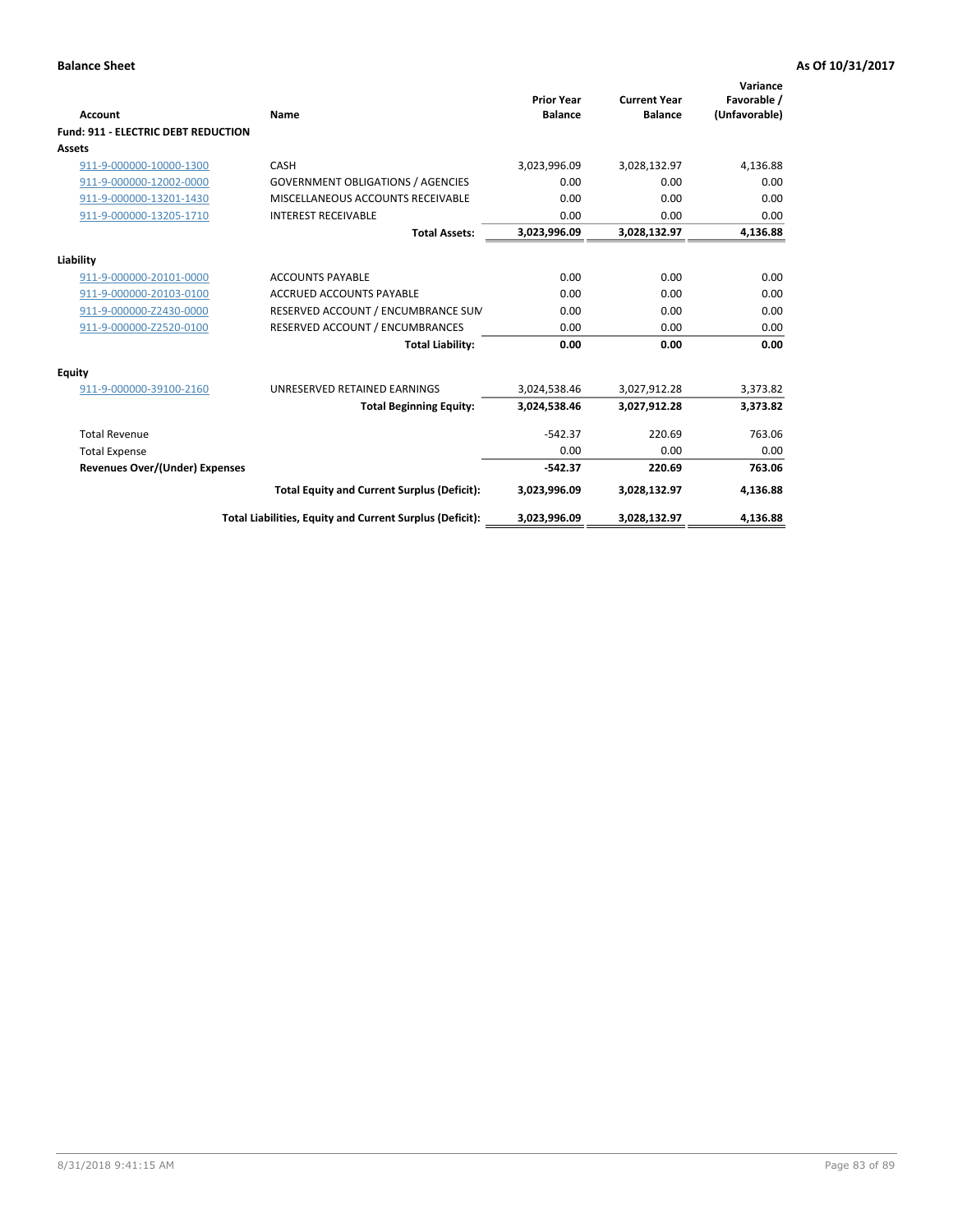| <b>Account</b>                           | Name                                                     | <b>Prior Year</b><br><b>Balance</b> | <b>Current Year</b><br><b>Balance</b> | Variance<br>Favorable /<br>(Unfavorable) |
|------------------------------------------|----------------------------------------------------------|-------------------------------------|---------------------------------------|------------------------------------------|
| <b>Fund: 912 - ELECTRIC DEBT SERVICE</b> |                                                          |                                     |                                       |                                          |
| <b>Assets</b>                            |                                                          |                                     |                                       |                                          |
| 912-9-000000-10000-1300                  | CASH                                                     | 2,363,680.08                        | 2,384,071.04                          | 20,390.96                                |
| 912-9-000000-11504-1301                  | RESERVE FUND - 2008 BOND ISSUE                           | 1,138,038.12                        | 1,148,370.21                          | 10,332.09                                |
| 912-9-000000-11506-1301                  | RESERVE FUND - 2010 BOND ISSUE                           | 3,325,675.84                        | 3,355,987.00                          | 30,311.16                                |
| 912-9-000000-11515-1301                  | RESERVE FUND - 2015 BOND ISSUE                           | 136,698.54                          | 137,747.83                            | 1,049.29                                 |
| 912-9-000000-11516-1301                  | RESERVE FUND - 2015 TAXABLE BONDS                        | 44,467.53                           | 44,808.86                             | 341.33                                   |
| 912-9-000000-13205-1710                  | <b>INTEREST RECEIVABLE</b>                               | 0.00                                | 0.00                                  | 0.00                                     |
|                                          | <b>Total Assets:</b>                                     | 7,008,560.11                        | 7,070,984.94                          | 62,424.83                                |
| Liability                                |                                                          |                                     |                                       |                                          |
| 912-9-000000-20101-2320                  | <b>ACCOUNTS PAYABLE</b>                                  | 0.00                                | 0.00                                  | 0.00                                     |
| 912-9-000000-20107-2370                  | <b>ACCRUED INTEREST PAYABLE</b>                          | 449.733.06                          | 491.766.93                            | $-42,033.87$                             |
| 912-9-000000-21400-2999                  | DUE TO GEUS 910 - ELECTRIC OPERATING                     | 4,625,445.97                        | 4,625,445.97                          | 0.00                                     |
| 912-9-000000-Z2430-0000                  | <b>ENCUMBRANCE SUMMARY</b>                               | 0.00                                | 0.00                                  | 0.00                                     |
| 912-9-000000-Z2520-0100                  | RESERVED ACCOUNT / ENCUMBRANCES                          | 0.00                                | 0.00                                  | 0.00                                     |
|                                          | <b>Total Liability:</b>                                  | 5,075,179.03                        | 5,117,212.90                          | $-42,033.87$                             |
| Equity                                   |                                                          |                                     |                                       |                                          |
| 912-9-000000-39100-2150                  | SEMI RESERVED RETAINED EARNINGS                          | 1,613,381.08                        | 1,633,772.04                          | 20,390.96                                |
|                                          | <b>Total Beginning Equity:</b>                           | 1,613,381.08                        | 1,633,772.04                          | 20,390.96                                |
| <b>Total Revenue</b>                     |                                                          | 320,000.00                          | 320,000.00                            | 0.00                                     |
| <b>Total Expense</b>                     |                                                          | 0.00                                | 0.00                                  | 0.00                                     |
| Revenues Over/(Under) Expenses           |                                                          | 320,000.00                          | 320,000.00                            | 0.00                                     |
|                                          | <b>Total Equity and Current Surplus (Deficit):</b>       | 1,933,381.08                        | 1,953,772.04                          | 20,390.96                                |
|                                          | Total Liabilities, Equity and Current Surplus (Deficit): | 7,008,560.11                        | 7,070,984.94                          | 62,424.83                                |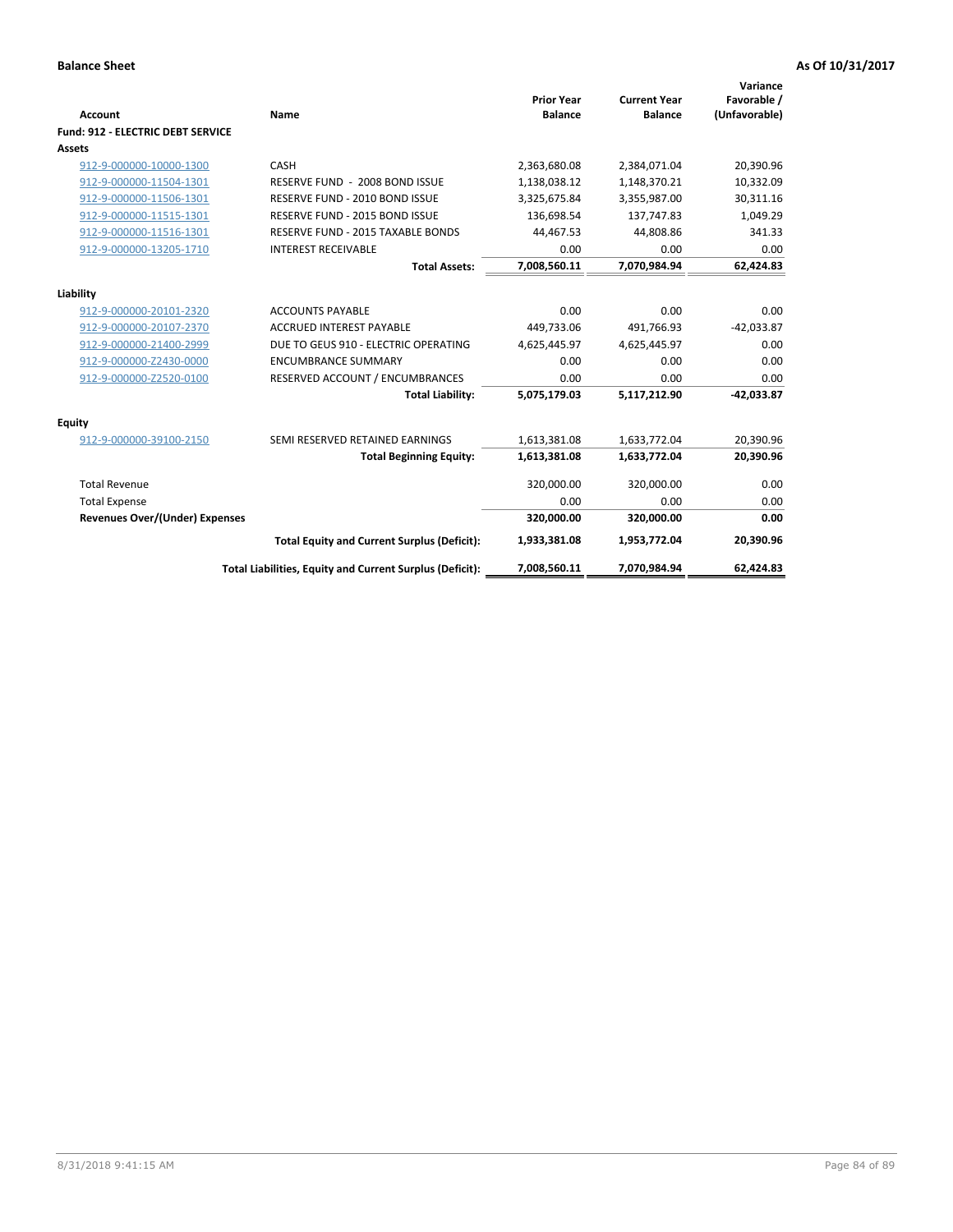| Account                                       | Name                                                     | <b>Prior Year</b><br><b>Balance</b> | <b>Current Year</b><br><b>Balance</b> | Variance<br>Favorable /<br>(Unfavorable) |
|-----------------------------------------------|----------------------------------------------------------|-------------------------------------|---------------------------------------|------------------------------------------|
| <b>Fund: 913 - ELECTRIC CONSTRUCTION FUND</b> |                                                          |                                     |                                       |                                          |
| <b>Assets</b>                                 |                                                          |                                     |                                       |                                          |
| 913-9-000000-10000-1300                       | CASH                                                     | 100,907.92                          | 101,045.95                            | 138.03                                   |
| 913-9-000000-13201-1430                       | MISCELLANEOUS ACCOUNTS RECEIVABLE                        | 0.00                                | 0.00                                  | 0.00                                     |
| 913-9-000000-13205-1710                       | <b>INTEREST RECEIVABLE</b>                               | 0.00                                | 0.00                                  | 0.00                                     |
|                                               | <b>Total Assets:</b>                                     | 100,907.92                          | 101,045.95                            | 138.03                                   |
| Liability                                     |                                                          |                                     |                                       |                                          |
| 913-9-000000-20101-2320                       | <b>ACCOUNTS PAYABLE</b>                                  | 0.00                                | 0.00                                  | 0.00                                     |
| 913-9-000000-20102-2321                       | <b>CREDIT CARD PAYABLE</b>                               | 0.00                                | 0.00                                  | 0.00                                     |
| 913-9-000000-20103-0000                       | <b>ACCRUED ACCOUNTS PAYABLE</b>                          | 0.00                                | 0.00                                  | 0.00                                     |
| 913-9-000000-29300-0000                       | <b>ENCUMBRANCE SUMMARY</b>                               | 0.00                                | 0.00                                  | 0.00                                     |
| 913-9-000000-29400-0100                       | RESERVED ACCOUNT / ENCUMBRANCES                          | 0.00                                | 0.00                                  | 0.00                                     |
|                                               | <b>Total Liability:</b>                                  | 0.00                                | 0.00                                  | 0.00                                     |
| <b>Equity</b>                                 |                                                          |                                     |                                       |                                          |
| 913-9-000000-39100-2160                       | SEMI RESERVED RETAINED EARNINGS                          | 100,926.02                          | 101,038.59                            | 112.57                                   |
|                                               | <b>Total Beginning Equity:</b>                           | 100,926.02                          | 101,038.59                            | 112.57                                   |
| <b>Total Revenue</b>                          |                                                          | $-18.10$                            | 7.36                                  | 25.46                                    |
| <b>Total Expense</b>                          |                                                          | 0.00                                | 0.00                                  | 0.00                                     |
| <b>Revenues Over/(Under) Expenses</b>         |                                                          | $-18.10$                            | 7.36                                  | 25.46                                    |
|                                               | <b>Total Equity and Current Surplus (Deficit):</b>       | 100,907.92                          | 101,045.95                            | 138.03                                   |
|                                               | Total Liabilities, Equity and Current Surplus (Deficit): | 100,907.92                          | 101,045.95                            | 138.03                                   |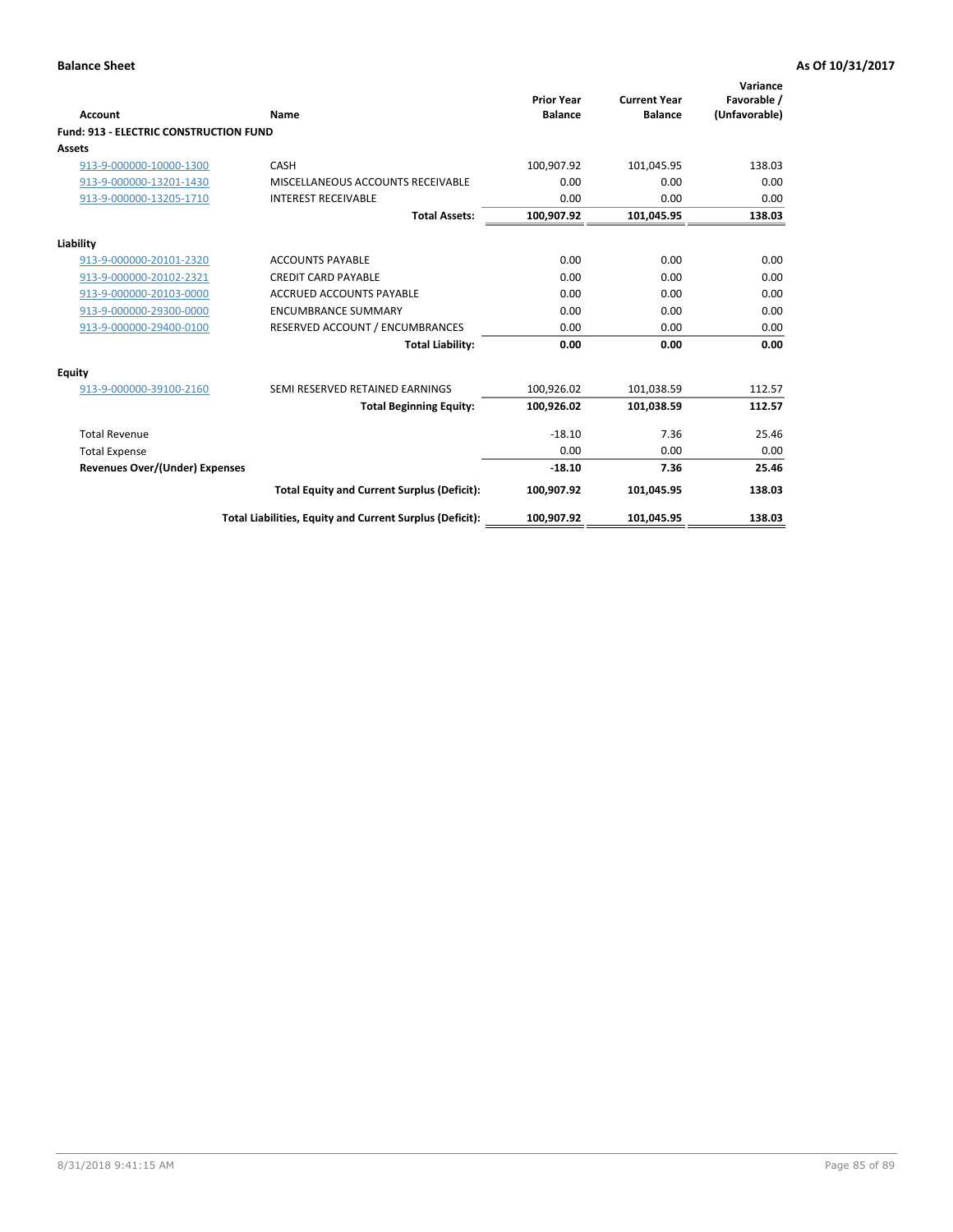| <b>Account</b>                        | Name                                                     | <b>Prior Year</b><br><b>Balance</b> | <b>Current Year</b><br><b>Balance</b> | Variance<br>Favorable /<br>(Unfavorable) |
|---------------------------------------|----------------------------------------------------------|-------------------------------------|---------------------------------------|------------------------------------------|
| Fund: 916 - 08 ENGINE BOND PROCEEDS   |                                                          |                                     |                                       |                                          |
| Assets                                |                                                          |                                     |                                       |                                          |
| 916-9-000000-10000-1300               | CASH                                                     | 0.00                                | 0.00                                  | 0.00                                     |
| 916-9-000000-12189-0000               | 08 ENGINE BOND PROCEEDS                                  | 0.00                                | 0.00                                  | 0.00                                     |
| 916-9-000000-13201-1430               | MISCELLANOEUS ACCOUNTS RECEIVABLE                        | 0.00                                | 0.00                                  | 0.00                                     |
| 916-9-000000-13205-1710               | <b>INTEREST RECEIVABLE</b>                               | 0.00                                | 0.00                                  | 0.00                                     |
| 916-9-000000-Z1030-1202               | 2008 GEUS REVENUE BOND - TEXAS TERM                      | 0.00                                | 0.00                                  | 0.00                                     |
| 916-9-000000-Z1030-1401               | 2008 GEUS REVENUE BOND - PFM                             | 0.00                                | 0.00                                  | 0.00                                     |
| 916-9-000000-Z1030-1402               | 2009 GEUS REVENUE BOND - PFM                             | 0.00                                | 0.00                                  | 0.00                                     |
| 916-9-000000-Z1030-3123               | 2009 GEUS REVENUE BOND - TEXAS TERM                      | 0.00                                | 0.00                                  | 0.00                                     |
|                                       | <b>Total Assets:</b>                                     | 0.00                                | 0.00                                  | 0.00                                     |
| Liability                             |                                                          |                                     |                                       |                                          |
| 916-9-000000-20101-2320               | <b>ACCOUNTS PAYABLE</b>                                  | 0.00                                | 0.00                                  | 0.00                                     |
| 916-9-000000-20139-2323               | <b>RETAINAGES PAYABLE</b>                                | 0.00                                | 0.00                                  | 0.00                                     |
| 916-9-000000-21401-2330               | DUE TO ELECTRIC OPERATING                                | 0.00                                | 0.00                                  | 0.00                                     |
| 916-9-000000-29300-0000               | <b>ENCUMBRANCE SUMMARY</b>                               | 0.00                                | 0.00                                  | 0.00                                     |
| 916-9-000000-29400-0100               | RESERVED ACCOUNT / ENCUMBRANCES                          | 0.00                                | 0.00                                  | 0.00                                     |
|                                       | <b>Total Liability:</b>                                  | 0.00                                | 0.00                                  | 0.00                                     |
| Equity                                |                                                          |                                     |                                       |                                          |
| 916-9-000000-39100-2150               | <b>RESERVED RETAINED EARNINGS</b>                        | 0.00                                | 0.00                                  | 0.00                                     |
|                                       | <b>Total Beginning Equity:</b>                           | 0.00                                | 0.00                                  | 0.00                                     |
| <b>Total Revenue</b>                  |                                                          | 0.00                                | 0.00                                  | 0.00                                     |
| <b>Total Expense</b>                  |                                                          | 0.00                                | 0.00                                  | 0.00                                     |
| <b>Revenues Over/(Under) Expenses</b> |                                                          | 0.00                                | 0.00                                  | 0.00                                     |
|                                       | <b>Total Equity and Current Surplus (Deficit):</b>       | 0.00                                | 0.00                                  | 0.00                                     |
|                                       | Total Liabilities, Equity and Current Surplus (Deficit): | 0.00                                | 0.00                                  | 0.00                                     |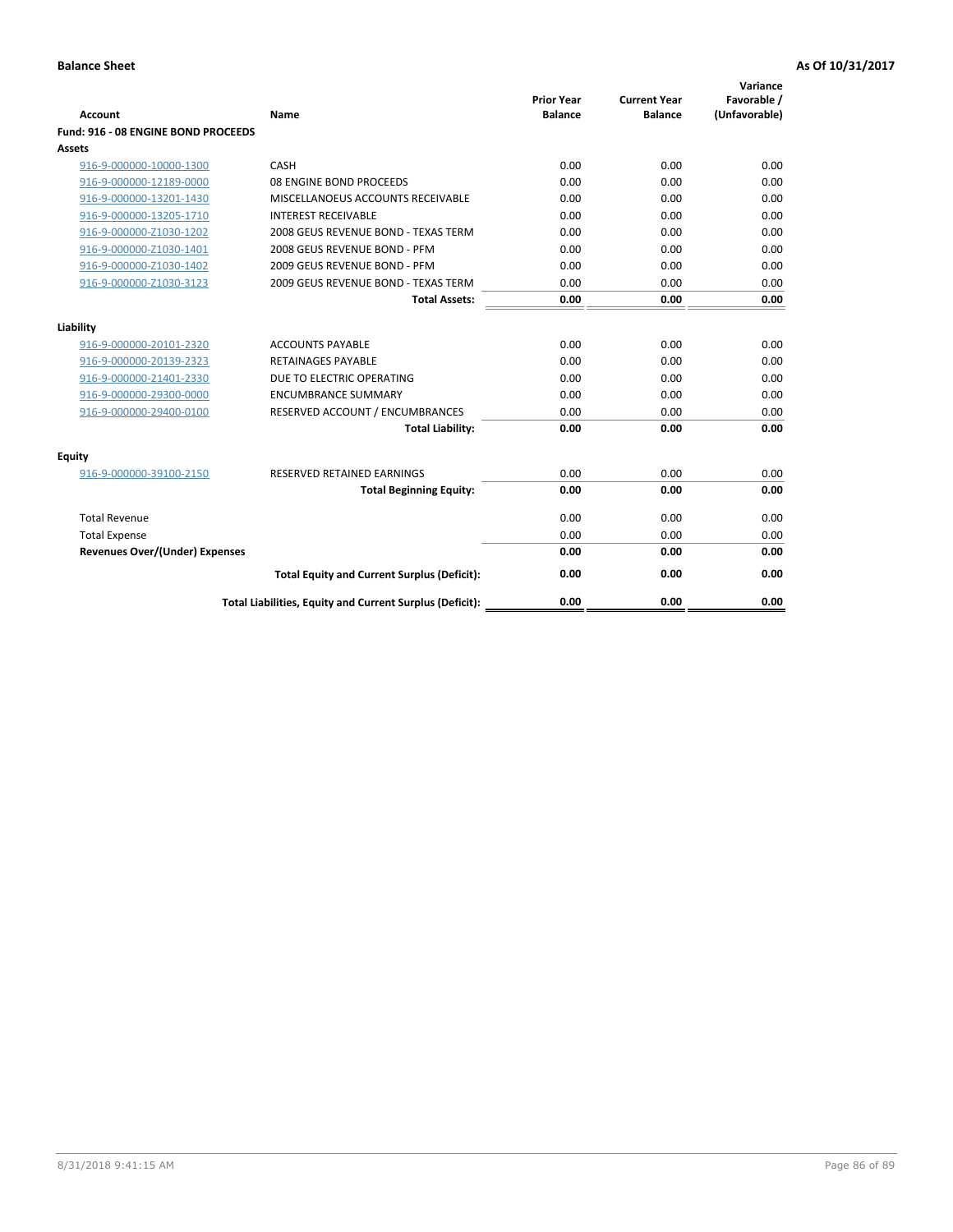| <b>Account</b>                                     | Name                                       | <b>Prior Year</b><br><b>Balance</b> | <b>Current Year</b><br><b>Balance</b> | Variance<br>Favorable /<br>(Unfavorable) |
|----------------------------------------------------|--------------------------------------------|-------------------------------------|---------------------------------------|------------------------------------------|
| Fund: 950 - CABLE / INTERNET                       |                                            |                                     |                                       |                                          |
| Assets                                             |                                            |                                     |                                       |                                          |
| 950-9-000000-10000-1300                            | CASH                                       | 903,108.27                          | 1,139,219.25                          | 236,110.98                               |
| 950-9-000000-13000-1420                            | <b>CUSTOMER ACCOUNTS RECEIVABLE</b>        | 283,753.89                          | 264,549.46                            | $-19,204.43$                             |
| 950-9-000000-13001-1420                            | NON CURRENT CUSTOMER ACCTS RECEIVAE        | 203,375.80                          | 241,808.65                            | 38,432.85                                |
| 950-9-000000-13002-1440                            | ALLOWANCE FOR UNCOLLECTABLE                | $-173,526.51$                       | $-186,953.66$                         | $-13,427.15$                             |
| 950-9-000000-13003-1421                            | UNBILLED YEAR-END ACCRUAL                  | 453,890.27                          | 444,091.98                            | $-9,798.29$                              |
| 950-9-000000-13201-1430                            | MISCELLANEOUS ACCOUNTS RECEIVABLE          | 0.00                                | 0.00                                  | 0.00                                     |
| 950-9-000000-13205-1710                            | <b>INTEREST RECEIVABLE</b>                 | 0.00                                | 0.00                                  | 0.00                                     |
| 950-9-000000-15801-1540                            | <b>INVENTORY</b><br><b>CWIP</b>            | 173,247.26                          | 182,486.04                            | 9,238.78                                 |
| 950-9-000000-16301-1070<br>950-9-000000-17501-1860 | <b>EMPLOYEE CONTRIBUTIONS</b>              | 0.00<br>65,340.00                   | 13,937.94                             | 13,937.94<br>0.00                        |
|                                                    | <b>INVESTMENT RETURN</b>                   |                                     | 65,340.00                             |                                          |
| 950-9-000000-17504-1860<br>950-9-000000-17508-1860 | <b>EXPERIENCE DIFFERENCE- OUTFLOW</b>      | 304,875.00<br>6,177.00              | 304,875.00<br>6,177.00                | 0.00<br>0.00                             |
| 950-9-000000-17509-1860                            | <b>EXPERIENCE DIFFERENCE - INFLOW</b>      | 0.00                                | 0.00                                  | 0.00                                     |
| 950-9-000000-17520-1860                            | <b>ASSUMPTION CHANGES</b>                  | 81,009.00                           | 81,009.00                             | 0.00                                     |
| 950-9-000000-18001-5110                            | HEADEND, TRUNK & DISTRIBUTION SYSTEM       | 9,813,629.64                        | 9,898,485.39                          | 84,855.75                                |
| 950-9-000000-18002-5111                            | <b>HEADEND EQUIPMENT</b>                   | 1,290,975.52                        | 1,339,980.56                          | 49,005.04                                |
| 950-9-000000-18003-5120                            | <b>DROPS</b>                               | 3,201,165.34                        | 2,810,572.22                          | -390,593.12                              |
| 950-9-000000-18101-5130                            | <b>CUSTOMER PREMISES EQUIPMENT</b>         | 1,234,540.00                        | 1,267,770.00                          | 33,230.00                                |
| 950-9-000000-18102-5140                            | PRODUCTION EQUIPMENT                       | 69,984.90                           | 69,984.90                             | 0.00                                     |
| 950-9-000000-18201-5210                            | CENTRAL INTERNET EQUIPMENT                 | 422,769.46                          | 422,769.46                            | 0.00                                     |
| 950-9-000000-18202-5220                            | <b>CUSTOMER INTERFACE EQUIPMENT</b>        | 230,582.09                          | 256,575.29                            | 25,993.20                                |
| 950-9-000000-18301-5000                            | <b>FIBER OPTICS</b>                        | 744,208.60                          | 744,208.60                            | 0.00                                     |
| 950-9-000000-18501-5901                            | <b>STRUCTURES &amp; IMPROVEMENTS</b>       | 608,729.19                          | 608,729.19                            | 0.00                                     |
| 950-9-000000-18502-5910                            | <b>FURNITURE &amp; OFFICE EQUIPMENT</b>    | 137,419.19                          | 137,419.19                            | 0.00                                     |
| 950-9-000000-18503-5920                            | <b>TRANSPORTATION EQUIPMENT</b>            | 373,895.50                          | 373,895.50                            | 0.00                                     |
| 950-9-000000-18504-5950                            | LABORATORY EQUIPMENT                       | 163,348.67                          | 163,348.67                            | 0.00                                     |
| 950-9-000000-18505-5960                            | POWER OPERATED EQUIPMENT                   | 5,500.00                            | 5,500.00                              | 0.00                                     |
| 950-9-000000-18506-5980                            | MISCELLANEOUS EQUIPMENT                    | 0.00                                | 0.00                                  | 0.00                                     |
| 950-9-000000-18999-1080                            | ACCUMULATED DEPRECIATION                   | $-10,600,059.27$                    | -10,996,400.95                        | -396,341.68                              |
|                                                    | <b>Total Assets:</b>                       | 9,997,938.81                        | 9,659,378.68                          | $-338,560.13$                            |
| Liability                                          |                                            |                                     |                                       |                                          |
| 950-9-000000-20101-2320                            | <b>ACCOUNTS PAYABLE</b>                    | 2,110.48                            | 634.14                                | 1,476.34                                 |
| 950-9-000000-20102-2321                            | <b>CREDIT CARD PAYABLE</b>                 | 7,272.36                            | 7,886.41                              | $-614.05$                                |
| 950-9-000000-20103-2322                            | ACCRUED ACCOUNTS PAYABLE                   | 0.00                                | 0.00                                  | 0.00                                     |
| 950-9-000000-20815-2410                            | SALES TAX PAYABLE - IN THE CITY            | 32,290.66                           | 30.449.98                             | 1,840.68                                 |
| 950-9-000000-20816-2411                            | SALES TAX PAYABLE - OUT OF CITY            | 0.00                                | 0.00                                  | 0.00                                     |
| 950-9-000000-21001-1101                            | DUE TO COG - GEN FUND                      | 69,878.83                           | 70,500.88                             | $-622.05$                                |
| 950-9-000000-21507-2347                            | DUE TO GBOD                                | 13,975.77                           | 14,100.18                             | $-124.41$                                |
| 950-9-000000-22001-2327                            | SALARIES PAYABLE                           | 43,791.74                           | 45,167.97                             | $-1,376.23$                              |
| 950-9-000000-22002-2328                            | PTO PAYABLE                                | 58,535.74                           | 59,949.64                             | -1,413.90                                |
| 950-9-000000-24000-2350                            | <b>CUSTOMER DEPOSITS</b>                   | 12,887.27                           | 11,517.27                             | 1,370.00                                 |
| 950-9-000000-26001-2283                            | <b>OBLIGATION FOR COMPENSATED ABSENCES</b> | 13,908.37                           | 20,920.81                             | $-7,012.44$                              |
| 950-9-000000-29300-0000                            | <b>ENCUMBRANCE SUMMARY</b>                 | 0.00                                | 0.00                                  | 0.00                                     |
| 950-9-000000-29400-0100                            | RESERVED ACCOUNT / ENCUMBRANCES            | 0.00                                | 0.00                                  | 0.00                                     |
| 950-9-000000-29999-2283                            | <b>NET PENSION LIABILITY</b>               | 515,186.00                          | 515,186.00                            | 0.00                                     |
|                                                    | <b>Total Liability:</b>                    | 769,837.22                          | 776,313.28                            | -6,476.06                                |
| Equity                                             |                                            |                                     |                                       |                                          |
| 950-9-000000-39100-2160                            | UNRESERVED RETAINED EARNINGS               | 9,128,980.69                        | 8,586,520.47                          | -542,460.22                              |
| 950-9-000000-39500-4210                            | NET POSITION - PENSION                     | $-438.00$                           | $-438.00$                             | 0.00                                     |
|                                                    | <b>Total Beginning Equity:</b>             | 9,128,542.69                        | 8,586,082.47                          | -542,460.22                              |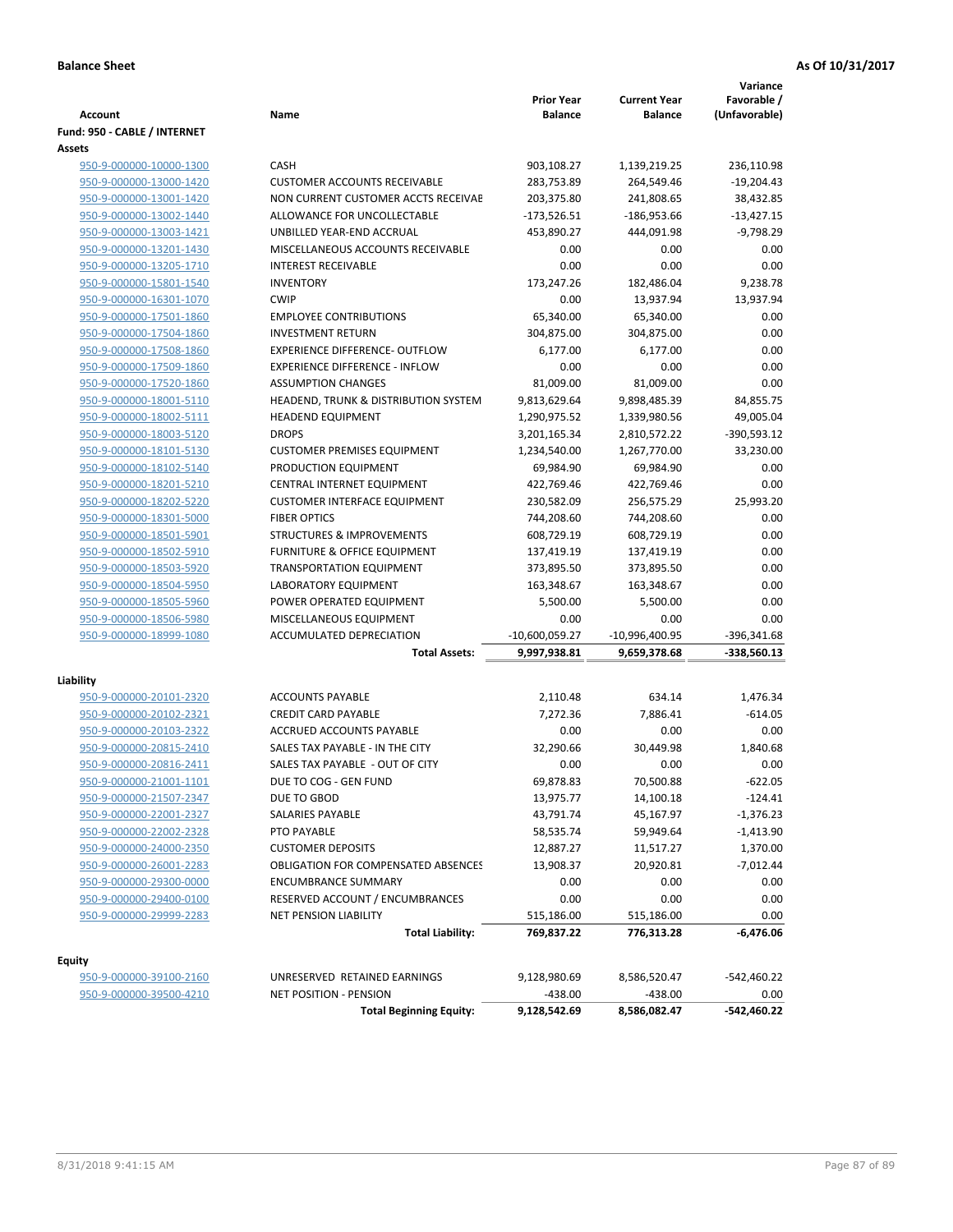| <b>Account</b>                        | Name                                                     | <b>Prior Year</b><br><b>Balance</b> | <b>Current Year</b><br><b>Balance</b> | Variance<br>Favorable /<br>(Unfavorable) |
|---------------------------------------|----------------------------------------------------------|-------------------------------------|---------------------------------------|------------------------------------------|
| <b>Total Revenue</b>                  |                                                          | 499.462.97                          | 571.304.67                            | 71,841.70                                |
| <b>Total Expense</b>                  |                                                          | 399.904.07                          | 274.321.74                            | 125,582.33                               |
| <b>Revenues Over/(Under) Expenses</b> |                                                          | 99.558.90                           | 296.982.93                            | 197,424.03                               |
|                                       | <b>Total Equity and Current Surplus (Deficit):</b>       | 9,228,101.59                        | 8,883,065.40                          | $-345,036.19$                            |
|                                       | Total Liabilities, Equity and Current Surplus (Deficit): | 9,997,938.81                        | 9,659,378.68                          | -338,560.13                              |